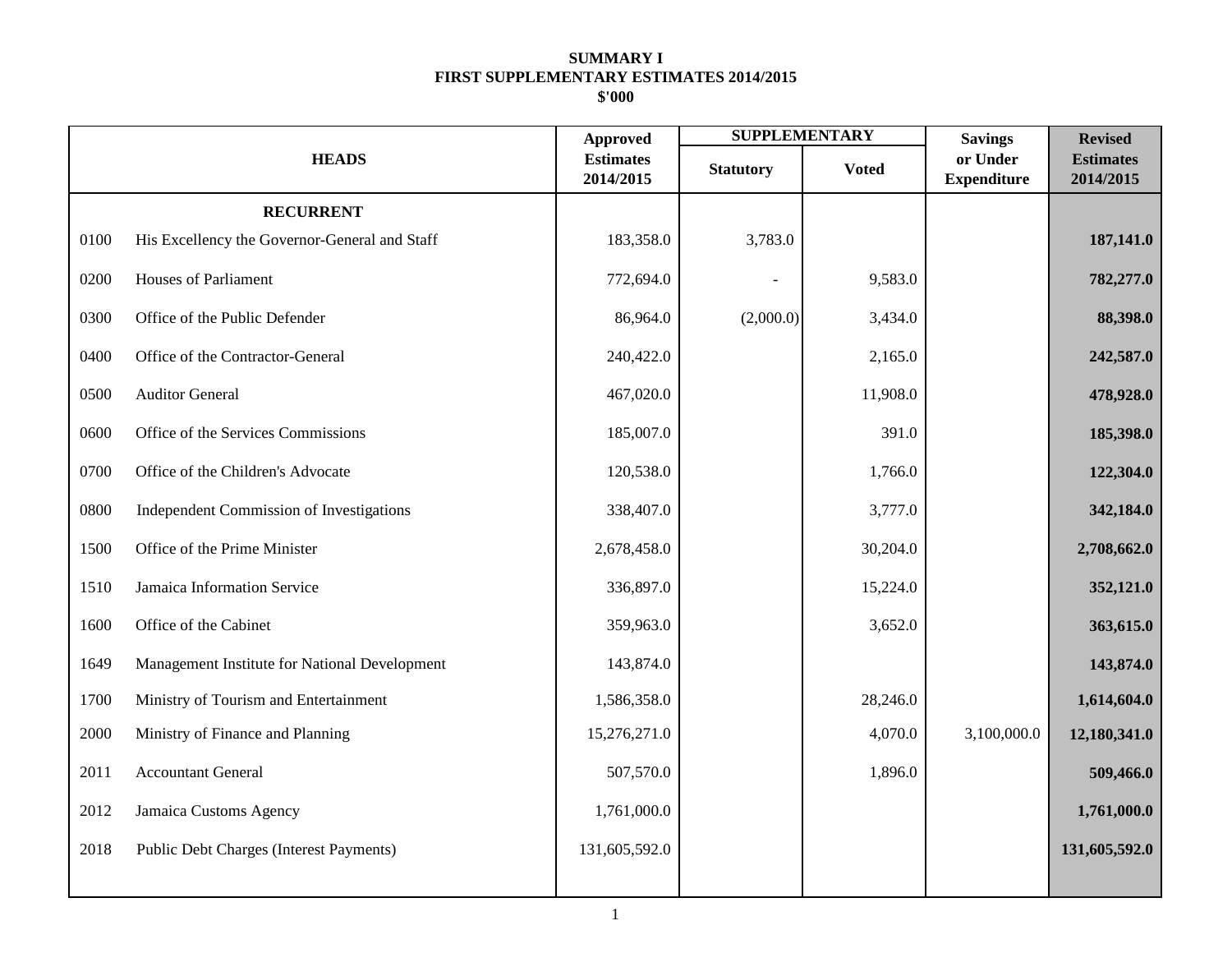|      |                                              | <b>Approved</b>               |                  | <b>SUPPLEMENTARY</b> | <b>Savings</b>                 | <b>Revised</b>                |
|------|----------------------------------------------|-------------------------------|------------------|----------------------|--------------------------------|-------------------------------|
|      | <b>HEADS</b>                                 | <b>Estimates</b><br>2014/2015 | <b>Statutory</b> | <b>Voted</b>         | or Under<br><b>Expenditure</b> | <b>Estimates</b><br>2014/2015 |
|      | <b>RECURRENT</b>                             |                               |                  |                      |                                |                               |
| 2019 | Pensions                                     | 25,060,123.0                  |                  | 500,000.0            |                                | 25,560,123.0                  |
| 2056 | Tax Administration Jamaica                   | 5,191,641.0                   |                  | 52,415.0             |                                | 5,244,056.0                   |
| 2600 | Ministry of National Security                | 14,036,000.0                  |                  | 32,611.0             |                                | 14,068,611.0                  |
| 2622 | Police Department                            | 30,295,373.0                  |                  | 128,021.0            |                                | 30,423,394.0                  |
| 2624 | Department of Correctional Services          | 5,362,031.0                   |                  | 27,579.0             |                                | 5,389,610.0                   |
| 2653 | Passport, Immigration and Citizenship Agency | 315,188.0                     |                  |                      |                                | 315,188.0                     |
| 2800 | Ministry of Justice                          | 1,052,414.0                   |                  | 7,718.0              |                                | 1,060,132.0                   |
| 2823 | Court of Appeal                              | 215,590.0                     |                  | 829.0                |                                | 216,419.0                     |
| 2825 | Director of Public Prosecutions              | 319,453.0                     |                  | 746.0                |                                | 320,199.0                     |
| 2826 | <b>Family Courts</b>                         | 198,550.0                     |                  | 1,588.0              |                                | 200,138.0                     |
| 2827 | <b>Resident Magistrates' Courts</b>          | 1,192,591.0                   |                  | 7,346.0              |                                | 1,199,937.0                   |
| 2828 | Revenue Court                                | 2,760.0                       |                  |                      |                                | 2,760.0                       |
| 2829 | Supreme Court                                | 992,561.0                     |                  | 8,231.0              |                                | 1,000,792.0                   |
| 2830 | <b>Administrator General</b>                 | 190,964.0                     |                  |                      |                                | 190,964.0                     |
| 2831 | <b>Attorney General</b>                      | 539,701.0                     |                  | 4,172.0              |                                | 543,873.0                     |
| 2832 | Trustee in Bankruptcy                        | 47,411.0                      |                  | 363.0                |                                | 47,774.0                      |
| 2833 | Office of the Parliamentary Counsel          | 82,844.0                      |                  | 597.0                |                                | 83,441.0                      |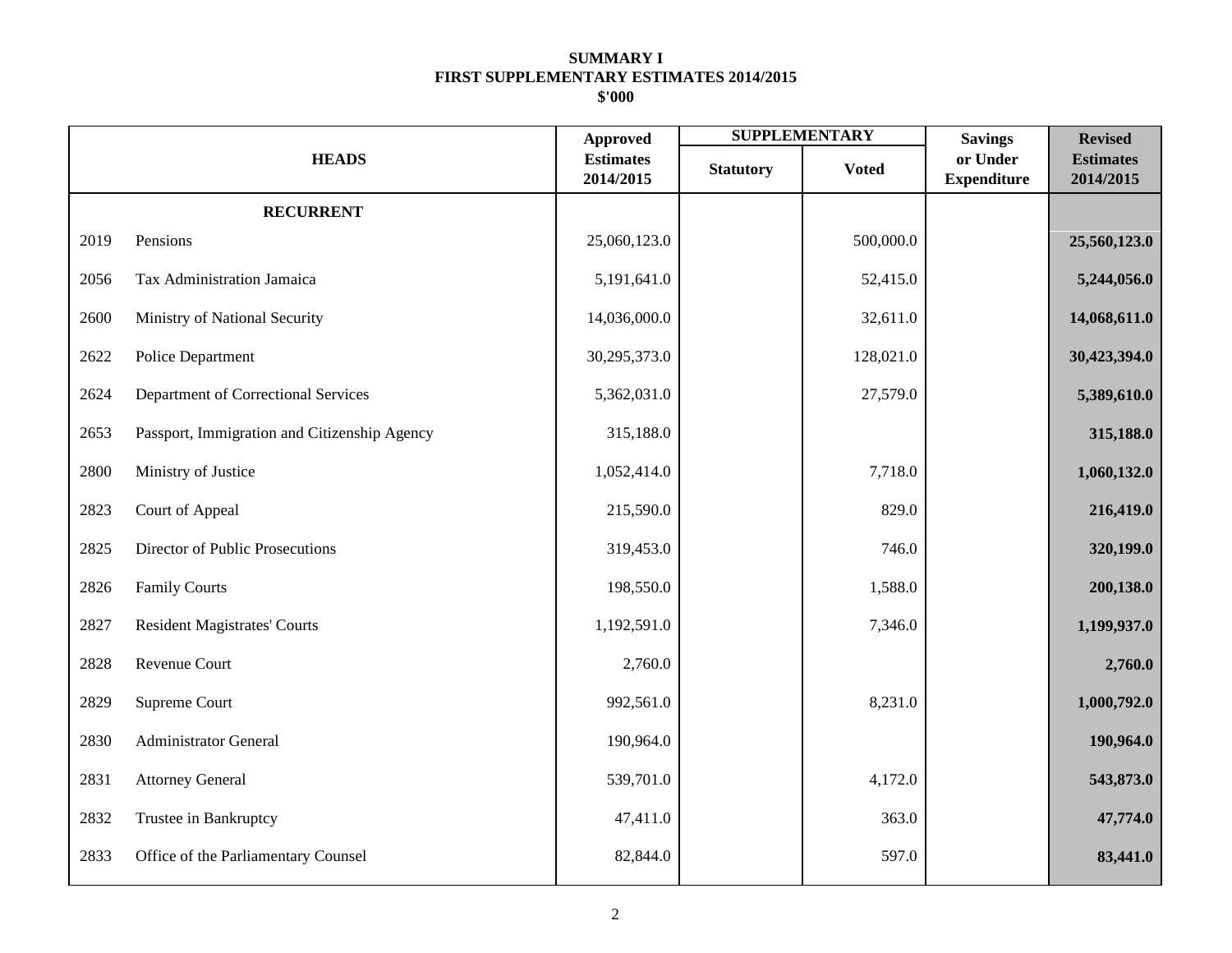|      |                                                          | <b>Approved</b>               |                  | <b>SUPPLEMENTARY</b> | <b>Savings</b>                 | <b>Revised</b>                |
|------|----------------------------------------------------------|-------------------------------|------------------|----------------------|--------------------------------|-------------------------------|
|      | <b>HEADS</b>                                             | <b>Estimates</b><br>2014/2015 | <b>Statutory</b> | <b>Voted</b>         | or Under<br><b>Expenditure</b> | <b>Estimates</b><br>2014/2015 |
|      | <b>RECURRENT</b>                                         |                               |                  |                      |                                |                               |
| 2852 | Legal Reform Department                                  | 48,784.0                      |                  | 440.0                |                                | 49,224.0                      |
| 2854 | <b>Court Management Services</b>                         | 257,162.0                     |                  | 2,208.0              |                                | 259,370.0                     |
| 3000 | Ministry of Foreign Affairs and Foreign Trade            | 3,019,596.0                   |                  | 3,724.0              |                                | 3,023,320.0                   |
| 4000 | Ministry of Labour and Social Security                   | 2,462,503.0                   |                  | 16,344.0             |                                | 2,478,847.0                   |
| 4100 | Ministry of Education                                    | 81,859,742.0                  |                  | 243.0                |                                | 81,859,985.0                  |
| 4200 | Ministry of Health                                       | 40,367,831.0                  |                  | 64,549.0             |                                | 40,432,380.0                  |
| 4220 | Registrar General's Department and Island Records Office | 18,346.0                      |                  |                      |                                | 18,346.0                      |
| 4234 | <b>Bellevue Hospital</b>                                 | 1,247,661.0                   |                  | 16,667.0             |                                | 1,264,328.0                   |
| 4235 | <b>Government Chemist</b>                                | 30,495.0                      |                  | 138.0                |                                | 30,633.0                      |
| 4500 | Ministry of Youth and Culture                            | 2,024,055.0                   |                  | 18,578.0             |                                | 2,042,633.0                   |
| 4551 | Child Development Agency                                 | 1,878,912.0                   |                  |                      |                                | 1,878,912.0                   |
| 5100 | Ministry of Agriculture and Fisheries                    | 3,981,051.0                   |                  | 33,872.0             |                                | 4,014,923.0                   |
| 5300 | Ministry of Industry, Investment and Commerce            | 1,917,989.0                   |                  | 23,325.0             |                                | 1,941,314.0                   |
| 5338 | The Companies Office of Jamaica                          |                               |                  |                      |                                |                               |
| 5600 | Ministry of Science, Technology, Energy and Mining       | 3,269,270.0                   |                  | 32,976.0             |                                | 3,302,246.0                   |
| 5639 | Post and Telecommunications Department                   | 1,602,819.0                   |                  | 3,940.0              |                                | 1,606,759.0                   |
| 6500 | Ministry of Transport, Works and Housing                 | 6,639,912.0                   |                  | 849,412.0            | 102,311.0                      | 7,387,013.0                   |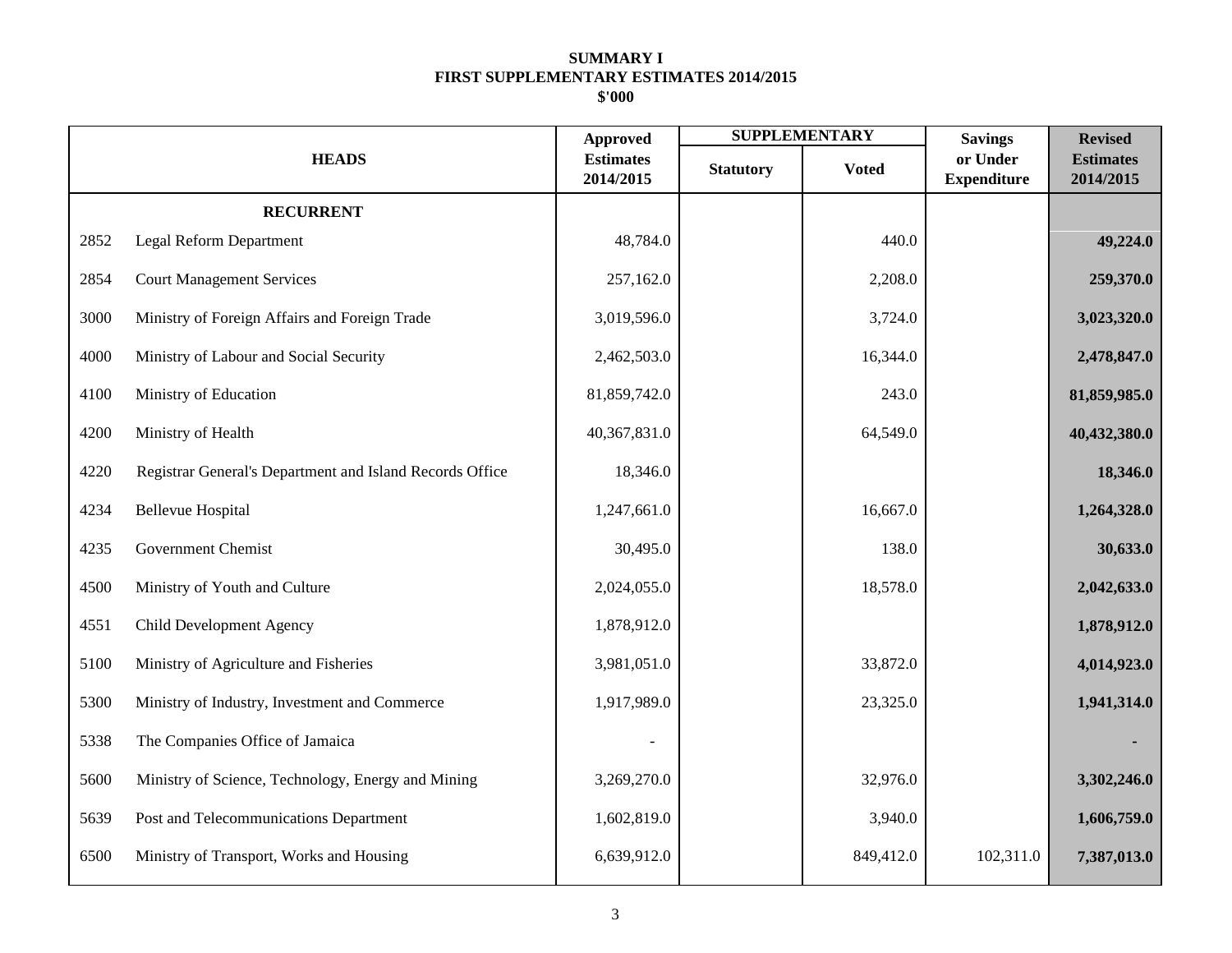|      |                                                        | <b>Approved</b>               |                  | <b>SUPPLEMENTARY</b> | <b>Savings</b>                 | <b>Revised</b>                |
|------|--------------------------------------------------------|-------------------------------|------------------|----------------------|--------------------------------|-------------------------------|
|      | <b>HEADS</b>                                           | <b>Estimates</b><br>2014/2015 | <b>Statutory</b> | <b>Voted</b>         | or Under<br><b>Expenditure</b> | <b>Estimates</b><br>2014/2015 |
|      | <b>RECURRENT</b>                                       |                               |                  |                      |                                |                               |
| 6550 | National Works Agency                                  | 541,556.0                     |                  |                      |                                | 541,556.0                     |
| 6700 | Ministry of Water, Land Environment and Climate Change | 1,164,419.0                   |                  | 9,548.0              |                                | 1,173,967.0                   |
| 6746 | Forestry Department                                    | 492,281.0                     |                  | 4,051.0              |                                | 496,332.0                     |
| 6747 | National Land Agency                                   | 413,885.0                     |                  | 118.0                |                                | 414,003.0                     |
| 6748 | National Environment and Planning Agency               | 699,160.0                     |                  | 614.0                |                                | 699,774.0                     |
| 7200 | Ministry of Local Government and Community Development | 9,907,369.0                   |                  | 33,983.0             |                                | 9,941,352.0                   |
|      |                                                        |                               |                  |                      |                                |                               |
|      |                                                        |                               |                  |                      |                                |                               |
|      |                                                        |                               |                  |                      |                                |                               |
|      |                                                        |                               |                  |                      |                                |                               |
|      |                                                        |                               |                  |                      |                                |                               |
|      |                                                        |                               |                  |                      |                                |                               |
|      |                                                        |                               |                  |                      |                                |                               |
|      |                                                        |                               |                  |                      |                                |                               |
|      |                                                        |                               |                  |                      |                                |                               |
|      |                                                        |                               |                  |                      |                                |                               |
|      | <b>TOTAL RECURRENT</b>                                 | 405,590,386.0                 | 1,783.0          | 2,003,262.0          | 3,202,311.0                    | 404,393,120.0                 |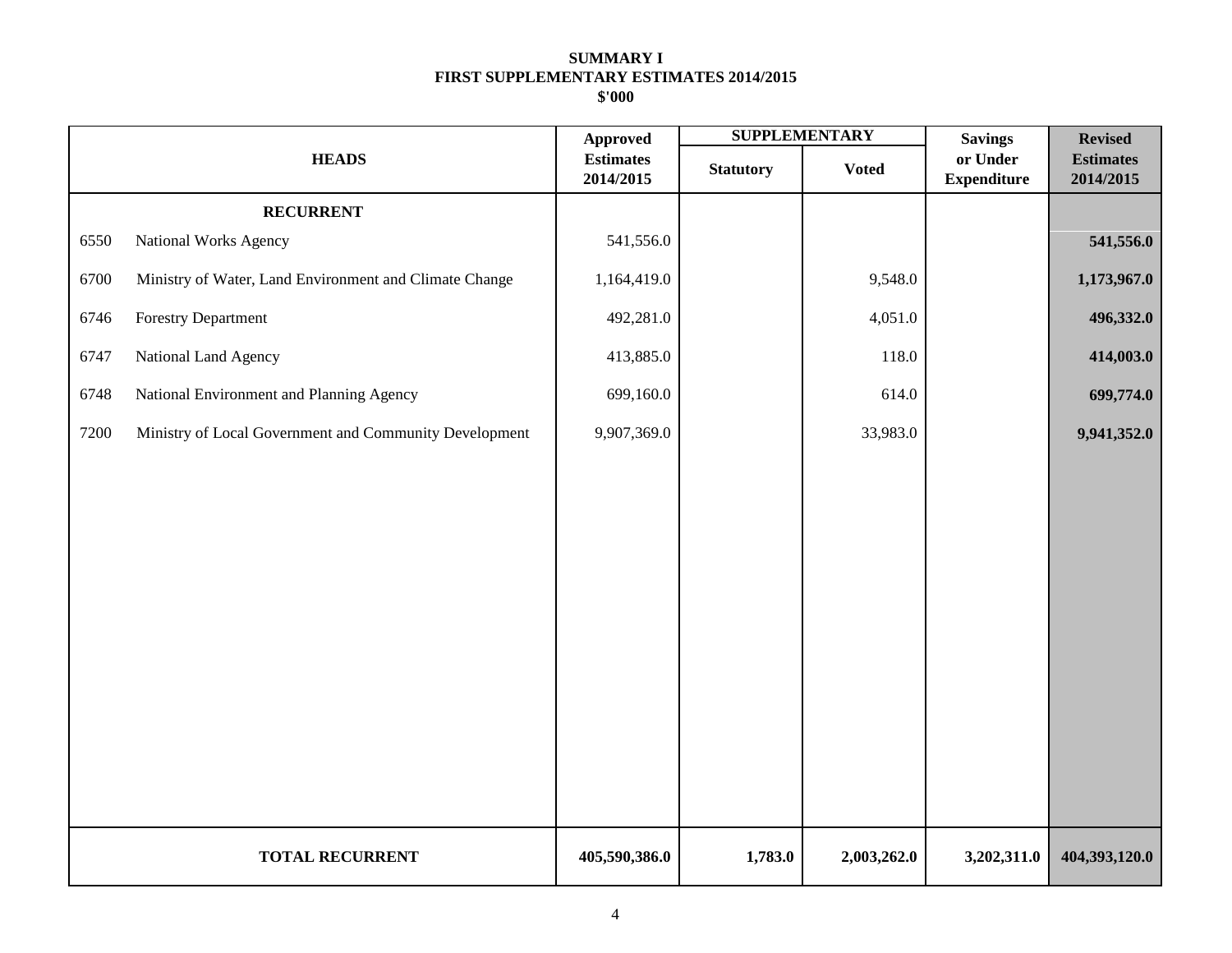|       |                                                        | <b>Approved</b>               |                  | <b>SUPPLEMENTARY</b> | <b>Savings</b>                 | <b>Revised</b>                |
|-------|--------------------------------------------------------|-------------------------------|------------------|----------------------|--------------------------------|-------------------------------|
|       | <b>HEADS</b>                                           | <b>Estimates</b><br>2014/2015 | <b>Statutory</b> | <b>Voted</b>         | or Under<br><b>Expenditure</b> | <b>Estimates</b><br>2014/2015 |
|       | <b>CAPITAL A</b>                                       |                               |                  |                      |                                |                               |
| 1500A | Office of the Prime Minister                           |                               |                  |                      |                                |                               |
| 1600A | Office of the Cabinet                                  |                               |                  |                      |                                |                               |
| 2000A | Ministry of Finance and Planning                       | 102,862,948.0                 |                  |                      |                                | 102,862,948.0                 |
| 2600A | Ministry of National Security                          | 1,727,075.0                   |                  | 70,037.0             |                                | 1,797,112.0                   |
| 2800A | Ministry of Justice                                    | 265,000.0                     |                  | 38.0                 |                                | 265,038.0                     |
| 4100A | Ministry of Education                                  | 537,000.0                     |                  |                      |                                | 537,000.0                     |
| 4200A | Ministry of Health                                     |                               |                  |                      |                                |                               |
| 4500A | Ministry of Youth and Culture                          |                               |                  |                      |                                |                               |
| 5100A | Ministry of Agriculture and Fisheries                  | 2,076,818.0                   |                  | 162.0                |                                | 2,076,980.0                   |
| 5300A | Ministry of Industry, Investment and Commerce          |                               |                  |                      |                                |                               |
| 5600A | Ministry of Science, Technology, Energy and Mining     | 597,000.0                     |                  | 6,436.0              |                                | 603,436.0                     |
| 6500A | Ministry of Transport, Works and Housing               | 3,100,000.0                   |                  |                      |                                | 3,100,000.0                   |
| 6700A | Ministry of Water, Land Environment and Climate Change |                               |                  |                      |                                |                               |
| 7200A | Ministry of Local Government and Community Development |                               |                  |                      |                                |                               |
|       |                                                        |                               |                  |                      |                                |                               |
|       |                                                        |                               |                  |                      |                                |                               |
|       | <b>TOTAL CAPITAL A</b>                                 | 111,165,841.0                 |                  | 76,673.0             |                                | 111,242,514.0                 |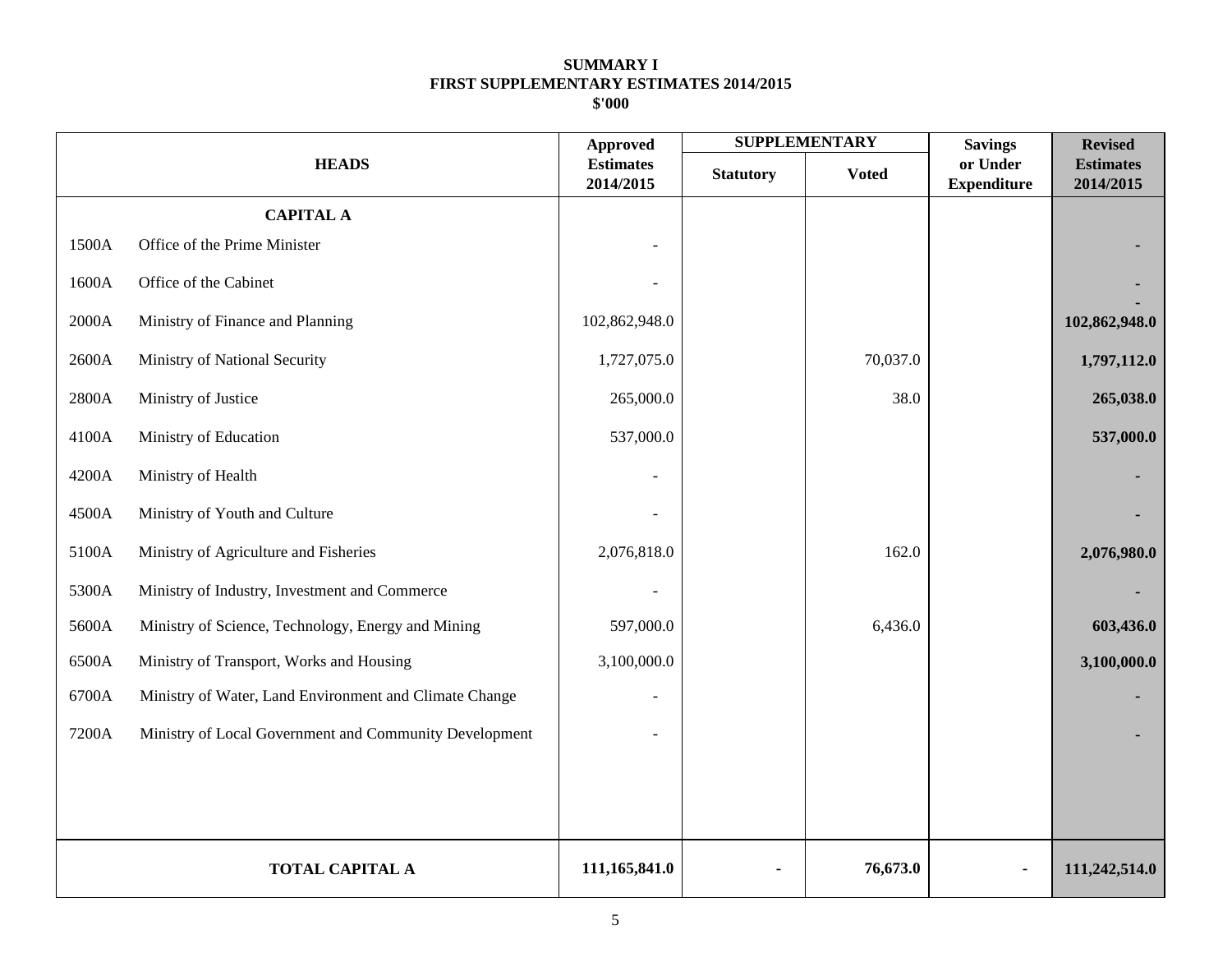|       |                                                        | <b>Approved</b>               |                  | <b>SUPPLEMENTARY</b> | <b>Savings</b>                 | <b>Revised</b>                |
|-------|--------------------------------------------------------|-------------------------------|------------------|----------------------|--------------------------------|-------------------------------|
|       | <b>HEADS</b>                                           | <b>Estimates</b><br>2014/2015 | <b>Statutory</b> | <b>Voted</b>         | or Under<br><b>Expenditure</b> | <b>Estimates</b><br>2014/2015 |
|       | <b>CAPITAL B</b>                                       |                               |                  |                      |                                |                               |
| 1500B | Office of the Prime Minister                           | 2,079,889.0                   |                  | 2,635.0              |                                | 2,082,524.0                   |
| 1600B | Office of the Cabinet                                  | 193,136.0                     |                  | 25.0                 |                                | 193,161.0                     |
| 1700B | Ministry of Tourism and Entertainment                  | 24,392.0                      |                  |                      |                                | 24,392.0                      |
| 2000B | Ministry of Finance and Planning                       | 1,464,481.0                   |                  |                      |                                | 1,464,481.0                   |
| 2600B | Ministry of National Security                          | 720,357.0                     |                  | 1,737.0              |                                | 722,094.0                     |
| 2800B | Ministry of Justice                                    | 325,010.0                     |                  | 2,337.0              |                                | 327,347.0                     |
| 3000B | Ministry of Foreign Affairs and Foreign Trade          | 10,000.0                      |                  |                      |                                | 10,000.0                      |
| 4000B | Ministry of Labour and Social Security                 | 5,516,433.0                   |                  |                      |                                | 5,516,433.0                   |
| 4100B | Ministry of Education                                  | 1,406,814.0                   |                  |                      |                                | 1,406,814.0                   |
| 4200B | Ministry of Health                                     | 906,243.0                     |                  |                      |                                | 906,243.0                     |
| 4500B | Ministry of Youth and Culture                          | 173,678.0                     |                  |                      |                                | 173,678.0                     |
| 5100B | Ministry of Agriculture and Fisheries                  | 718,934.0                     |                  |                      |                                | 718,934.0                     |
| 5300B | Ministry of Industry, Investment and Commerce          | 3,800.0                       |                  |                      |                                | 3,800.0                       |
| 5600B | Ministry of Science, Technology, Energy and Mining     | 667,754.0                     |                  | 54.0                 |                                | 667,808.0                     |
| 6500B | Ministry of Transport, Works and Housing               | 7,996,349.0                   |                  |                      |                                | 7,996,349.0                   |
| 6700B | Ministry of Water, Land Environment and Climate Change | 200,703.0                     |                  |                      |                                | 200,703.0                     |
| 7200B | Ministry of Local Government and Community Development | 154,153.0                     |                  |                      |                                | 154,153.0                     |
|       | <b>TOTAL CAPITAL B</b>                                 | 22,562,126.0                  | $\blacksquare$   | 6,788.0              | $\blacksquare$                 | 22,568,914.0                  |
|       | <b>TOTAL CAPITAL <math>(A + B)</math></b>              | 133,727,967.0                 |                  | 83,461.0             |                                | 133,811,428.0                 |
|       | TOTAL RECURRENT AND CAPITAL                            | 539,318,353.0                 | 1,783.0          | 2,086,723.0          | 3,202,311.0                    | 538,204,548.0                 |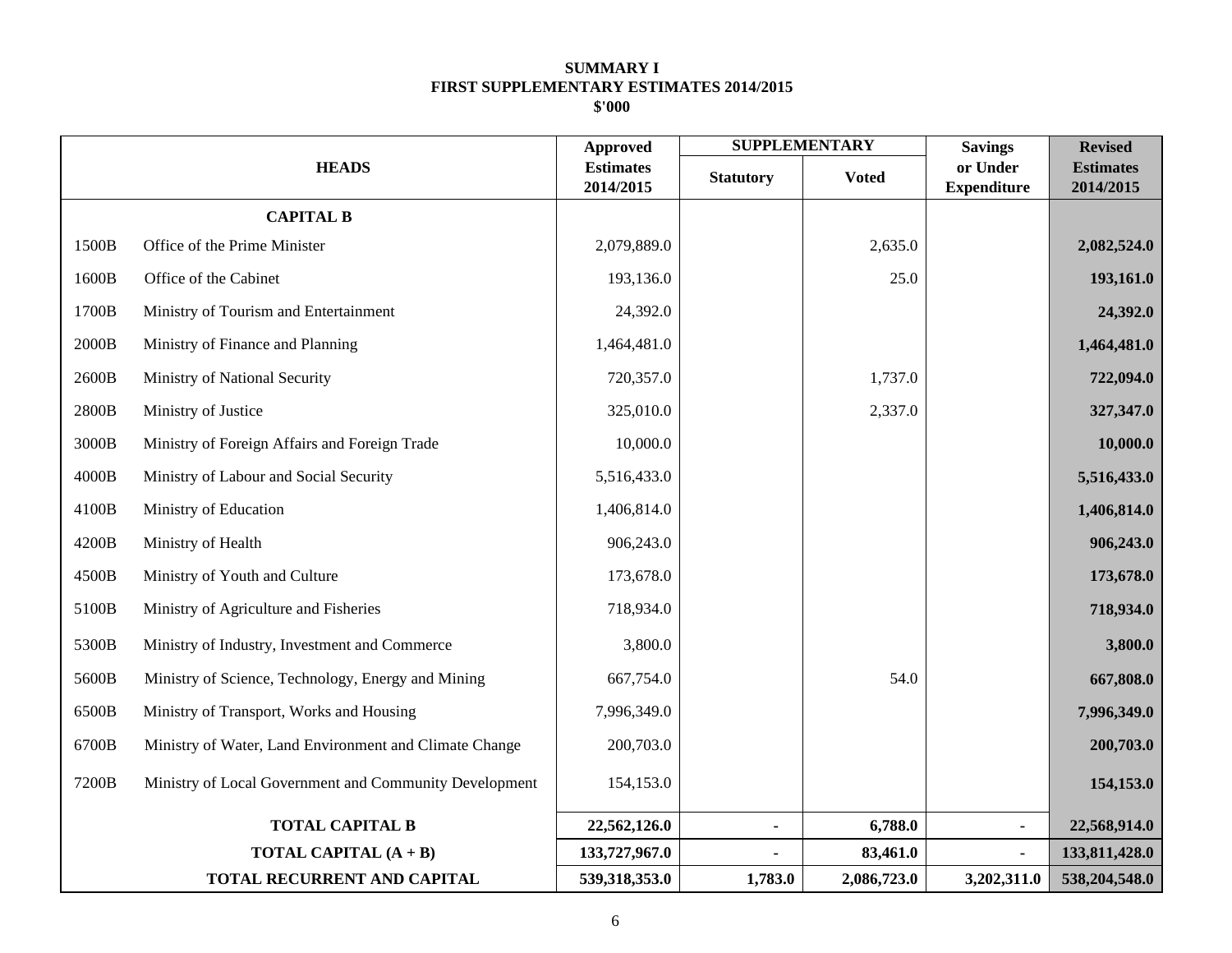|                                        | <b>RECURRENT</b> | <b>CAPITAL</b> | <b>TOTAL</b>    |
|----------------------------------------|------------------|----------------|-----------------|
| <b>GROSS SUPPLEMENTARY EXPENDITURE</b> |                  |                |                 |
| (a)<br>Statutory                       | 1,783.0          |                | 1,783.0         |
| (b)<br>To Be Voted                     | 2,003,262.0      | 83,461.0       | 2,086,723.0     |
| <b>Gross Increase</b>                  | 2,005,045.0      | 83,461.0       | 2,088,506.0     |
| <b>Deduct</b>                          |                  |                |                 |
| <b>Transferred Items</b><br>(i)        | 3,100,000.0      |                | 3,100,000.0     |
| (ii)<br>Savings or Under Expenditure   | 102,311.0        | -              | 102,311.0       |
| <b>Total Deductions</b>                | 3,202,311.0      | ۰              | 3,202,311.0     |
| NET SUPPLEMENTARY EXPENDITURE          | (1,197,266.0)    | 83,461.0       | (1, 113, 805.0) |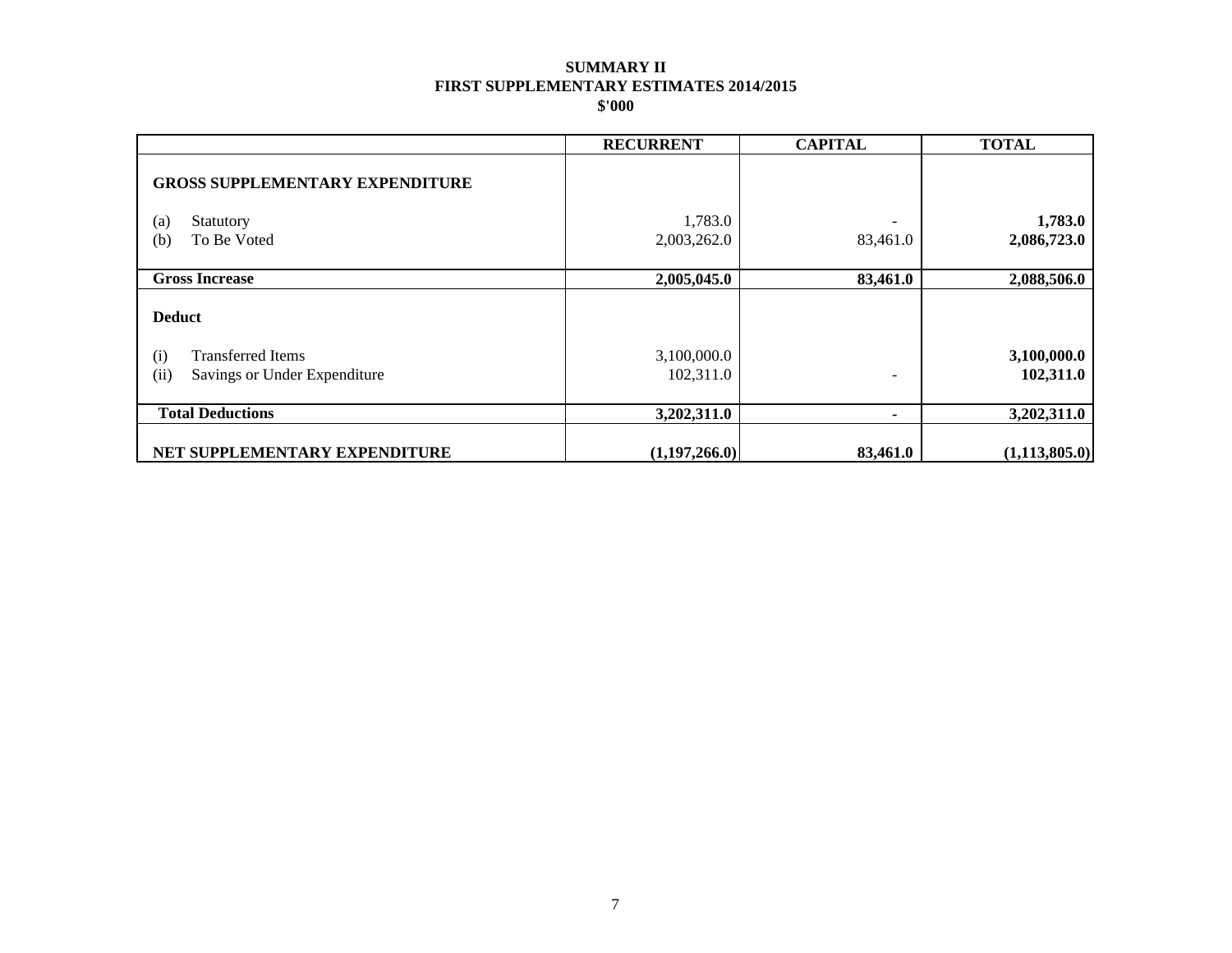## **Head No. 0100 and Title: His Excellency the Governor-General and Staff**

|                             |                                                                                                                                                                       |                                                  |                                   | <b>PROPOSALS</b>                  |                                                  |                                            |                                                                                                                                                                                                                                                                                                                                                       |
|-----------------------------|-----------------------------------------------------------------------------------------------------------------------------------------------------------------------|--------------------------------------------------|-----------------------------------|-----------------------------------|--------------------------------------------------|--------------------------------------------|-------------------------------------------------------------------------------------------------------------------------------------------------------------------------------------------------------------------------------------------------------------------------------------------------------------------------------------------------------|
| Activity/<br>Project<br>No. | Service & Object of<br>${\bf Expenditure}$                                                                                                                            | <b>Approved</b><br><b>Estimates</b><br>2014/2015 | Provided<br>by Law<br>(Statutory) | Supplementary<br><b>Estimates</b> | <b>Savings or</b><br>Under<br><b>Expenditure</b> | Approved<br><b>New</b><br><b>Estimates</b> | <b>Remarks &amp; Object Classification</b>                                                                                                                                                                                                                                                                                                            |
|                             | FUNCTION 01 - GENERAL PUBLIC SERVICES<br>SUB FUNCTION 01 - EXECUTIVE AND LEGISLATIVE<br><b>SERVICES</b><br>PROGRAMME 140 - GOVERNOR GENERAL'S<br><b>ESTABLISHMENT</b> |                                                  |                                   |                                   |                                                  |                                            | Except where otherwise stated, additional amounts under<br>various Objects of Expenditure represent transfers from the<br>contingency allocation under Head 2000 - Ministry of<br>Finance and Planning to meet:<br>(1) General Consumption Tax (GCT) payments on the<br>purchases of goods and services for the period<br>October 2014 to March 2015. |
| 0350                        | SUB PROGRAMME 20 - ADMINISTRATION AND UPKEEP<br>Personal Establishment                                                                                                | 117,580.0                                        | 3,783.0                           |                                   |                                                  | 121,363.0                                  | Additional requirement                                                                                                                                                                                                                                                                                                                                |
|                             |                                                                                                                                                                       |                                                  |                                   |                                   |                                                  |                                            | Additional<br>24 Utilities and Communication Services<br>1,113.0<br>2,670.0<br>25 Use of Goods and Services<br>3,783.0                                                                                                                                                                                                                                |
|                             | <b>TOTAL HEAD 0100</b>                                                                                                                                                | 183,358.0                                        | 3,783.0                           | $\blacksquare$                    | $\blacksquare$                                   | 187,141.0                                  |                                                                                                                                                                                                                                                                                                                                                       |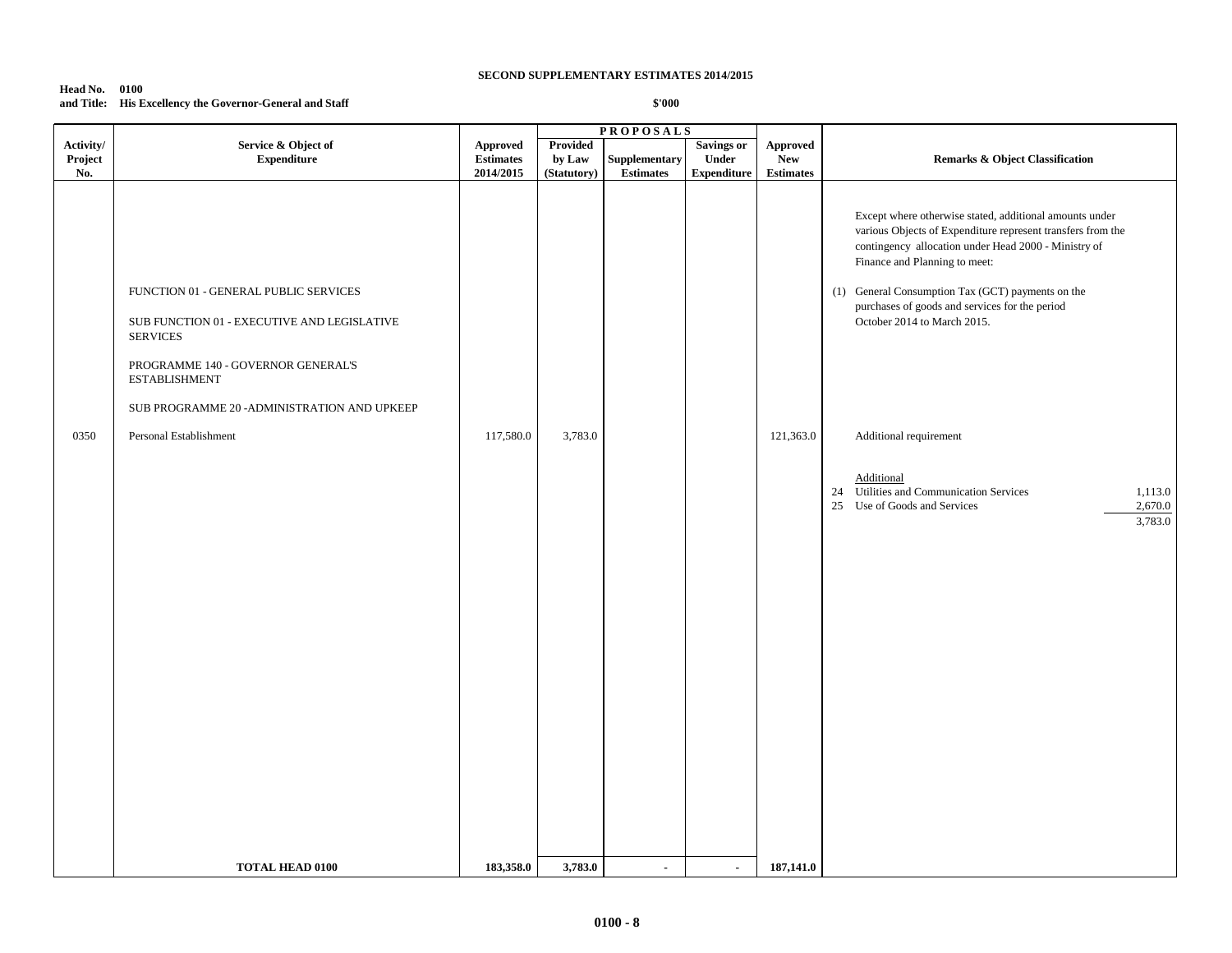### **Head No. 0200 and Title: Houses of Parliament**

|                             |                                                                                                         | <b>PROPOSALS</b>                                 |                                          |                                   |                                                         |                                                   |                                                                                                                                                                                                                                                                                                                                                                                                                                                                                          |
|-----------------------------|---------------------------------------------------------------------------------------------------------|--------------------------------------------------|------------------------------------------|-----------------------------------|---------------------------------------------------------|---------------------------------------------------|------------------------------------------------------------------------------------------------------------------------------------------------------------------------------------------------------------------------------------------------------------------------------------------------------------------------------------------------------------------------------------------------------------------------------------------------------------------------------------------|
| Activity/<br>Project<br>No. | Service & Object of<br><b>Expenditure</b>                                                               | <b>Approved</b><br><b>Estimates</b><br>2014/2015 | <b>Provided</b><br>by Law<br>(Statutory) | Supplementary<br><b>Estimates</b> | <b>Savings or</b><br><b>Under</b><br><b>Expenditure</b> | <b>Approved</b><br><b>New</b><br><b>Estimates</b> | <b>Remarks &amp; Object Classification</b>                                                                                                                                                                                                                                                                                                                                                                                                                                               |
|                             | FUNCTION 01 - GENERAL PUBLIC SERVICES<br>SUB FUNCTION 01 - EXECUTIVE AND LEGISLATIVE<br><b>SERVICES</b> |                                                  |                                          | 7,394.0                           |                                                         |                                                   | Amend 1st Supplementary Estimates 2014/15 as follows:<br>(i) Supplementary Estimates to read "11,270.0" instead of "3,876.0"<br>Except where otherwise stated, additional amounts under<br>various Objects of Expenditure represent transfers from the<br>contingency allocation under Head 2000 - Ministry of<br>Finance and Planning to meet:<br>General Consumption Tax (GCT) payments on the<br>(1)<br>purchases of goods and services for the period<br>October 2014 to March 2015. |
|                             | PROGRAMME 141 - HOUSES OF PARLIAMENT<br>SUB PROGRAMME 01 - GENERAL ADMINISTRATION                       |                                                  |                                          |                                   |                                                         |                                                   |                                                                                                                                                                                                                                                                                                                                                                                                                                                                                          |
| 0005                        | Direction and Administration                                                                            | 160,489.0                                        |                                          | 2,189.0                           |                                                         | 162,678.0                                         | Additional requirement<br>Additional<br>Utilities and Communication Services<br>24<br>647.0<br>Use of Goods and Services<br>1,542.0<br>25<br>2,189.0                                                                                                                                                                                                                                                                                                                                     |
|                             | <b>TOTAL HEAD 0200</b>                                                                                  | 772,694.0                                        |                                          | 9,583.0                           |                                                         | 782,277.0                                         |                                                                                                                                                                                                                                                                                                                                                                                                                                                                                          |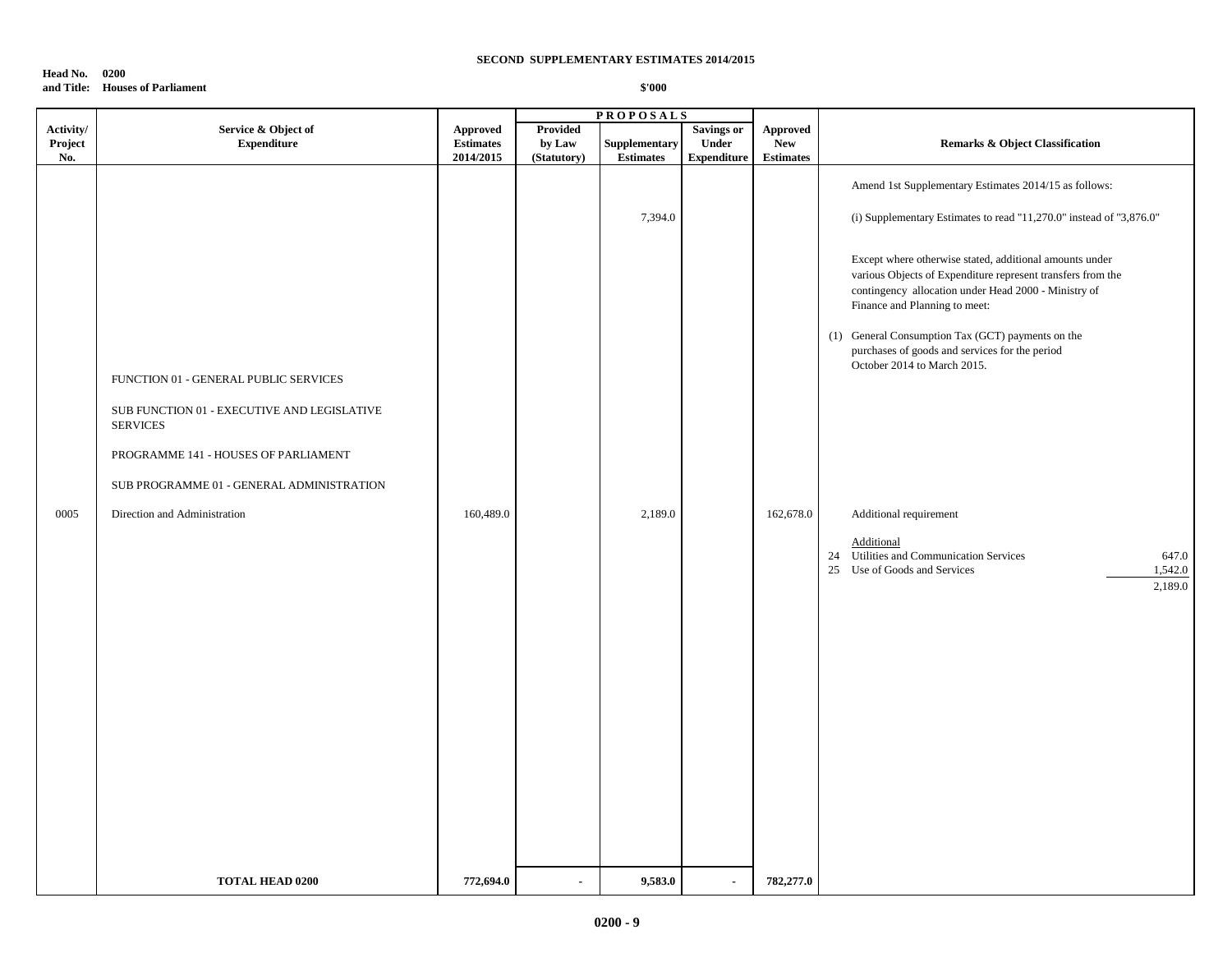# **Head No. 0300**

### **and Title: Office of the Public Defender**

|                        |                                                                                                                                                                                                                                                                                            | <b>PROPOSALS</b>                          |                                    |                                              |                             |                                            |                                                                                                                                                                                                                                                                                                                                                                                                                                                                                                                                                                                                                                                                                                                |                                                              |
|------------------------|--------------------------------------------------------------------------------------------------------------------------------------------------------------------------------------------------------------------------------------------------------------------------------------------|-------------------------------------------|------------------------------------|----------------------------------------------|-----------------------------|--------------------------------------------|----------------------------------------------------------------------------------------------------------------------------------------------------------------------------------------------------------------------------------------------------------------------------------------------------------------------------------------------------------------------------------------------------------------------------------------------------------------------------------------------------------------------------------------------------------------------------------------------------------------------------------------------------------------------------------------------------------------|--------------------------------------------------------------|
| Activity/              | Service & Object of                                                                                                                                                                                                                                                                        | <b>Approved</b>                           | <b>Provided</b>                    |                                              | <b>Savings or</b>           | <b>Approved</b>                            |                                                                                                                                                                                                                                                                                                                                                                                                                                                                                                                                                                                                                                                                                                                |                                                              |
|                        |                                                                                                                                                                                                                                                                                            |                                           |                                    |                                              |                             |                                            |                                                                                                                                                                                                                                                                                                                                                                                                                                                                                                                                                                                                                                                                                                                |                                                              |
|                        |                                                                                                                                                                                                                                                                                            |                                           |                                    |                                              |                             |                                            |                                                                                                                                                                                                                                                                                                                                                                                                                                                                                                                                                                                                                                                                                                                |                                                              |
| Project<br>No.<br>0363 | <b>Expenditure</b><br>FUNCTION 01 - GENERAL PUBLIC SERVICES<br>SUB FUNCTION 99 - OTHER GENERAL PUBLIC<br><b>SERVICES</b><br>PROGRAMME 143 - PROTECTION OF THE RIGHTS<br>OF CITIZENS<br>SUB PROGRAMME 20 - INVESTIGATIONS OF<br>COMPLAINTS FROM THE PUBLIC<br>Office of the Public Defender | <b>Estimates</b><br>2014/2015<br>86,964.0 | by Law<br>(Statutory)<br>(2,000.0) | Supplementary<br><b>Estimates</b><br>3,434.0 | Under<br><b>Expenditure</b> | <b>New</b><br><b>Estimates</b><br>88,398.0 | <b>Remarks &amp; Object Classification</b><br>Except where otherwise stated, additional amounts under<br>various Objects of Expenditure represent transfers from the<br>contingency allocation under Head 2000 - Ministry of<br>Finance and Planning to meet:<br>(1) General Consumption Tax (GCT) payments on the<br>purchases of goods and services for the period<br>October 2014 to March 2015.<br>Additional requirement to meet GCT payments (\$1.434m) and<br>other operating expenses (\$2.0m).<br>Additional<br>Compensation of Employees<br>21<br>24 Utilities and Communication Services<br>25 Use of Goods and Services<br>Reduction<br>21 Compensation of Employees (Statutory)<br>Net additional | 2,000.0<br>304.0<br>1,130.0<br>3,434.0<br>2,000.0<br>1,434.0 |
|                        |                                                                                                                                                                                                                                                                                            |                                           |                                    |                                              |                             |                                            |                                                                                                                                                                                                                                                                                                                                                                                                                                                                                                                                                                                                                                                                                                                |                                                              |
|                        |                                                                                                                                                                                                                                                                                            |                                           |                                    |                                              |                             |                                            |                                                                                                                                                                                                                                                                                                                                                                                                                                                                                                                                                                                                                                                                                                                |                                                              |
|                        |                                                                                                                                                                                                                                                                                            |                                           |                                    |                                              |                             |                                            |                                                                                                                                                                                                                                                                                                                                                                                                                                                                                                                                                                                                                                                                                                                |                                                              |
|                        |                                                                                                                                                                                                                                                                                            |                                           |                                    |                                              |                             |                                            |                                                                                                                                                                                                                                                                                                                                                                                                                                                                                                                                                                                                                                                                                                                |                                                              |
|                        | <b>TOTAL HEAD 0300</b>                                                                                                                                                                                                                                                                     | 86,964.0                                  | (2,000.0)                          | 3,434.0                                      | $\blacksquare$              | 88,398.0                                   |                                                                                                                                                                                                                                                                                                                                                                                                                                                                                                                                                                                                                                                                                                                |                                                              |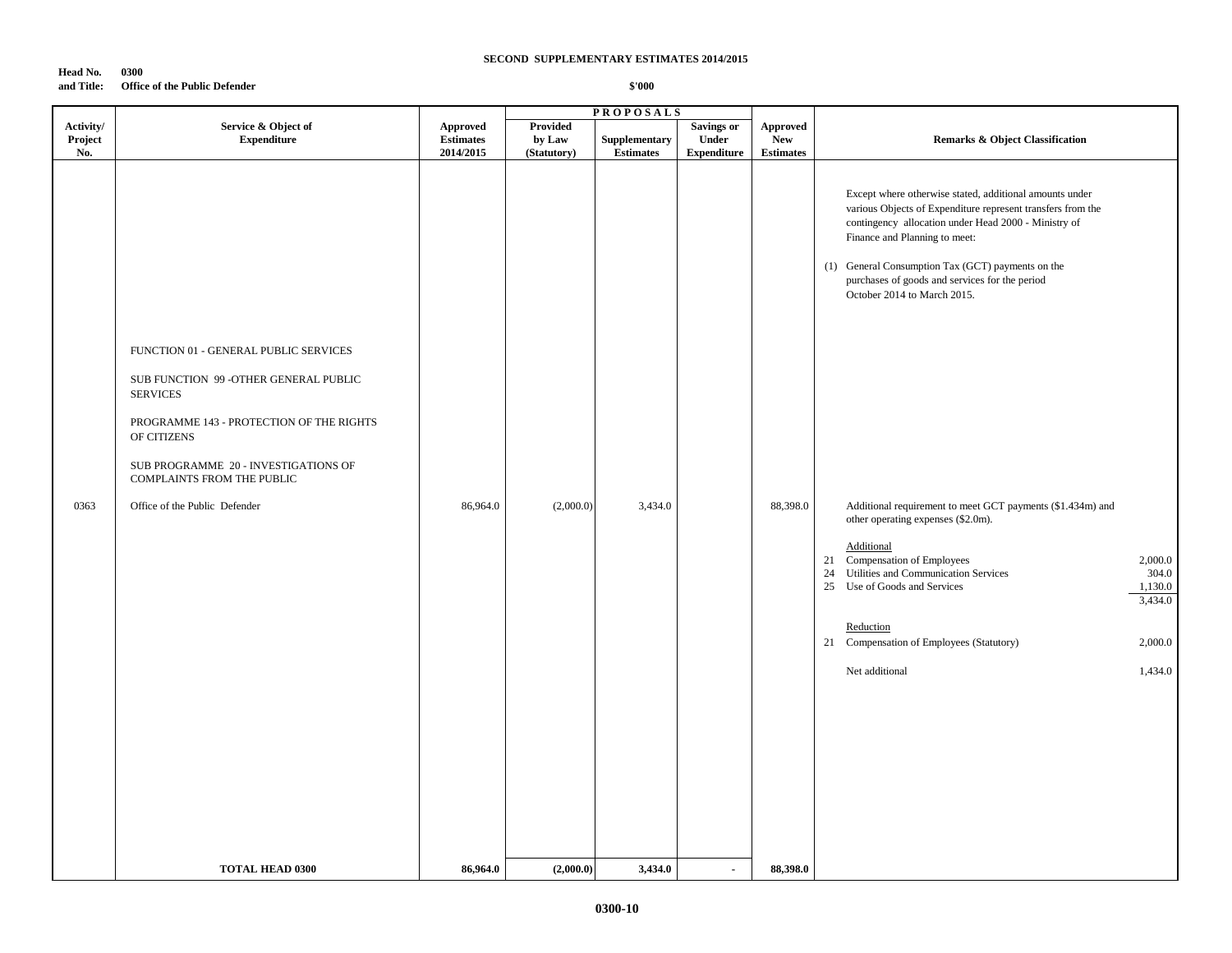#### **Head No. 0400 and Title: Office of the Contractor-General**

|                             | <b>PROPOSALS</b>                                                                                                                                                                                                                                                                          |                                                  |                                          |                                   |                                                  |                                                   |                                                                                                                                                                                                                                                                                                                                                                                                                                             |
|-----------------------------|-------------------------------------------------------------------------------------------------------------------------------------------------------------------------------------------------------------------------------------------------------------------------------------------|--------------------------------------------------|------------------------------------------|-----------------------------------|--------------------------------------------------|---------------------------------------------------|---------------------------------------------------------------------------------------------------------------------------------------------------------------------------------------------------------------------------------------------------------------------------------------------------------------------------------------------------------------------------------------------------------------------------------------------|
| Activity/<br>Project<br>No. | Service & Object of<br><b>Expenditure</b>                                                                                                                                                                                                                                                 | <b>Approved</b><br><b>Estimates</b><br>2014/2015 | <b>Provided</b><br>by Law<br>(Statutory) | Supplementary<br><b>Estimates</b> | <b>Savings or</b><br>Under<br><b>Expenditure</b> | <b>Approved</b><br><b>New</b><br><b>Estimates</b> | <b>Remarks &amp; Object Classification</b>                                                                                                                                                                                                                                                                                                                                                                                                  |
| 0364                        | FUNCTION 01 - GENERAL PUBLIC SERVICES<br>SUB FUNCTION 99 - OTHER GENERAL PUBLIC SERVICES<br>PROGRAMME 144 - PROMOTION OF THE INTEGRITY<br>OF CONTRACTS AND LICENSES<br>SUB PROGRAMME 20 - MONITORING OF GOVERNMENT<br>CONTRACTS, LICENSES AND PERMITS<br>Office of the Contractor General | 240,422.0                                        |                                          | 2,165.0                           |                                                  | 242,587.0                                         | Except where otherwise stated, additional amounts under<br>various Objects of Expenditure represent transfers from the<br>contingency allocation under Head 2000 - Ministry of<br>Finance and Planning to meet:<br>(1) General Consumption Tax (GCT) payments on the<br>purchases of goods and services for the period<br>October 2014 to March 2015.<br>Additional requirement<br>Additional<br>25<br>Use of Goods and Services<br>2,165.0 |
|                             | <b>TOTAL HEAD 0400</b>                                                                                                                                                                                                                                                                    | 240,422.0                                        | $\sim$                                   | 2,165.0                           | $\sim$                                           | 242,587.0                                         |                                                                                                                                                                                                                                                                                                                                                                                                                                             |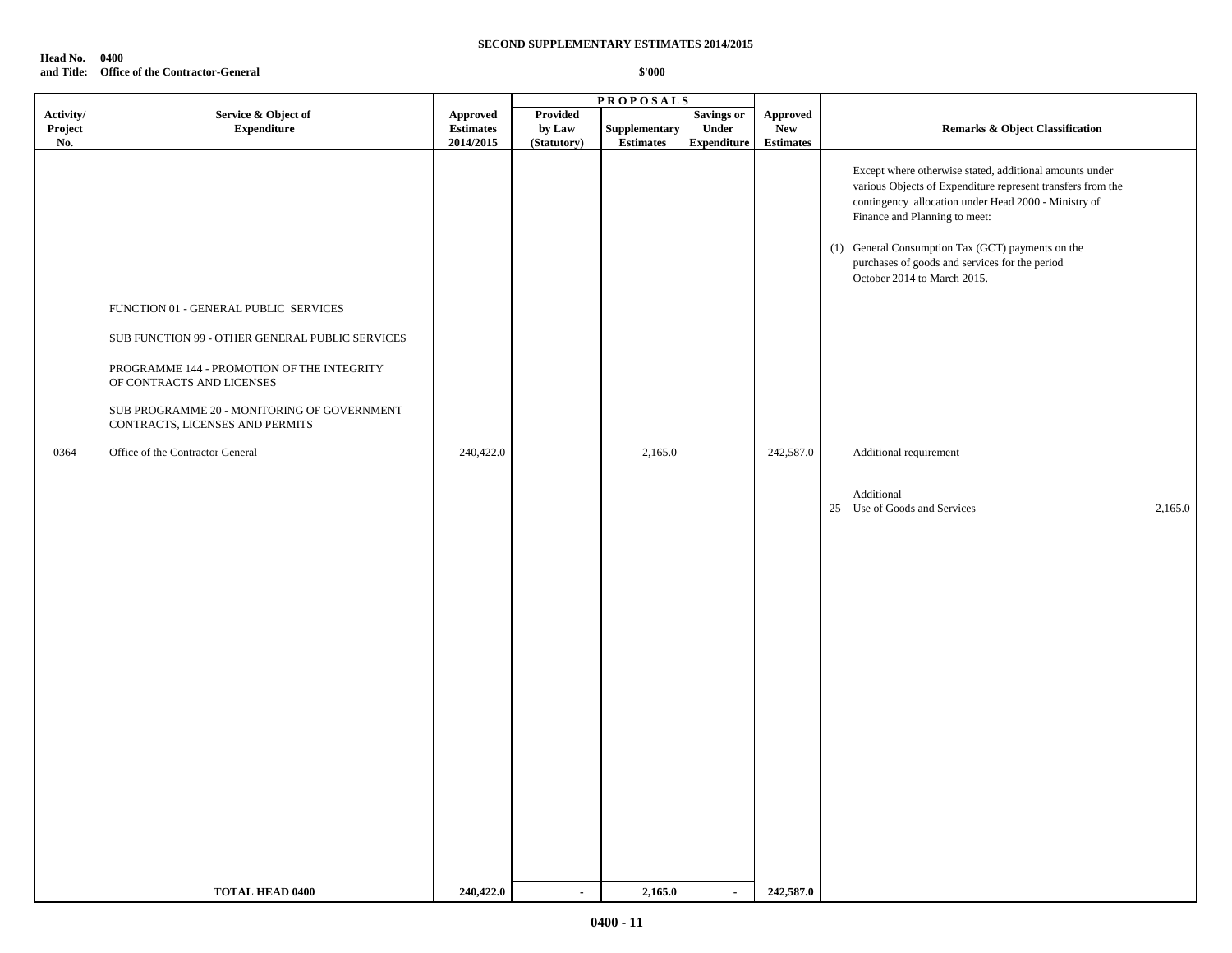## **Head No. 0500 and Title: Auditor General**

|             | <b>PROPOSALS</b>                                                                                                                                                                                    |                        |                |                  |                    |                               |                                                                                                                                                                                                                                                                                                                                                                                                                                                                                                             |
|-------------|-----------------------------------------------------------------------------------------------------------------------------------------------------------------------------------------------------|------------------------|----------------|------------------|--------------------|-------------------------------|-------------------------------------------------------------------------------------------------------------------------------------------------------------------------------------------------------------------------------------------------------------------------------------------------------------------------------------------------------------------------------------------------------------------------------------------------------------------------------------------------------------|
| Activity/   | Service & Object of                                                                                                                                                                                 | <b>Approved</b>        | Provided       | Supplementary    | <b>Savings or</b>  | Approved                      | Remarks & Object Classification                                                                                                                                                                                                                                                                                                                                                                                                                                                                             |
| Project     | <b>Expenditure</b>                                                                                                                                                                                  | <b>Estimates</b>       | by Law         | <b>Estimates</b> | Under              | <b>New</b>                    |                                                                                                                                                                                                                                                                                                                                                                                                                                                                                                             |
| No.<br>0005 | FUNCTION 01 - GENERAL PUBLIC SERVICES<br>SUB FUNCTION 99 - OTHER GENERAL PUBLIC SERVICES<br>PROGRAMME 142 - AUDIT<br>SUBPROGRAMME 20 - AUDITOR GENERAL'S DEPARTMENT<br>Direction and Administration | 2014/2015<br>240,376.0 | (Statutory)    | 11,908.0         | <b>Expenditure</b> | <b>Estimates</b><br>252,284.0 | Except where otherwise stated, additional amounts under<br>various Objects of Expenditure represent transfers from the<br>contingency allocation under Head 2000 - Ministry of<br>Finance and Planning to meet:<br>(1) General Consumption Tax (GCT) payments on the<br>purchases of goods and services for the period<br>October 2014 to March 2015.<br>Additional requirement<br>Additional<br>24 Utilities and Communication Services<br>52.0<br>Use of Goods and Services<br>11,856.0<br>25<br>11,908.0 |
|             | <b>GROSS TOTAL</b>                                                                                                                                                                                  | 477,020.0              |                | 11,908.0         |                    | 488,928.0                     |                                                                                                                                                                                                                                                                                                                                                                                                                                                                                                             |
|             | <b>LESS APPROPRIATIONS- IN - AID</b>                                                                                                                                                                | 10,000.0               |                |                  |                    | 10,000.0                      |                                                                                                                                                                                                                                                                                                                                                                                                                                                                                                             |
|             | NET TOTAL HEAD 0500                                                                                                                                                                                 | 467,020.0              | $\blacksquare$ | 11,908.0         | $\sim$             | 478,928.0                     |                                                                                                                                                                                                                                                                                                                                                                                                                                                                                                             |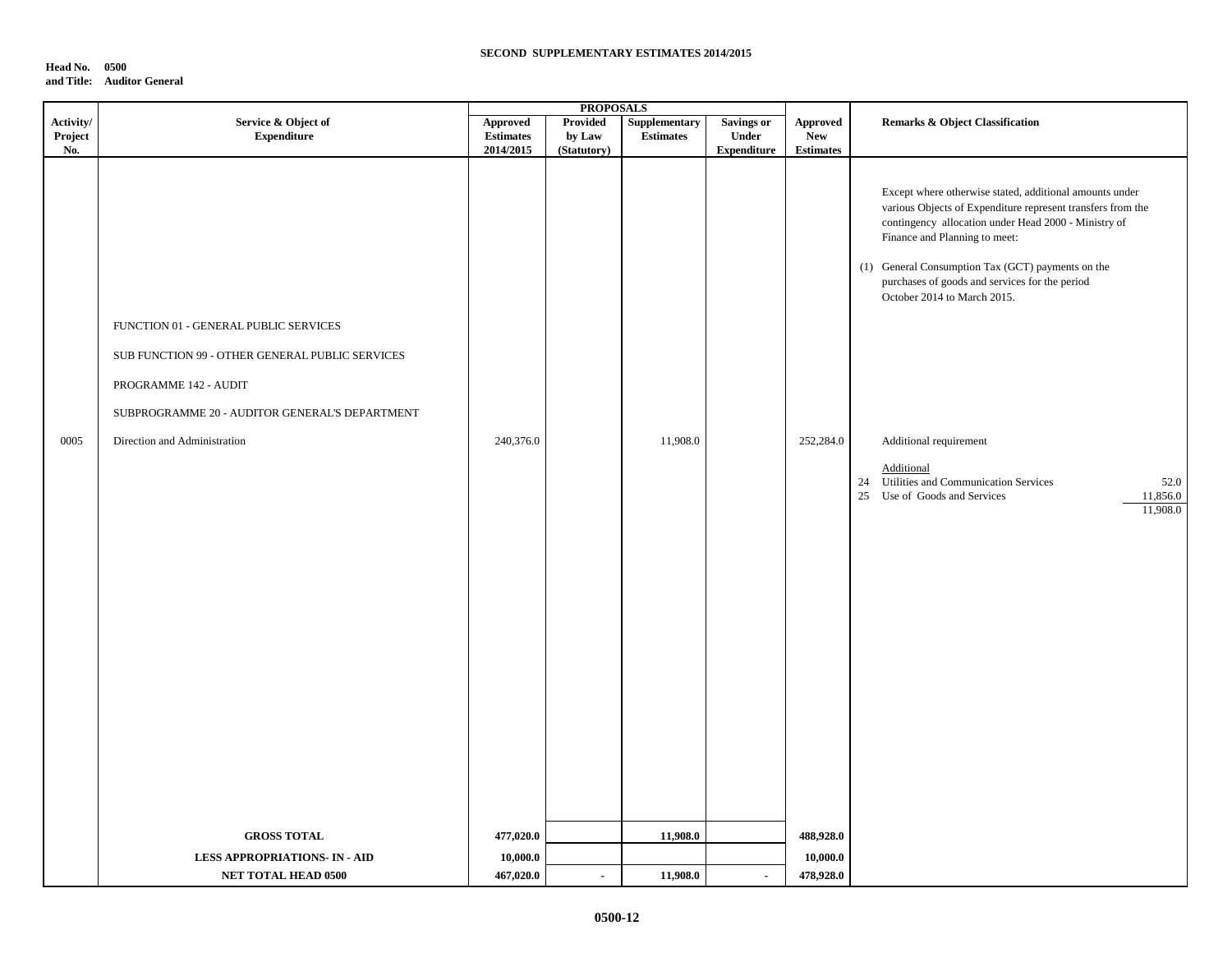#### **Head No. 0600 and Title: Office of the Services Commission**

|           |                                                                                                                                  |                  |                 | <b>PROPOSALS</b> |                    |                  |                                                                                                                                                                                                                                                                                                                                                       |
|-----------|----------------------------------------------------------------------------------------------------------------------------------|------------------|-----------------|------------------|--------------------|------------------|-------------------------------------------------------------------------------------------------------------------------------------------------------------------------------------------------------------------------------------------------------------------------------------------------------------------------------------------------------|
| Activity/ | Service & Object of                                                                                                              | <b>Approved</b>  | <b>Provided</b> |                  | <b>Savings or</b>  | <b>Approved</b>  |                                                                                                                                                                                                                                                                                                                                                       |
| Project   | $\mathbf{0}$                                                                                                                     | <b>Estimates</b> | by Law          | Supplementary    | Under              | <b>New</b>       | <b>Remarks &amp; Object Classification</b>                                                                                                                                                                                                                                                                                                            |
| No.       |                                                                                                                                  | 2014/2015        | (Statutory)     | <b>Estimates</b> | <b>Expenditure</b> | <b>Estimates</b> |                                                                                                                                                                                                                                                                                                                                                       |
|           | FUNCTION 01 - GENERAL PUBLIC SERVICES<br>SUB FUNCTION 03 - PERSONNEL MANAGEMENT<br>PROGRAMME 135 - MANAGEMENT OF PUBLIC SERVICES |                  |                 |                  |                    |                  | Except where otherwise stated, additional amounts under<br>various Objects of Expenditure represent transfers from the<br>contingency allocation under Head 2000 - Ministry of<br>Finance and Planning to meet:<br>(1) General Consumption Tax (GCT) payments on the<br>purchases of goods and services for the period<br>October 2014 to March 2015. |
|           | SUB PROGRAMME 24 - PUBLIC, POLICE, AND JUDICIAL<br>SERVICES COMMISSIONS                                                          |                  |                 |                  |                    |                  |                                                                                                                                                                                                                                                                                                                                                       |
| 0360      | Placement, Career Development, Discipline and Retirement of                                                                      | 136,181.0        |                 | 391.0            |                    | 136,572.0        | Additional requirement                                                                                                                                                                                                                                                                                                                                |
|           | <b>Central Government Officers</b>                                                                                               |                  |                 |                  |                    |                  | Additional                                                                                                                                                                                                                                                                                                                                            |
|           |                                                                                                                                  |                  |                 |                  |                    |                  | 25 Use of Goods and Services<br>391.0                                                                                                                                                                                                                                                                                                                 |
|           |                                                                                                                                  |                  |                 |                  |                    |                  |                                                                                                                                                                                                                                                                                                                                                       |
|           |                                                                                                                                  |                  |                 |                  |                    |                  |                                                                                                                                                                                                                                                                                                                                                       |
|           |                                                                                                                                  |                  |                 |                  |                    |                  |                                                                                                                                                                                                                                                                                                                                                       |
|           |                                                                                                                                  |                  |                 |                  |                    |                  |                                                                                                                                                                                                                                                                                                                                                       |
|           |                                                                                                                                  |                  |                 |                  |                    |                  |                                                                                                                                                                                                                                                                                                                                                       |
|           |                                                                                                                                  |                  |                 |                  |                    |                  |                                                                                                                                                                                                                                                                                                                                                       |
|           |                                                                                                                                  |                  |                 |                  |                    |                  |                                                                                                                                                                                                                                                                                                                                                       |
|           |                                                                                                                                  |                  |                 |                  |                    |                  |                                                                                                                                                                                                                                                                                                                                                       |
|           |                                                                                                                                  |                  |                 |                  |                    |                  |                                                                                                                                                                                                                                                                                                                                                       |
|           |                                                                                                                                  |                  |                 |                  |                    |                  |                                                                                                                                                                                                                                                                                                                                                       |
|           |                                                                                                                                  |                  |                 |                  |                    |                  |                                                                                                                                                                                                                                                                                                                                                       |
|           |                                                                                                                                  |                  |                 |                  |                    |                  |                                                                                                                                                                                                                                                                                                                                                       |
|           |                                                                                                                                  |                  |                 |                  |                    |                  |                                                                                                                                                                                                                                                                                                                                                       |
|           |                                                                                                                                  |                  |                 |                  |                    |                  |                                                                                                                                                                                                                                                                                                                                                       |
|           |                                                                                                                                  |                  |                 |                  |                    |                  |                                                                                                                                                                                                                                                                                                                                                       |
|           |                                                                                                                                  |                  |                 |                  |                    |                  |                                                                                                                                                                                                                                                                                                                                                       |
|           |                                                                                                                                  |                  |                 |                  |                    |                  |                                                                                                                                                                                                                                                                                                                                                       |
|           |                                                                                                                                  |                  |                 |                  |                    |                  |                                                                                                                                                                                                                                                                                                                                                       |
|           |                                                                                                                                  |                  |                 |                  |                    |                  |                                                                                                                                                                                                                                                                                                                                                       |
|           |                                                                                                                                  |                  |                 |                  |                    |                  |                                                                                                                                                                                                                                                                                                                                                       |
|           | <b>TOTAL HEAD 0600</b>                                                                                                           | 185,007.0        | $\blacksquare$  | 391.0            | $\sim$             | 185,398.0        |                                                                                                                                                                                                                                                                                                                                                       |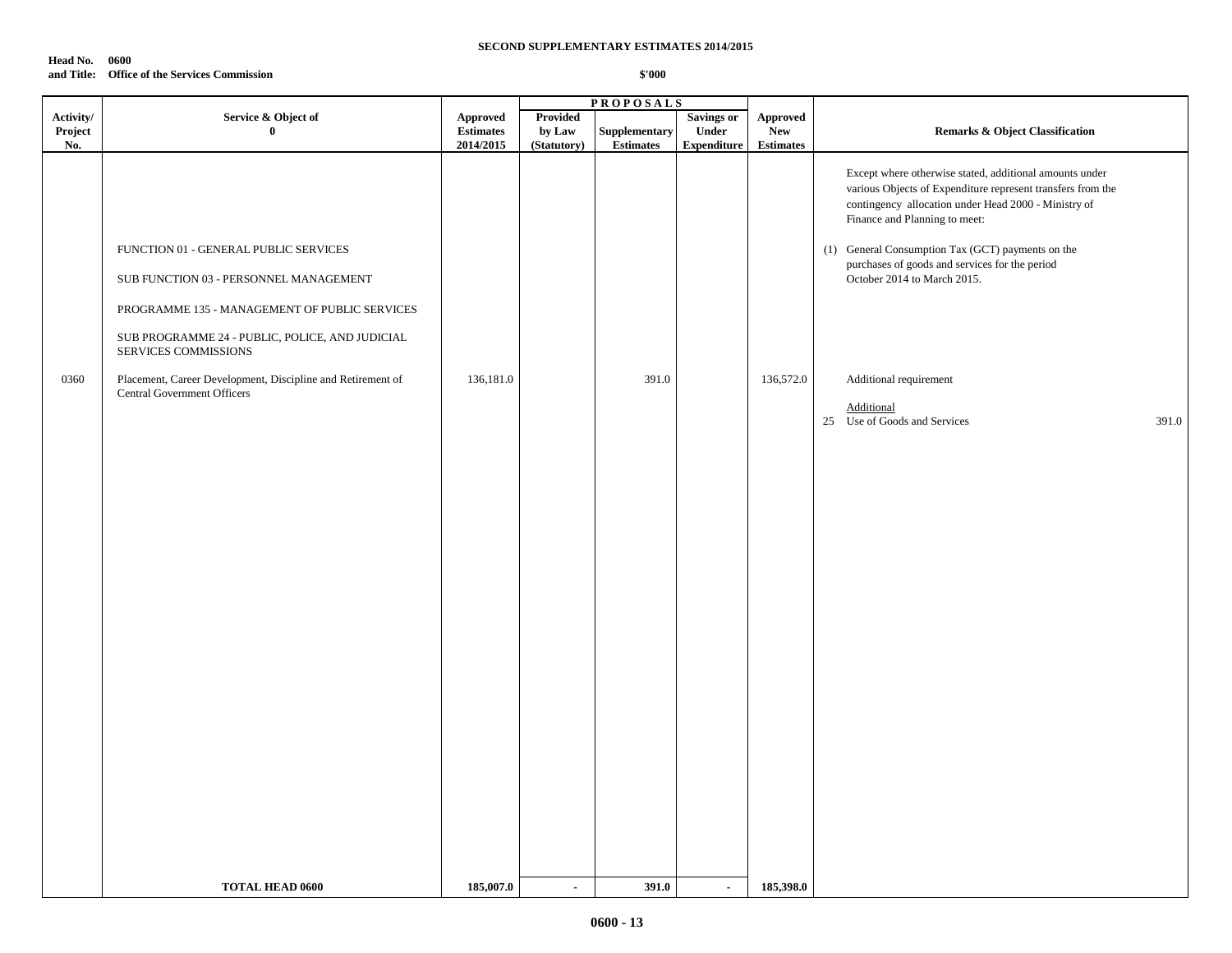#### **Head No. 0700 and Title: Office of the Children's Advocate**

|                             |                                                                                                                                                                                                          |                                                  |                                          | <b>PROPOSALS</b>                  |                                                  |                                                   |                                                                                                                                                                                                                                                                                                                                                       |
|-----------------------------|----------------------------------------------------------------------------------------------------------------------------------------------------------------------------------------------------------|--------------------------------------------------|------------------------------------------|-----------------------------------|--------------------------------------------------|---------------------------------------------------|-------------------------------------------------------------------------------------------------------------------------------------------------------------------------------------------------------------------------------------------------------------------------------------------------------------------------------------------------------|
| Activity/<br>Project<br>No. | Service & Object of<br><b>Expenditure</b>                                                                                                                                                                | <b>Approved</b><br><b>Estimates</b><br>2014/2015 | <b>Provided</b><br>by Law<br>(Statutory) | Supplementary<br><b>Estimates</b> | <b>Savings or</b><br>Under<br><b>Expenditure</b> | <b>Approved</b><br><b>New</b><br><b>Estimates</b> | Remarks & Object Classification                                                                                                                                                                                                                                                                                                                       |
|                             | FUNCTION 01 - GENERAL PUBLIC SERVICES<br>SUB FUNCTION 99 - OTHER GENERAL PUBLIC SERVICES<br>PROGRAMME 139 - PROTECTION OF THE RIGHTS OF<br><b>CHILDREN</b><br>SUB PROGRAMME 51 - ADVOCACY AND PROTECTION |                                                  |                                          |                                   |                                                  |                                                   | Except where otherwise stated, additional amounts under<br>various Objects of Expenditure represent transfers from the<br>contingency allocation under Head 2000 - Ministry of<br>Finance and Planning to meet:<br>(1) General Consumption Tax (GCT) payments on the<br>purchases of goods and services for the period<br>October 2014 to March 2015. |
| 0489                        | Office of the Children's Advocate                                                                                                                                                                        | 120,538.0                                        |                                          | 1,766.0                           |                                                  | 122,304.0                                         | Additional requirement                                                                                                                                                                                                                                                                                                                                |
|                             |                                                                                                                                                                                                          |                                                  |                                          |                                   |                                                  |                                                   | Additional<br>24 Utilities and Communication Services<br>179.0<br>25<br>Use of Goods and Services<br>1,587.0<br>1,766.0                                                                                                                                                                                                                               |
|                             | <b>TOTAL HEAD 0700</b>                                                                                                                                                                                   | 120,538.0                                        |                                          | 1,766.0                           | $\blacksquare$                                   | 122,304.0                                         |                                                                                                                                                                                                                                                                                                                                                       |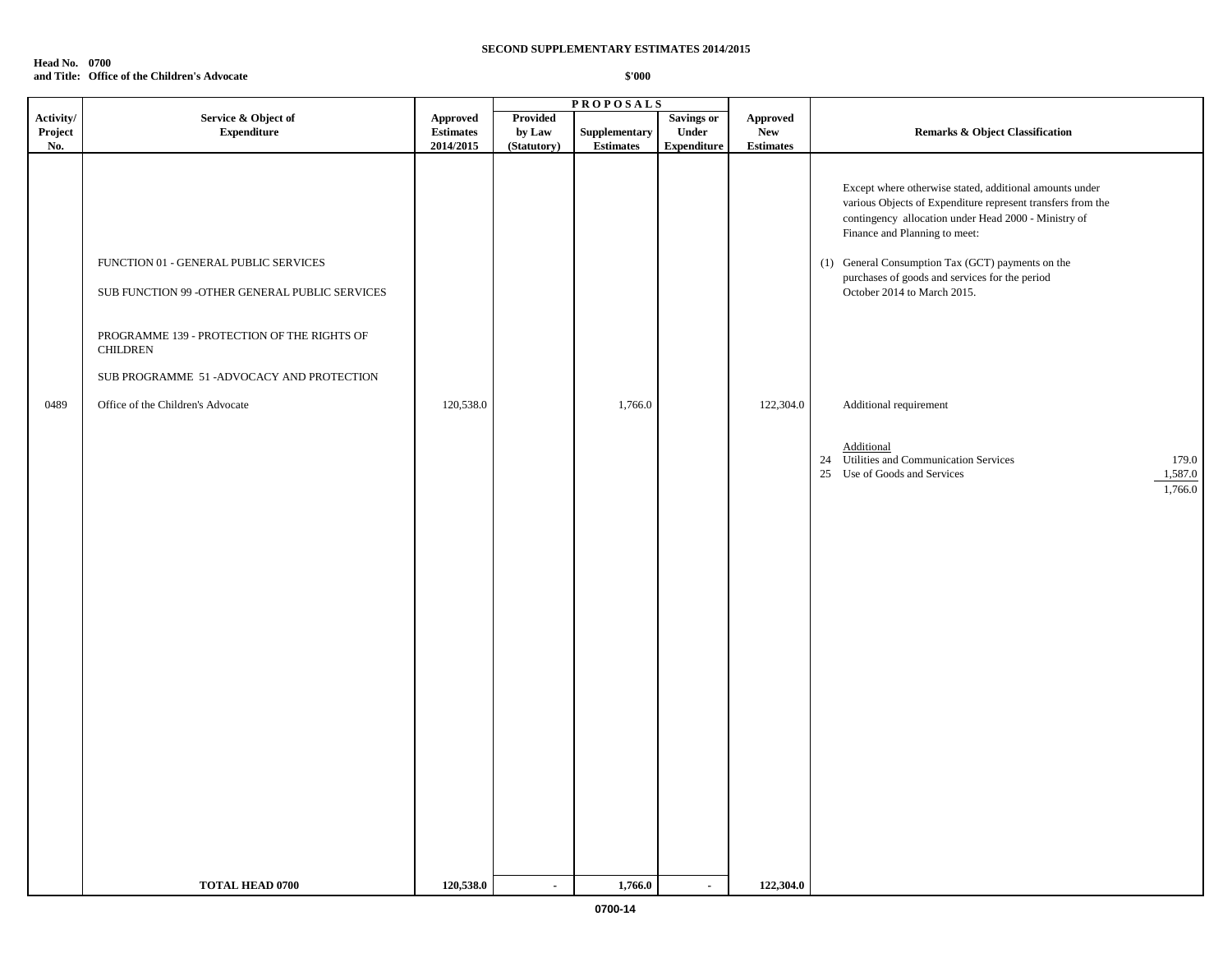#### **Head No. 0800 and Title: Independent Commission of Investigations**

|                             |                                                                                                                                                                                                                                                                                 |                                                  |                                   | <b>PROPOSALS</b>                  |                                                         |                                                   |                                                                                                                                                                                                                                                                                                                                                                                                                                                                                                               |
|-----------------------------|---------------------------------------------------------------------------------------------------------------------------------------------------------------------------------------------------------------------------------------------------------------------------------|--------------------------------------------------|-----------------------------------|-----------------------------------|---------------------------------------------------------|---------------------------------------------------|---------------------------------------------------------------------------------------------------------------------------------------------------------------------------------------------------------------------------------------------------------------------------------------------------------------------------------------------------------------------------------------------------------------------------------------------------------------------------------------------------------------|
| Activity/<br>Project<br>No. | Service & Object of<br><b>Expenditure</b>                                                                                                                                                                                                                                       | <b>Approved</b><br><b>Estimates</b><br>2014/2015 | Provided<br>by Law<br>(Statutory) | Supplementary<br><b>Estimates</b> | <b>Savings or</b><br><b>Under</b><br><b>Expenditure</b> | <b>Approved</b><br><b>New</b><br><b>Estimates</b> | <b>Remarks &amp; Object Classification</b>                                                                                                                                                                                                                                                                                                                                                                                                                                                                    |
| 1452                        | FUNCTION 01 - GENERAL PUBLIC SERVICES<br>SUB FUNCTION 99 - OTHER GENERAL PUBLIC SERVICES<br><b>SERVICES</b><br>PROGRAMME 425 - MAINTENANCE OF LAW AND ORDER<br>SUB PROGRAMME 20 - CENTRAL CONTROL AND<br><b>DIRECTION</b><br>Independent Commission of Investigations (INDECOM) | 338,407.0                                        |                                   | 3,777.0                           |                                                         | 342,184.0                                         | Except where otherwise stated, additional amounts under<br>various Objects of Expenditure represent transfers from the<br>contingency allocation under Head 2000 - Ministry of<br>Finance and Planning to meet:<br>(1) General Consumption Tax (GCT) payments on the<br>purchases of goods and services for the period<br>October 2014 to March 2015.<br>Additional requirement<br>Additional<br>Utilities and Communication Services<br>704.0<br>24<br>3,073.0<br>25<br>Use of Goods and Services<br>3,777.0 |
|                             | <b>TOTAL HEAD 0800</b>                                                                                                                                                                                                                                                          | 338,407.0                                        | $\sim$                            | 3,777.0                           | $\sim$                                                  | 342,184.0                                         |                                                                                                                                                                                                                                                                                                                                                                                                                                                                                                               |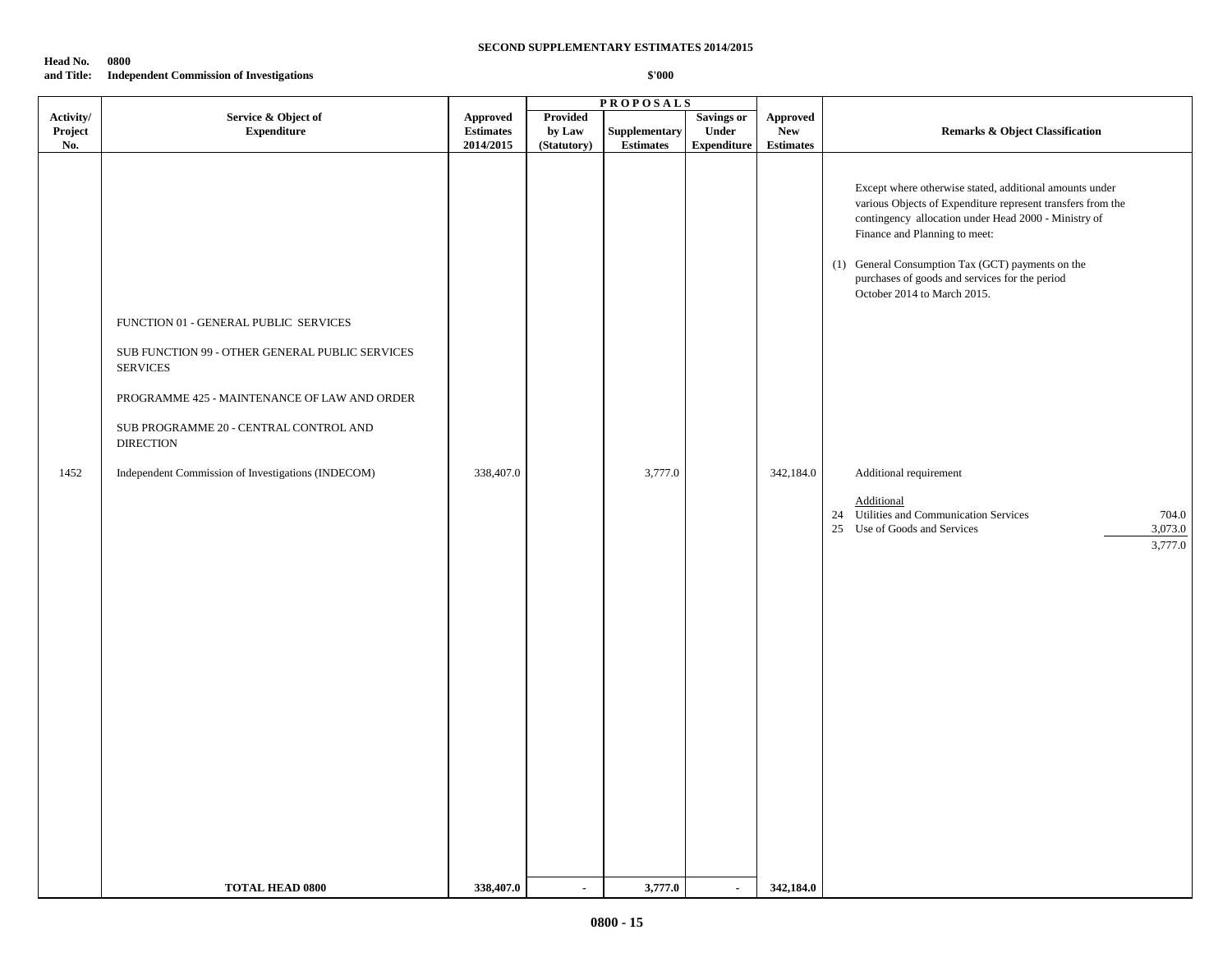| Head No. | 1500                                    |
|----------|-----------------------------------------|
|          | and Title: Office of the Prime Minister |

| Activity/ |                                                                                                                                                                                                     | Approved         |                       | <b>PROPOSALS</b> |                                    | <b>Approved</b>  |                                                                                                                                                                                                                                                                                                                                                       |
|-----------|-----------------------------------------------------------------------------------------------------------------------------------------------------------------------------------------------------|------------------|-----------------------|------------------|------------------------------------|------------------|-------------------------------------------------------------------------------------------------------------------------------------------------------------------------------------------------------------------------------------------------------------------------------------------------------------------------------------------------------|
| Project   | Service & Object of                                                                                                                                                                                 | <b>Estimates</b> | <b>Provided</b>       | Supplementary    | <b>Savings or</b>                  | <b>New</b>       | Remarks & Object Classification                                                                                                                                                                                                                                                                                                                       |
| No.       | <b>Expenditure</b>                                                                                                                                                                                  | 2014/2015        | by Law<br>(Statutory) | <b>Estimates</b> | <b>Under</b><br><b>Expenditure</b> | <b>Estimates</b> |                                                                                                                                                                                                                                                                                                                                                       |
|           | FUNCTION 01 - GENERAL GOVERNMENT SERVICES<br>SUB FUNCTION 01 - EXECUTIVE AND LEGISLATIVE<br><b>SERVICES</b><br>PROGRAMME 145 - CORPORATE OFFICE OF<br>THE PRIME MINISTER                            |                  |                       |                  |                                    |                  | Except where otherwise stated, additional amounts under<br>various Objects of Expenditure represent transfers from the<br>contingency allocation under Head 2000 - Ministry of<br>Finance and Planning to meet:<br>(1) General Consumption Tax (GCT) payments on the<br>purchases of goods and services for the period<br>October 2014 to March 2015. |
| 0003      | SUB PROGRAMME 01 - GENERAL ADMINISTRATION<br>Human Resource Management and Other Support Services                                                                                                   | 431,560.0        |                       | 10,620.0         |                                    | 442,180.0        | Additional requirement<br>Additional<br>Utilities and Communication Services<br>1,341.0<br>24<br>25<br>Use of Goods and Services<br>9,279.0<br>10,620.0                                                                                                                                                                                               |
|           | FUNCTION 08 - RECREATION, CULTURE AND RELIGION<br>SUB FUNCTION 01 - RECREATIONAL AND SPORTING<br><b>SERVICES</b><br>PROGRAMME 501 - DEVELOPMENT OF SPORTS<br>SUB PROGRAMME 20 - INSTITUTE OF SPORTS |                  |                       |                  |                                    |                  |                                                                                                                                                                                                                                                                                                                                                       |
| 0163      | Grants for Direction and Administration                                                                                                                                                             | 179,956.0        |                       | 19,584.0         | 19,584.0                           | 179,956.0        | Additional requirement<br>Additional<br>Travel Expenses and Subsistence<br>22<br>15,837.0<br>Utilities and Communication Services<br>24<br>1,656.0<br>25<br>Use of Goods and Services<br>2,091.0<br>19,584.0                                                                                                                                          |
|           | <b>TOTAL HEAD 1500</b>                                                                                                                                                                              | 3,095,715.0      | $\sim$                | 30,204.0         | 19,584.0                           | 3,106,335.0      |                                                                                                                                                                                                                                                                                                                                                       |
|           | <b>LESS APPROPRIATIONS IN AID</b>                                                                                                                                                                   | 417,257.0        |                       |                  | 19,584.0                           | 397,673.0        |                                                                                                                                                                                                                                                                                                                                                       |
|           | <b>TOTAL HEAD 1500</b>                                                                                                                                                                              | 2,678,458.0      | $\sim$                | 30,204.0         |                                    | 2,708,662.0      |                                                                                                                                                                                                                                                                                                                                                       |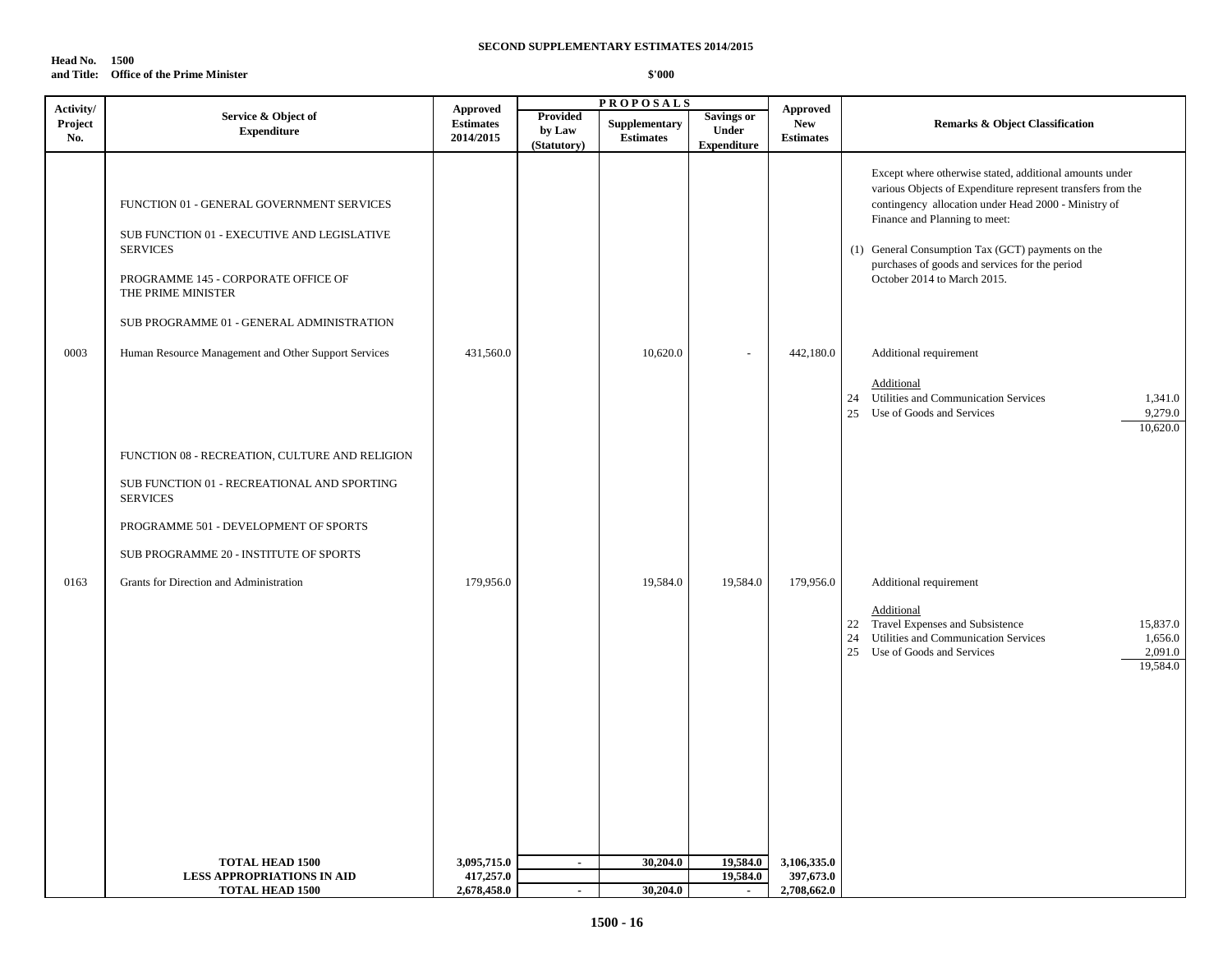**Head No. 1500B**

**and Title: Office of the Prime Minister**

**(Capital - Multilateral/Bilateral Programmes)**

|                |                                                                                                                                                                                                                                  |                               |                       | <b>PROPOSALS</b>                 |                                    |                                |                                                                                                                                                                                                                                                                                                                                                                                        |
|----------------|----------------------------------------------------------------------------------------------------------------------------------------------------------------------------------------------------------------------------------|-------------------------------|-----------------------|----------------------------------|------------------------------------|--------------------------------|----------------------------------------------------------------------------------------------------------------------------------------------------------------------------------------------------------------------------------------------------------------------------------------------------------------------------------------------------------------------------------------|
| Activity/      | Service & Object of                                                                                                                                                                                                              | Approved                      | Provided              |                                  | <b>Savings or</b>                  | <b>Approved</b>                |                                                                                                                                                                                                                                                                                                                                                                                        |
| Project<br>No. | <b>Expenditure</b>                                                                                                                                                                                                               | <b>Estimates</b><br>2014/2015 | by Law<br>(Statutory) | Supplementary<br>$\bf Estimates$ | <b>Under</b><br><b>Expenditure</b> | <b>New</b><br><b>Estimates</b> | <b>Remarks &amp; Object Classification</b>                                                                                                                                                                                                                                                                                                                                             |
|                |                                                                                                                                                                                                                                  |                               |                       |                                  |                                    |                                |                                                                                                                                                                                                                                                                                                                                                                                        |
| 9178           | FUNCTION 01 - GENERAL PUBLIC SERVICES<br>SUB FUNCTION 99 - OTHER GENERAL PUBLIC SERVICES<br>PROGRAMME 011 - POVERTY ALLEVIATION PROGRAMME<br>SUB PROGRAMME 24 - JAMAICA SOCIAL INVESTMENT FUND<br>Jamaica Social Investment Fund | 294,068.0                     |                       | 2,635.0                          |                                    | 296,703.0                      | Except where otherwise stated, additional amounts under<br>various Objects of Expenditure represent transfers from the<br>contingency allocation under Head 2000 - Ministry of<br>Finance and Planning to meet:<br>(1) General Consumption Tax (GCT) payments on the<br>purchases of goods and services for the period<br>October 2014 to March 2015.<br><b>Additional Requirement</b> |
|                |                                                                                                                                                                                                                                  |                               |                       |                                  |                                    |                                | Additional<br>25 Use of Goods and Services<br>2,635.0                                                                                                                                                                                                                                                                                                                                  |
|                |                                                                                                                                                                                                                                  |                               |                       |                                  |                                    |                                |                                                                                                                                                                                                                                                                                                                                                                                        |
|                |                                                                                                                                                                                                                                  |                               |                       |                                  |                                    |                                |                                                                                                                                                                                                                                                                                                                                                                                        |
|                |                                                                                                                                                                                                                                  |                               |                       |                                  |                                    |                                |                                                                                                                                                                                                                                                                                                                                                                                        |
|                |                                                                                                                                                                                                                                  |                               |                       |                                  |                                    |                                |                                                                                                                                                                                                                                                                                                                                                                                        |
|                |                                                                                                                                                                                                                                  |                               |                       |                                  |                                    |                                |                                                                                                                                                                                                                                                                                                                                                                                        |
|                |                                                                                                                                                                                                                                  |                               |                       |                                  |                                    |                                |                                                                                                                                                                                                                                                                                                                                                                                        |
|                |                                                                                                                                                                                                                                  |                               |                       |                                  |                                    |                                |                                                                                                                                                                                                                                                                                                                                                                                        |
|                |                                                                                                                                                                                                                                  |                               |                       |                                  |                                    |                                |                                                                                                                                                                                                                                                                                                                                                                                        |
|                |                                                                                                                                                                                                                                  |                               |                       |                                  |                                    |                                |                                                                                                                                                                                                                                                                                                                                                                                        |
|                |                                                                                                                                                                                                                                  |                               |                       |                                  |                                    |                                |                                                                                                                                                                                                                                                                                                                                                                                        |
|                |                                                                                                                                                                                                                                  |                               |                       |                                  |                                    |                                |                                                                                                                                                                                                                                                                                                                                                                                        |
|                |                                                                                                                                                                                                                                  |                               |                       |                                  |                                    |                                |                                                                                                                                                                                                                                                                                                                                                                                        |
|                | <b>GROSS TOTAL HEAD</b>                                                                                                                                                                                                          | 2,151,699.0                   | $\sim$                | 2,635.0                          | $\sim$                             | 2,154,334.0                    |                                                                                                                                                                                                                                                                                                                                                                                        |
|                | <b>LESS APPROPRIATIONS -IN -AID</b>                                                                                                                                                                                              | 71,810.0                      |                       |                                  |                                    | 71,810.0                       |                                                                                                                                                                                                                                                                                                                                                                                        |
|                | <b>TOTAL HEAD 1500B</b>                                                                                                                                                                                                          | 2,079,889.0                   | $\mathbf{r}$          | 2,635.0                          | $\sim$                             | 2,082,524.0                    |                                                                                                                                                                                                                                                                                                                                                                                        |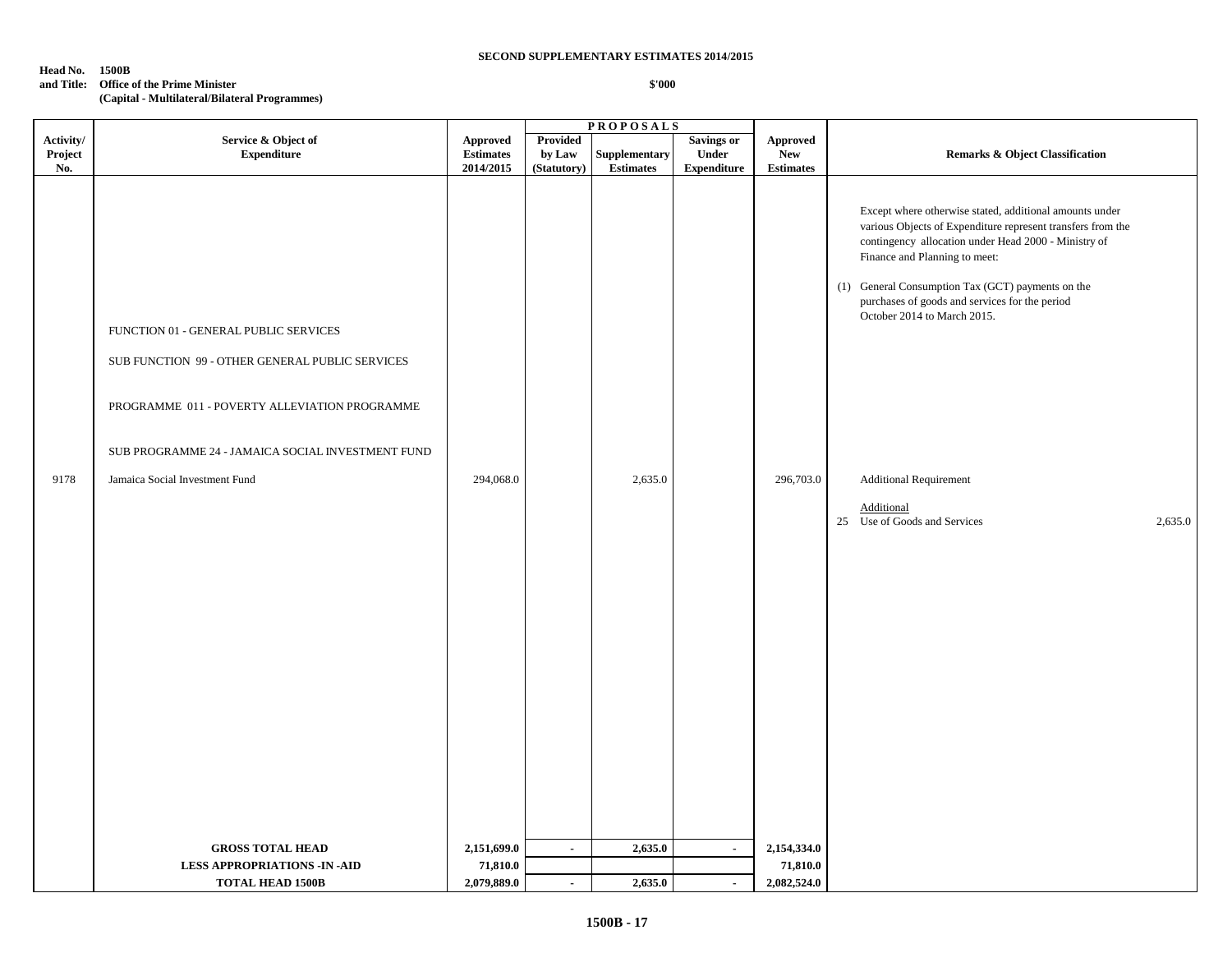| <b>Head No. 1510</b> |                                        |
|----------------------|----------------------------------------|
|                      | and Title: Jamaica Information Service |

|           |                                                                                                                                                                                                                                   |                  |             | <b>PROPOSALS</b> |                    |                  |                                                                                                                                                                                                                                                                                                                                                       |          |
|-----------|-----------------------------------------------------------------------------------------------------------------------------------------------------------------------------------------------------------------------------------|------------------|-------------|------------------|--------------------|------------------|-------------------------------------------------------------------------------------------------------------------------------------------------------------------------------------------------------------------------------------------------------------------------------------------------------------------------------------------------------|----------|
| Activity/ | Service & Object of                                                                                                                                                                                                               | Approved         | Provided    | Supplementary    | <b>Savings or</b>  | Approved         | <b>Remarks &amp; Object Classification</b>                                                                                                                                                                                                                                                                                                            |          |
| Project   | Expenditure                                                                                                                                                                                                                       | <b>Estimates</b> | by Law      | <b>Estimates</b> | Under              | New              |                                                                                                                                                                                                                                                                                                                                                       |          |
| No.       |                                                                                                                                                                                                                                   | 2014/2015        | (Statutory) |                  | <b>Expenditure</b> | <b>Estimates</b> |                                                                                                                                                                                                                                                                                                                                                       |          |
|           | FUNCTION 08 -RECREATION, CULTURE AND<br><b>RELIGION</b><br>SUB-FUNCTION 03 - BROADCASTING AND<br>PUBLISHING SERVICES<br>PROGRAMME 468 - INFORMATION ON<br>PUBLIC SECTOR<br>SUBPROGRAMME 22 - JAMAICA INFORMATION<br>SERVICE (JIS) |                  |             |                  |                    |                  | Except where otherwise stated, additional amounts under<br>various Objects of Expenditure represent transfers from the<br>contingency allocation under Head 2000 - Ministry of<br>Finance and Planning to meet:<br>(1) General Consumption Tax (GCT) payments on the<br>purchases of goods and services for the period<br>October 2014 to March 2015. |          |
| 0005      | Direction and Administration                                                                                                                                                                                                      | 87,542.0         |             | 15,224.0         |                    | 102,766.0        | Additional requirement                                                                                                                                                                                                                                                                                                                                |          |
|           |                                                                                                                                                                                                                                   |                  |             |                  |                    |                  |                                                                                                                                                                                                                                                                                                                                                       |          |
|           |                                                                                                                                                                                                                                   |                  |             |                  |                    |                  | Additional                                                                                                                                                                                                                                                                                                                                            |          |
|           |                                                                                                                                                                                                                                   |                  |             |                  |                    |                  | 25 Use of Goods and Services                                                                                                                                                                                                                                                                                                                          | 15,224.0 |
|           |                                                                                                                                                                                                                                   |                  |             |                  |                    |                  |                                                                                                                                                                                                                                                                                                                                                       |          |
|           |                                                                                                                                                                                                                                   |                  |             |                  |                    |                  |                                                                                                                                                                                                                                                                                                                                                       |          |
|           |                                                                                                                                                                                                                                   |                  |             |                  |                    |                  |                                                                                                                                                                                                                                                                                                                                                       |          |
|           |                                                                                                                                                                                                                                   |                  |             |                  |                    |                  |                                                                                                                                                                                                                                                                                                                                                       |          |
|           |                                                                                                                                                                                                                                   |                  |             |                  |                    |                  |                                                                                                                                                                                                                                                                                                                                                       |          |
|           |                                                                                                                                                                                                                                   |                  |             |                  |                    |                  |                                                                                                                                                                                                                                                                                                                                                       |          |
|           |                                                                                                                                                                                                                                   |                  |             |                  |                    |                  |                                                                                                                                                                                                                                                                                                                                                       |          |
|           |                                                                                                                                                                                                                                   |                  |             |                  |                    |                  |                                                                                                                                                                                                                                                                                                                                                       |          |
|           |                                                                                                                                                                                                                                   |                  |             |                  |                    |                  |                                                                                                                                                                                                                                                                                                                                                       |          |
|           |                                                                                                                                                                                                                                   |                  |             |                  |                    |                  |                                                                                                                                                                                                                                                                                                                                                       |          |
|           |                                                                                                                                                                                                                                   |                  |             |                  |                    |                  |                                                                                                                                                                                                                                                                                                                                                       |          |
|           |                                                                                                                                                                                                                                   |                  |             |                  |                    |                  |                                                                                                                                                                                                                                                                                                                                                       |          |
|           |                                                                                                                                                                                                                                   |                  |             |                  |                    |                  |                                                                                                                                                                                                                                                                                                                                                       |          |
|           |                                                                                                                                                                                                                                   |                  |             |                  |                    |                  |                                                                                                                                                                                                                                                                                                                                                       |          |
|           |                                                                                                                                                                                                                                   |                  |             |                  |                    |                  |                                                                                                                                                                                                                                                                                                                                                       |          |
|           |                                                                                                                                                                                                                                   |                  |             |                  |                    |                  |                                                                                                                                                                                                                                                                                                                                                       |          |
|           |                                                                                                                                                                                                                                   |                  |             |                  |                    |                  |                                                                                                                                                                                                                                                                                                                                                       |          |
|           |                                                                                                                                                                                                                                   |                  |             |                  |                    |                  |                                                                                                                                                                                                                                                                                                                                                       |          |
|           |                                                                                                                                                                                                                                   |                  |             |                  |                    |                  |                                                                                                                                                                                                                                                                                                                                                       |          |
|           |                                                                                                                                                                                                                                   |                  |             |                  |                    |                  |                                                                                                                                                                                                                                                                                                                                                       |          |
|           |                                                                                                                                                                                                                                   |                  |             |                  |                    |                  |                                                                                                                                                                                                                                                                                                                                                       |          |
|           |                                                                                                                                                                                                                                   |                  |             |                  |                    |                  |                                                                                                                                                                                                                                                                                                                                                       |          |
|           |                                                                                                                                                                                                                                   |                  |             |                  |                    |                  |                                                                                                                                                                                                                                                                                                                                                       |          |
|           | <b>GROSS TOTAL</b>                                                                                                                                                                                                                | 399,321.0        |             | 15,224.0         |                    | 414,545.0        |                                                                                                                                                                                                                                                                                                                                                       |          |
|           | <b>LESS APPROPRIATIONS-IN-AID</b>                                                                                                                                                                                                 | 62,424.0         |             |                  |                    | 62,424.0         |                                                                                                                                                                                                                                                                                                                                                       |          |
|           | <b>NET TOTAL HEAD 1510</b>                                                                                                                                                                                                        | 336,897.0        |             | 15,224.0         | $\sim$             | 352,121.0        |                                                                                                                                                                                                                                                                                                                                                       |          |
|           |                                                                                                                                                                                                                                   |                  |             |                  |                    |                  |                                                                                                                                                                                                                                                                                                                                                       |          |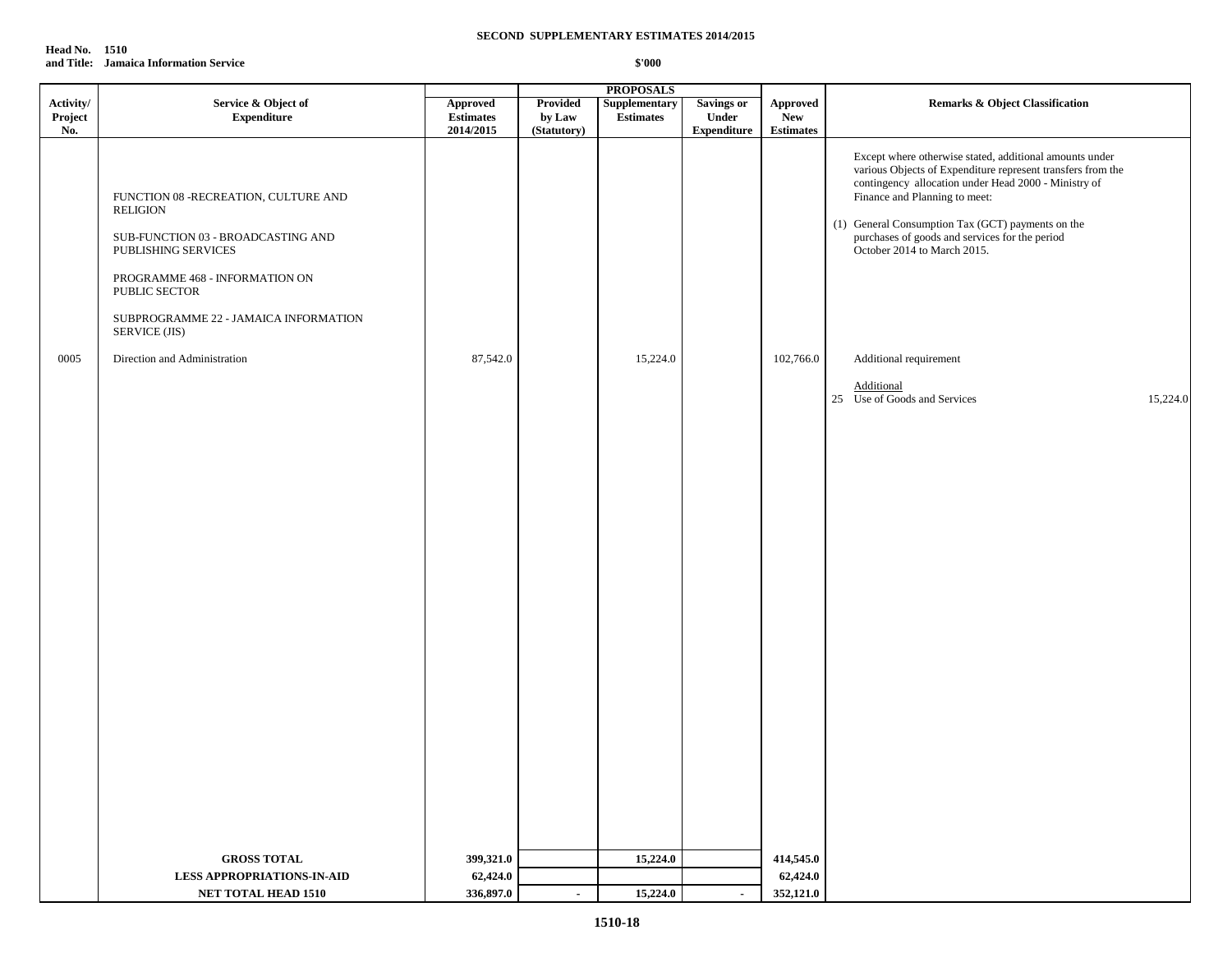**Head No. 1600 and Title: Office of the Cabinet**

|                             |                                                                                                                                                                                                                            |                                                |                                          | <b>PROPOSALS</b>                  |                                                  |                                                   |                                                                                                                                                                                                                                                                                                                                                                                                                                                                                                                                                                         |
|-----------------------------|----------------------------------------------------------------------------------------------------------------------------------------------------------------------------------------------------------------------------|------------------------------------------------|------------------------------------------|-----------------------------------|--------------------------------------------------|---------------------------------------------------|-------------------------------------------------------------------------------------------------------------------------------------------------------------------------------------------------------------------------------------------------------------------------------------------------------------------------------------------------------------------------------------------------------------------------------------------------------------------------------------------------------------------------------------------------------------------------|
| Activity/<br>Project<br>No. | Service & Object of<br><b>Expenditure</b>                                                                                                                                                                                  | <b>Approved</b><br><b>Estimates</b><br>2014/15 | <b>Provided</b><br>by Law<br>(Statutory) | Supplementary<br><b>Estimates</b> | <b>Savings or</b><br>Under<br><b>Expenditure</b> | <b>Approved</b><br><b>New</b><br><b>Estimates</b> | <b>Remarks &amp; Object Classification</b>                                                                                                                                                                                                                                                                                                                                                                                                                                                                                                                              |
| 0454                        | FUNCTION 01 - GENERAL PUBLIC SERVICES<br>SUB FUNCTION 01 - EXECUTIVE AND LEGISLATIVE<br><b>SERVICES</b><br>PROGRAMME 146 - OFFICE OF THE CABINET<br>SUB PROGRAMME 01 -GENERAL ADMINISTRATION<br>Corporate Affairs Division | 81,783.0                                       |                                          | 3,652.0                           |                                                  | 85,435.0                                          | Except where otherwise stated, additional amounts under<br>various Objects of Expenditure represent transfers from the<br>contingency allocation under Head 2000 - Ministry of<br>Finance and Planning to meet:<br>(1) General Consumption Tax (GCT) payments on the<br>purchases of goods and services for the period<br>October 2014 to March 2015.<br>Additional requirement is for GCT payment<br>for the period October 2014 - March 2015.<br>Additional<br>24 Utilities and Communication Services<br>245.0<br>25 Use of Goods and Services<br>3,407.0<br>3,652.0 |
|                             |                                                                                                                                                                                                                            |                                                |                                          |                                   |                                                  |                                                   |                                                                                                                                                                                                                                                                                                                                                                                                                                                                                                                                                                         |
|                             | <b>TOTAL HEAD 1600</b>                                                                                                                                                                                                     | 359,963.0                                      | $\overline{\phantom{a}}$                 | 3,652.0                           | $\blacksquare$                                   | 363,615.0                                         |                                                                                                                                                                                                                                                                                                                                                                                                                                                                                                                                                                         |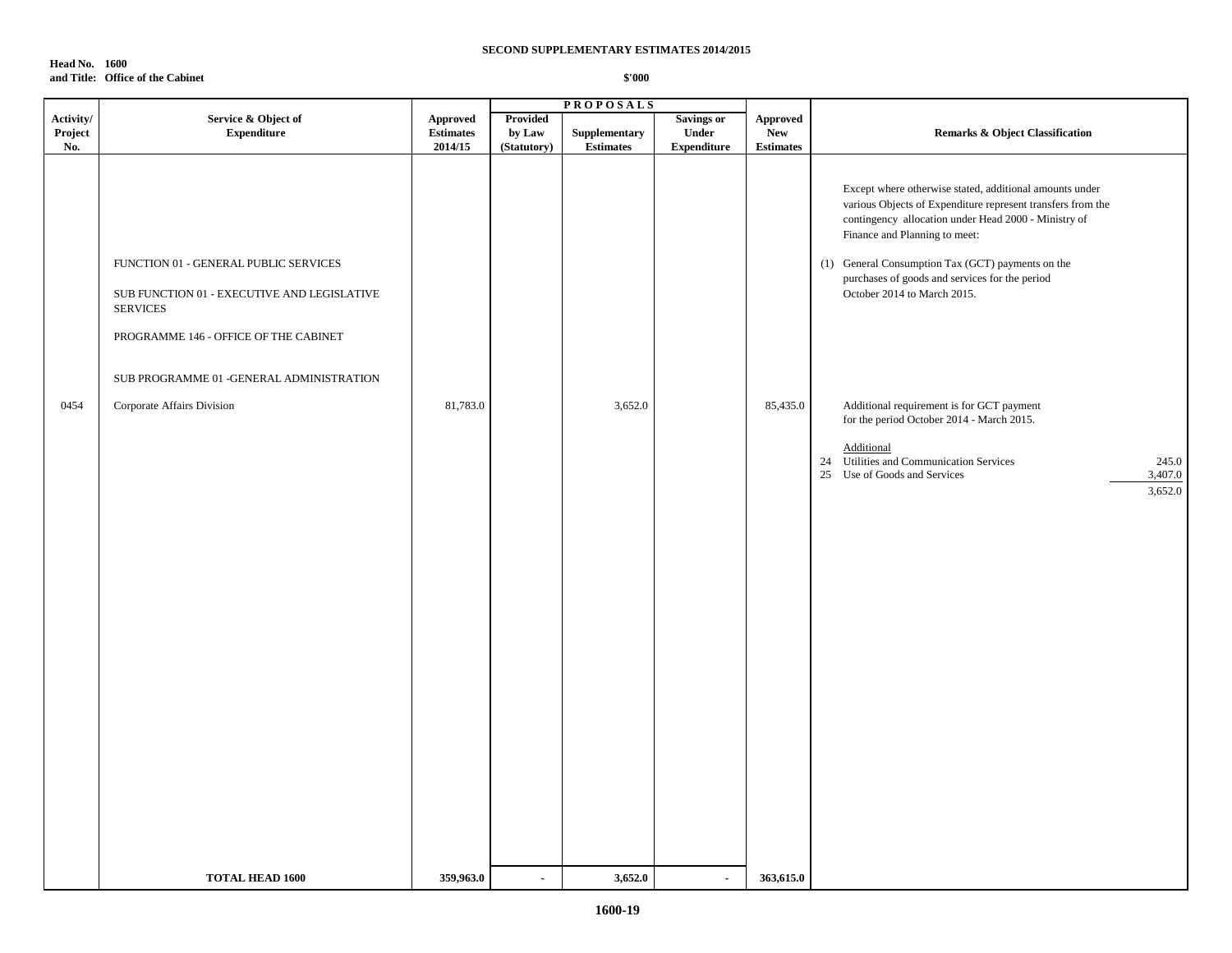**Head No. 1600B**

#### **and Title: Office of the Cabinet (Capital - Multilateral/Bilateral Programmes)**

|           |                                                                     |                  |                 | <b>PROPOSALS</b>                                                          |                   |                  |                                                                                                                                                                                |
|-----------|---------------------------------------------------------------------|------------------|-----------------|---------------------------------------------------------------------------|-------------------|------------------|--------------------------------------------------------------------------------------------------------------------------------------------------------------------------------|
| Activity/ | Service & Object of                                                 | <b>Approved</b>  | <b>Provided</b> |                                                                           | <b>Savings or</b> | <b>Approved</b>  |                                                                                                                                                                                |
| Project   | <b>Expenditure</b>                                                  | <b>Estimates</b> | by Law          | <b>Supplementary</b>                                                      | Under             | <b>New</b>       | <b>Remarks &amp; Object Classification</b>                                                                                                                                     |
| No.       |                                                                     | 2014/2015        | (Statutory)     | $\begin{minipage}{.4\linewidth} Estimates \end{minipage} \vspace{-0.5em}$ | Expenditure       | <b>Estimates</b> |                                                                                                                                                                                |
|           |                                                                     |                  |                 |                                                                           |                   |                  | Except where otherwise stated, additional amounts under<br>various Objects of Expenditure represent transfers from the<br>contingency allocation under Head 2000 - Ministry of |
|           |                                                                     |                  |                 |                                                                           |                   |                  | Finance and Planning to meet:                                                                                                                                                  |
|           |                                                                     |                  |                 |                                                                           |                   |                  | (1) General Consumption Tax (GCT) payments on the<br>purchases of goods and services for the period<br>October 2014 to March 2015.                                             |
|           | FUNCTION 01 - GENERAL PUBLIC SERVICES                               |                  |                 |                                                                           |                   |                  |                                                                                                                                                                                |
|           | SUB FUNCTION 99 - OTHER GENERAL PUBLIC SERVICES                     |                  |                 |                                                                           |                   |                  |                                                                                                                                                                                |
|           | PROGRAMME 152 - PUBLIC SECTOR REFORM PROGRAMME                      |                  |                 |                                                                           |                   |                  |                                                                                                                                                                                |
|           | SUB PROGRAMME 20 - IMPROVEMENT IN PUBLIC SECTOR<br>MANAGEMENT       |                  |                 |                                                                           |                   |                  |                                                                                                                                                                                |
| 9263      | Public Sector Modernisation Programme III<br>(GOJ, IADB, CHINA, EU) | 193,136.0        |                 | 25.0                                                                      |                   | 193,161.0        | Additional requirement                                                                                                                                                         |
|           |                                                                     |                  |                 |                                                                           |                   |                  | 25.0<br>25 Use of Goods and Services                                                                                                                                           |
|           |                                                                     |                  |                 |                                                                           |                   |                  |                                                                                                                                                                                |
|           |                                                                     |                  |                 |                                                                           |                   |                  |                                                                                                                                                                                |
|           |                                                                     |                  |                 |                                                                           |                   |                  |                                                                                                                                                                                |
|           |                                                                     |                  |                 |                                                                           |                   |                  |                                                                                                                                                                                |
|           |                                                                     |                  |                 |                                                                           |                   |                  |                                                                                                                                                                                |
|           |                                                                     |                  |                 |                                                                           |                   |                  |                                                                                                                                                                                |
|           |                                                                     |                  |                 |                                                                           |                   |                  |                                                                                                                                                                                |
|           |                                                                     |                  |                 |                                                                           |                   |                  |                                                                                                                                                                                |
|           |                                                                     |                  |                 |                                                                           |                   |                  |                                                                                                                                                                                |
|           |                                                                     |                  |                 |                                                                           |                   |                  |                                                                                                                                                                                |
|           |                                                                     |                  |                 |                                                                           |                   |                  |                                                                                                                                                                                |
|           | <b>TOTAL HEAD 1600B</b>                                             | 193,136.0        | $\blacksquare$  | 25.0                                                                      | $\blacksquare$    | 193,161.0        |                                                                                                                                                                                |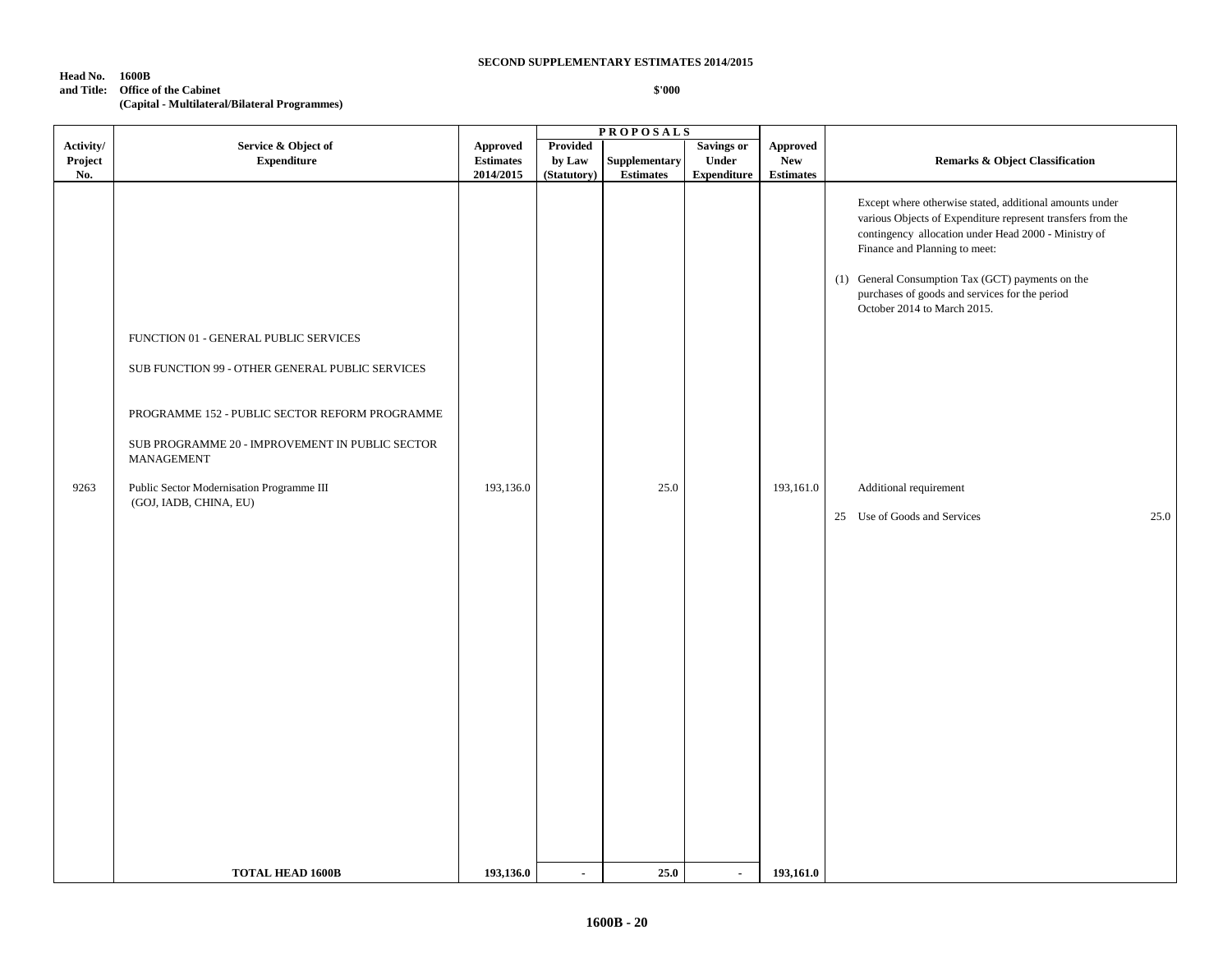| Head No.   | 1700                                         |
|------------|----------------------------------------------|
| and Title: | <b>Ministry of Tourism and Entertainment</b> |

|                             |                                                                                                                                                                              |                                         |                                   | <b>PROPOSALS</b>                  |                                                         |                                                   |                                                                                                                                                                                                                                                                                                                                                       |
|-----------------------------|------------------------------------------------------------------------------------------------------------------------------------------------------------------------------|-----------------------------------------|-----------------------------------|-----------------------------------|---------------------------------------------------------|---------------------------------------------------|-------------------------------------------------------------------------------------------------------------------------------------------------------------------------------------------------------------------------------------------------------------------------------------------------------------------------------------------------------|
| Activity/<br>Project<br>No. | Service & Object of<br><b>Expenditure</b>                                                                                                                                    | Approved<br><b>Estimates</b><br>2014/15 | Provided<br>by Law<br>(Statutory) | Supplementary<br><b>Estimates</b> | <b>Savings or</b><br><b>Under</b><br><b>Expenditure</b> | <b>Approved</b><br><b>New</b><br><b>Estimates</b> | <b>Remarks &amp; Object Classification</b>                                                                                                                                                                                                                                                                                                            |
|                             | FUNCTION 04 - ECONOMIC AFFAIRS<br>SUB FUNCTION 13 - TOURISM<br>PROGRAMME 001 - EXECUTIVE DIRECTION AND<br><b>ADMINISTRATION</b><br>SUB PROGRAMME 01 - GENERAL ADMINISTRATION |                                         |                                   |                                   |                                                         |                                                   | Except where otherwise stated, additional amounts under<br>various Objects of Expenditure represent transfers from the<br>contingency allocation under Head 2000 - Ministry of<br>Finance and Planning to meet:<br>(1) General Consumption Tax (GCT) payments on the<br>purchases of goods and services for the period<br>October 2014 to March 2015. |
| 0003                        | Human Resource Management and Other Support Services                                                                                                                         | 127,258.0                               |                                   | 3,612.0                           |                                                         | 130,870.0                                         | Additional requirement<br>Additional<br>24 Utilities and Communication Services<br>1,692.0<br>25 Use of Goods and Services<br>1,920.0<br>3,612.0                                                                                                                                                                                                      |
| 2513                        | Grant to Milk River Bath                                                                                                                                                     | 11,821.0                                |                                   | 486.0                             |                                                         | 12,307.0                                          | Additional requirement<br>Additional<br>30 Grants and Contributions<br>486.0                                                                                                                                                                                                                                                                          |
|                             | PROGRAMME 650 - PROMOTION OF TOURISM<br>SUB-PROGRAMME 20 - GRANTS TO JAMAICA TOURIST<br><b>BOARD</b>                                                                         |                                         |                                   |                                   |                                                         |                                                   |                                                                                                                                                                                                                                                                                                                                                       |
| 0005                        | Direction and Administration                                                                                                                                                 | 445,876.0                               |                                   | 11,842.0                          |                                                         | 457,718.0                                         | Additional requirement<br>Additional<br>22 Travel Expenses and Subsistence<br>3.0<br>Rental of Property and Machinery<br>7,461.00<br>23<br>24 Utilities and Communication Services<br>768.00<br>25 Use of Goods and Services<br>3,610.0<br>11,842.0                                                                                                   |
|                             | SUB PROGRAMME 22 - GRANT TO JAMAICA VACATIONS<br><b>LIMITED</b>                                                                                                              |                                         |                                   |                                   |                                                         |                                                   |                                                                                                                                                                                                                                                                                                                                                       |
| 0005                        | Direction and Administration                                                                                                                                                 | 19,401.0                                |                                   | 162.0                             |                                                         | 19,563.0                                          | Additional requirement<br>Additional<br>23 Rental of Property and Machinery<br>44.0<br>24 Utilities and Communication Services<br>14.0<br>25 Use of Goods and Services<br>104.0<br>162.0                                                                                                                                                              |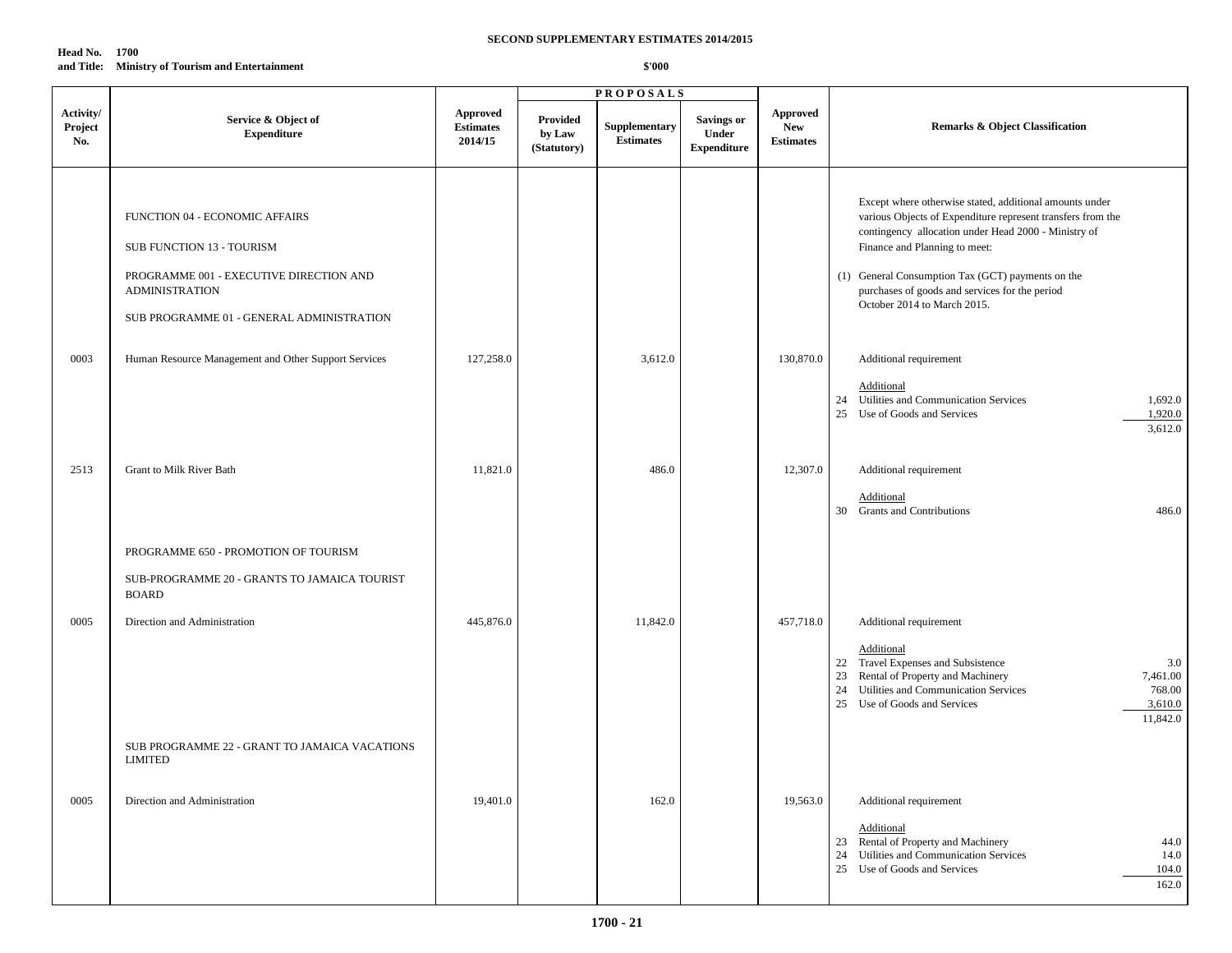| <b>Head No.</b> | 1700                                             |
|-----------------|--------------------------------------------------|
|                 | and Title: Ministry of Tourism and Entertainment |

| Activity/<br>${\Large {\bf\large Appendix}}$<br><b>Approved</b><br>Service & Object of<br>Provided<br>Savings or<br>Supplementary<br>Project<br>Remarks & Object Classification<br><b>Estimates</b><br><b>New</b><br>${\bf Expenditure}$<br>Under<br>by Law<br><b>Estimates</b><br>No.<br>2014/15<br><b>Estimates</b><br>(Statutory)<br><b>Expenditure</b><br>PROGRAMME 651 - TOURISM PRODUCT DEVELOPMENT<br><b>AND SERVICES</b><br>SUB PROGRAMME 20 - GRANTS TO TOURISM PRODUCT<br>DEVELOPMENT COMPANY<br>146,226.0<br>5,944.0<br>0005<br>Direction and Administration<br>152,170.0<br>Additional requirement<br>Additional<br>24 Utilities and Communication Services<br>25 Use of Goods and Services<br>0219<br>Training<br>73,937.0<br>1,200.0<br>75,137.0<br>Additional requirement<br>Additional<br>25 Use of Goods and Services<br>2502<br>Product Development<br>103,740.0<br>2,000.0<br>Additional requirement<br>105,740.0<br>Additional<br>25 Use of Goods and Services<br>2503<br>Product Quality Support<br>85,966.0<br>3,000.0<br>Additional requirement<br>88,966.0<br>Additional<br>25 Use of Goods and Services |  |  | <b>PROPOSALS</b> |  |                               |
|----------------------------------------------------------------------------------------------------------------------------------------------------------------------------------------------------------------------------------------------------------------------------------------------------------------------------------------------------------------------------------------------------------------------------------------------------------------------------------------------------------------------------------------------------------------------------------------------------------------------------------------------------------------------------------------------------------------------------------------------------------------------------------------------------------------------------------------------------------------------------------------------------------------------------------------------------------------------------------------------------------------------------------------------------------------------------------------------------------------------------------|--|--|------------------|--|-------------------------------|
|                                                                                                                                                                                                                                                                                                                                                                                                                                                                                                                                                                                                                                                                                                                                                                                                                                                                                                                                                                                                                                                                                                                                  |  |  |                  |  |                               |
|                                                                                                                                                                                                                                                                                                                                                                                                                                                                                                                                                                                                                                                                                                                                                                                                                                                                                                                                                                                                                                                                                                                                  |  |  |                  |  |                               |
|                                                                                                                                                                                                                                                                                                                                                                                                                                                                                                                                                                                                                                                                                                                                                                                                                                                                                                                                                                                                                                                                                                                                  |  |  |                  |  |                               |
|                                                                                                                                                                                                                                                                                                                                                                                                                                                                                                                                                                                                                                                                                                                                                                                                                                                                                                                                                                                                                                                                                                                                  |  |  |                  |  |                               |
|                                                                                                                                                                                                                                                                                                                                                                                                                                                                                                                                                                                                                                                                                                                                                                                                                                                                                                                                                                                                                                                                                                                                  |  |  |                  |  | 1,144.0<br>4,800.0<br>5,944.0 |
|                                                                                                                                                                                                                                                                                                                                                                                                                                                                                                                                                                                                                                                                                                                                                                                                                                                                                                                                                                                                                                                                                                                                  |  |  |                  |  |                               |
|                                                                                                                                                                                                                                                                                                                                                                                                                                                                                                                                                                                                                                                                                                                                                                                                                                                                                                                                                                                                                                                                                                                                  |  |  |                  |  | 1,200.0                       |
|                                                                                                                                                                                                                                                                                                                                                                                                                                                                                                                                                                                                                                                                                                                                                                                                                                                                                                                                                                                                                                                                                                                                  |  |  |                  |  |                               |
|                                                                                                                                                                                                                                                                                                                                                                                                                                                                                                                                                                                                                                                                                                                                                                                                                                                                                                                                                                                                                                                                                                                                  |  |  |                  |  | 2,000.0                       |
|                                                                                                                                                                                                                                                                                                                                                                                                                                                                                                                                                                                                                                                                                                                                                                                                                                                                                                                                                                                                                                                                                                                                  |  |  |                  |  |                               |
|                                                                                                                                                                                                                                                                                                                                                                                                                                                                                                                                                                                                                                                                                                                                                                                                                                                                                                                                                                                                                                                                                                                                  |  |  |                  |  | 3,000.0                       |
|                                                                                                                                                                                                                                                                                                                                                                                                                                                                                                                                                                                                                                                                                                                                                                                                                                                                                                                                                                                                                                                                                                                                  |  |  |                  |  |                               |
|                                                                                                                                                                                                                                                                                                                                                                                                                                                                                                                                                                                                                                                                                                                                                                                                                                                                                                                                                                                                                                                                                                                                  |  |  |                  |  |                               |
| 28,246.0<br>4,102,801.0<br>$\sim$<br>4,074,555.0<br><b>GROSS TOTAL HEAD</b>                                                                                                                                                                                                                                                                                                                                                                                                                                                                                                                                                                                                                                                                                                                                                                                                                                                                                                                                                                                                                                                      |  |  |                  |  |                               |
| 2,488,197.0<br><b>LESS APPROPRIATIONS IN-AID</b><br>2,488,197.0                                                                                                                                                                                                                                                                                                                                                                                                                                                                                                                                                                                                                                                                                                                                                                                                                                                                                                                                                                                                                                                                  |  |  |                  |  |                               |
| 1,586,358.0<br><b>NET TOTAL HEAD 1700</b><br>28,246.0<br>1,614,604.0<br>$\sim$                                                                                                                                                                                                                                                                                                                                                                                                                                                                                                                                                                                                                                                                                                                                                                                                                                                                                                                                                                                                                                                   |  |  |                  |  |                               |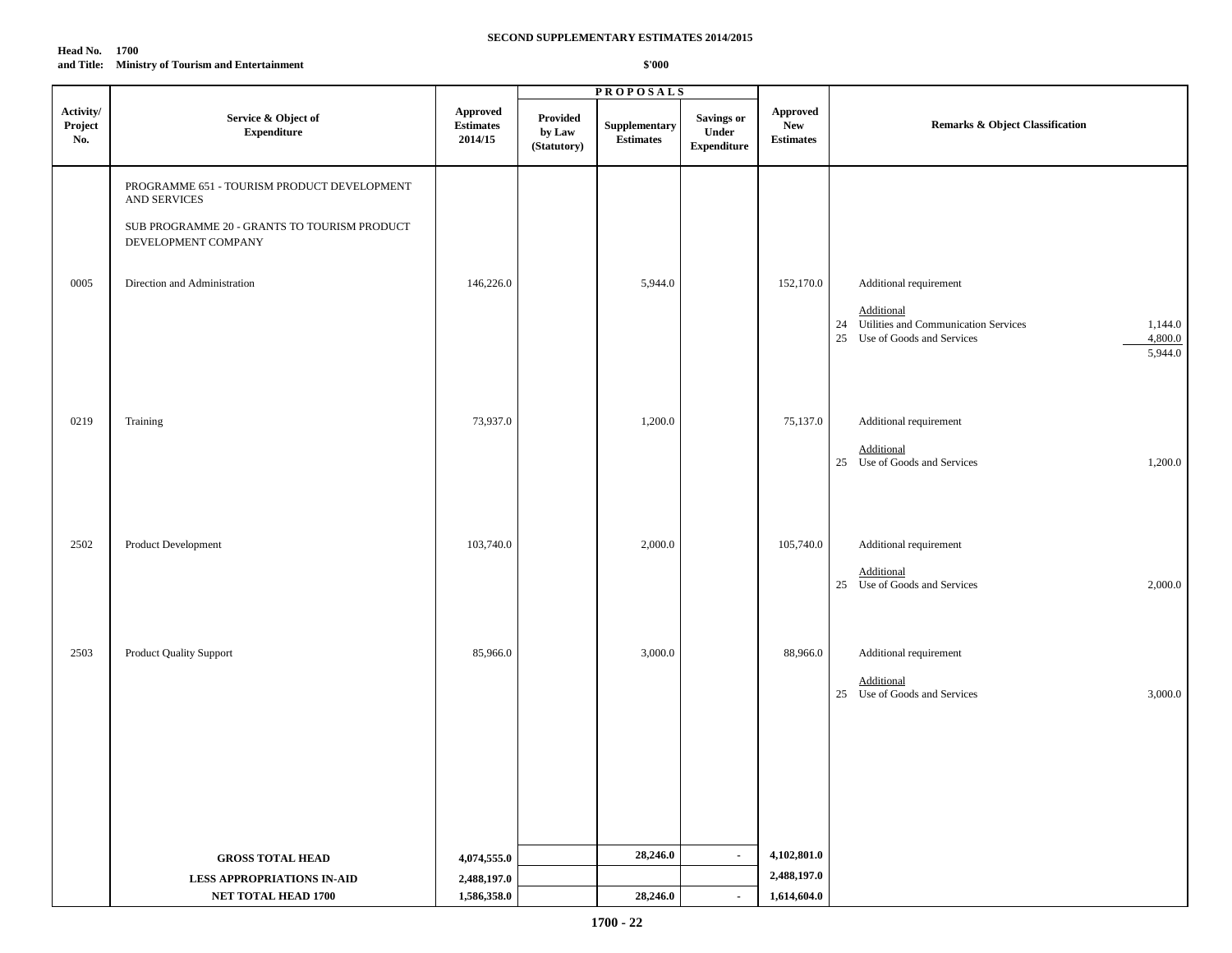| <b>Head No.</b> | - 2000                                      |
|-----------------|---------------------------------------------|
|                 | and Title: Ministry of Finance and Planning |

|                             |                                                                                                                                                                                                                            |                                           |                                          | <b>PROPOSALS</b>                  |                                                  |                                                   |                                                                                                                                                                                                                                                                                                                                                                                                                                    |
|-----------------------------|----------------------------------------------------------------------------------------------------------------------------------------------------------------------------------------------------------------------------|-------------------------------------------|------------------------------------------|-----------------------------------|--------------------------------------------------|---------------------------------------------------|------------------------------------------------------------------------------------------------------------------------------------------------------------------------------------------------------------------------------------------------------------------------------------------------------------------------------------------------------------------------------------------------------------------------------------|
| Activity/<br>Project<br>No. | Service & Object of<br><b>Expenditure</b>                                                                                                                                                                                  | Approved<br><b>Estimates</b><br>2014/2015 | <b>Provided</b><br>by Law<br>(Statutory) | Supplementary<br><b>Estimates</b> | <b>Savings or</b><br>Under<br><b>Expenditure</b> | <b>Approved</b><br><b>New</b><br><b>Estimates</b> | Remarks & Object Classification                                                                                                                                                                                                                                                                                                                                                                                                    |
|                             | FUNCTION 01 - GENERAL PUBLIC SERVICES<br>SUB FUNCTION 02 - ECONOMIC AND FISCAL POLICIES<br>AND MANAGEMENT<br>PROGRAMME 001 - EXECUTIVE DIRECTION AND<br><b>ADMINISTRATION</b><br>SUB PROGRAMME 01 - GENERAL ADMINISTRATION |                                           |                                          |                                   |                                                  |                                                   | Except where otherwise stated, additional amounts under<br>various Objects of Expenditure represent transfers from the<br>contingency allocation under Head 2000 - Ministry of<br>Finance and Planning to meet:<br>(1) General Consumption Tax (GCT) payments on the<br>purchases of goods and services for the period<br>October 2014 to March 2015.                                                                              |
| 0003                        | Human Resource Management and Other Support Services                                                                                                                                                                       | 487,899.0                                 |                                          | 4,070.0                           |                                                  | 491,969.0                                         | Additional requirement<br>Additional<br>Utilities and Communication Services<br>5.0<br>24<br>25<br>Use of Goods and Services<br>4,065.0<br>4,070.0                                                                                                                                                                                                                                                                                 |
|                             | FUNCTION 99 - UNALLOCATED<br>PROGRAMME 099 - UNALLOCATED<br>SUB PROGRAMME 20 - CONTINGENCIES                                                                                                                               |                                           |                                          |                                   |                                                  |                                                   |                                                                                                                                                                                                                                                                                                                                                                                                                                    |
| 0099                        | Contingencies                                                                                                                                                                                                              | 3,100,000.0                               |                                          |                                   | 3,100,000.0                                      |                                                   | Revised requirement due to the transfer of \$17.1b of<br>programmed expenditure to MDAs, including amounts to meet<br>payments of salary to public sector workers, outstanding wage<br>settlements, electricity arrears and General Consumption Tax on<br>purchases of goods and services. The remaining \$3.1b is the<br>estimated sum required for GCT payments up to March 2015.<br>Reduction<br>99 Unclassified<br>3,100,000.0 |
|                             | <b>TOTAL HEAD 2000</b>                                                                                                                                                                                                     | 15,276,271.0                              |                                          | 4,070.0                           | 3,100,000.0                                      | 12,180,341.0                                      |                                                                                                                                                                                                                                                                                                                                                                                                                                    |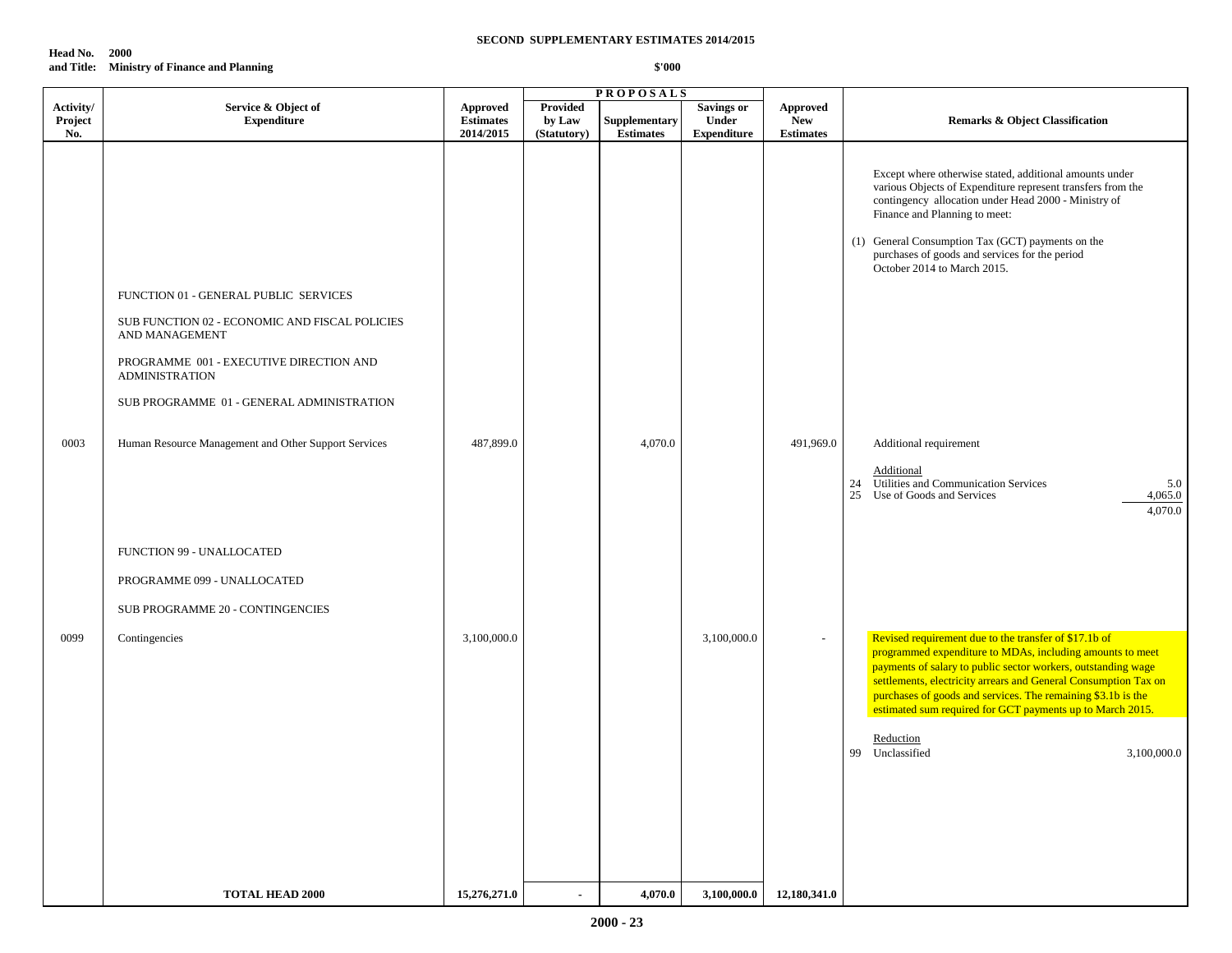#### **Head No. 2000B**

# **and Title: Ministry of Finance and Planning**

**(Capital - Multilateral/Bilateral Programmes)**

|                             |                                                                                                                                                                                                                                            |                                         |                                   | <b>PROPOSALS</b>                  |                                                  |                                                   |                                                                                                                                                  |
|-----------------------------|--------------------------------------------------------------------------------------------------------------------------------------------------------------------------------------------------------------------------------------------|-----------------------------------------|-----------------------------------|-----------------------------------|--------------------------------------------------|---------------------------------------------------|--------------------------------------------------------------------------------------------------------------------------------------------------|
| Activity/<br>Project<br>No. | Service & Object of<br><b>Expenditure</b>                                                                                                                                                                                                  | Approved<br><b>Estimates</b><br>2014/15 | Provided<br>by Law<br>(Statutory) | Supplementary<br><b>Estimates</b> | <b>Savings or</b><br>Under<br><b>Expenditure</b> | <b>Approved</b><br><b>New</b><br><b>Estimates</b> | <b>Remarks &amp; Object Classification</b>                                                                                                       |
| 9463                        | FUNCTION 01 - GENERAL PUBLIC SERVICES<br>SUB-FUNCTION 02 - ECONOMIC AND FISCAL POLICIES<br>MANAGEMENT<br>PROGRAMME 131 - FISCAL POLICY AND MANAGEMENT<br>SUB PROGRAMME 23 - RESOURCES MANAGEMENT<br>Strategic Public Sector Reform Project |                                         |                                   | 13,394.0                          |                                                  | 13,394.0                                          | Additional requirement due to transfer of Project to reflect<br>correct classification<br>Additional<br>25 Use of Goods and Services<br>13,394.0 |
|                             | SUB-FUNCTION 05 - ECONOMIC PLANNING AND<br>STATISTICAL SERVICES<br>PROGRAMME 134 - STATISTICAL SERVICES<br>SUB PROGRAMME 20 - GRANTS TO THE STATISTICAL<br><b>INSTITUTE OF JAMAICA</b>                                                     |                                         |                                   |                                   |                                                  |                                                   |                                                                                                                                                  |
| 9463                        | Strategic Public Sector Transformation Project                                                                                                                                                                                             | 20,000.0                                |                                   |                                   | 13,394.0                                         | 6,606.0                                           | Revised requirement<br>Reduction<br>13,394.0<br>25 Use of Goods and Services                                                                     |
|                             | <b>TOTAL HEAD 2000B</b>                                                                                                                                                                                                                    | 1,464,481.0                             | $\blacksquare$                    | 13,394.0                          | 13,394.0                                         | 1,464,481.0                                       |                                                                                                                                                  |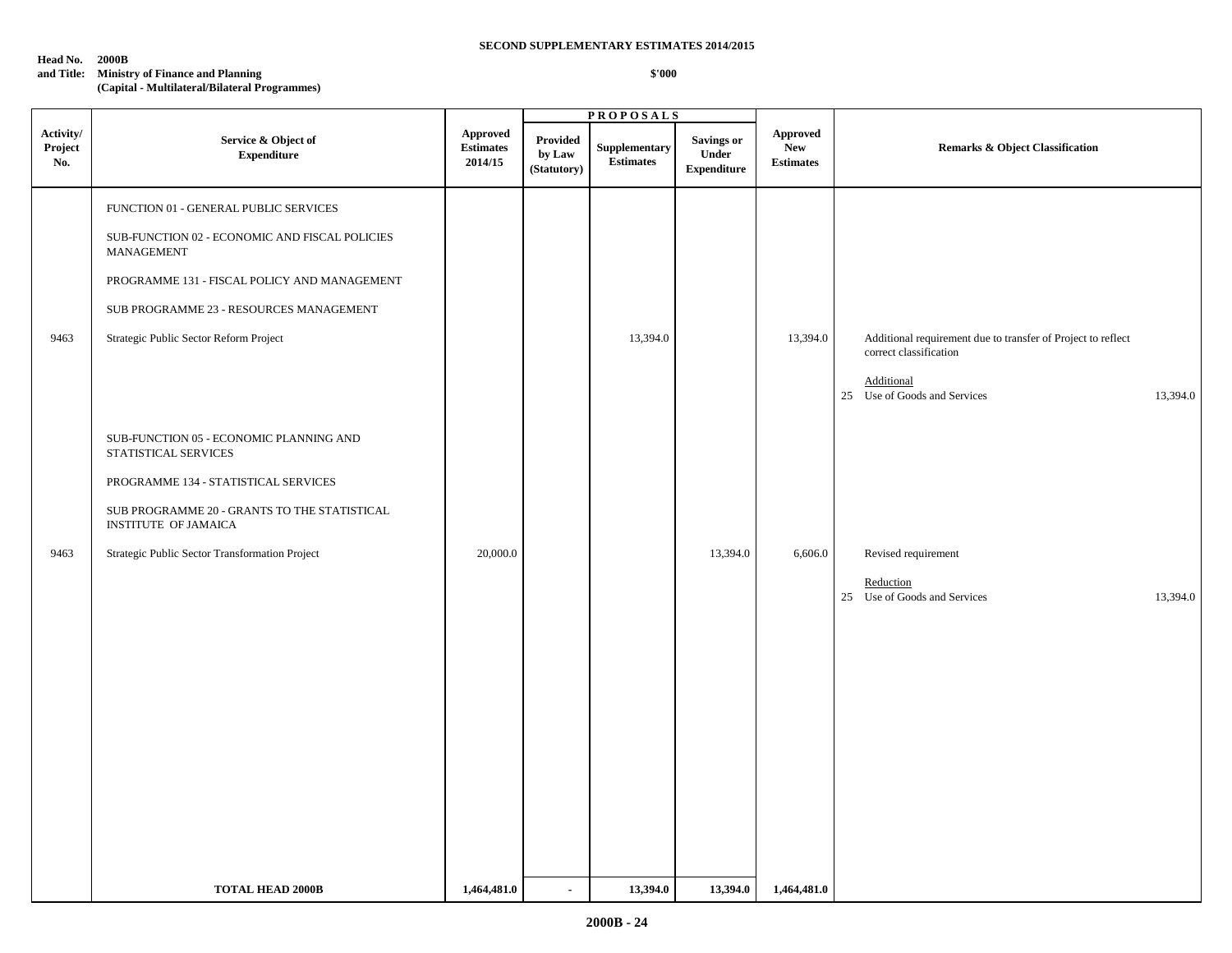**Head No. 2011 and Title: Accountant General**

| Activity/<br>Project<br>No. | Service & Object of<br><b>Expenditure</b>                                                                                                                                                                | Approved<br><b>Estimates</b><br>2014/2015 | Provided<br>by Law<br>(Statutory) | <b>PROPOSALS</b><br>Supplementary<br><b>Estimates</b> | <b>Savings or</b><br>Under<br><b>Expenditure</b> | Approved<br><b>New</b><br><b>Estimates</b> | <b>Remarks &amp; Object Classification</b>                                                                                                                                                                                                                                                                                                            |
|-----------------------------|----------------------------------------------------------------------------------------------------------------------------------------------------------------------------------------------------------|-------------------------------------------|-----------------------------------|-------------------------------------------------------|--------------------------------------------------|--------------------------------------------|-------------------------------------------------------------------------------------------------------------------------------------------------------------------------------------------------------------------------------------------------------------------------------------------------------------------------------------------------------|
|                             | FUNCTION 01 - GENERAL GOVERNMENT SERVICES<br>SUB FUNCTION 02 - ECONOMIC AND FISCAL POLICIES<br>AND MANAGEMENT<br>PROGRAMME 131 - FISCAL POLICY AND MANAGEMENT<br>SUB PROGRAMME 23 - RESOURCES MANAGEMENT |                                           |                                   |                                                       |                                                  |                                            | Except where otherwise stated, additional amounts under<br>various Objects of Expenditure represent transfers from the<br>contingency allocation under Head 2000 - Ministry of<br>Finance and Planning to meet:<br>(1) General Consumption Tax (GCT) payments on the<br>purchases of goods and services for the period<br>October 2014 to March 2015. |
| 0269                        | Department of Accountant General                                                                                                                                                                         | 507,570.0                                 |                                   | 1,896.0                                               |                                                  | 509,466.0                                  | Additional requirement<br>Additional<br>24 Utilities and Communication Services<br>214.0<br>Use of Goods and Services<br>1,682.0<br>25<br>1,896.0                                                                                                                                                                                                     |
|                             | TOTAL HEAD 2011                                                                                                                                                                                          | 507,570.0                                 |                                   | 1,896.0                                               |                                                  | 509,466.0                                  |                                                                                                                                                                                                                                                                                                                                                       |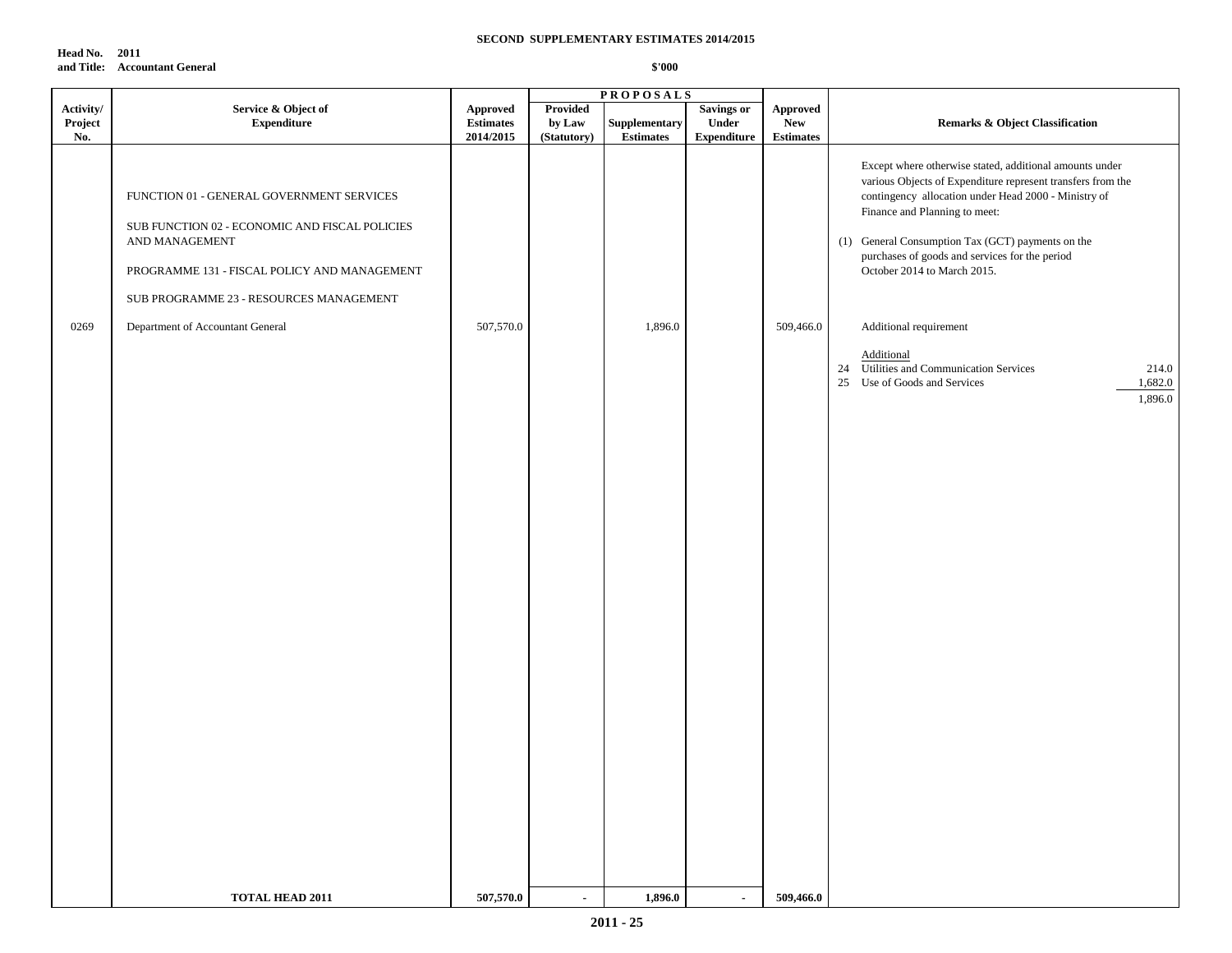**Head No. 2019 and Title: Pensions**

|                             |                                                                                                                                                                                                                                            |                                                 |                                   | <b>PROPOSALS</b>                                 |                                                  |                                                          |                                                                                                                                                                                                            |
|-----------------------------|--------------------------------------------------------------------------------------------------------------------------------------------------------------------------------------------------------------------------------------------|-------------------------------------------------|-----------------------------------|--------------------------------------------------|--------------------------------------------------|----------------------------------------------------------|------------------------------------------------------------------------------------------------------------------------------------------------------------------------------------------------------------|
| Activity/<br>Project<br>No. | Service & Object of<br>${\bf Expenditure}$                                                                                                                                                                                                 | <b>Revised</b><br><b>Estimates</b><br>2014/2015 | Provided<br>by Law<br>(Statutory) | ${\large \bf Supplementary}$<br><b>Estimates</b> | <b>Savings or</b><br>Under<br><b>Expenditure</b> | ${\Large\bf Approved}$<br><b>New</b><br><b>Estimates</b> | <b>Remarks &amp; Object Classification</b>                                                                                                                                                                 |
| 0313                        | FUNCTION 01 - GENERAL PUBLIC SERVICES<br>SUB FUNCTION 99 - OTHER GENERAL PUBLIC SERVICES<br>PROGRAMME 136 - PENSIONS AND RETIREMENT BENEFITS<br>SUB PROGRAMME 21 - PUBLIC OFFICERS IN GENERAL<br><b>SERVICES</b><br>Supplement to Pensions | 5,723,584.0                                     |                                   | 500,000.0                                        |                                                  | 6,223,584.0                                              | Additional requirement to pay increased rates to<br>Government pensioners, including widows/widowers<br>and dependents with effect from July 1, 2015.<br>Additional<br>28 Retirement Benefits<br>500,000.0 |
|                             | <b>TOTAL HEAD 2019</b>                                                                                                                                                                                                                     | 25,060,123.0                                    |                                   | 500,000.0                                        | $\blacksquare$                                   | 25,560,123.0                                             |                                                                                                                                                                                                            |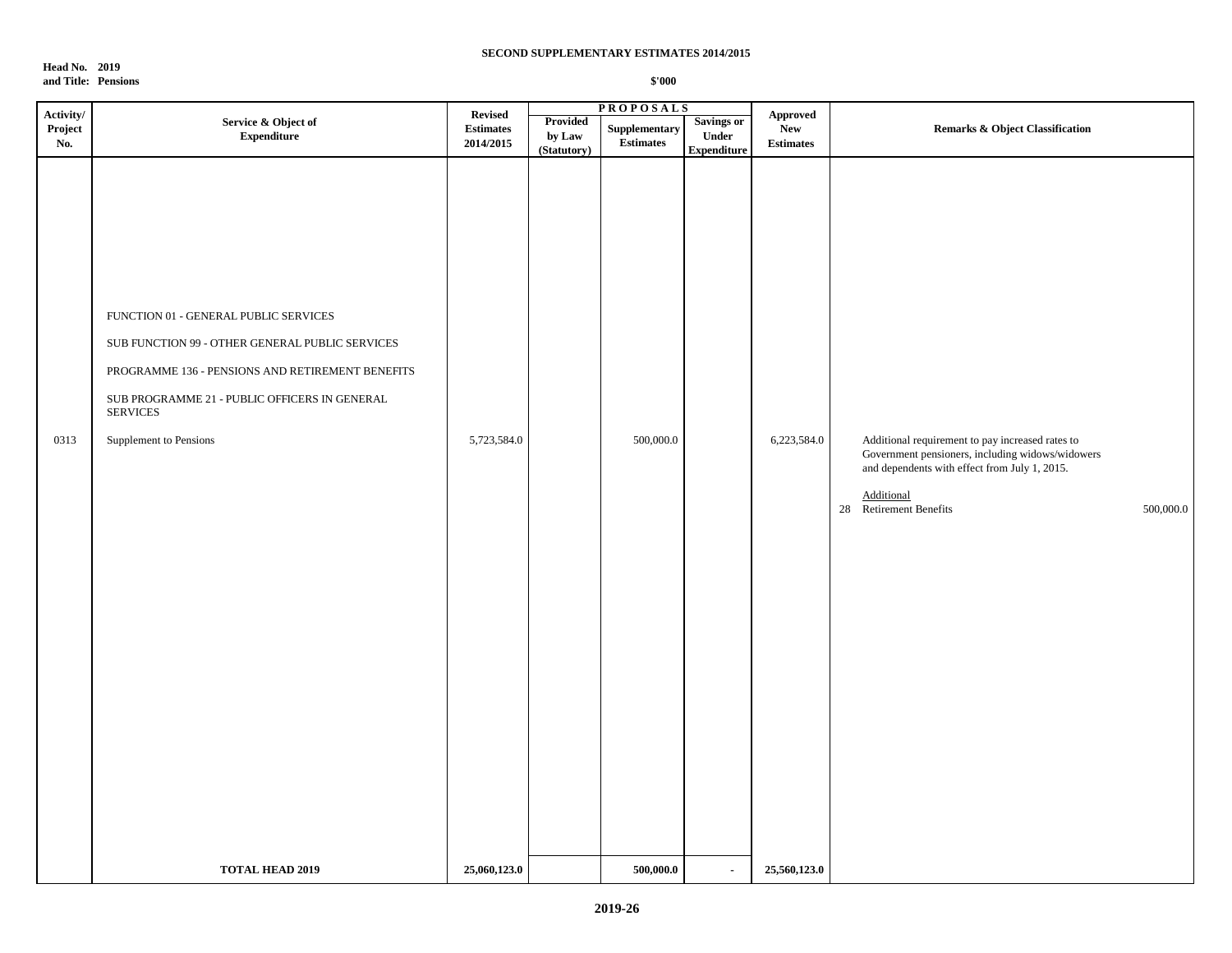**Head No. 2056 and Title: Tax Administration Jamaica**

|           |                                                                                                                                                                                                         |                  |                 | <b>PROPOSALS</b> |                    |                  |                                                                                                                                                                                                                                                                                                                                                       |
|-----------|---------------------------------------------------------------------------------------------------------------------------------------------------------------------------------------------------------|------------------|-----------------|------------------|--------------------|------------------|-------------------------------------------------------------------------------------------------------------------------------------------------------------------------------------------------------------------------------------------------------------------------------------------------------------------------------------------------------|
| Activity/ | Service & Object of                                                                                                                                                                                     | <b>Approved</b>  | <b>Provided</b> |                  | <b>Savings or</b>  | <b>Approved</b>  |                                                                                                                                                                                                                                                                                                                                                       |
| Project   | <b>Expenditure</b>                                                                                                                                                                                      | <b>Estimates</b> | by Law          | Supplementary    | Under              | <b>New</b>       | <b>Remarks &amp; Object Classification</b>                                                                                                                                                                                                                                                                                                            |
| No.       |                                                                                                                                                                                                         | 2014/2015        | (Statutory)     | <b>Estimates</b> | <b>Expenditure</b> | <b>Estimates</b> |                                                                                                                                                                                                                                                                                                                                                       |
|           | FUNCTION 01 - GENERAL PUBLIC SERVICES<br>SUB FUNCTION 02 - ECONOMIC AND FISCAL POLICIES<br>AND MANAGEMENT<br>PROGRAMME 131 - FISCAL POLICY AND MANAGEMENT<br>SUB PROGRAMME 21 - TAXATION ADMINISTRATION |                  |                 |                  |                    |                  | Except where otherwise stated, additional amounts under<br>various Objects of Expenditure represent transfers from the<br>contingency allocation under Head 2000 - Ministry of<br>Finance and Planning to meet:<br>(1) General Consumption Tax (GCT) payments on the<br>purchases of goods and services for the period<br>October 2014 to March 2015. |
|           |                                                                                                                                                                                                         |                  |                 |                  |                    |                  |                                                                                                                                                                                                                                                                                                                                                       |
| 2507      | Operations                                                                                                                                                                                              | 4,077,823.0      |                 | 52,415.0         |                    | 4,130,238.0      | Additional requirement                                                                                                                                                                                                                                                                                                                                |
|           |                                                                                                                                                                                                         |                  |                 |                  |                    |                  | Additional                                                                                                                                                                                                                                                                                                                                            |
|           |                                                                                                                                                                                                         |                  |                 |                  |                    |                  | 24 Utilities and Communication Services<br>4,179.0<br>48,236.0<br>25 Use of Goods and Services                                                                                                                                                                                                                                                        |
|           |                                                                                                                                                                                                         |                  |                 |                  |                    |                  | 52,415.0                                                                                                                                                                                                                                                                                                                                              |
|           |                                                                                                                                                                                                         |                  |                 |                  |                    |                  |                                                                                                                                                                                                                                                                                                                                                       |
|           |                                                                                                                                                                                                         |                  |                 |                  |                    |                  |                                                                                                                                                                                                                                                                                                                                                       |
|           |                                                                                                                                                                                                         |                  |                 |                  |                    |                  |                                                                                                                                                                                                                                                                                                                                                       |
|           |                                                                                                                                                                                                         |                  |                 |                  |                    |                  |                                                                                                                                                                                                                                                                                                                                                       |
|           |                                                                                                                                                                                                         |                  |                 |                  |                    |                  |                                                                                                                                                                                                                                                                                                                                                       |
|           |                                                                                                                                                                                                         |                  |                 |                  |                    |                  |                                                                                                                                                                                                                                                                                                                                                       |
|           |                                                                                                                                                                                                         |                  |                 |                  |                    |                  |                                                                                                                                                                                                                                                                                                                                                       |
|           |                                                                                                                                                                                                         |                  |                 |                  |                    |                  |                                                                                                                                                                                                                                                                                                                                                       |
|           |                                                                                                                                                                                                         |                  |                 |                  |                    |                  |                                                                                                                                                                                                                                                                                                                                                       |
|           |                                                                                                                                                                                                         |                  |                 |                  |                    |                  |                                                                                                                                                                                                                                                                                                                                                       |
|           |                                                                                                                                                                                                         |                  |                 |                  |                    |                  |                                                                                                                                                                                                                                                                                                                                                       |
|           |                                                                                                                                                                                                         |                  |                 |                  |                    |                  |                                                                                                                                                                                                                                                                                                                                                       |
|           |                                                                                                                                                                                                         |                  |                 |                  |                    |                  |                                                                                                                                                                                                                                                                                                                                                       |
|           |                                                                                                                                                                                                         |                  |                 |                  |                    |                  |                                                                                                                                                                                                                                                                                                                                                       |
|           |                                                                                                                                                                                                         |                  |                 |                  |                    |                  |                                                                                                                                                                                                                                                                                                                                                       |
|           |                                                                                                                                                                                                         |                  |                 |                  |                    |                  |                                                                                                                                                                                                                                                                                                                                                       |
|           |                                                                                                                                                                                                         |                  |                 |                  |                    |                  |                                                                                                                                                                                                                                                                                                                                                       |
|           |                                                                                                                                                                                                         |                  |                 |                  |                    |                  |                                                                                                                                                                                                                                                                                                                                                       |
|           |                                                                                                                                                                                                         |                  |                 |                  |                    |                  |                                                                                                                                                                                                                                                                                                                                                       |
|           |                                                                                                                                                                                                         |                  |                 |                  |                    |                  |                                                                                                                                                                                                                                                                                                                                                       |
|           | <b>TOTAL HEAD 2056</b>                                                                                                                                                                                  | 5,191,641.0      | $\mathbf{r}$    | 52,415.0         | $\blacksquare$     | 5,244,056.0      |                                                                                                                                                                                                                                                                                                                                                       |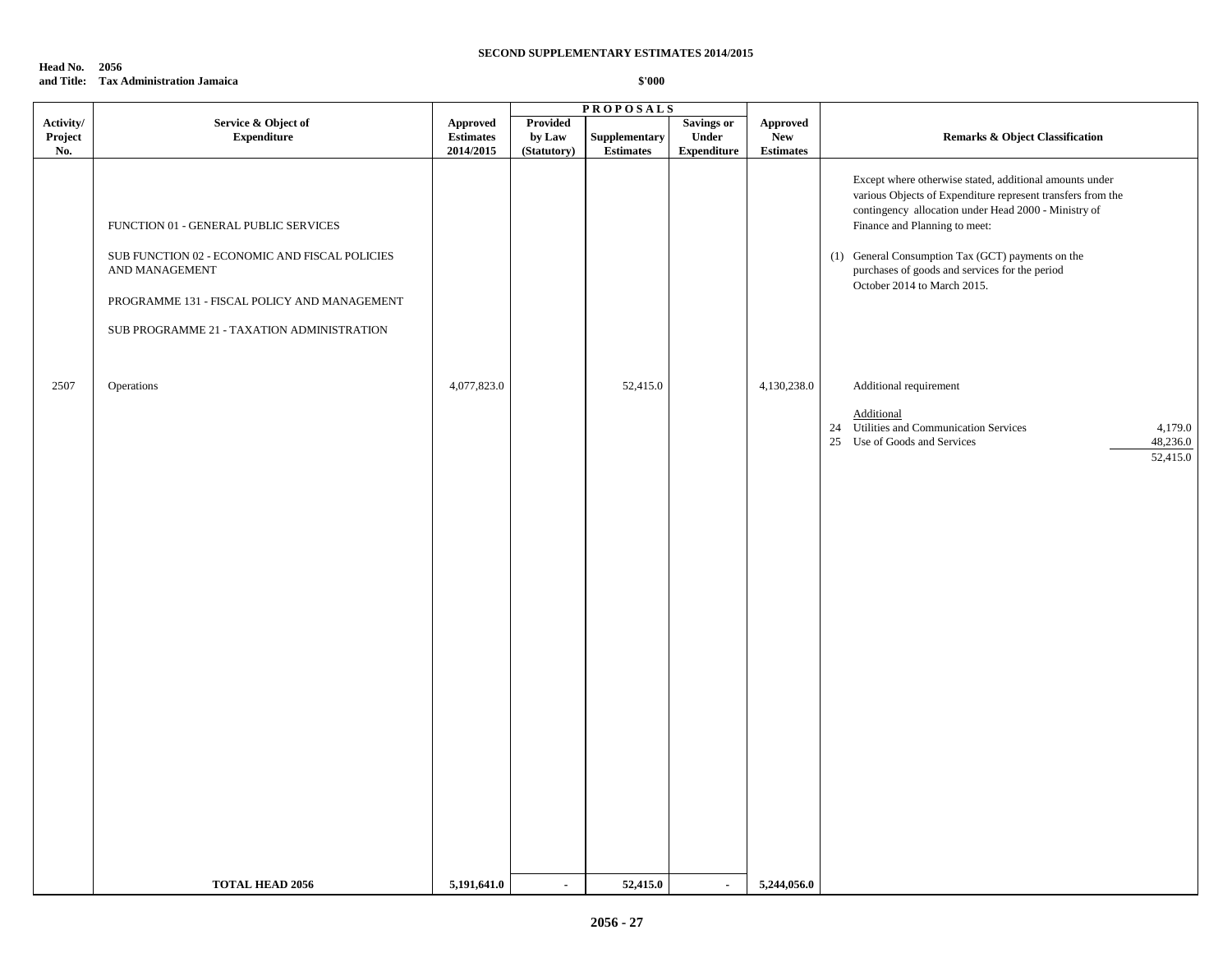**Head No. 2600**

**and Title: Ministry of National Security \$'000**

|                             |                                                                                                                                                                                                                                                     | <b>PROPOSALS</b>                          |                                   |                                   |                                           |                                             |                                                                                                                                                                                                                                                                                                                                                                                                                                                                                                                         |  |  |
|-----------------------------|-----------------------------------------------------------------------------------------------------------------------------------------------------------------------------------------------------------------------------------------------------|-------------------------------------------|-----------------------------------|-----------------------------------|-------------------------------------------|---------------------------------------------|-------------------------------------------------------------------------------------------------------------------------------------------------------------------------------------------------------------------------------------------------------------------------------------------------------------------------------------------------------------------------------------------------------------------------------------------------------------------------------------------------------------------------|--|--|
| Activity/<br>Project<br>No. | Service & Object of<br><b>Expenditure</b>                                                                                                                                                                                                           | Approved<br><b>Estimates</b><br>2014/15   | Provided<br>by Law<br>(Statutory) | Supplementary<br><b>Estimates</b> | Savings or<br>Under<br><b>Expenditure</b> | Approved<br>${\bf New}$<br><b>Estimates</b> | <b>Remarks &amp; Object Classification</b>                                                                                                                                                                                                                                                                                                                                                                                                                                                                              |  |  |
| 0003                        | FUNCTION 03 - PUBLIC ORDER AND SAFETY<br>SUB FUNCTION 01 - POLICE SERVICES<br>PROGRAMME 001 - EXECUTIVE DIRECTION AND<br><b>ADMINISTRATION</b><br>SUB PROGRAMME 01 - GENERAL ADMINISTRATION<br>Human Resource Management and Other Support Services | 448,941.0                                 |                                   | 32,611.0                          |                                           | 481,552.0                                   | Except where otherwise stated, additional amounts under<br>various Objects of Expenditure represent transfers from the<br>contingency allocation under Head 2000 - Ministry of<br>Finance and Planning to meet:<br>(1) General Consumption Tax (GCT) payments on the<br>purchases of goods and services for the period<br>October 2014 to March 2015.<br>32,611.0<br>Additional requirement<br>Additional<br>24 Utilities and Communication Services<br>1,009.0<br>25 Use of Goods and Services<br>31,602.0<br>32,611.0 |  |  |
|                             | <b>GROSS TOTAL</b><br><b>LESS APPROPRIATIONS-IN-AID</b><br><b>NET TOTAL HEAD 2600</b>                                                                                                                                                               | 14,176,000.0<br>140,000.0<br>14,036,000.0 |                                   | 32,611.0<br>32,611.0              |                                           | 14,208,611.0<br>140,000.0<br>14,068,611.0   |                                                                                                                                                                                                                                                                                                                                                                                                                                                                                                                         |  |  |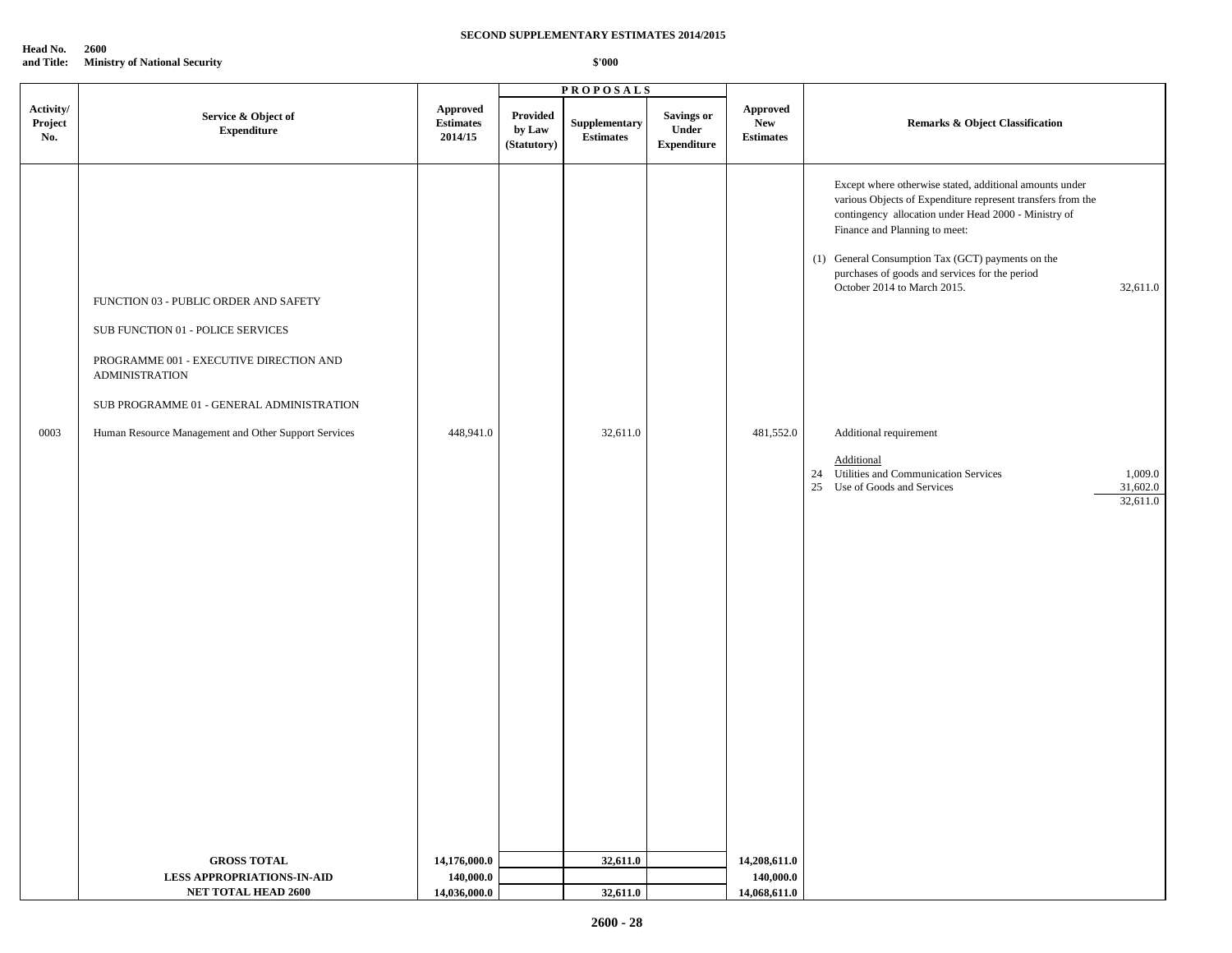#### **Head No. 2600A and Title: Ministry of National Security (Capital A)**

|                             |                                                                                                                                                                    |                                         |                                          | <b>PROPOSALS</b>                  |                                           |                                            |                                                                                                                                                                                                                                                                                                                                                       |                                 |
|-----------------------------|--------------------------------------------------------------------------------------------------------------------------------------------------------------------|-----------------------------------------|------------------------------------------|-----------------------------------|-------------------------------------------|--------------------------------------------|-------------------------------------------------------------------------------------------------------------------------------------------------------------------------------------------------------------------------------------------------------------------------------------------------------------------------------------------------------|---------------------------------|
| Activity/<br>Project<br>No. | Service & Object of<br><b>Expenditure</b>                                                                                                                          | Approved<br><b>Estimates</b><br>2014/15 | <b>Provided</b><br>by Law<br>(Statutory) | Supplementary<br><b>Estimates</b> | Savings or<br>Under<br><b>Expenditure</b> | Approved<br><b>New</b><br><b>Estimates</b> | <b>Remarks &amp; Object Classification</b>                                                                                                                                                                                                                                                                                                            |                                 |
|                             | FUNCTION 03 - PUBLIC ORDER AND SAFETY<br>SUB FUNCTION 01 - POLICE SERVICES<br>PROGRAMME 425 - MAINTENANCE OF LAW AND ORDER<br>SUB PROGRAMME 26 - SERVICES DIVISION |                                         |                                          |                                   |                                           |                                            | Except where otherwise stated, additional amounts under<br>various Objects of Expenditure represent transfers from the<br>contingency allocation under Head 2000 - Ministry of<br>Finance and Planning to meet:<br>(1) General Consumption Tax (GCT) payments on the<br>purchases of goods and services for the period<br>October 2014 to March 2015. | 5,147.0                         |
| 1423                        | Purchase of Telecommunication Equipment                                                                                                                            | 529,667.0                               |                                          | 3,757.0                           |                                           | 533,424.0                                  | Additional requirement                                                                                                                                                                                                                                                                                                                                |                                 |
|                             |                                                                                                                                                                    |                                         |                                          |                                   |                                           |                                            | Additional<br>32 Capital Goods                                                                                                                                                                                                                                                                                                                        | 3,757.0                         |
| 1499                        | Purchase of Other Equipment and Stores                                                                                                                             | 167,245.0                               |                                          | 66,280.0                          |                                           | 233,525.0                                  | Additional requirement to facilitate the following payments:<br>(i) Customs Duties in relation to the Automated Palm $\&$<br>Fingerprint Identification System (APFIS)<br>(ii) GCT<br>Additional<br>32 Capital Goods                                                                                                                                  | 64,890.0<br>1,390.0<br>66,280.0 |
|                             | <b>GROSS TOTAL HEAD</b>                                                                                                                                            | 1,792,742.0                             |                                          | 70,037.0                          |                                           | 1,862,779.0                                |                                                                                                                                                                                                                                                                                                                                                       |                                 |
|                             | <b>LESS APPROPRIATIONS IN-AID</b>                                                                                                                                  | 65,667.0                                |                                          |                                   |                                           | 65,667.0                                   |                                                                                                                                                                                                                                                                                                                                                       |                                 |
|                             | <b>NET TOTAL HEAD 2600A</b>                                                                                                                                        | 1,727,075.0                             |                                          | 70,037.0                          |                                           | 1,797,112.0                                |                                                                                                                                                                                                                                                                                                                                                       |                                 |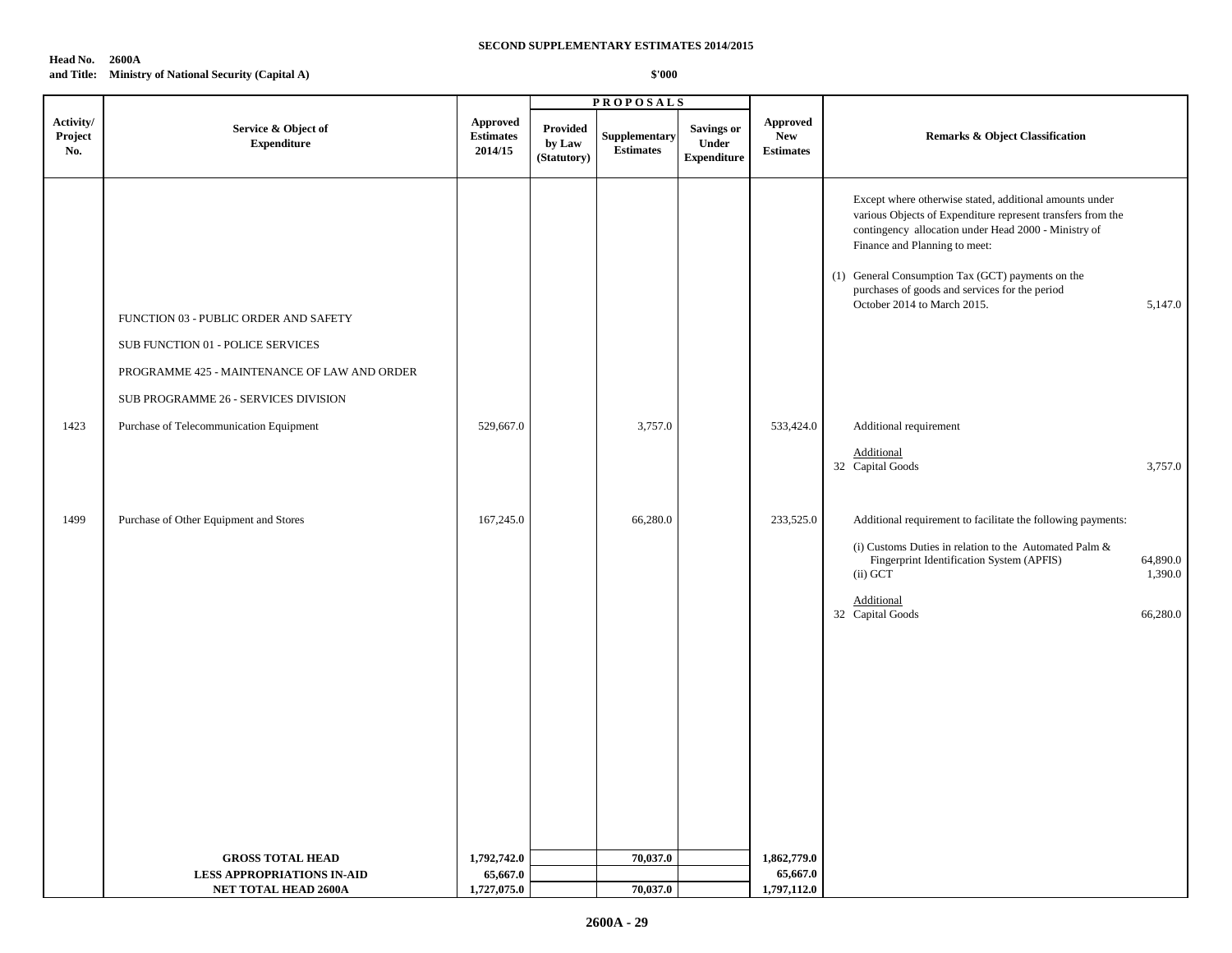#### **Head No. 2600B**

**and Title: Ministry of National Security**

**(Capital - Multilateral/Bilateral Programmes)**

|                             |                                                                                                                                                                                                                                                                   |                                                |                                          | <b>PROPOSALS</b>                  |                                           |                                            |                                                                                                                                                                                                                                                                                                                                                                                                                                                     |
|-----------------------------|-------------------------------------------------------------------------------------------------------------------------------------------------------------------------------------------------------------------------------------------------------------------|------------------------------------------------|------------------------------------------|-----------------------------------|-------------------------------------------|--------------------------------------------|-----------------------------------------------------------------------------------------------------------------------------------------------------------------------------------------------------------------------------------------------------------------------------------------------------------------------------------------------------------------------------------------------------------------------------------------------------|
| Activity/<br>Project<br>No. | Service & Object of<br>${\bf Expenditure}$                                                                                                                                                                                                                        | <b>Approved</b><br><b>Estimates</b><br>2014/15 | <b>Provided</b><br>by Law<br>(Statutory) | Supplementary<br><b>Estimates</b> | Savings or<br>Under<br><b>Expenditure</b> | Approved<br><b>New</b><br><b>Estimates</b> | <b>Remarks &amp; Object Classification</b>                                                                                                                                                                                                                                                                                                                                                                                                          |
| 9457                        | FUNCTION 03 - PUBLIC ORDER AND SAFETY<br>SUB FUNCTION 01 - POLICE SERVICES<br>PROGRAMME 425 - MAINTENANCE OF LAW AND ORDER<br>SUB PROGRAMME 27 - CRIME MANAGEMENT AND JUSTICE<br><b>SUPPORT</b><br>Citizen Security and Justice Programme III(IDB/DFID/DFATD/GOJ) | 620,000.0                                      |                                          | 1,737.0                           |                                           | 621,737.0                                  | Except where otherwise stated, additional amounts under<br>various Objects of Expenditure represent transfers from the<br>contingency allocation under Head 2000 - Ministry of<br>Finance and Planning to meet:<br>(1) General Consumption Tax (GCT) payments on the<br>purchases of goods and services for the period<br>1,737.0<br>October 2014 to March 2015.<br>Additional requirement<br>Additional<br>25 Use of Goods and Services<br>1,737.0 |
|                             | <b>TOTAL HEAD 2600B</b>                                                                                                                                                                                                                                           | 720,357.0                                      |                                          | 1,737.0                           |                                           | 722,094.0                                  |                                                                                                                                                                                                                                                                                                                                                                                                                                                     |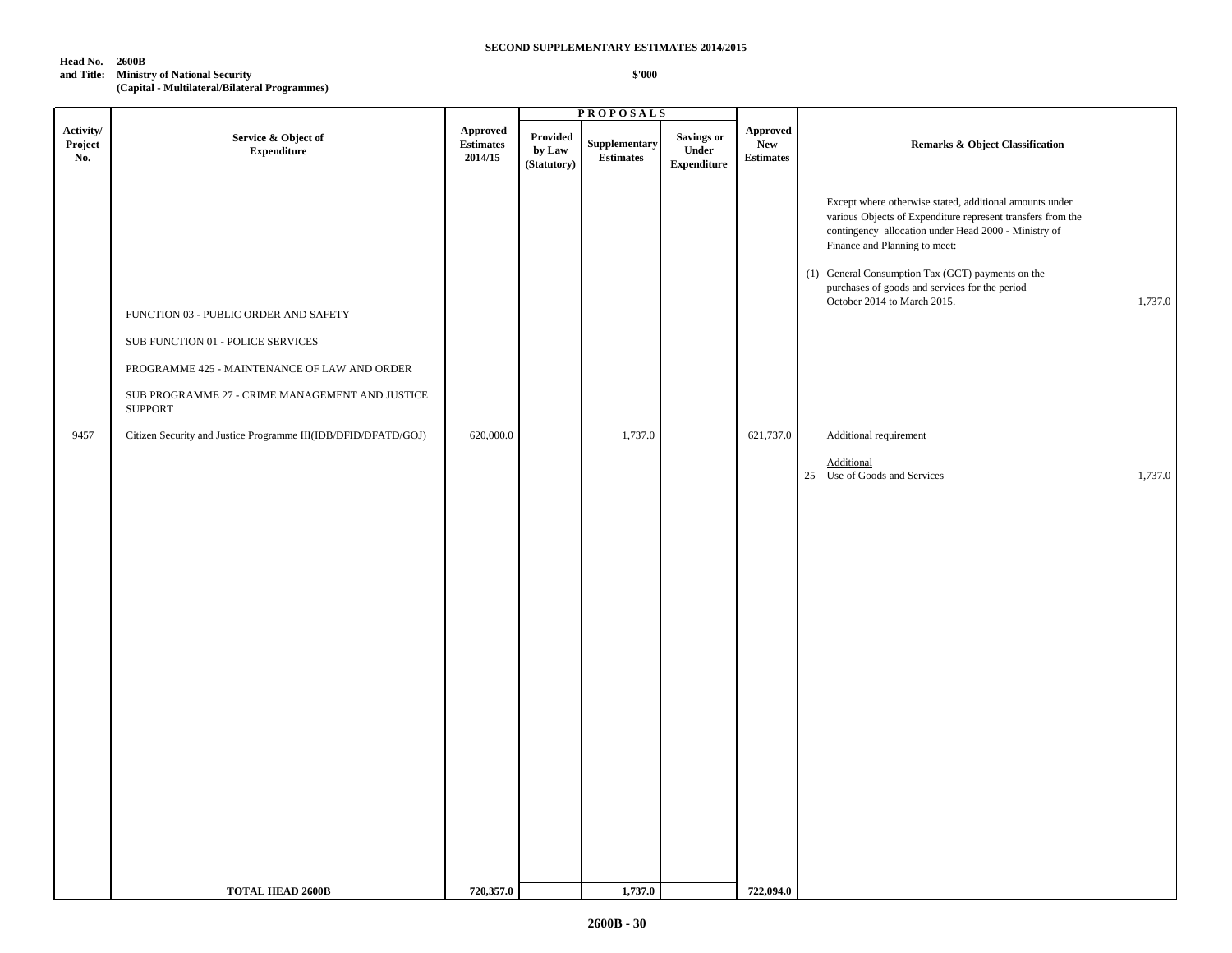#### **Head No. 2622 and Title: Police Department \$'000**

|                             |                                                                                                                                                                                      |                                      |                                   | <b>PROPOSALS</b>                  |                                                         |                                                   |                                                                                                                                                                                                                                                                                                                                                                    |                      |
|-----------------------------|--------------------------------------------------------------------------------------------------------------------------------------------------------------------------------------|--------------------------------------|-----------------------------------|-----------------------------------|---------------------------------------------------------|---------------------------------------------------|--------------------------------------------------------------------------------------------------------------------------------------------------------------------------------------------------------------------------------------------------------------------------------------------------------------------------------------------------------------------|----------------------|
| Activity/<br>Project<br>No. | Service & Object of<br>${\bf Expenditure}$                                                                                                                                           | Approved<br><b>Estimates 2014/15</b> | Provided<br>by Law<br>(Statutory) | Supplementary<br><b>Estimates</b> | <b>Savings or</b><br><b>Under</b><br><b>Expenditure</b> | <b>Approved</b><br><b>New</b><br><b>Estimates</b> | Remarks & Object Classification                                                                                                                                                                                                                                                                                                                                    |                      |
|                             | FUNCTION 03 - PUBLIC ORDER AND SAFETY<br>SUB FUNCTION 01 - POLICE SERVICES<br>PROGRAMME 425 - MAINTENANCE OF LAW<br>AND ORDER<br>SUB PROGRAMME 20 - CENTRAL CONTROL<br>AND DIRECTION |                                      |                                   |                                   |                                                         |                                                   | Except where otherwise stated, additional amounts under<br>various Objects of Expenditure represent transfers from the<br>contingency allocation under Head 2000 - Ministry of<br>Finance and Planning to meet:<br>(1) General Consumption Tax (GCT) payments on the<br>purchases of goods and services for the period<br>October 2014 to March 2015.<br>128,021.0 |                      |
| 0005                        | Direction and Administration                                                                                                                                                         | 1,367,177.0                          |                                   | 128,021.0                         |                                                         | 1,495,198.0                                       | Additional requirement<br>Additional<br>Utilities and Communication Services<br>24<br>Use of Goods and Services<br>25<br>128,021.0                                                                                                                                                                                                                                 | 83,175.0<br>44,846.0 |
|                             | <b>GROSS TOTAL HEAD</b><br><b>LESS APPROPRIATIONS IN-AID</b>                                                                                                                         | 30,820,373.0<br>525,000.0            |                                   | 128,021.0                         |                                                         | 30,948,394.0<br>525,000.0                         |                                                                                                                                                                                                                                                                                                                                                                    |                      |
|                             | <b>NET TOTAL HEAD 2622</b>                                                                                                                                                           | 30,295,373.0                         |                                   | 128,021.0                         |                                                         | 30,423,394.0                                      |                                                                                                                                                                                                                                                                                                                                                                    |                      |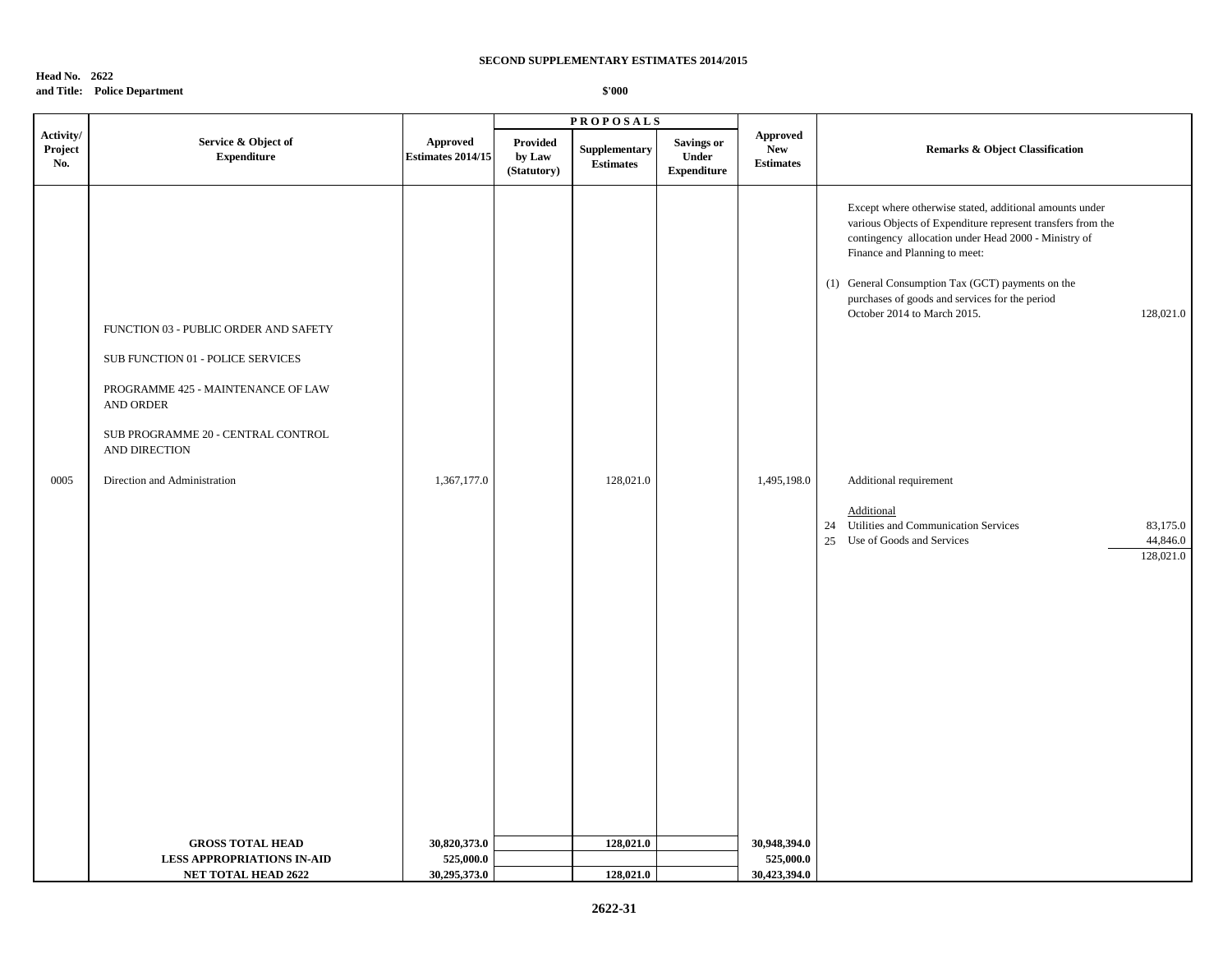| Head No. | 2624                                           |
|----------|------------------------------------------------|
|          | and Title: Department of Correctional Services |

| Activity/<br><b>Approved</b><br>Approved<br>Provided<br>Savings or<br>Service & Object of<br>Supplementary<br>Project<br><b>New</b><br><b>Remarks &amp; Object Classification</b><br><b>Estimates</b><br>Under<br>${\bf Expenditure}$<br>by Law<br><b>Estimates</b><br>No.<br>2014/15<br><b>Estimates</b><br>(Statutory)<br><b>Expenditure</b><br>Except where otherwise stated, additional amounts under<br>various Objects of Expenditure represent transfers from the<br>contingency allocation under Head 2000 - Ministry of<br>Finance and Planning to meet:<br>(1) General Consumption Tax (GCT) payments on the<br>purchases of goods and services for the period<br>October 2014 to March 2015.<br>27,579.0<br>FUNCTION 03 - PUBLIC ORDER AND SAFETY<br>SUB FUNCTION 04 - CORRECTIONAL SERVICES<br>PROGRAMME 428 - ADULT INSTITUTIONS<br>SUB PROGRAMME 20 - TOWER STREET ADULT CORRECTIONAL<br><b>CENTRE</b><br>Direction and Administration<br>27,579.0<br>0005<br>891,092.0<br>918,671.0<br>Additional requirement<br>Additional<br>24 Utilities and Communication Services<br>4,204.0<br>25 Use of Goods and Services<br>23,375.0<br>27,579.0<br>5,424,610.0<br>27,579.0<br><b>GROSS TOTAL HEAD</b><br>5,397,031.0 |  |  | <b>PROPOSALS</b> |  |  |
|-------------------------------------------------------------------------------------------------------------------------------------------------------------------------------------------------------------------------------------------------------------------------------------------------------------------------------------------------------------------------------------------------------------------------------------------------------------------------------------------------------------------------------------------------------------------------------------------------------------------------------------------------------------------------------------------------------------------------------------------------------------------------------------------------------------------------------------------------------------------------------------------------------------------------------------------------------------------------------------------------------------------------------------------------------------------------------------------------------------------------------------------------------------------------------------------------------------------------------|--|--|------------------|--|--|
|                                                                                                                                                                                                                                                                                                                                                                                                                                                                                                                                                                                                                                                                                                                                                                                                                                                                                                                                                                                                                                                                                                                                                                                                                               |  |  |                  |  |  |
|                                                                                                                                                                                                                                                                                                                                                                                                                                                                                                                                                                                                                                                                                                                                                                                                                                                                                                                                                                                                                                                                                                                                                                                                                               |  |  |                  |  |  |
| 35,000.0<br>35,000.0<br><b>LESS APPROPRIATIONS IN-AID</b>                                                                                                                                                                                                                                                                                                                                                                                                                                                                                                                                                                                                                                                                                                                                                                                                                                                                                                                                                                                                                                                                                                                                                                     |  |  |                  |  |  |
| 5,389,610.0<br>5,362,031.0<br>27,579.0<br><b>NET TOTAL HEAD 2624</b>                                                                                                                                                                                                                                                                                                                                                                                                                                                                                                                                                                                                                                                                                                                                                                                                                                                                                                                                                                                                                                                                                                                                                          |  |  |                  |  |  |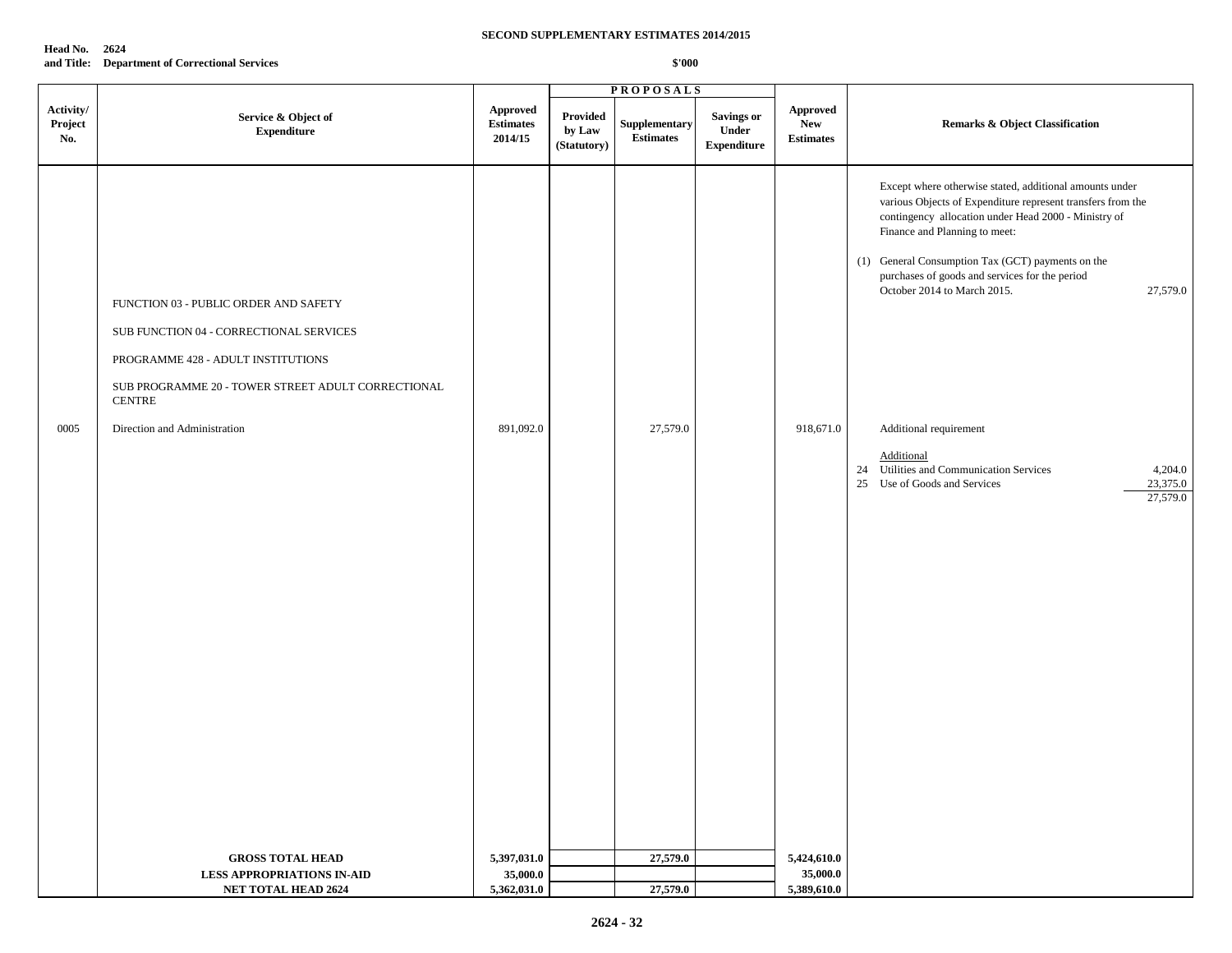| Head No.   | 2800                       |
|------------|----------------------------|
| and Title: | <b>Ministry of Justice</b> |

|                             |                                                                                                                                                                                                          |                                                  | <b>PROPOSALS</b>                         |                                   |                                           |                                     |                                                                                                                                                                                                                                                                                                                                                       |
|-----------------------------|----------------------------------------------------------------------------------------------------------------------------------------------------------------------------------------------------------|--------------------------------------------------|------------------------------------------|-----------------------------------|-------------------------------------------|-------------------------------------|-------------------------------------------------------------------------------------------------------------------------------------------------------------------------------------------------------------------------------------------------------------------------------------------------------------------------------------------------------|
| Activity/<br>Project<br>No. | Service & Object of<br><b>Expenditure</b>                                                                                                                                                                | <b>Approved</b><br><b>Estimates</b><br>2014/2015 | <b>Provided</b><br>by Law<br>(Statutory) | Supplementary<br><b>Estimates</b> | Savings or<br>Under<br><b>Expenditure</b> | Approved<br>New<br><b>Estimates</b> | <b>Remarks &amp; Object Classification</b>                                                                                                                                                                                                                                                                                                            |
|                             | FUNCTION 03 - PUBLIC ORDER AND SAFETY<br><b>SERVICES</b><br>SUB FUNCTION 03 - LAW COURTS<br>PROGRAMME 001 - EXECUTIVE DIRECTION AND<br><b>ADMINISTRATION</b><br>SUBPROGRAMME 01 - GENERAL ADMINISTRATION |                                                  |                                          |                                   |                                           |                                     | Except where otherwise stated, additional amounts under<br>various Objects of Expenditure represent transfers from the<br>contingency allocation under Head 2000 - Ministry of<br>Finance and Planning to meet:<br>(1) General Consumption Tax (GCT) payments on the<br>purchases of goods and services for the period<br>October 2014 to March 2015. |
| 0003                        | Human Resource Management and Other Support Services                                                                                                                                                     | 159,663.0                                        |                                          | 7,718.0                           |                                           | 167,381.0                           | Additional requirement<br>Additional<br>24 Utilities and Communication Services<br>225.0<br>25 Use of Goods and Services<br>7,493.0<br>7,718.0                                                                                                                                                                                                        |
|                             | PROGRAMME 426 - LEGAL SERVICES                                                                                                                                                                           |                                                  |                                          |                                   |                                           |                                     |                                                                                                                                                                                                                                                                                                                                                       |
|                             | SUBPROGRAMME 22 - LEGAL EDUCATION                                                                                                                                                                        |                                                  |                                          |                                   |                                           |                                     |                                                                                                                                                                                                                                                                                                                                                       |
| 1569                        | Professional Law School                                                                                                                                                                                  | 236,702.0                                        |                                          |                                   |                                           | 236,702.0                           | Amend 1st Supplentary Estimates 2014/15 "Remarks<br>& Object Classification" to read as follows:<br>ii) WIGUT salary settlement "6,847.0" instead of "6,874.0"                                                                                                                                                                                        |
|                             |                                                                                                                                                                                                          |                                                  |                                          |                                   |                                           |                                     |                                                                                                                                                                                                                                                                                                                                                       |
|                             |                                                                                                                                                                                                          |                                                  |                                          |                                   |                                           |                                     |                                                                                                                                                                                                                                                                                                                                                       |
|                             | <b>GROSS TOTAL</b><br><b>LESS APPROPRIATIONS- IN - AID</b>                                                                                                                                               | 1,183,643.0<br>131,229.0                         |                                          | 7,718.0                           |                                           | 1,191,361.0<br>131,229.0            |                                                                                                                                                                                                                                                                                                                                                       |
|                             | <b>NET TOTAL HEAD 2800</b>                                                                                                                                                                               | 1,052,414.0                                      |                                          | 7,718.0                           | $\sim$                                    | 1,060,132.0                         |                                                                                                                                                                                                                                                                                                                                                       |
|                             |                                                                                                                                                                                                          |                                                  |                                          |                                   |                                           |                                     |                                                                                                                                                                                                                                                                                                                                                       |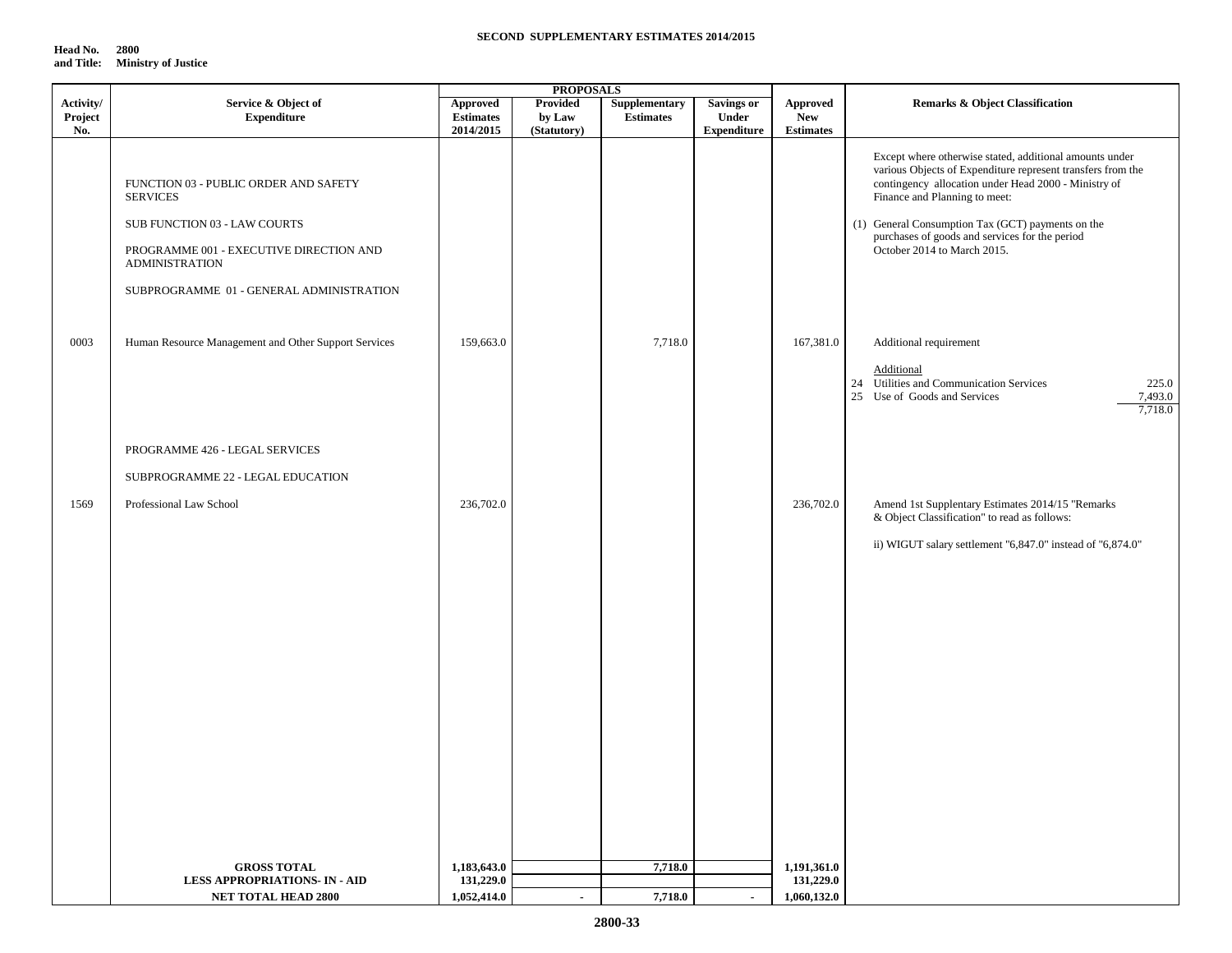#### **Head No. 2800A and Title: Ministry of Justice (Capital)**

|                             | $\mathbf{v} = \mathbf{v}$<br>$\cdots$                                                                                                                                                                                                                       | \$'000                                    |                                          |                                                       |                                                         |                                            |                                                                                                                                                                                                                                                                                                                                                                                                                                 |  |
|-----------------------------|-------------------------------------------------------------------------------------------------------------------------------------------------------------------------------------------------------------------------------------------------------------|-------------------------------------------|------------------------------------------|-------------------------------------------------------|---------------------------------------------------------|--------------------------------------------|---------------------------------------------------------------------------------------------------------------------------------------------------------------------------------------------------------------------------------------------------------------------------------------------------------------------------------------------------------------------------------------------------------------------------------|--|
| Activity/<br>Project<br>No. | Service & Object of<br><b>Expenditure</b>                                                                                                                                                                                                                   | Approved<br><b>Estimates</b><br>2014/2015 | <b>Provided</b><br>by Law<br>(Statutory) | <b>PROPOSALS</b><br>Supplementary<br><b>Estimates</b> | <b>Savings or</b><br><b>Under</b><br><b>Expenditure</b> | Approved<br><b>New</b><br><b>Estimates</b> | <b>Remarks &amp; Object Classification</b>                                                                                                                                                                                                                                                                                                                                                                                      |  |
| 1513                        | FUNCTION 03 - PUBLIC ORDER AND SAFETY<br><b>SERVICES</b><br>SUB FUNCTION 03 - LAW COURTS<br>PROGRAMME 427 - ADMINISTRATION OF<br><b>JUSTICE</b><br>SUBPROGRAMME 20 - COURTHOUSES AND<br>JUDICIAL RESIDENCES<br>Construction and Improvement of Court Houses | 245,000.0                                 |                                          | 38.0                                                  |                                                         | 245,038.0                                  | Except where otherwise stated, additional amounts under<br>various Objects of Expenditure represent transfers from the<br>contingency allocation under Head 2000 - Ministry of<br>Finance and Planning to meet:<br>(1) General Consumption Tax (GCT) payments on the<br>purchases of goods and services for the period<br>October 2014 to March 2015.<br>Additional requirement<br>Additional<br>31 Land and Structures<br>38.0 |  |
|                             | <b>TOTAL HEAD 2800A</b>                                                                                                                                                                                                                                     | 265,000.0                                 |                                          | 38.0                                                  | $\blacksquare$                                          | 265,038.0                                  |                                                                                                                                                                                                                                                                                                                                                                                                                                 |  |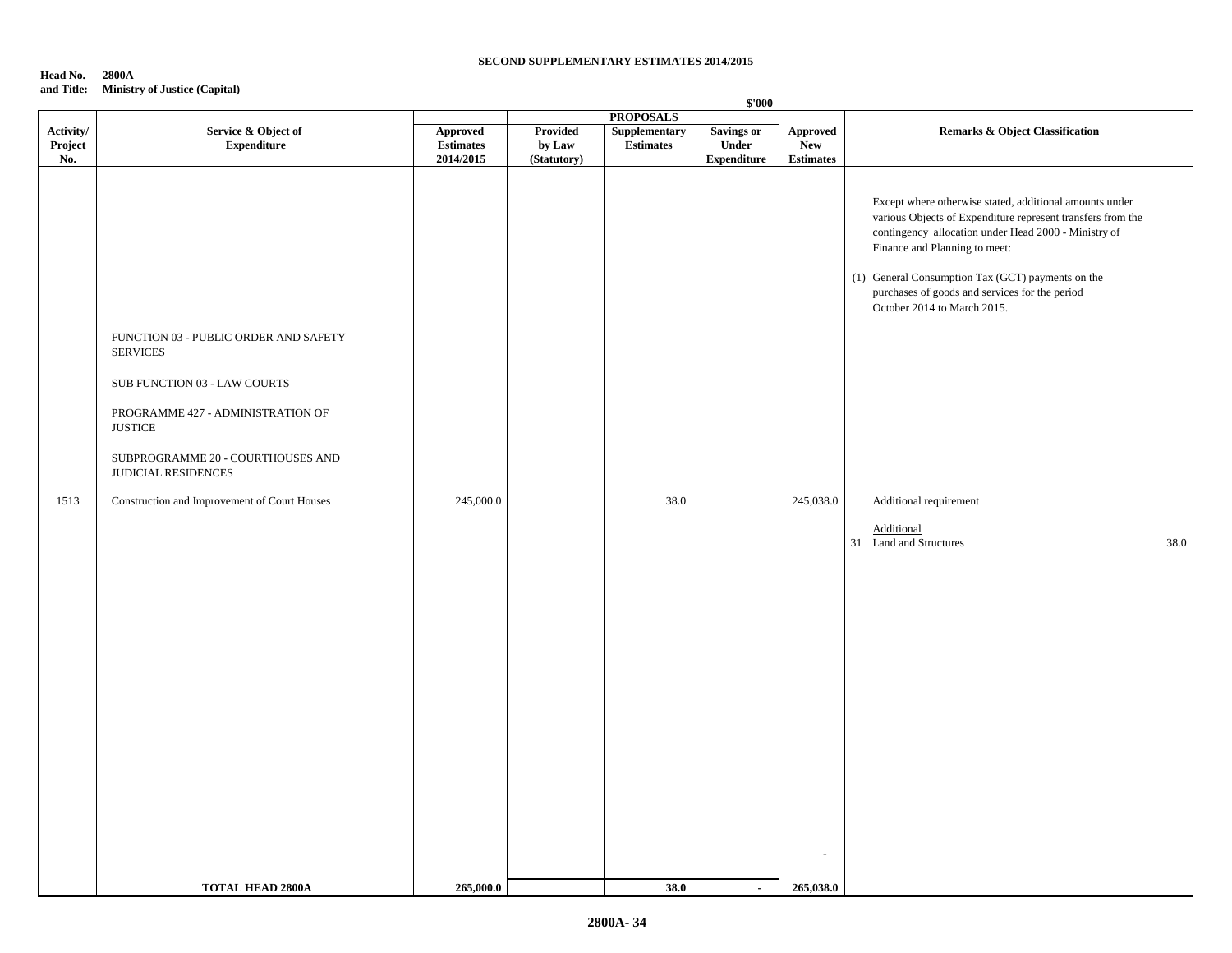# **Head No. 2800B**

**and Title: Ministry of Justice**

**(Capital - Multilateral/Bilateral Programmes)**

|                                   |                                                                                                          | <b>PROPOSALS</b>                                                                                             |                                   |                                   |                                                          |                                                                     |                                                                                                                              |
|-----------------------------------|----------------------------------------------------------------------------------------------------------|--------------------------------------------------------------------------------------------------------------|-----------------------------------|-----------------------------------|----------------------------------------------------------|---------------------------------------------------------------------|------------------------------------------------------------------------------------------------------------------------------|
| $\bf Activity/$<br>Project<br>No. | Service & Object of<br><b>Expenditure</b>                                                                | Approved<br>$\begin{minipage}{.4\linewidth} Estimates \end{minipage} \vspace{-0.000\textwidth}$<br>2014/2015 | Provided<br>by Law<br>(Statutory) | Supplementary<br><b>Estimates</b> | <b>Savings or</b><br>${\bf Under}$<br><b>Expenditure</b> | Approved<br><b>New</b><br>$\label{eq:estimates} \textbf{Estimates}$ | <b>Remarks &amp; Object Classification</b>                                                                                   |
|                                   | FUNCTION 03 - PUBLIC ORDER AND SAFETY<br><b>SERVICES</b>                                                 |                                                                                                              |                                   |                                   |                                                          |                                                                     |                                                                                                                              |
|                                   | SUB FUNCTION 03 - LAW COURTS                                                                             |                                                                                                              |                                   |                                   |                                                          |                                                                     |                                                                                                                              |
|                                   | PROGRAMME 427 - ADMINISTRATION OF<br><b>JUSTICE</b>                                                      |                                                                                                              |                                   |                                   |                                                          |                                                                     |                                                                                                                              |
|                                   | SUBPROGRAMME 22 - JUSTICE IMPROVEMENT                                                                    |                                                                                                              |                                   |                                   |                                                          |                                                                     |                                                                                                                              |
| 9483                              | Security and Justice Issues in Jamaica: Accountability through<br>Command Responsibility (DFATD - Grant) |                                                                                                              |                                   | 2,337.0                           | $\sim$                                                   | 2,337.0                                                             | Additional requirement is to facilitate the hosting of<br>a Conference to address security and justice<br>issues in Jamaica. |
|                                   |                                                                                                          |                                                                                                              |                                   |                                   |                                                          |                                                                     | Additional<br>25 Use of Goods and Services<br>2,337.0                                                                        |
|                                   |                                                                                                          |                                                                                                              |                                   |                                   | $\overline{\phantom{a}}$                                 | $\sim$                                                              |                                                                                                                              |
|                                   |                                                                                                          |                                                                                                              |                                   |                                   |                                                          |                                                                     |                                                                                                                              |
|                                   |                                                                                                          |                                                                                                              |                                   |                                   |                                                          |                                                                     |                                                                                                                              |
|                                   |                                                                                                          |                                                                                                              |                                   |                                   |                                                          |                                                                     |                                                                                                                              |
|                                   |                                                                                                          |                                                                                                              |                                   |                                   |                                                          |                                                                     |                                                                                                                              |
|                                   |                                                                                                          |                                                                                                              |                                   |                                   |                                                          |                                                                     |                                                                                                                              |
|                                   |                                                                                                          |                                                                                                              |                                   |                                   |                                                          |                                                                     |                                                                                                                              |
|                                   |                                                                                                          |                                                                                                              |                                   |                                   |                                                          |                                                                     |                                                                                                                              |
|                                   |                                                                                                          |                                                                                                              |                                   |                                   |                                                          |                                                                     |                                                                                                                              |
|                                   | <b>TOTAL HEAD 2800B</b>                                                                                  | 325,010.0                                                                                                    |                                   | 2,337.0                           | $\sim$                                                   | 327,347.0                                                           |                                                                                                                              |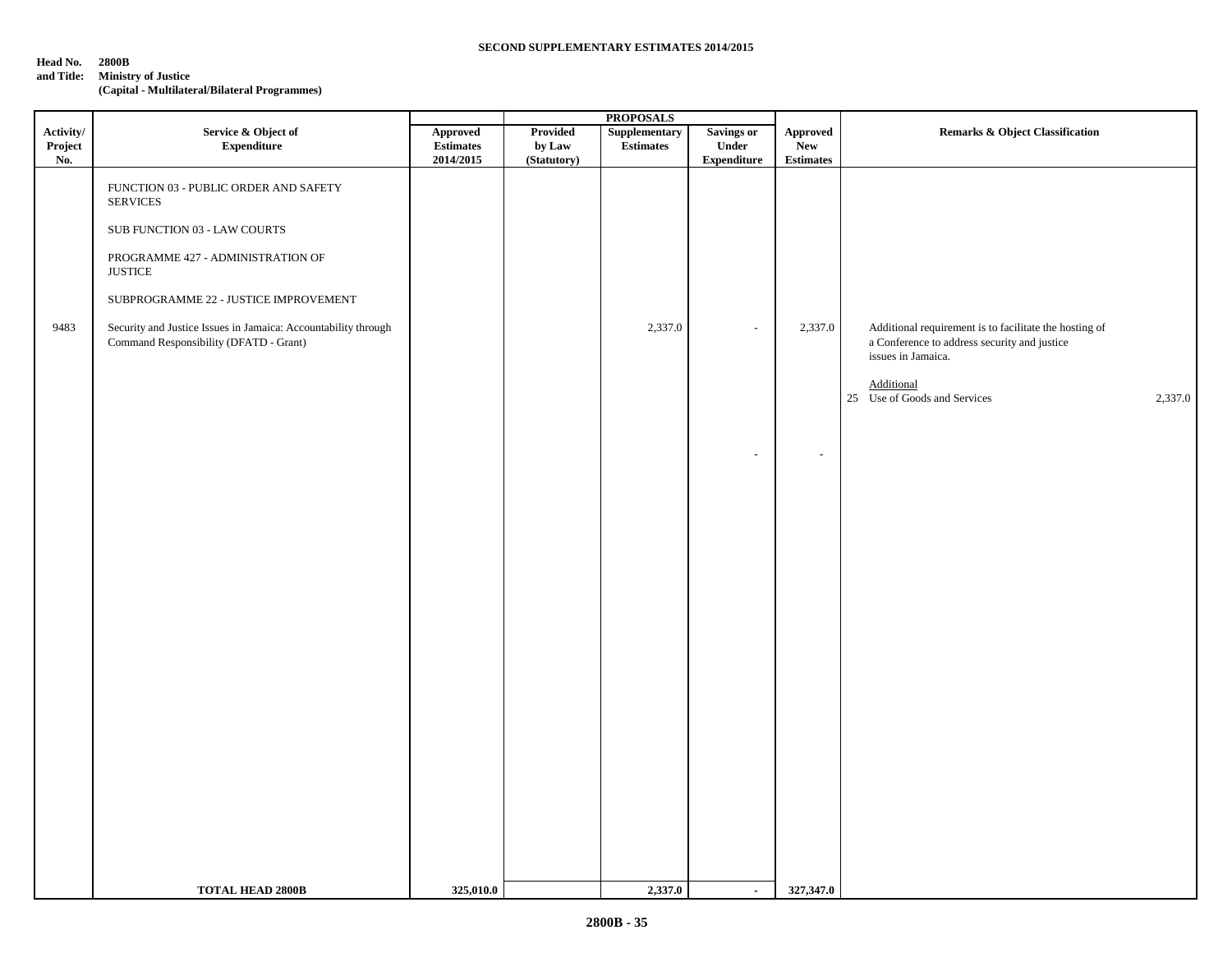**Head No. 2823 and Title: Court of Appeal**

|                             |                                                                                                                                                                                                         |                                         | <b>PROPOSALS</b>                  |                                  |                                                  |                                            |                                                                                                                                                                                                                                                                                                                                                                                                                                                                                                  |
|-----------------------------|---------------------------------------------------------------------------------------------------------------------------------------------------------------------------------------------------------|-----------------------------------------|-----------------------------------|----------------------------------|--------------------------------------------------|--------------------------------------------|--------------------------------------------------------------------------------------------------------------------------------------------------------------------------------------------------------------------------------------------------------------------------------------------------------------------------------------------------------------------------------------------------------------------------------------------------------------------------------------------------|
| Activity/<br>Project<br>No. | Service & Object of<br><b>Expenditure</b>                                                                                                                                                               | Approved<br><b>Estimates</b><br>2014/15 | Provided<br>by Law<br>(Statutory) | Supplementary<br>$\bf Estimates$ | <b>Savings or</b><br>Under<br><b>Expenditure</b> | Approved<br><b>New</b><br><b>Estimates</b> | <b>Remarks &amp; Object Classification</b>                                                                                                                                                                                                                                                                                                                                                                                                                                                       |
| 1548                        | FUNCTION 03 - PUBLIC ORDER AND SAFETY<br>SUB FUNCTION 03 - LAW COURTS<br>PROGRAMME 427 - ADMINISTRATION OF JUSTICE<br>SUB-PROGRAMME 23 - ADJUDICATION OF CASES<br>Court of Appeal<br><b>GROSS TOTAL</b> | 217,479.0<br>217,479.0                  | $\sim$                            | 829.0<br>829.0                   | $\sim$                                           | 218,308.0<br>218,308.0                     | Except where otherwise stated, additional amounts under<br>various Objects of Expenditure represent transfers from the<br>contingency allocation under Head 2000 - Ministry of<br>Finance and Planning to meet:<br>(1) General Consumption Tax (GCT) payments on the<br>purchases of goods and services for the period<br>June 2014 to March 2015.<br>Additional requirement<br>Additional<br>24 Utilities and Communication Services<br>376.0<br>25 Use of Goods and Services<br>453.0<br>829.0 |
|                             | <b>LESS APPROPRIATIONS-IN-AID</b>                                                                                                                                                                       | 1,889.0                                 |                                   |                                  |                                                  | 1,889.0                                    |                                                                                                                                                                                                                                                                                                                                                                                                                                                                                                  |
|                             | TOTAL HEAD 2823                                                                                                                                                                                         | 215,590.0                               | $\sim$                            | 829.0                            | $\sim$                                           | 216,419.0                                  |                                                                                                                                                                                                                                                                                                                                                                                                                                                                                                  |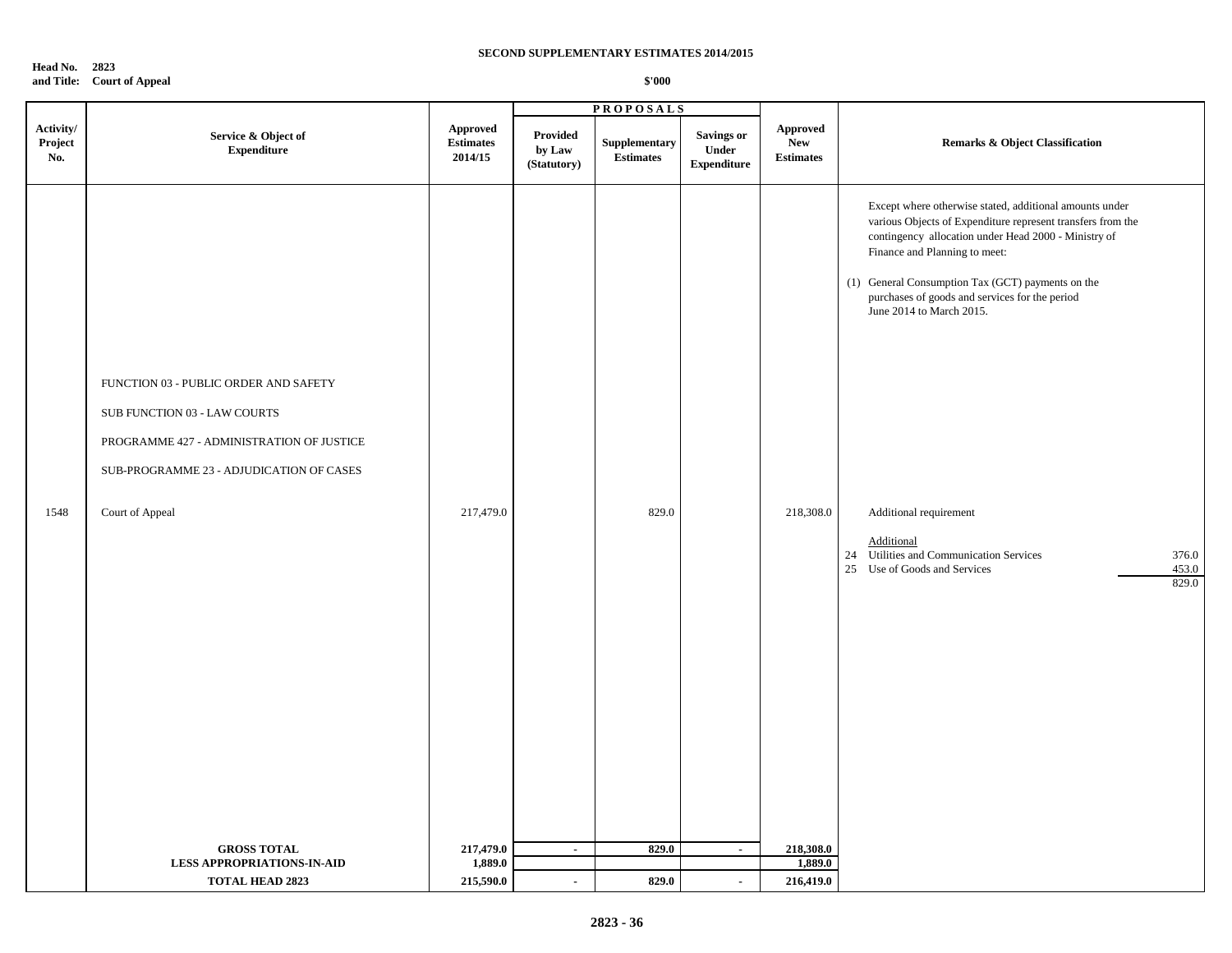### **Head No. 2825 and Title: Director of Public Prosecutions**

|                             |                                                                                                                                                                          |                                                  |                                          | <b>PROPOSALS</b>                  |                                                  |                                                   |                                                                                                                                                                                                                                                                                                                                                       |
|-----------------------------|--------------------------------------------------------------------------------------------------------------------------------------------------------------------------|--------------------------------------------------|------------------------------------------|-----------------------------------|--------------------------------------------------|---------------------------------------------------|-------------------------------------------------------------------------------------------------------------------------------------------------------------------------------------------------------------------------------------------------------------------------------------------------------------------------------------------------------|
| Activity/<br>Project<br>No. | Service & Object of<br><b>Expenditure</b>                                                                                                                                | <b>Approved</b><br><b>Estimates</b><br>2014/2015 | <b>Provided</b><br>by Law<br>(Statutory) | Supplementary<br><b>Estimates</b> | <b>Savings or</b><br>Under<br><b>Expenditure</b> | <b>Approved</b><br><b>New</b><br><b>Estimates</b> | <b>Remarks &amp; Object Classification</b>                                                                                                                                                                                                                                                                                                            |
|                             | FUNCTION 03 - PUBLIC ORDER AND SAFETY<br><b>SERVICES</b><br>SUB FUNCTION 03 - LAW COURTS<br>PROGRAMME 426 - LEGAL SERVICES<br>SUBPROGRAMME 27 - CRIMINAL<br>PROSECUTIONS |                                                  |                                          |                                   |                                                  |                                                   | Except where otherwise stated, additional amounts under<br>various Objects of Expenditure represent transfers from the<br>contingency allocation under Head 2000 - Ministry of<br>Finance and Planning to meet:<br>(1) General Consumption Tax (GCT) payments on the<br>purchases of goods and services for the period<br>October 2014 to March 2015. |
| 1556                        | Director of Public Prosecutions                                                                                                                                          | 319,453.0                                        |                                          | 746.0                             |                                                  | 320,199.0                                         | Additional requirement                                                                                                                                                                                                                                                                                                                                |
|                             |                                                                                                                                                                          |                                                  |                                          |                                   |                                                  |                                                   | Additional<br>24 Utilities and Communication Services<br>168.0<br>25 Use of Goods and Services<br>578.0<br>746.0                                                                                                                                                                                                                                      |
|                             | <b>TOTAL HEAD 2825</b>                                                                                                                                                   | 319,453.0                                        | $\blacksquare$                           | 746.0                             | $\blacksquare$                                   | 320,199.0                                         |                                                                                                                                                                                                                                                                                                                                                       |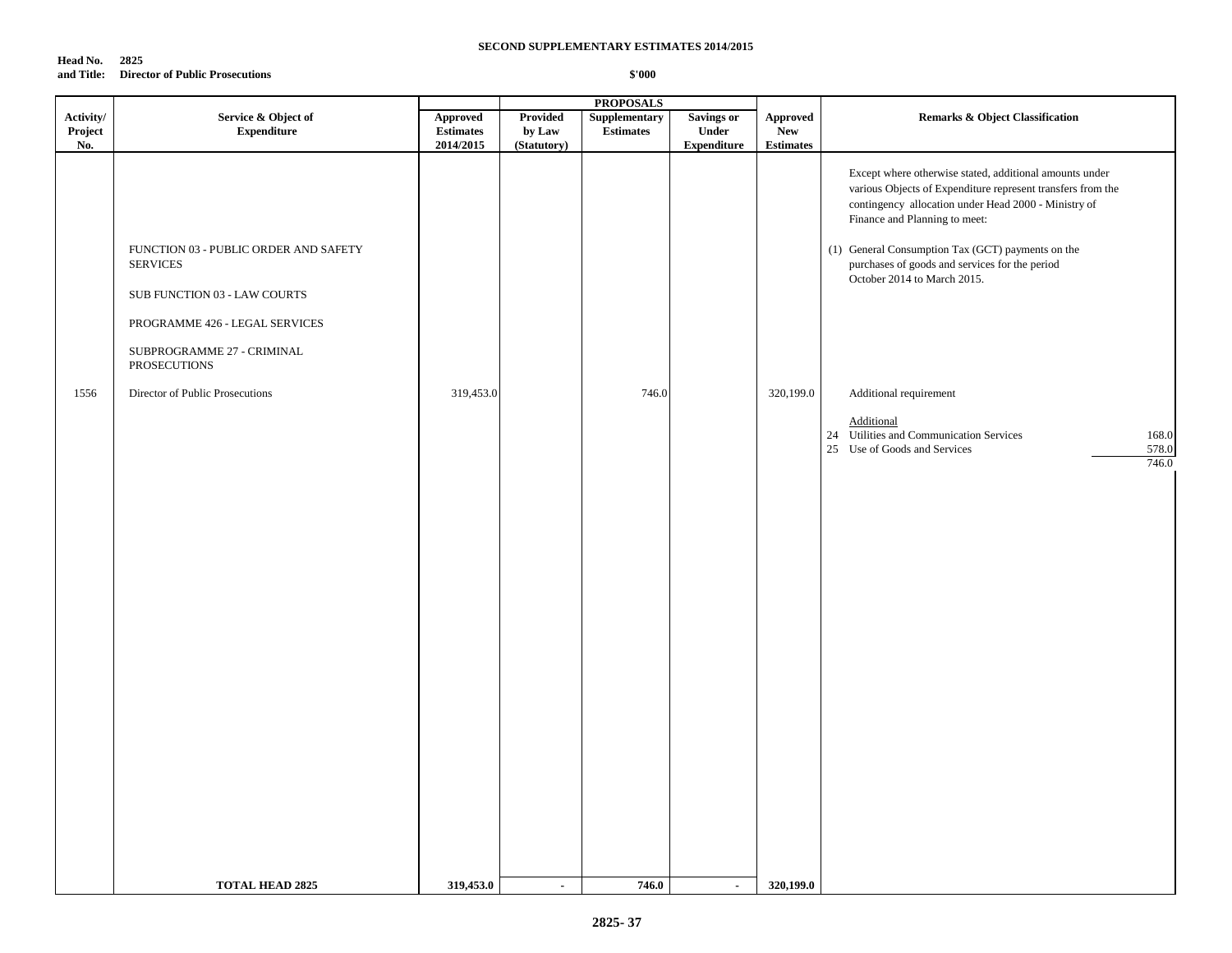**Head No. 2826 and Title: Family Court**

| Activity/<br>Project<br>No. | Service & Object of<br><b>Expenditure</b>                                                                                                                                              | <b>Approved</b><br><b>Estimates</b><br>2014/15 | Provided<br>by Law<br>(Statutory) | ${\large \bf Supplementary}$<br><b>Estimates</b> | Savings or<br>Under | <b>Approved</b><br><b>New</b> | <b>Remarks &amp; Object Classification</b>                                                                                                                                                                                                                                                                                                                                                                                                                                                              |
|-----------------------------|----------------------------------------------------------------------------------------------------------------------------------------------------------------------------------------|------------------------------------------------|-----------------------------------|--------------------------------------------------|---------------------|-------------------------------|---------------------------------------------------------------------------------------------------------------------------------------------------------------------------------------------------------------------------------------------------------------------------------------------------------------------------------------------------------------------------------------------------------------------------------------------------------------------------------------------------------|
|                             |                                                                                                                                                                                        |                                                |                                   |                                                  | <b>Expenditure</b>  | <b>Estimates</b>              |                                                                                                                                                                                                                                                                                                                                                                                                                                                                                                         |
| 1557                        | FUNCTION 03 - PUBLIC ORDER AND SAFETY<br>SUB FUNCTION 03 - LAW COURTS<br>PROGRAMME 427 - ADMINISTRATION OF JUSTICE<br>SUB-PROGRAMME 23 - ADJUDICATION OF CASES<br><b>Family Courts</b> | 198,550.0                                      |                                   | 1,588.0                                          |                     | 200,138.0                     | Except where otherwise stated, additional amounts under<br>various Objects of Expenditure represent transfers from the<br>contingency allocation under Head 2000 - Ministry of<br>Finance and Planning to meet:<br>(1) General Consumption Tax (GCT) payments on the<br>purchases of goods and services for the period<br>June 2014 to March 2015.<br>Additional requirement<br>Additional<br>24 Utilities and Communication Services<br>222.0<br>Use of Goods and Services<br>1,366.0<br>25<br>1,588.0 |
|                             | <b>TOTAL HEAD 2826</b>                                                                                                                                                                 | 198,550.0                                      |                                   | 1,588.0                                          | $\blacksquare$      | 200,138.0                     |                                                                                                                                                                                                                                                                                                                                                                                                                                                                                                         |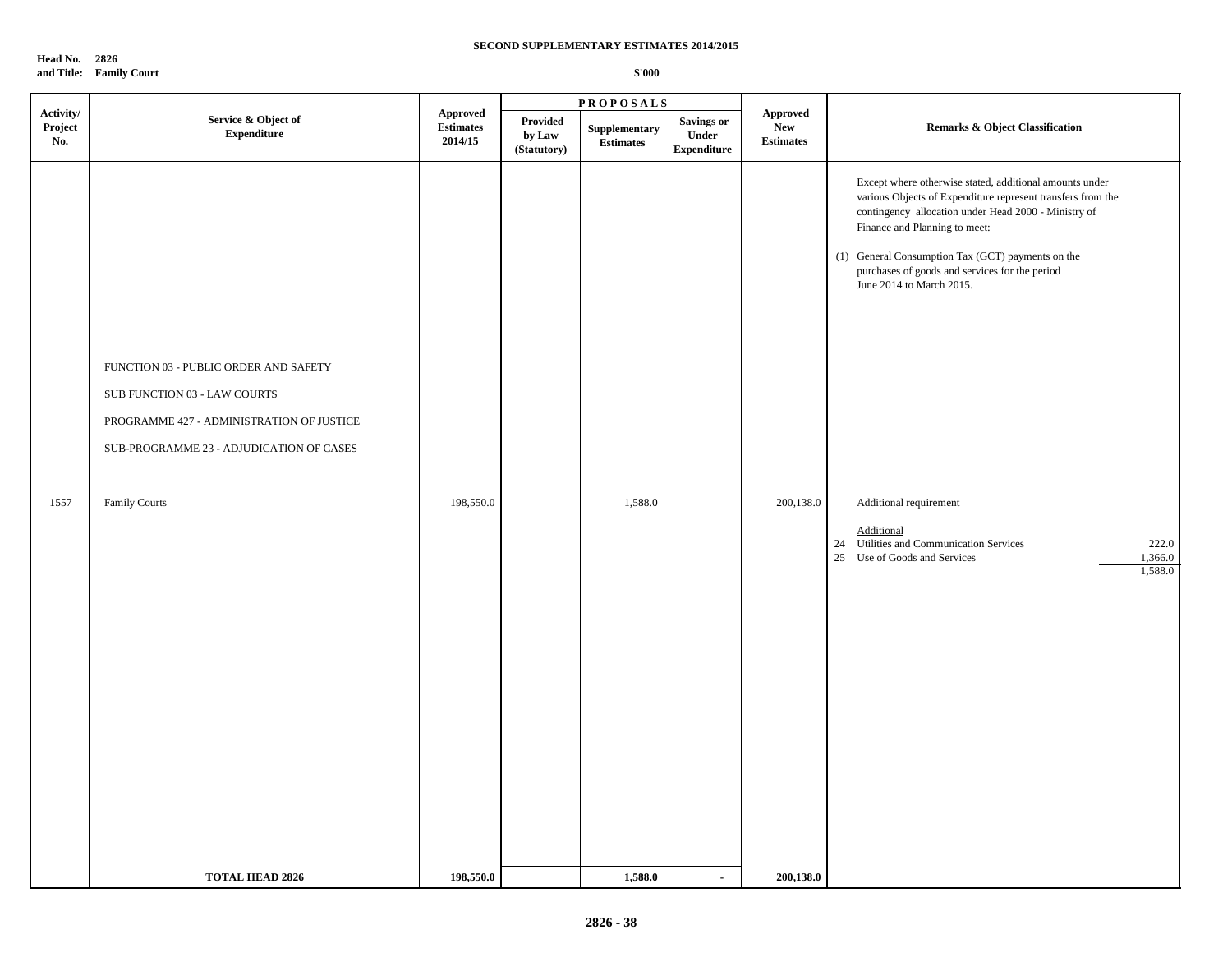### **Head No. 2827 and Title: Resident Magistrates' Court**

|                             |                                                                                                                                                                                                       |                                         |                                   | <b>PROPOSALS</b>                 |                                           |                                                   |                                                                                                                                                                                                                                                                                                                                                                                                                                                                                                      |  |
|-----------------------------|-------------------------------------------------------------------------------------------------------------------------------------------------------------------------------------------------------|-----------------------------------------|-----------------------------------|----------------------------------|-------------------------------------------|---------------------------------------------------|------------------------------------------------------------------------------------------------------------------------------------------------------------------------------------------------------------------------------------------------------------------------------------------------------------------------------------------------------------------------------------------------------------------------------------------------------------------------------------------------------|--|
| Activity/<br>Project<br>No. | Service & Object of<br><b>Expenditure</b>                                                                                                                                                             | Approved<br><b>Estimates</b><br>2014/15 | Provided<br>by Law<br>(Statutory) | Supplementary<br>$\bf Estimates$ | Savings or<br>Under<br><b>Expenditure</b> | <b>Approved</b><br><b>New</b><br><b>Estimates</b> | <b>Remarks &amp; Object Classification</b>                                                                                                                                                                                                                                                                                                                                                                                                                                                           |  |
| 1559                        | FUNCTION 03 - PUBLIC ORDER AND SAFETY<br>SUB FUNCTION 03 - LAW COURTS<br>PROGRAMME 427 - ADMINISTRATION OF JUSTICE<br>SUB-PROGRAMME 23 - ADJUDICATION OF CASES<br><b>Resident Magistrates' Courts</b> | 1,176,996.0                             |                                   | 7,346.0                          |                                           | 1,184,342.0                                       | Except where otherwise stated, additional amounts under<br>various Objects of Expenditure represent transfers from the<br>contingency allocation under Head 2000 - Ministry of<br>Finance and Planning to meet:<br>(1) General Consumption Tax (GCT) payments on the<br>purchases of goods and services for the period<br>June 2014 to March 2015.<br>Additional requirement<br>Additional<br>725.0<br>24 Utilities and Communication Services<br>25 Use of Goods and Services<br>6,621.0<br>7,346.0 |  |
|                             | <b>GROSS TOTAL</b><br><b>LESS APPROPRIATIONS-IN-AID</b><br><b>TOTAL HEAD 2827</b>                                                                                                                     | 1,200,044.0<br>7,453.0<br>1,192,591.0   | $\sim$<br>$\sim$                  | 7,346.0<br>7,346.0               | $\sim$<br>$\sim$                          | 1,207,390.0<br>7,453.0<br>1,199,937.0             |                                                                                                                                                                                                                                                                                                                                                                                                                                                                                                      |  |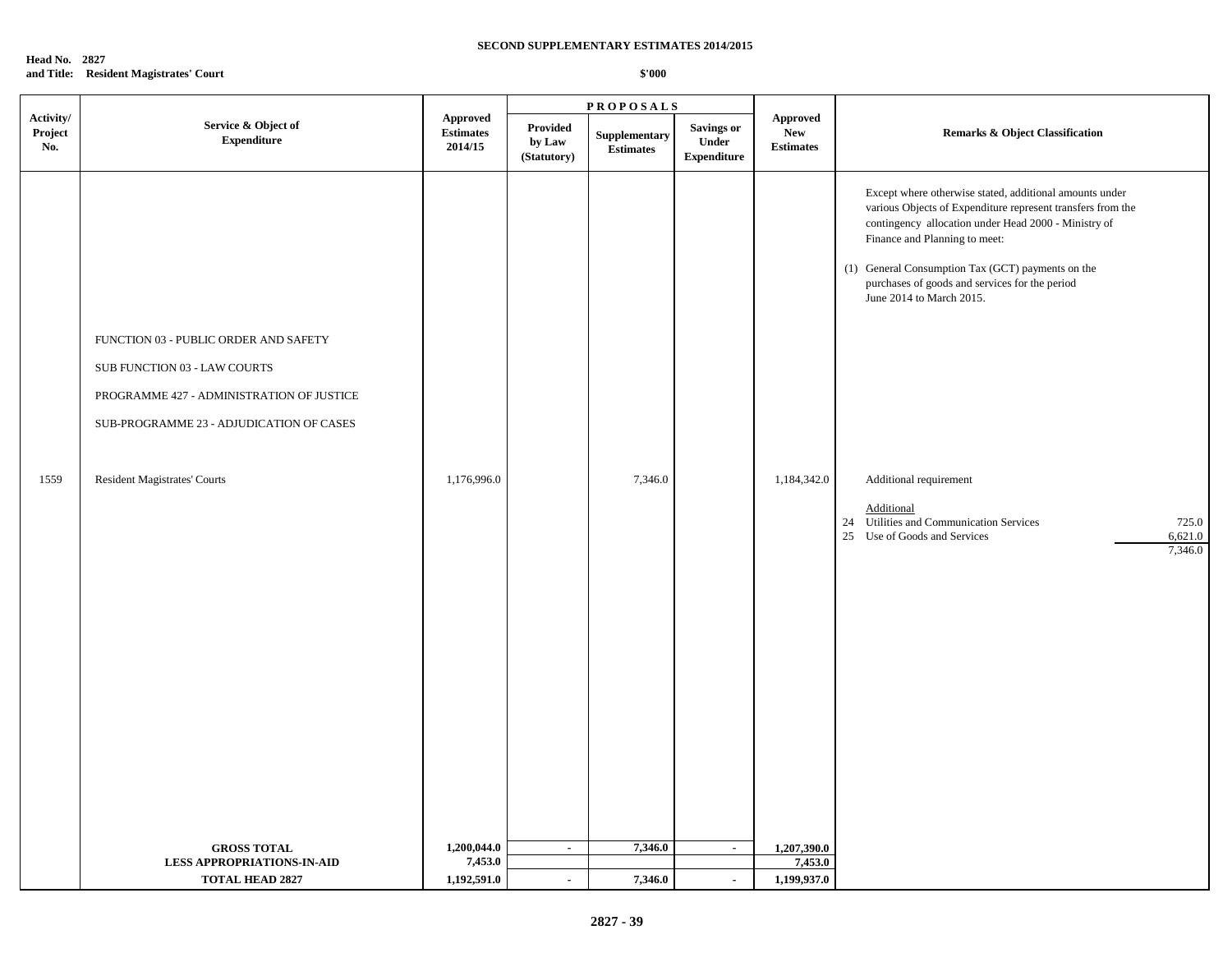| <b>Head No. 2829</b> |                          |
|----------------------|--------------------------|
|                      | and Title: Supreme Court |

| Service & Object of<br>Provided<br><b>Savings or</b><br>Project<br><b>New</b><br><b>Estimates</b><br><b>Remarks &amp; Object Classification</b><br>Supplementary<br>${\bf Expenditure}$<br>Under<br>by Law<br>2014/15<br>No.<br><b>Estimates</b><br>$\label{p:estimates} \textbf{Estimates}$<br>(Statutory)<br><b>Expenditure</b><br>Except where otherwise stated, additional amounts under<br>various Objects of Expenditure represent transfers from the<br>contingency allocation under Head 2000 - Ministry of<br>Finance and Planning to meet:<br>(1) General Consumption Tax (GCT) payments on the<br>purchases of goods and services for the period<br>June 2014 to March 2015.<br>FUNCTION 03 - PUBLIC ORDER AND SAFETY<br>SUB FUNCTION 03 - LAW COURTS<br>PROGRAMME 427 - ADMINISTRATION OF JUSTICE<br>SUB-PROGRAMME 23 - ADJUDICATION OF CASES<br>1,002,489.0<br>8,231.0<br>1561<br>Supreme Court<br>1,010,720.0<br>Additional requirement<br>Additional<br>24 Utilities and Communication Services<br>2,052.0<br>25 Use of Goods and Services<br>6,179.0<br>8,231.0<br>8,231.0<br><b>GROSS TOTAL</b><br>1,002,489.0<br>1,010,720.0<br>$\sim$<br>$\sim$<br>9,928.0<br>9,928.0<br><b>LESS APPROPRIATIONS-IN-AID</b><br>992,561.0<br>8,231.0<br><b>TOTAL HEAD 2829</b><br>$\overline{a}$<br>$\sim$ |           |                 | <b>PROPOSALS</b> |                 |  |  |
|-------------------------------------------------------------------------------------------------------------------------------------------------------------------------------------------------------------------------------------------------------------------------------------------------------------------------------------------------------------------------------------------------------------------------------------------------------------------------------------------------------------------------------------------------------------------------------------------------------------------------------------------------------------------------------------------------------------------------------------------------------------------------------------------------------------------------------------------------------------------------------------------------------------------------------------------------------------------------------------------------------------------------------------------------------------------------------------------------------------------------------------------------------------------------------------------------------------------------------------------------------------------------------------------------------------|-----------|-----------------|------------------|-----------------|--|--|
|                                                                                                                                                                                                                                                                                                                                                                                                                                                                                                                                                                                                                                                                                                                                                                                                                                                                                                                                                                                                                                                                                                                                                                                                                                                                                                             | Activity/ | <b>Approved</b> |                  | <b>Approved</b> |  |  |
|                                                                                                                                                                                                                                                                                                                                                                                                                                                                                                                                                                                                                                                                                                                                                                                                                                                                                                                                                                                                                                                                                                                                                                                                                                                                                                             |           |                 |                  |                 |  |  |
|                                                                                                                                                                                                                                                                                                                                                                                                                                                                                                                                                                                                                                                                                                                                                                                                                                                                                                                                                                                                                                                                                                                                                                                                                                                                                                             |           |                 |                  |                 |  |  |
|                                                                                                                                                                                                                                                                                                                                                                                                                                                                                                                                                                                                                                                                                                                                                                                                                                                                                                                                                                                                                                                                                                                                                                                                                                                                                                             |           |                 |                  |                 |  |  |
|                                                                                                                                                                                                                                                                                                                                                                                                                                                                                                                                                                                                                                                                                                                                                                                                                                                                                                                                                                                                                                                                                                                                                                                                                                                                                                             |           |                 |                  | 1,000,792.0     |  |  |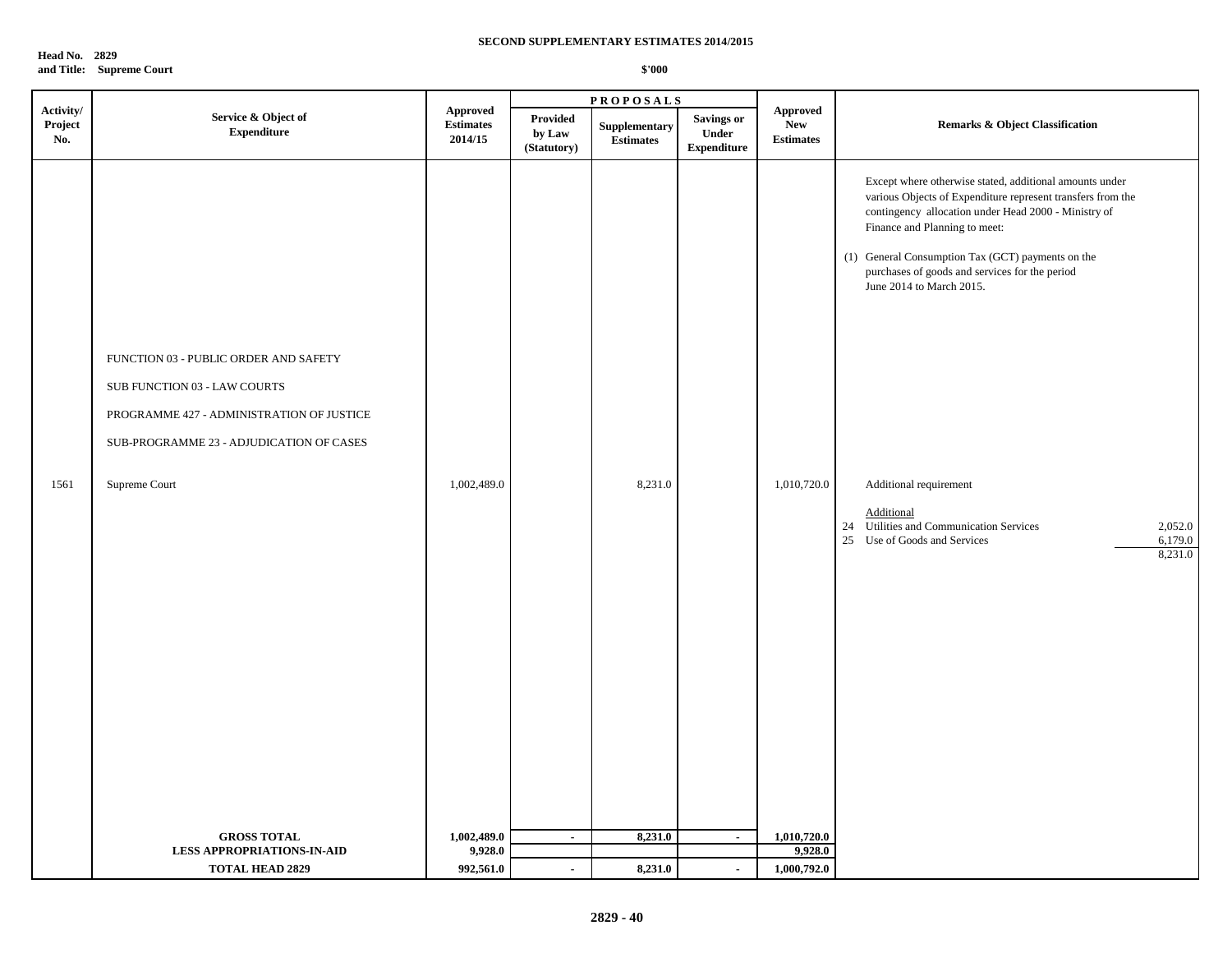### **Head No. 2831 and Title: Attorney General**

|                        |                                                                                                                                                                                                                                                          |                                            |                       | <b>PROPOSALS</b>            |                             |                                             |                                                                                                                                                                                                                                                                                                                                                                                                                                                                                                         |
|------------------------|----------------------------------------------------------------------------------------------------------------------------------------------------------------------------------------------------------------------------------------------------------|--------------------------------------------|-----------------------|-----------------------------|-----------------------------|---------------------------------------------|---------------------------------------------------------------------------------------------------------------------------------------------------------------------------------------------------------------------------------------------------------------------------------------------------------------------------------------------------------------------------------------------------------------------------------------------------------------------------------------------------------|
| Activity/              | Service & Object of                                                                                                                                                                                                                                      | Approved                                   | Provided              | Supplementary               | <b>Savings or</b>           | <b>Approved</b>                             | <b>Remarks &amp; Object Classification</b>                                                                                                                                                                                                                                                                                                                                                                                                                                                              |
|                        |                                                                                                                                                                                                                                                          |                                            |                       |                             |                             |                                             |                                                                                                                                                                                                                                                                                                                                                                                                                                                                                                         |
| Project<br>No.<br>1546 | <b>Expenditure</b><br>FUNCTION 03 - PUBLIC ORDER AND SAFETY<br><b>SERVICES</b><br>SUB FUNCTION 03 - LAW COURTS<br>PROGRAMME 426 - LEGAL SERVICES<br>SUBPROGRAMME 25 - LEGAL SERVICES TO<br>GOVERNMENT AND GOVERNMENT OFFICERS<br><b>Attorney General</b> | <b>Estimates</b><br>2014/2015<br>539,701.0 | by Law<br>(Statutory) | <b>Estimates</b><br>4,172.0 | Under<br><b>Expenditure</b> | <b>New</b><br><b>Estimates</b><br>543,873.0 | Except where otherwise stated, additional amounts under<br>various Objects of Expenditure represent transfers from the<br>contingency allocation under Head 2000 - Ministry of<br>Finance and Planning to meet:<br>(1) General Consumption Tax (GCT) payments on the<br>purchases of goods and services for the period<br>October 2014 to March 2015.<br>Additional requirement<br>Additional<br>24 Utilities and Communication Services<br>136.0<br>4,036.0<br>25 Use of Goods and Services<br>4,172.0 |
|                        |                                                                                                                                                                                                                                                          |                                            |                       |                             |                             |                                             |                                                                                                                                                                                                                                                                                                                                                                                                                                                                                                         |
|                        | <b>TOTAL HEAD 2831</b>                                                                                                                                                                                                                                   | 539,701.0                                  | $\blacksquare$        | 4,172.0                     | $\sim$                      | 543,873.0                                   |                                                                                                                                                                                                                                                                                                                                                                                                                                                                                                         |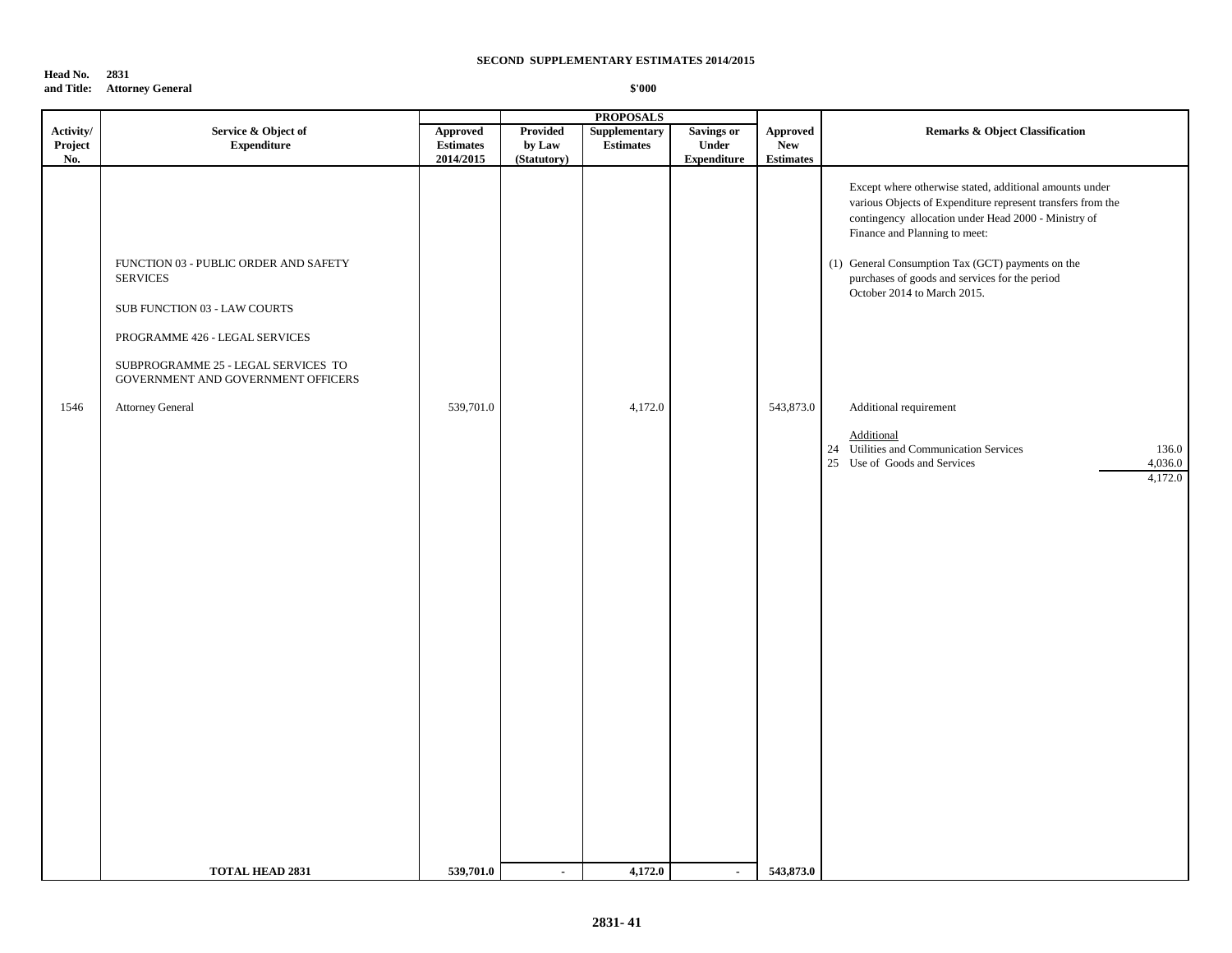### **Head No. 2832 and Title: Trustee in Bankruptcy**

|           |                                                                                                                                                                                     |                  |                 | <b>PROPOSALS</b> |                    |                  |                                                                                                                                                                                                                                                                                                                                                       |
|-----------|-------------------------------------------------------------------------------------------------------------------------------------------------------------------------------------|------------------|-----------------|------------------|--------------------|------------------|-------------------------------------------------------------------------------------------------------------------------------------------------------------------------------------------------------------------------------------------------------------------------------------------------------------------------------------------------------|
| Activity/ | Service & Object of                                                                                                                                                                 | Approved         | <b>Provided</b> | Supplementary    | <b>Savings or</b>  | <b>Approved</b>  | Remarks & Object Classification                                                                                                                                                                                                                                                                                                                       |
| Project   | ${\bf Expenditure}$                                                                                                                                                                 | <b>Estimates</b> | by Law          | <b>Estimates</b> | Under              | New              |                                                                                                                                                                                                                                                                                                                                                       |
| No.       |                                                                                                                                                                                     | 2014/2015        | (Statutory)     |                  | <b>Expenditure</b> | <b>Estimates</b> |                                                                                                                                                                                                                                                                                                                                                       |
|           | FUNCTION 03 - PUBLIC ORDER AND SAFETY<br><b>SERVICES</b><br>SUB FUNCTION 03 - LAW COURTS<br>PROGRAMME 426 - LEGAL SERVICES<br>SUBPROGRAMME 26 - ADMINISTRATION<br>OF BANKRUPTCY ACT |                  |                 |                  |                    |                  | Except where otherwise stated, additional amounts under<br>various Objects of Expenditure represent transfers from the<br>contingency allocation under Head 2000 - Ministry of<br>Finance and Planning to meet:<br>(1) General Consumption Tax (GCT) payments on the<br>purchases of goods and services for the period<br>October 2014 to March 2015. |
| 1547      | Trustee in Bankruptcy                                                                                                                                                               | 47,411.0         |                 | 363.0            |                    | 47,774.0         | Additional requirement                                                                                                                                                                                                                                                                                                                                |
|           |                                                                                                                                                                                     |                  |                 |                  |                    |                  | Additional<br>24 Utilities and Communication Services<br>18.0<br>345.0<br>25 Use of Goods and Services<br>363.0                                                                                                                                                                                                                                       |
|           | <b>TOTAL HEAD 2832</b>                                                                                                                                                              | 47,411.0         | $\blacksquare$  | 363.0            | $\sim$             | 47,774.0         |                                                                                                                                                                                                                                                                                                                                                       |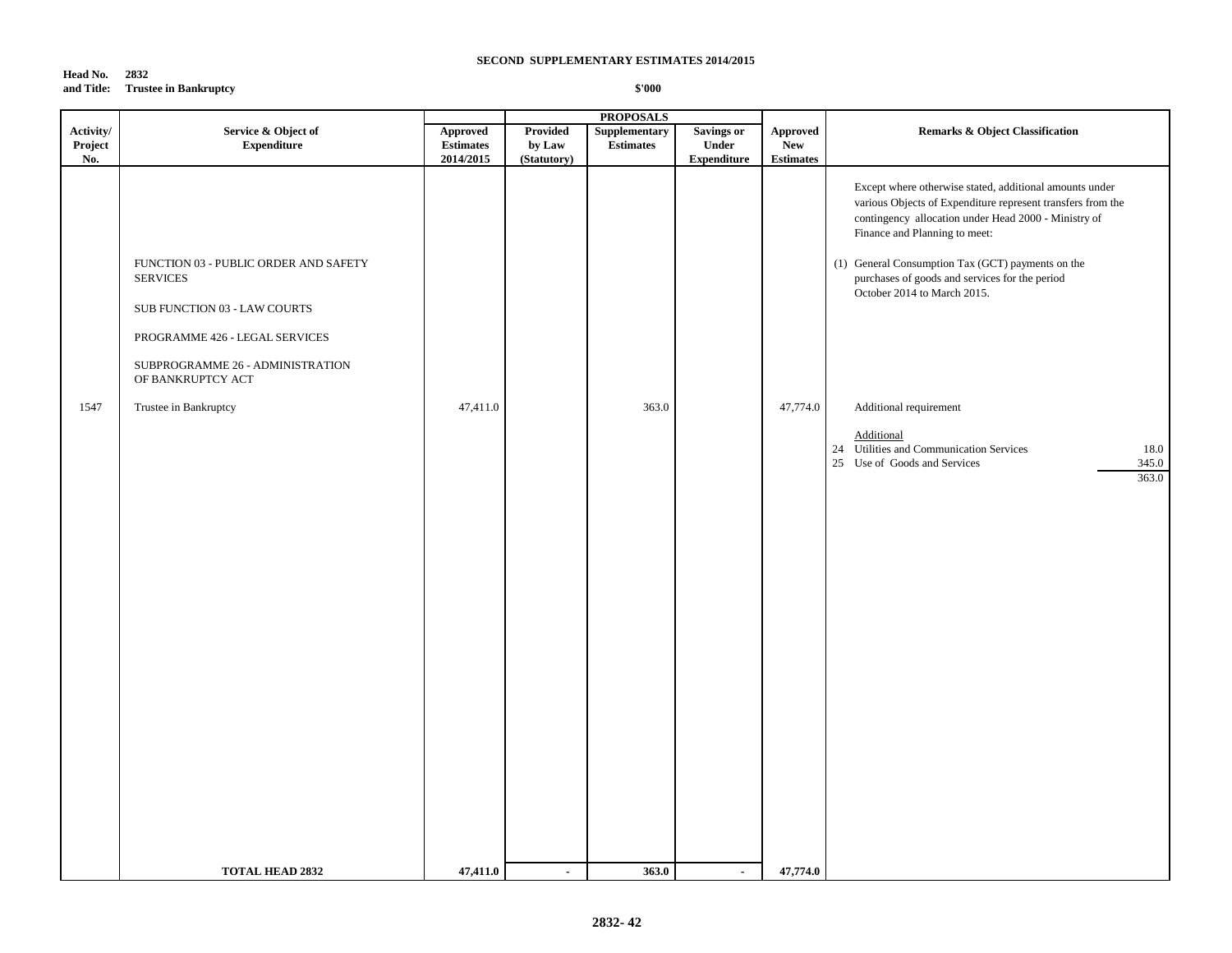| Head No. | 2833                                           |
|----------|------------------------------------------------|
|          | and Title: Office of the Parliamentary Counsel |

|                |                                                                                                                                                             |                               |                       | <b>PROPOSALS</b> |                             |                                |                                                                                                                                                                                                                                                                                                                                                       |
|----------------|-------------------------------------------------------------------------------------------------------------------------------------------------------------|-------------------------------|-----------------------|------------------|-----------------------------|--------------------------------|-------------------------------------------------------------------------------------------------------------------------------------------------------------------------------------------------------------------------------------------------------------------------------------------------------------------------------------------------------|
| Activity/      | Service & Object of                                                                                                                                         | ${\Large\bf Approved}$        | <b>Provided</b>       | Supplementary    | <b>Savings or</b>           | Approved                       | <b>Remarks &amp; Object Classification</b>                                                                                                                                                                                                                                                                                                            |
| Project<br>No. | <b>Expenditure</b>                                                                                                                                          | <b>Estimates</b><br>2014/2015 | by Law<br>(Statutory) | <b>Estimates</b> | Under<br><b>Expenditure</b> | <b>New</b><br><b>Estimates</b> |                                                                                                                                                                                                                                                                                                                                                       |
|                | FUNCTION 03 - PUBLIC ORDER AND SAFETY<br><b>SERVICES</b><br>SUB FUNCTION 03 - LAW COURTS<br>PROGRAMME 426 - LEGAL SERVICES<br>SUBPROGRAMME 28 - LEGISLATIVE |                               |                       |                  |                             |                                | Except where otherwise stated, additional amounts under<br>various Objects of Expenditure represent transfers from the<br>contingency allocation under Head 2000 - Ministry of<br>Finance and Planning to meet:<br>(1) General Consumption Tax (GCT) payments on the<br>purchases of goods and services for the period<br>October 2014 to March 2015. |
|                | <b>DRAFTING</b>                                                                                                                                             |                               |                       |                  |                             |                                |                                                                                                                                                                                                                                                                                                                                                       |
| 1558           | Office of the Parliamentary Counsel                                                                                                                         | 82,844.0                      |                       | 597.0            |                             | 83,441.0                       | Additional requirement                                                                                                                                                                                                                                                                                                                                |
|                |                                                                                                                                                             |                               |                       |                  |                             |                                | Addition<br>24 Utilities and Communication Services<br>8.0                                                                                                                                                                                                                                                                                            |
|                |                                                                                                                                                             |                               |                       |                  |                             |                                | 25 Use of Goods and Services<br>589.0                                                                                                                                                                                                                                                                                                                 |
|                |                                                                                                                                                             |                               |                       |                  |                             |                                | 597.0                                                                                                                                                                                                                                                                                                                                                 |
|                |                                                                                                                                                             |                               |                       |                  |                             |                                |                                                                                                                                                                                                                                                                                                                                                       |
|                |                                                                                                                                                             |                               |                       |                  |                             |                                |                                                                                                                                                                                                                                                                                                                                                       |
|                |                                                                                                                                                             |                               |                       |                  |                             |                                |                                                                                                                                                                                                                                                                                                                                                       |
|                |                                                                                                                                                             |                               |                       |                  |                             |                                |                                                                                                                                                                                                                                                                                                                                                       |
|                |                                                                                                                                                             |                               |                       |                  |                             |                                |                                                                                                                                                                                                                                                                                                                                                       |
|                |                                                                                                                                                             |                               |                       |                  |                             |                                |                                                                                                                                                                                                                                                                                                                                                       |
|                |                                                                                                                                                             |                               |                       |                  |                             |                                |                                                                                                                                                                                                                                                                                                                                                       |
|                |                                                                                                                                                             |                               |                       |                  |                             |                                |                                                                                                                                                                                                                                                                                                                                                       |
|                |                                                                                                                                                             |                               |                       |                  |                             |                                |                                                                                                                                                                                                                                                                                                                                                       |
|                |                                                                                                                                                             |                               |                       |                  |                             |                                |                                                                                                                                                                                                                                                                                                                                                       |
|                |                                                                                                                                                             |                               |                       |                  |                             |                                |                                                                                                                                                                                                                                                                                                                                                       |
|                |                                                                                                                                                             |                               |                       |                  |                             |                                |                                                                                                                                                                                                                                                                                                                                                       |
|                |                                                                                                                                                             |                               |                       |                  |                             |                                |                                                                                                                                                                                                                                                                                                                                                       |
|                |                                                                                                                                                             |                               |                       |                  |                             |                                |                                                                                                                                                                                                                                                                                                                                                       |
|                |                                                                                                                                                             |                               |                       |                  |                             |                                |                                                                                                                                                                                                                                                                                                                                                       |
|                |                                                                                                                                                             |                               |                       |                  |                             |                                |                                                                                                                                                                                                                                                                                                                                                       |
|                |                                                                                                                                                             |                               |                       |                  |                             |                                |                                                                                                                                                                                                                                                                                                                                                       |
|                | <b>TOTAL HEAD 2833</b>                                                                                                                                      | 82,844.0                      | $\blacksquare$        | 597.0            | $\blacksquare$              | 83,441.0                       |                                                                                                                                                                                                                                                                                                                                                       |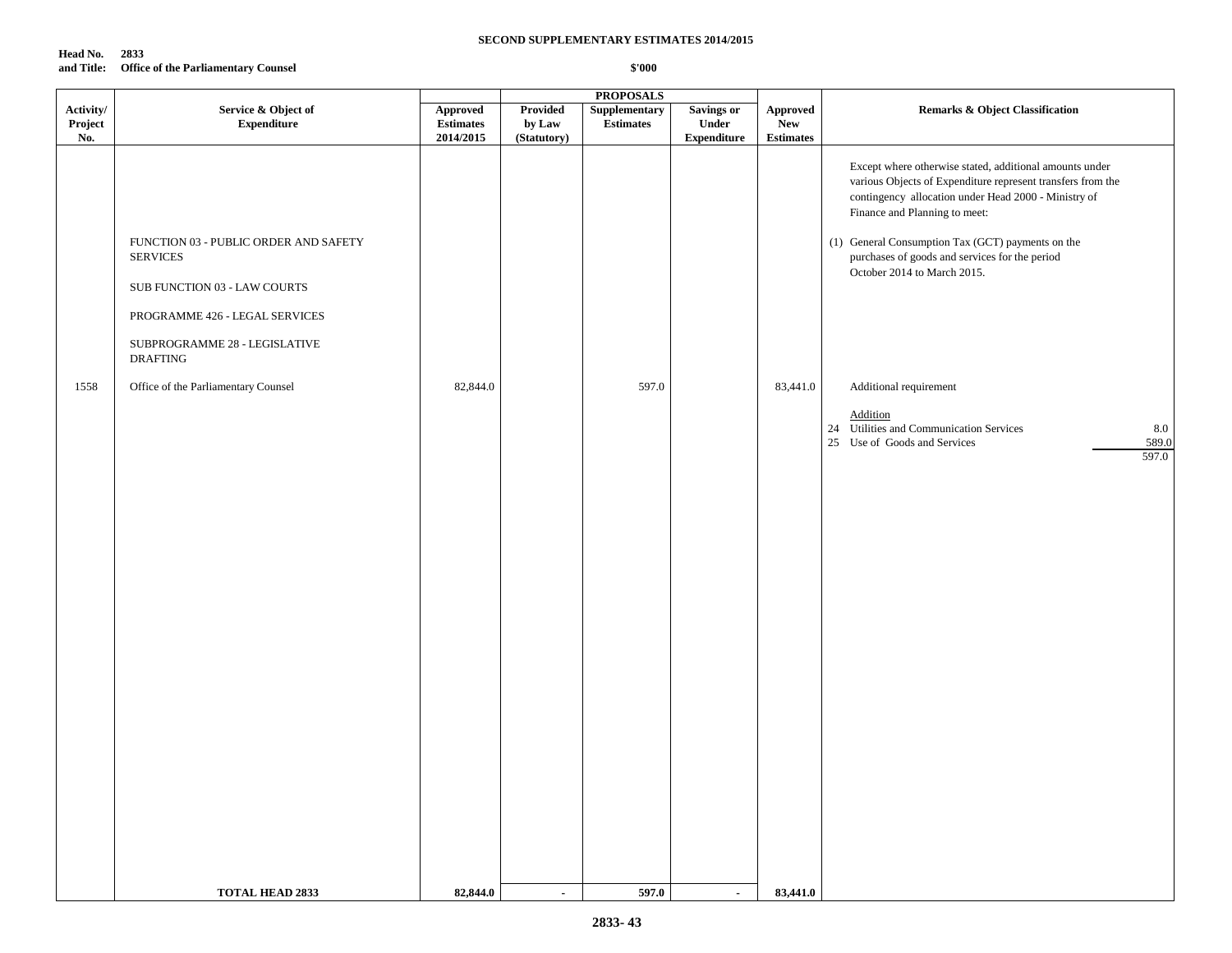### **Head No. 2852 and Title: Legal Reform Department**

|                             |                                                                                                                                                                                       |                                                                                   |                                   | <b>PROPOSALS</b>                  |                                                         |                                                   |                                                                                                                                                                                                                                                                                                                                                       |
|-----------------------------|---------------------------------------------------------------------------------------------------------------------------------------------------------------------------------------|-----------------------------------------------------------------------------------|-----------------------------------|-----------------------------------|---------------------------------------------------------|---------------------------------------------------|-------------------------------------------------------------------------------------------------------------------------------------------------------------------------------------------------------------------------------------------------------------------------------------------------------------------------------------------------------|
| Activity/<br>Project<br>No. | Service & Object of<br><b>Expenditure</b>                                                                                                                                             | <b>Approved</b><br>$\begin{array}{c} \textbf{Estimates} \end{array}$<br>2014/2015 | Provided<br>by Law<br>(Statutory) | Supplementary<br><b>Estimates</b> | <b>Savings or</b><br><b>Under</b><br><b>Expenditure</b> | <b>Approved</b><br><b>New</b><br><b>Estimates</b> | <b>Remarks &amp; Object Classification</b>                                                                                                                                                                                                                                                                                                            |
|                             | FUNCTION 03 - PUBLIC ORDER AND SAFETY<br><b>SERVICES</b><br>SUB FUNCTION 03 - LAW COURTS<br>PROGRAMME 426 - LEGAL SERVICES<br>SUBPROGRAMME 21 - REFORM AND<br><b>REVISION OF LAWS</b> |                                                                                   |                                   |                                   |                                                         |                                                   | Except where otherwise stated, additional amounts under<br>various Objects of Expenditure represent transfers from the<br>contingency allocation under Head 2000 - Ministry of<br>Finance and Planning to meet:<br>(1) General Consumption Tax (GCT) payments on the<br>purchases of goods and services for the period<br>October 2014 to March 2015. |
| 1567                        | Legal Reform                                                                                                                                                                          | 48,784.0                                                                          |                                   | 440.0                             |                                                         | 49,224.0                                          | Additional requirement                                                                                                                                                                                                                                                                                                                                |
|                             |                                                                                                                                                                                       |                                                                                   |                                   |                                   |                                                         |                                                   | Addition<br>24 Utilities and Communication Services<br>4.0<br>25 Use of Goods and Services<br>436.0<br>440.0                                                                                                                                                                                                                                          |
|                             | <b>TOTAL HEAD 2852</b>                                                                                                                                                                | 48,784.0                                                                          | $\sim$                            | 440.0                             | $\sim$                                                  | 49,224.0                                          |                                                                                                                                                                                                                                                                                                                                                       |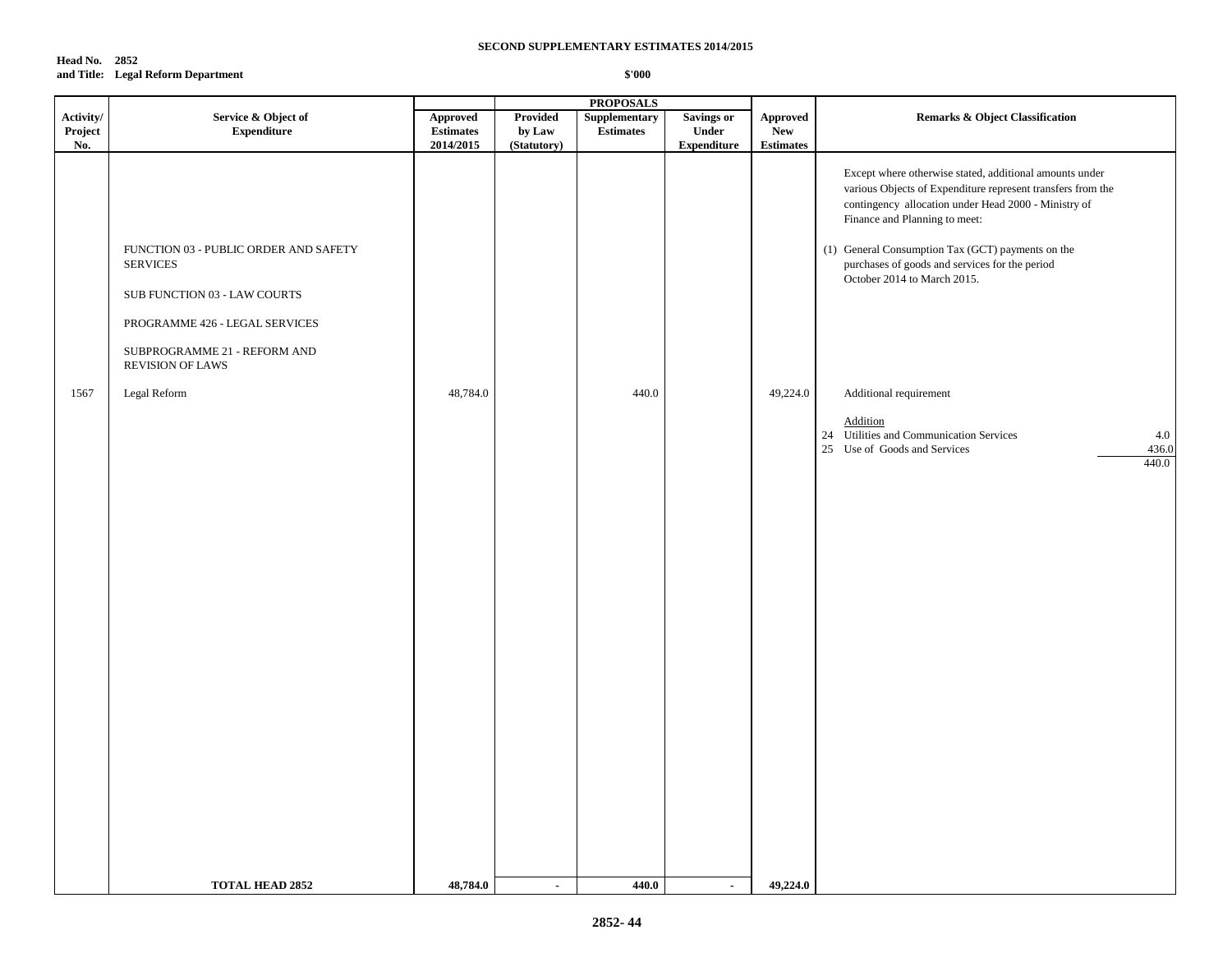| Head No. | 2854                                 |
|----------|--------------------------------------|
|          | and Title: Court Management Services |

|                      |                                                                                                                                                                                                                            |                              |                             | <b>PROPOSALS</b>           |                            |                               |                                                                                                                                                                                                                                                                                                                                                                                                                                                                                                                 |
|----------------------|----------------------------------------------------------------------------------------------------------------------------------------------------------------------------------------------------------------------------|------------------------------|-----------------------------|----------------------------|----------------------------|-------------------------------|-----------------------------------------------------------------------------------------------------------------------------------------------------------------------------------------------------------------------------------------------------------------------------------------------------------------------------------------------------------------------------------------------------------------------------------------------------------------------------------------------------------------|
| Activity/<br>Project | Service & Object of<br><b>Expenditure</b>                                                                                                                                                                                  | Approved<br><b>Estimates</b> | Provided<br>by Law          | Supplementary<br>Estimates | <b>Savings or</b><br>Under | <b>Approved</b><br><b>New</b> | <b>Remarks &amp; Object Classification</b>                                                                                                                                                                                                                                                                                                                                                                                                                                                                      |
| No.<br>1436          | FUNCTION 03 - PUBLIC ORDER AND SAFETY<br><b>SERVICES</b><br>SUB FUNCTION 03 - LAW COURTS<br>PROGRAMME 427 - ADMINISTRATION<br>OF JUSTICE<br>SUBPROGRAMME 23 - ADJUDICATION<br>OF CASES<br><b>Court Management Services</b> | 2014/2015<br>257,162.0       | (Statutory)                 | 2,208.0                    | <b>Expenditure</b>         | <b>Estimates</b><br>259,370.0 | Except where otherwise stated, additional amounts under<br>various Objects of Expenditure represent transfers from the<br>contingency allocation under Head 2000 - Ministry of<br>Finance and Planning to meet:<br>(1) General Consumption Tax (GCT) payments on the<br>purchases of goods and services for the period<br>June 2014 to March 2015.<br>Additional requirement, including<br>Additional<br>24 Utilities and Communication Services<br>1,272.0<br>25 Use of Goods and Services<br>936.0<br>2,208.0 |
|                      |                                                                                                                                                                                                                            |                              |                             |                            |                            |                               |                                                                                                                                                                                                                                                                                                                                                                                                                                                                                                                 |
|                      | <b>TOTAL HEAD 2854</b>                                                                                                                                                                                                     | 257,162.0                    | $\mathcal{L}_{\mathcal{A}}$ | 2,208.0                    | $\sim$                     | 259,370.0                     |                                                                                                                                                                                                                                                                                                                                                                                                                                                                                                                 |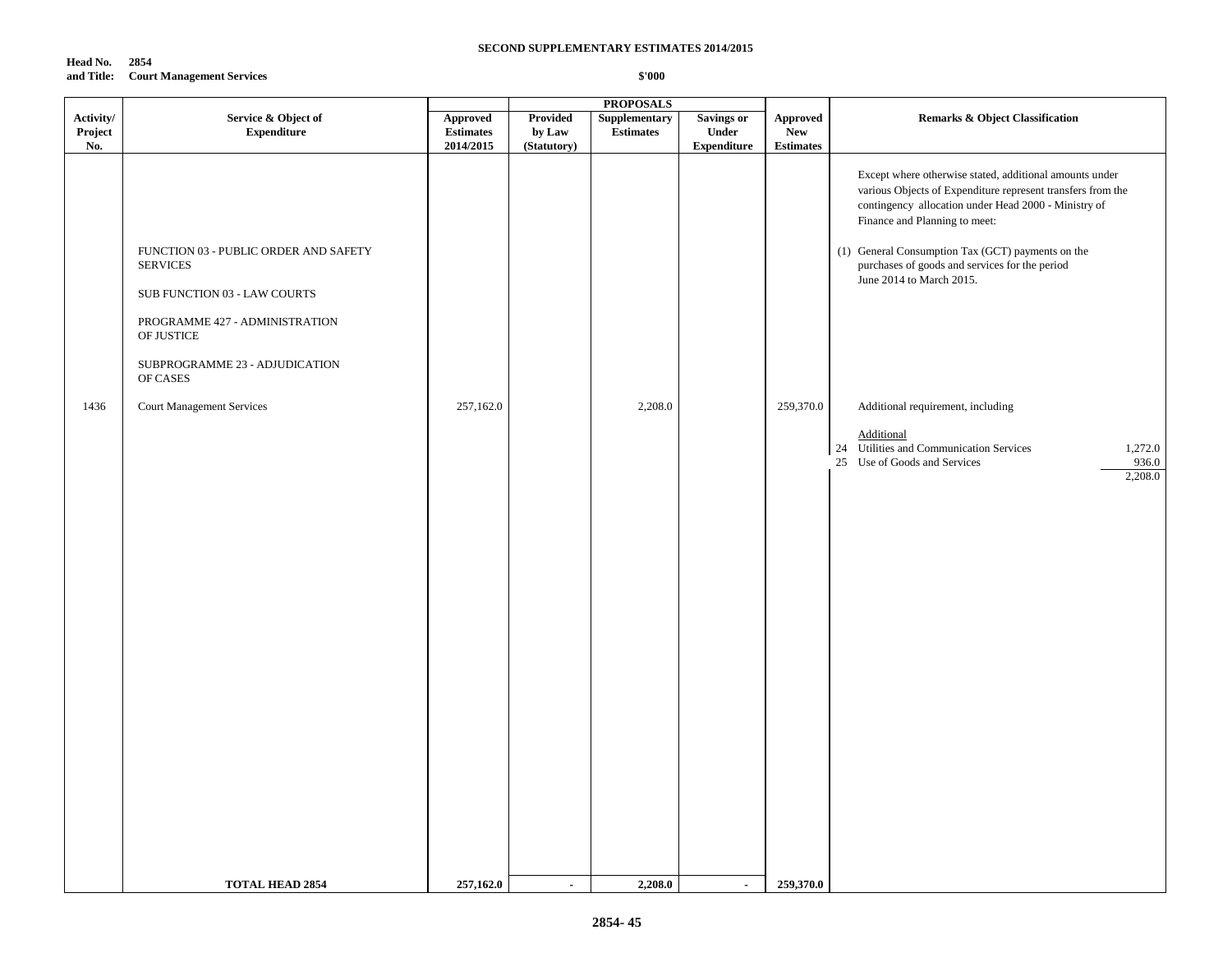| Head No.   | - 3000                                               |
|------------|------------------------------------------------------|
| and Title: | <b>Ministry of Foreign Affairs and Foreign Trade</b> |

|                             |                                                                                                                                                                                                                                                     |                                         |                                   | <b>PROPOSALS</b>                  |                                                  |                                            |                                                                                                                                                                                                                                                                                                                                                                                                                                                                                                                                                                                                        |
|-----------------------------|-----------------------------------------------------------------------------------------------------------------------------------------------------------------------------------------------------------------------------------------------------|-----------------------------------------|-----------------------------------|-----------------------------------|--------------------------------------------------|--------------------------------------------|--------------------------------------------------------------------------------------------------------------------------------------------------------------------------------------------------------------------------------------------------------------------------------------------------------------------------------------------------------------------------------------------------------------------------------------------------------------------------------------------------------------------------------------------------------------------------------------------------------|
| Activity/<br>Project<br>No. | Service & Object of<br><b>Expenditure</b>                                                                                                                                                                                                           | Approved<br><b>Estimates</b><br>2014/15 | Provided<br>by Law<br>(Statutory) | Supplementary<br><b>Estimates</b> | <b>Savings or</b><br>Under<br><b>Expenditure</b> | Approved<br><b>New</b><br><b>Estimates</b> | <b>Remarks &amp; Object Classification</b>                                                                                                                                                                                                                                                                                                                                                                                                                                                                                                                                                             |
| 0003                        | FUNCTION 01 - GENERAL PUBLIC SERVICES<br>SUB FUNCTION 04 - FOREIGN AFFAIRS<br>PROGRAMME 001 - EXECUTIVE DIRECTION AND<br><b>ADMINISTRATION</b><br>SUB PROGRAMME 01 - GENERAL ADMINISTRATION<br>Human Resource Management and Other Support Services | 216,960.0                               |                                   | 3,724.0                           |                                                  | 220,684.0<br>3,179,973.0                   | Except where otherwise stated, additional amounts under<br>various Objects of Expenditure represent transfers from the<br>contingency allocation under Head 2000 - Ministry of<br>Finance and Planning to meet:<br>(1) General Consumption Tax (GCT) payments on the<br>purchases of goods and services for the period<br>October 2014 to March 2015.<br>Additional requirement<br>Additional<br>22 Travel Expenses and Subsistence<br>774.0<br>23 Rental of Property and Machinery<br>340.0<br>24 Utilities and Communication Services<br>828.0<br>25 Use of Goods and Services<br>1,782.0<br>3,724.0 |
|                             | <b>GROSS TOTAL</b>                                                                                                                                                                                                                                  | 3,176,249.0                             | $\blacksquare$                    | 3,724.0                           | $\sim$                                           |                                            |                                                                                                                                                                                                                                                                                                                                                                                                                                                                                                                                                                                                        |
|                             | <b>LESS APPROPRIATIONS-IN-AID</b><br>NET TOTAL HEAD 3000                                                                                                                                                                                            | 156,653.0<br>3,019,596.0                | $\blacksquare$                    |                                   |                                                  | 156,653.0<br>3,023,320.0                   |                                                                                                                                                                                                                                                                                                                                                                                                                                                                                                                                                                                                        |
|                             |                                                                                                                                                                                                                                                     |                                         |                                   | 3,724.0                           |                                                  |                                            |                                                                                                                                                                                                                                                                                                                                                                                                                                                                                                                                                                                                        |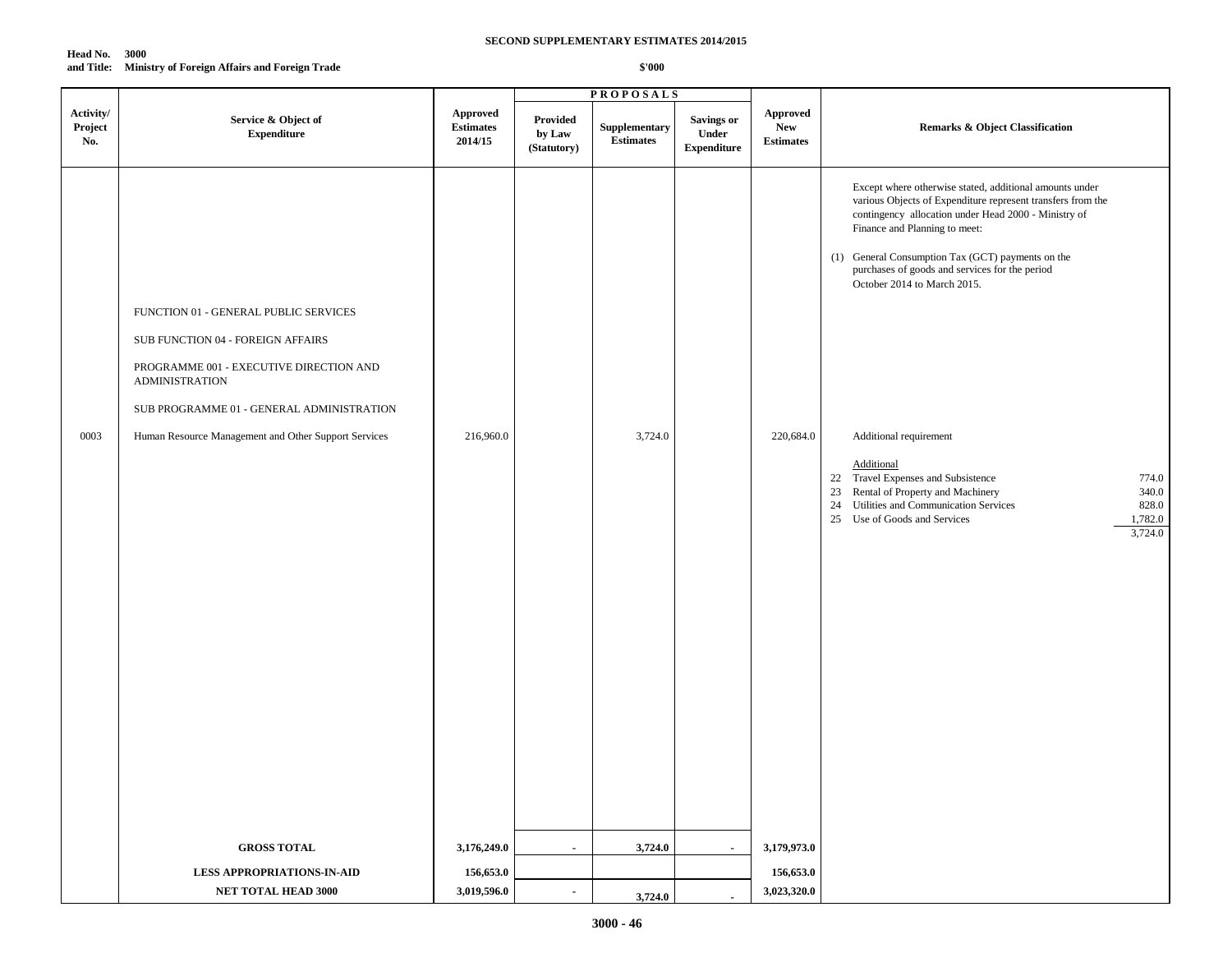### **Head No. 4000 and Title: Ministry of Labour and Social Security**

|           |                                                                                                                                                         |                                         |                | <b>PROPOSALS</b>     |                    |                                         |                                                                                                                                                                                                                                                                                                                                                       |
|-----------|---------------------------------------------------------------------------------------------------------------------------------------------------------|-----------------------------------------|----------------|----------------------|--------------------|-----------------------------------------|-------------------------------------------------------------------------------------------------------------------------------------------------------------------------------------------------------------------------------------------------------------------------------------------------------------------------------------------------------|
| Activity/ | Service & Object of                                                                                                                                     | <b>Approved</b>                         | Provided       |                      | <b>Savings or</b>  | <b>Approved</b>                         |                                                                                                                                                                                                                                                                                                                                                       |
| Project   | <b>Expenditure</b>                                                                                                                                      | <b>Estimates</b>                        | by Law         | Supplementary        | Under              | <b>New</b>                              | <b>Remarks &amp; Object Classification</b>                                                                                                                                                                                                                                                                                                            |
| No.       | FUNCTION 10- SOCIAL SECURITY AND WELFARE<br><b>SERVICES</b><br>PROGRAMME 325 - SOCIAL WELFARE SERVICES<br>SUB PROGRAMME 24 - PUBLIC ASSISTANCE SERVICES | 2014/15                                 | (Statutory)    | <b>Estimates</b>     | <b>Expenditure</b> | <b>Estimates</b>                        | Except where otherwise stated, additional amounts under<br>various Objects of Expenditure represent transfers from the<br>contingency allocation under Head 2000 - Ministry of<br>Finance and Planning to meet:<br>(1) General Consumption Tax (GCT) payments on the<br>purchases of goods and services for the period<br>October 2014 to March 2015. |
| 0005      | Direction and Administration                                                                                                                            | 277,827.0                               |                | 14,814.0             |                    | 292,641.0                               | Additional requirement<br>Additional<br>25 Use of Goods and Services<br>14,814.0                                                                                                                                                                                                                                                                      |
|           | PROGRAMME 328 - SOCIAL SECURITY SERVICES<br>SUB PROGRAMME 20 - NATIONAL INSURANCE SCHEME                                                                |                                         |                |                      |                    |                                         |                                                                                                                                                                                                                                                                                                                                                       |
| 0005      | Direction and Administration                                                                                                                            | 485,365.0                               |                | 1,530.0              |                    | 486,895.0                               | Additional requirement includes payment to JPSCo.<br>Additional<br>24 Utilities and Communication Services<br>1,530.0                                                                                                                                                                                                                                 |
|           | <b>GROSS TOTAL</b><br><b>LESS APPROPRIATIONS-IN-AID</b><br>NET TOTAL HEAD 4000                                                                          | 3,167,503.0<br>705,000.0<br>2,462,503.0 | $\blacksquare$ | 16,344.0<br>16,344.0 | $\blacksquare$     | 3,183,847.0<br>705,000.0<br>2,478,847.0 |                                                                                                                                                                                                                                                                                                                                                       |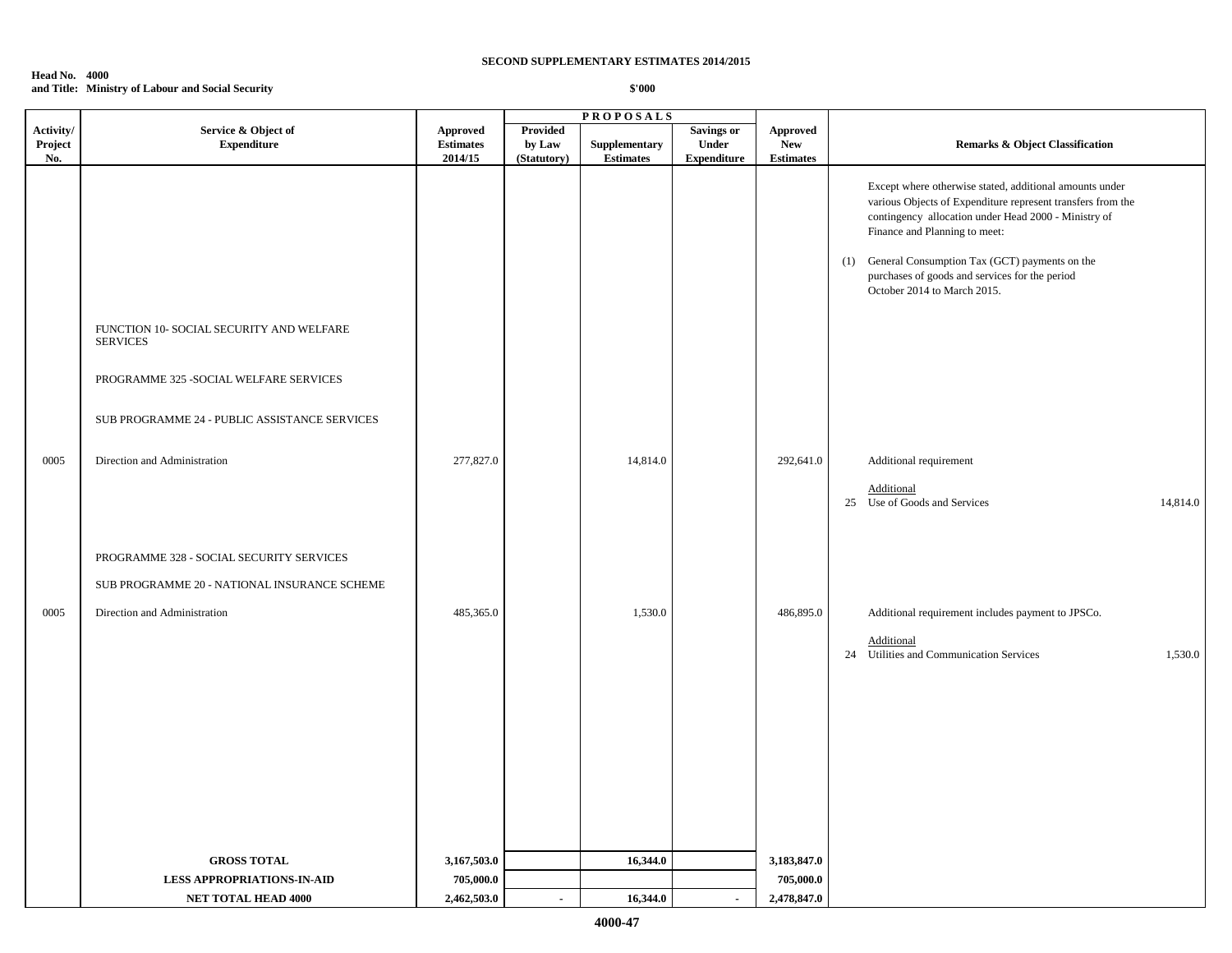|                             |                                                                                                                                                                                                                       |                                                | <b>PROPOSALS</b>                         |                                   |                                                  |                                                   |                                                                                                                                                                                                                                                                                                                                                                                                                                                   |  |
|-----------------------------|-----------------------------------------------------------------------------------------------------------------------------------------------------------------------------------------------------------------------|------------------------------------------------|------------------------------------------|-----------------------------------|--------------------------------------------------|---------------------------------------------------|---------------------------------------------------------------------------------------------------------------------------------------------------------------------------------------------------------------------------------------------------------------------------------------------------------------------------------------------------------------------------------------------------------------------------------------------------|--|
| Activity/<br>Project<br>No. | Service & Object of<br><b>Expenditure</b>                                                                                                                                                                             | <b>Approved</b><br><b>Estimates</b><br>2014/15 | <b>Provided</b><br>by Law<br>(Statutory) | Supplementary<br><b>Estimates</b> | <b>Savings or</b><br>Under<br><b>Expenditure</b> | <b>Approved</b><br><b>New</b><br><b>Estimates</b> | <b>Remarks &amp; Object Classification</b>                                                                                                                                                                                                                                                                                                                                                                                                        |  |
| 0003                        | FUNCTION 09 - EDUCATION AFFAIRS AND SERVICES<br>PROGRAMME 001 - EXECUTIVE DIRECTION AND<br><b>ADMINISTRATION</b><br>SUB PROGRAMME 01 - GENERAL ADMINISTRATION<br>Human Resource Management and Other Support Services | 361,081.0                                      |                                          | 243.0                             |                                                  | 361,324.0                                         | Except where otherwise stated, additional amounts under<br>various Objects of Expenditure represent transfers from the<br>contingency allocation under Head 2000 - Ministry of<br>Finance and Planning to meet:<br>(1) General Consumption Tax (GCT) payments on the<br>purchases of goods and services for the period<br>October 2014 to March 2015.<br>Additional requirement<br>Additional<br>24 Utilities and Communication Services<br>243.0 |  |
|                             | <b>GROSS TOTAL</b>                                                                                                                                                                                                    | 82,309,742.0                                   |                                          | 243.0                             |                                                  | 82,309,985.0                                      |                                                                                                                                                                                                                                                                                                                                                                                                                                                   |  |
|                             | <b>LESS APPROPRIATIONS-IN-AID</b>                                                                                                                                                                                     | 450,000.0                                      |                                          |                                   |                                                  | 450,000.0                                         |                                                                                                                                                                                                                                                                                                                                                                                                                                                   |  |
|                             | <b>TOTAL HEAD 4100</b>                                                                                                                                                                                                | 81,859,742.0                                   | $\sim$                                   | 243.0                             | $\sim$                                           | 81,859,985.0                                      |                                                                                                                                                                                                                                                                                                                                                                                                                                                   |  |

# **Head No. 4100 and Title: Ministry of Education**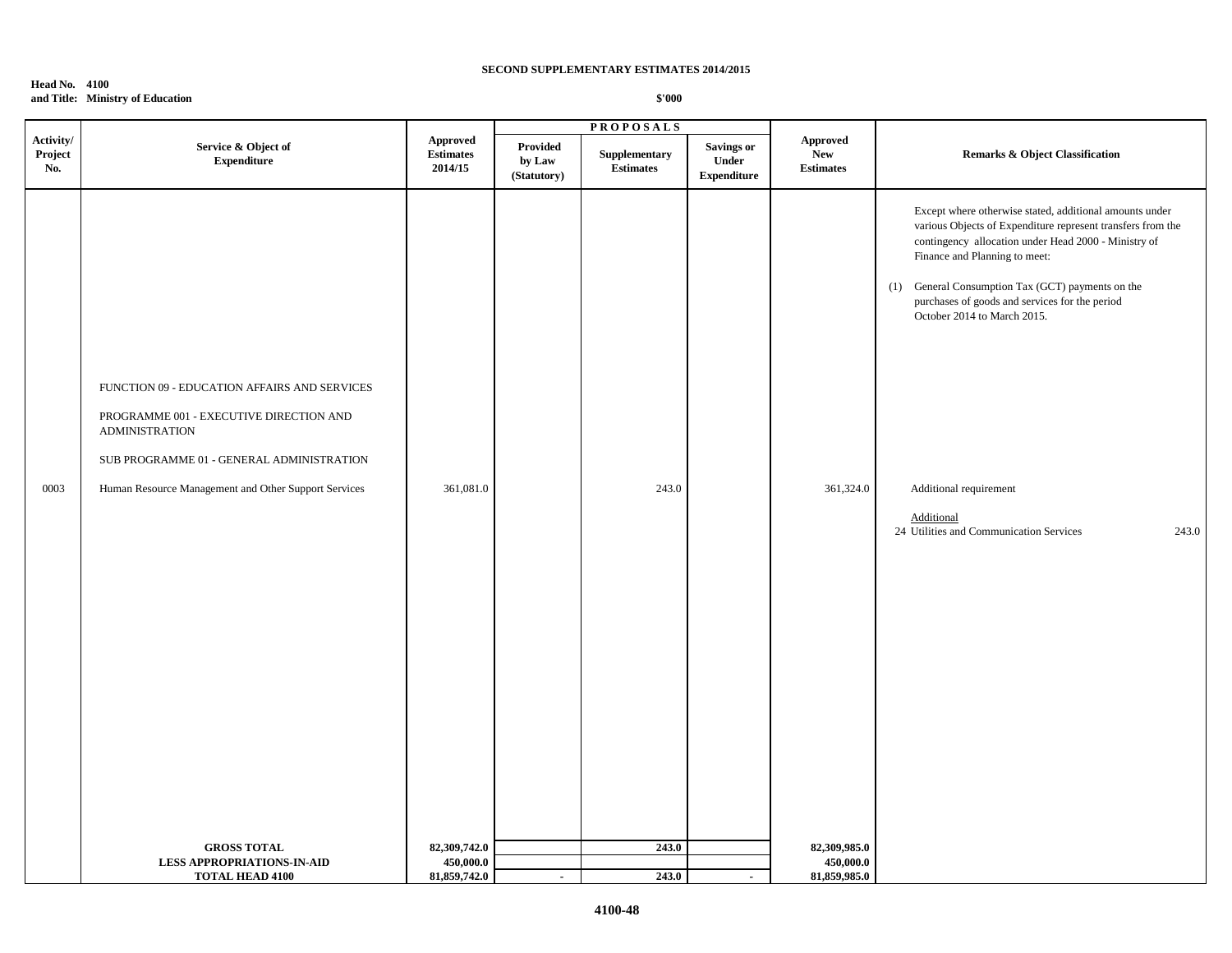**Head No. 4200 and Title: Ministry of Health**

|                             |                                                                                                                                                                                                                                          |                                                |                                   | <b>PROPOSALS</b>                  |                                                         |                                            |                                                                                                                                                                                                                                                                                                                                                                                                                                                                                                                            |
|-----------------------------|------------------------------------------------------------------------------------------------------------------------------------------------------------------------------------------------------------------------------------------|------------------------------------------------|-----------------------------------|-----------------------------------|---------------------------------------------------------|--------------------------------------------|----------------------------------------------------------------------------------------------------------------------------------------------------------------------------------------------------------------------------------------------------------------------------------------------------------------------------------------------------------------------------------------------------------------------------------------------------------------------------------------------------------------------------|
| Activity/<br>Project<br>No. | Service & Object of<br>${\bf Expenditure}$                                                                                                                                                                                               | <b>Approved</b><br><b>Estimates</b><br>2014/15 | Provided<br>by Law<br>(Statutory) | Supplementary<br><b>Estimates</b> | <b>Savings or</b><br><b>Under</b><br><b>Expenditure</b> | Approved<br><b>New</b><br><b>Estimates</b> | <b>Remarks &amp; Object Classification</b>                                                                                                                                                                                                                                                                                                                                                                                                                                                                                 |
| 0003                        | FUNCTION 07 - HEALTH AFFAIRS AND SERVICES<br>PROGRAMME 001 - EXECUTIVE DIRECTION AND<br><b>ADMINISTRATION</b><br>SUB-PROGRAMME 01 - GENERAL ADMINISTRATION<br>Human Resource Management and Other Support Services<br><b>GROSS TOTAL</b> | 614,086.0<br>40,788,183.0                      | $\mathcal{L}_{\mathcal{A}}$       | 64,549.0<br>64,549.0              | $\blacksquare$                                          | 678,635.0<br>40,852,732.0                  | Except where otherwise stated, additional amounts under<br>various Objects of Expenditure represent transfers from the<br>contingency allocation under Head 2000 - Ministry of<br>Finance and Planning to meet:<br>(1) General Consumption Tax (GCT) payments on the<br>purchases of goods and services for the period<br>October 2014 to March 2015.<br>Additional requirement includes \$64.549m to facilitate the payment<br>of arrears to medical personnel.<br>Additional<br>21 Compensation of Employees<br>64,549.0 |
|                             | <b>LESS APPROPRIATIONS-IN-AID</b>                                                                                                                                                                                                        | 420,352.0                                      |                                   |                                   |                                                         | 420,352.0                                  |                                                                                                                                                                                                                                                                                                                                                                                                                                                                                                                            |
|                             | <b>NET TOTAL HEAD 4200</b>                                                                                                                                                                                                               | 40,367,831.0                                   | $\sim$                            | 64,549.0                          | $\sim$                                                  | 40,432,380.0                               |                                                                                                                                                                                                                                                                                                                                                                                                                                                                                                                            |
|                             |                                                                                                                                                                                                                                          |                                                |                                   |                                   |                                                         |                                            |                                                                                                                                                                                                                                                                                                                                                                                                                                                                                                                            |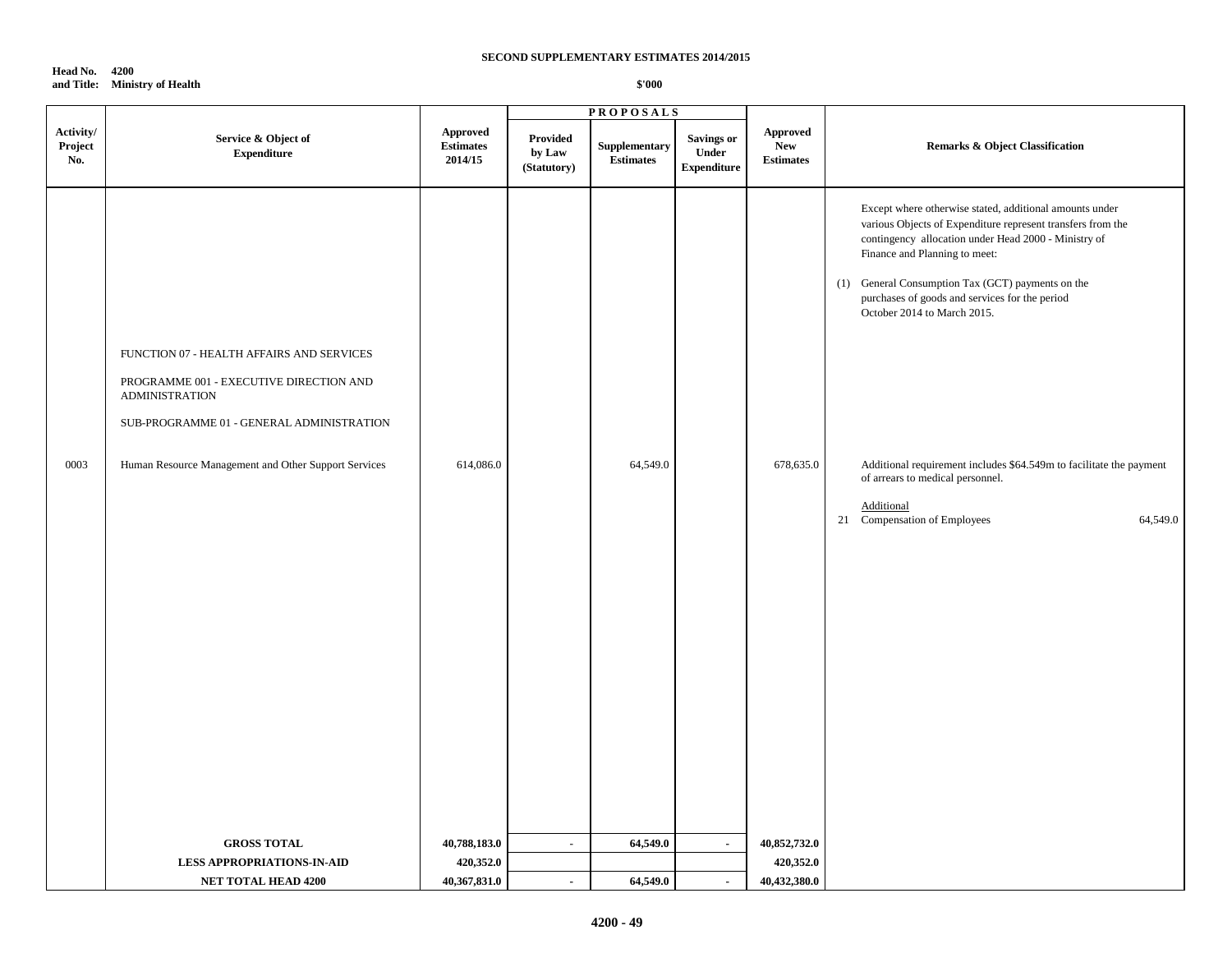# **Head No. 4234 and Title: Bellevue Hospital**

|                             |                                                                                                                                                                                |                                         | <b>PROPOSALS</b>                         |                                   |                                                   |                                            |                                                                                                                                                                                                                                                                                                                                                                                                                                                                                                                                                                                                               |
|-----------------------------|--------------------------------------------------------------------------------------------------------------------------------------------------------------------------------|-----------------------------------------|------------------------------------------|-----------------------------------|---------------------------------------------------|--------------------------------------------|---------------------------------------------------------------------------------------------------------------------------------------------------------------------------------------------------------------------------------------------------------------------------------------------------------------------------------------------------------------------------------------------------------------------------------------------------------------------------------------------------------------------------------------------------------------------------------------------------------------|
| Activity/<br>Project<br>No. | Service & Object of<br><b>Expenditure</b>                                                                                                                                      | Approved<br><b>Estimates</b><br>2014/15 | <b>Provided</b><br>by Law<br>(Statutory) | Supplementary<br><b>Estimates</b> | <b>Savings or</b><br>Under<br>${\bf Expenditure}$ | Approved<br><b>New</b><br><b>Estimates</b> | <b>Remarks &amp; Object Classification</b>                                                                                                                                                                                                                                                                                                                                                                                                                                                                                                                                                                    |
| 0891                        | FUNCTION 07 - HEALTH AFFAIRS AND SERVICES<br>PROGRAMME 280 - HEALTH SERVICE DELIVERY<br>SUB-PROGRAMME 20 - SOUTH EAST REGIONAL<br>HEALTH AUTHORITY<br><b>Bellevue Hospital</b> | 1,192,461.0                             |                                          | 16,667.0                          |                                                   | 1,209,128.0                                | Except where otherwise stated, additional amounts under<br>various Objects of Expenditure represent transfers from the<br>contingency allocation under Head 2000 - Ministry of<br>Finance and Planning to meet:<br>(1) General Consumption Tax (GCT) payments on the<br>purchases of goods and services for the period<br>October 2014 to March 2015.<br>Additional requirement includes \$10m for Health Sector<br>Reclassification.<br>Additional<br>Compensation of Employees<br>10,000.0<br>21<br>24 Utilities and Communication Services<br>559.0<br>25 Use of Goods and Services<br>6,108.0<br>16,667.0 |
|                             | <b>TOTAL HEAD 4234</b>                                                                                                                                                         | 1,247,661.0                             | $\blacksquare$                           | 16,667.0                          | $\sim$                                            | 1,264,328.0                                |                                                                                                                                                                                                                                                                                                                                                                                                                                                                                                                                                                                                               |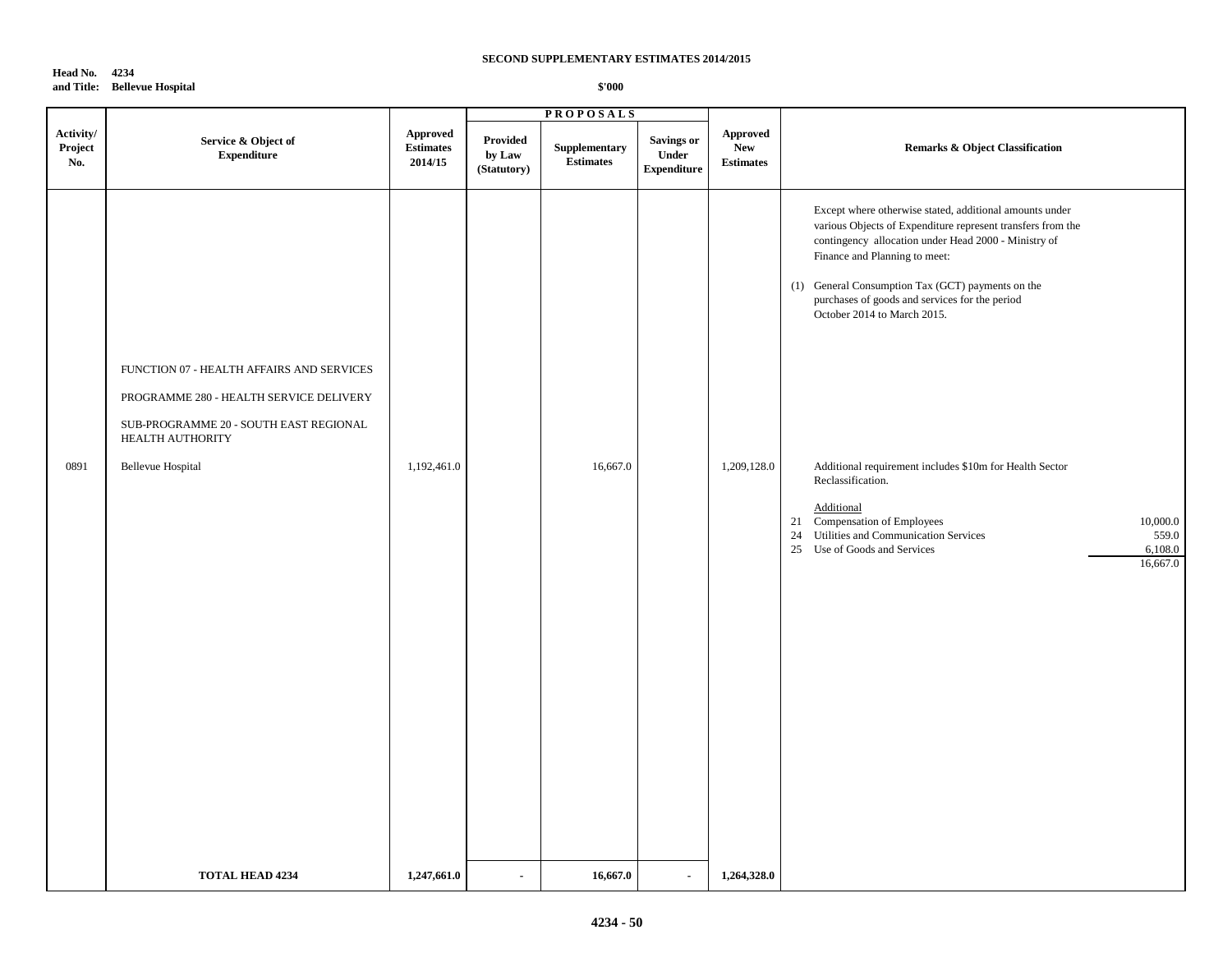| Head No. | 4235                          |
|----------|-------------------------------|
|          | and Title: Government Chemist |

|                             |                                                                                                                                                      |                                                |                                   | <b>PROPOSALS</b>                  |                                                  |                                                   |                                                                                                                                                                                                                                                                                                                                                                                                                                                                                                        |
|-----------------------------|------------------------------------------------------------------------------------------------------------------------------------------------------|------------------------------------------------|-----------------------------------|-----------------------------------|--------------------------------------------------|---------------------------------------------------|--------------------------------------------------------------------------------------------------------------------------------------------------------------------------------------------------------------------------------------------------------------------------------------------------------------------------------------------------------------------------------------------------------------------------------------------------------------------------------------------------------|
| Activity/<br>Project<br>No. | Service & Object of<br><b>Expenditure</b>                                                                                                            | <b>Approved</b><br><b>Estimates</b><br>2014/15 | Provided<br>by Law<br>(Statutory) | Supplementary<br><b>Estimates</b> | <b>Savings or</b><br>Under<br><b>Expenditure</b> | <b>Approved</b><br><b>New</b><br><b>Estimates</b> | <b>Remarks &amp; Object Classification</b>                                                                                                                                                                                                                                                                                                                                                                                                                                                             |
| 0893                        | FUNCTION 07 - HEALTH AFFAIRS AND SERVICES<br>PROGRAMME 277 - HEALTH SERVICES SUPPORT<br>SUB-PROGRAMME 24 - ANALYTICAL SERVICES<br>Government Chemist | 30,495.0                                       |                                   | 138.0                             |                                                  | 30,633.0                                          | Except where otherwise stated, additional amounts under<br>various Objects of Expenditure represent transfers from the<br>contingency allocation under Head 2000 - Ministry of<br>Finance and Planning to meet:<br>(1) General Consumption Tax (GCT) payments on the<br>purchases of goods and services for the period<br>October 2014 to March 2015.<br>Additional requirement<br>Additional<br>24 Utilities and Communication Services<br>26.0<br>25 Use of Goods and Services<br>$112.0\,$<br>138.0 |
|                             | <b>TOTAL HEAD 4235</b>                                                                                                                               | 30,495.0                                       | $\sim$                            | 138.0                             | $\blacksquare$                                   | 30,633.0                                          |                                                                                                                                                                                                                                                                                                                                                                                                                                                                                                        |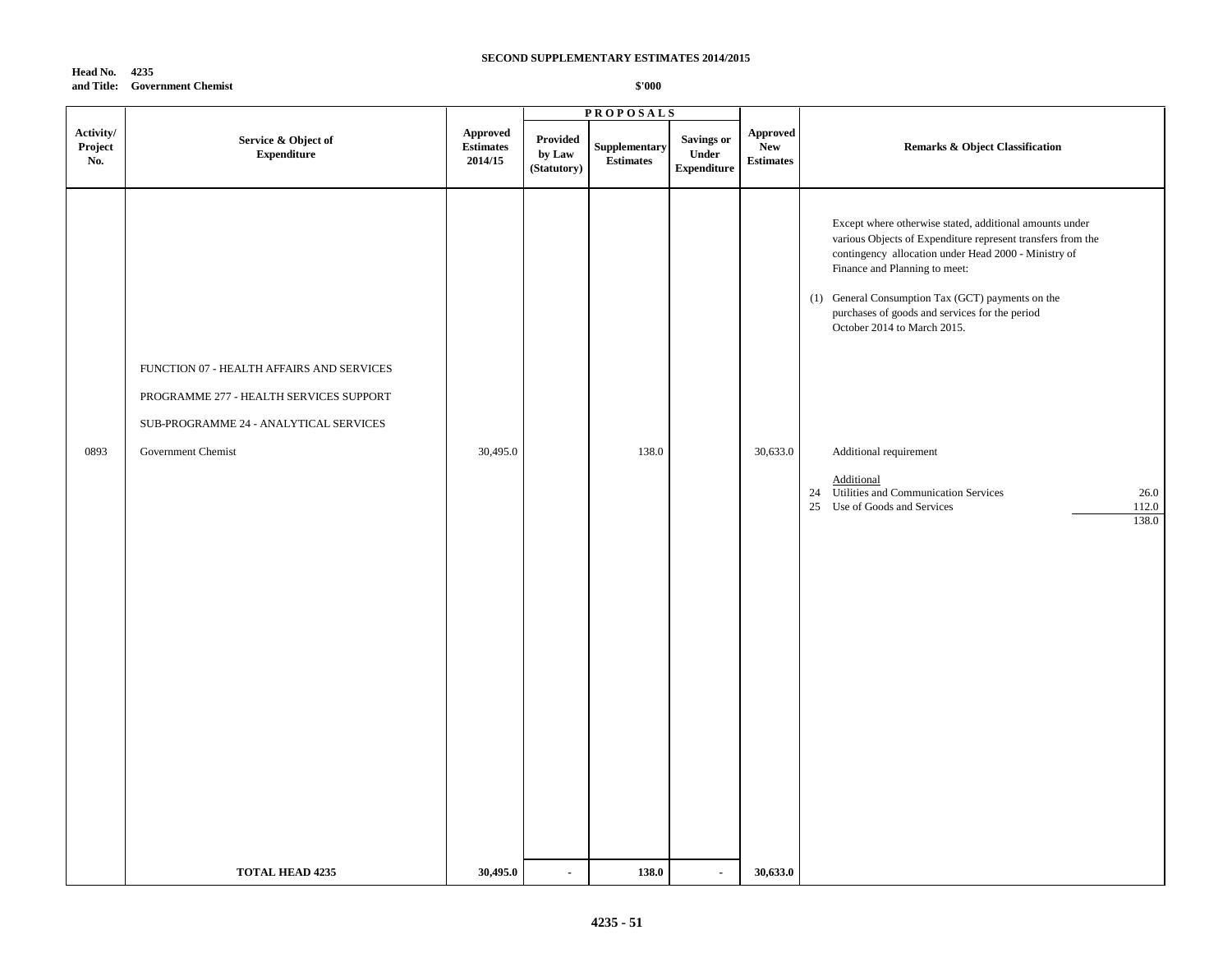### **Head No. 4500 and Title: Ministry of Youth and Culture**

|                             |                                                                                                                                                                                                                   |                                                |                                          | <b>PROPOSALS</b>                  |                                                  |                                            | <b>Remarks &amp; Object Classification</b>                                                                                                                                                                                                                                                                                                                                                                                                                                                                                             |  |
|-----------------------------|-------------------------------------------------------------------------------------------------------------------------------------------------------------------------------------------------------------------|------------------------------------------------|------------------------------------------|-----------------------------------|--------------------------------------------------|--------------------------------------------|----------------------------------------------------------------------------------------------------------------------------------------------------------------------------------------------------------------------------------------------------------------------------------------------------------------------------------------------------------------------------------------------------------------------------------------------------------------------------------------------------------------------------------------|--|
| Activity/<br>Project<br>No. | Service & Object of<br><b>Expenditure</b>                                                                                                                                                                         | <b>Approved</b><br><b>Estimates</b><br>2014/15 | <b>Provided</b><br>by Law<br>(Statutory) | Supplementary<br><b>Estimates</b> | <b>Savings or</b><br>Under<br><b>Expenditure</b> | Approved<br><b>New</b><br><b>Estimates</b> |                                                                                                                                                                                                                                                                                                                                                                                                                                                                                                                                        |  |
| 0003                        | FUNCTION 01 - GENERAL PUBLIC SERVICES<br>PROGRAMME 001 - EXECUTIVE DIRECTION AND<br><b>ADMINISTRATION</b><br>SUB PROGRAMME 01 - GENERAL ADMINISTRATION<br>Human Resource Management and Other Support<br>Services | 126,155.0                                      |                                          | 18,578.0                          |                                                  | 144,733.0                                  | Except where otherwise stated, additional amounts under<br>various Objects of Expenditure represent transfers from the<br>contingency allocation under Head 2000 - Ministry of<br>Finance and Planning to meet:<br>(1) General Consumption Tax (GCT) payments on the<br>purchases of goods and services for the period<br>October 2014 to March 2015.<br>Additional requirement includes payment to JPSCo.<br>Additional<br>24 Utilities and Communication Services<br>2,091.0<br>25 Use of Goods and Services<br>16,487.0<br>18,578.0 |  |
|                             | <b>GROSS TOTAL</b>                                                                                                                                                                                                | 2,042,468.0                                    | $\overline{\phantom{a}}$                 | $\sim$                            | $\sim$                                           | 2,042,468.0                                |                                                                                                                                                                                                                                                                                                                                                                                                                                                                                                                                        |  |
|                             | <b>LESS APPROPRIATION-IN-AID</b>                                                                                                                                                                                  | 18,413.0                                       |                                          |                                   |                                                  | 18,413.0                                   |                                                                                                                                                                                                                                                                                                                                                                                                                                                                                                                                        |  |
|                             | <b>NET TOTAL HEAD 4500</b>                                                                                                                                                                                        | 2,024,055.0                                    | $\blacksquare$                           | $\blacksquare$                    | $\sim$                                           | 2,024,055.0                                |                                                                                                                                                                                                                                                                                                                                                                                                                                                                                                                                        |  |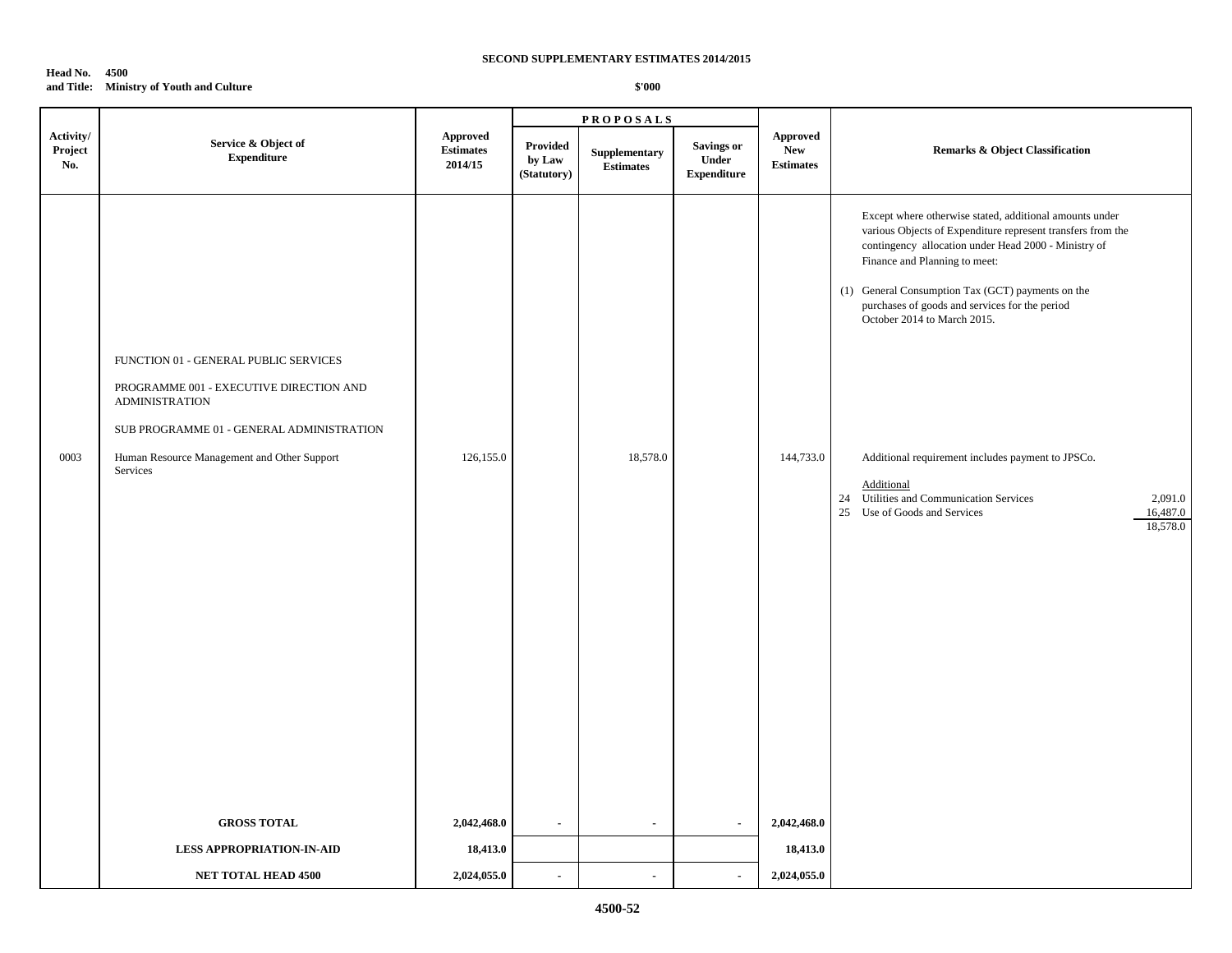| Head No. | 5100                                             |
|----------|--------------------------------------------------|
|          | and Title: Ministry of Agriculture and Fisheries |

|                             |                                                                                                                                  |                                         |                                          | <b>PROPOSALS</b>                  |                                                  |                                                   |                                                                                                                                                                                                                                                                                                                                                       |
|-----------------------------|----------------------------------------------------------------------------------------------------------------------------------|-----------------------------------------|------------------------------------------|-----------------------------------|--------------------------------------------------|---------------------------------------------------|-------------------------------------------------------------------------------------------------------------------------------------------------------------------------------------------------------------------------------------------------------------------------------------------------------------------------------------------------------|
| Activity/<br>Project<br>No. | Service & Object of<br><b>Expenditure</b>                                                                                        | Approved<br><b>Estimates</b><br>2014/15 | <b>Provided</b><br>by Law<br>(Statutory) | Supplementary<br><b>Estimates</b> | <b>Savings or</b><br>Under<br><b>Expenditure</b> | <b>Approved</b><br><b>New</b><br><b>Estimates</b> | <b>Remarks &amp; Object Classification</b>                                                                                                                                                                                                                                                                                                            |
|                             | FUNCTION 04 - ECONOMIC AFFAIRS<br>SUB FUNCTION 03 - AGRICULTURE, FORESTRY AND FISHING<br>PROGRAMME 001 - EXECUTIVE DIRECTION AND |                                         |                                          |                                   |                                                  |                                                   | Except where otherwise stated, additional amounts<br>under various Objects of Expenditure represent transfers<br>from the contingency allocation under Head 2000 -<br>Ministry of Finance and Planning to meet:<br>(1) General Consumption Tax (GCT) payments on the<br>purchases of goods and services for the period<br>October 2014 to March 2015. |
|                             | <b>ADMINISTRATION</b><br>SUB PROGRAMME 01 - GENERAL ADMINISTRATION                                                               |                                         |                                          |                                   |                                                  |                                                   |                                                                                                                                                                                                                                                                                                                                                       |
| 0001                        | Direction and Management                                                                                                         | 57,859.0                                |                                          | 10.0                              |                                                  | 57,869.0                                          | Additional requirement                                                                                                                                                                                                                                                                                                                                |
|                             |                                                                                                                                  |                                         |                                          |                                   |                                                  |                                                   | Additional<br>25 Use of Goods and Services<br>10.0                                                                                                                                                                                                                                                                                                    |
| 0002                        | Financial Management and Accounting Services                                                                                     | 81,142.0                                |                                          | 47.0                              |                                                  | 81,189.0                                          | Additional requirement                                                                                                                                                                                                                                                                                                                                |
|                             |                                                                                                                                  |                                         |                                          |                                   |                                                  |                                                   | <b>Additional</b><br>25 Use of Goods and Services<br>47.0                                                                                                                                                                                                                                                                                             |
| 0279                        | Administration of Internal Audit                                                                                                 | 29,559.0                                |                                          | 24.0                              |                                                  | 29,583.0                                          | Additional requirement                                                                                                                                                                                                                                                                                                                                |
|                             |                                                                                                                                  |                                         |                                          |                                   |                                                  |                                                   | <b>Additional</b><br>25 Use of Goods and Services<br>24.0                                                                                                                                                                                                                                                                                             |
|                             | PROGRAMME 105 - IRRIGATION                                                                                                       |                                         |                                          |                                   |                                                  |                                                   |                                                                                                                                                                                                                                                                                                                                                       |
|                             | SUB PROGRAMME 20 - GRANTS TO NATIONAL IRRIGATION<br>COMMISSION FOR DIRECTION AND ADMINISTRATION                                  |                                         |                                          |                                   |                                                  |                                                   |                                                                                                                                                                                                                                                                                                                                                       |
| 0157                        | Operation of Pumps (Electricity)                                                                                                 | 553,389.0                               |                                          | 11,166.0                          |                                                  | 564,555.0                                         | Additional requirement                                                                                                                                                                                                                                                                                                                                |
|                             |                                                                                                                                  |                                         |                                          |                                   |                                                  |                                                   | Additional<br>24 Utilities and Communication Services<br>11,166.0                                                                                                                                                                                                                                                                                     |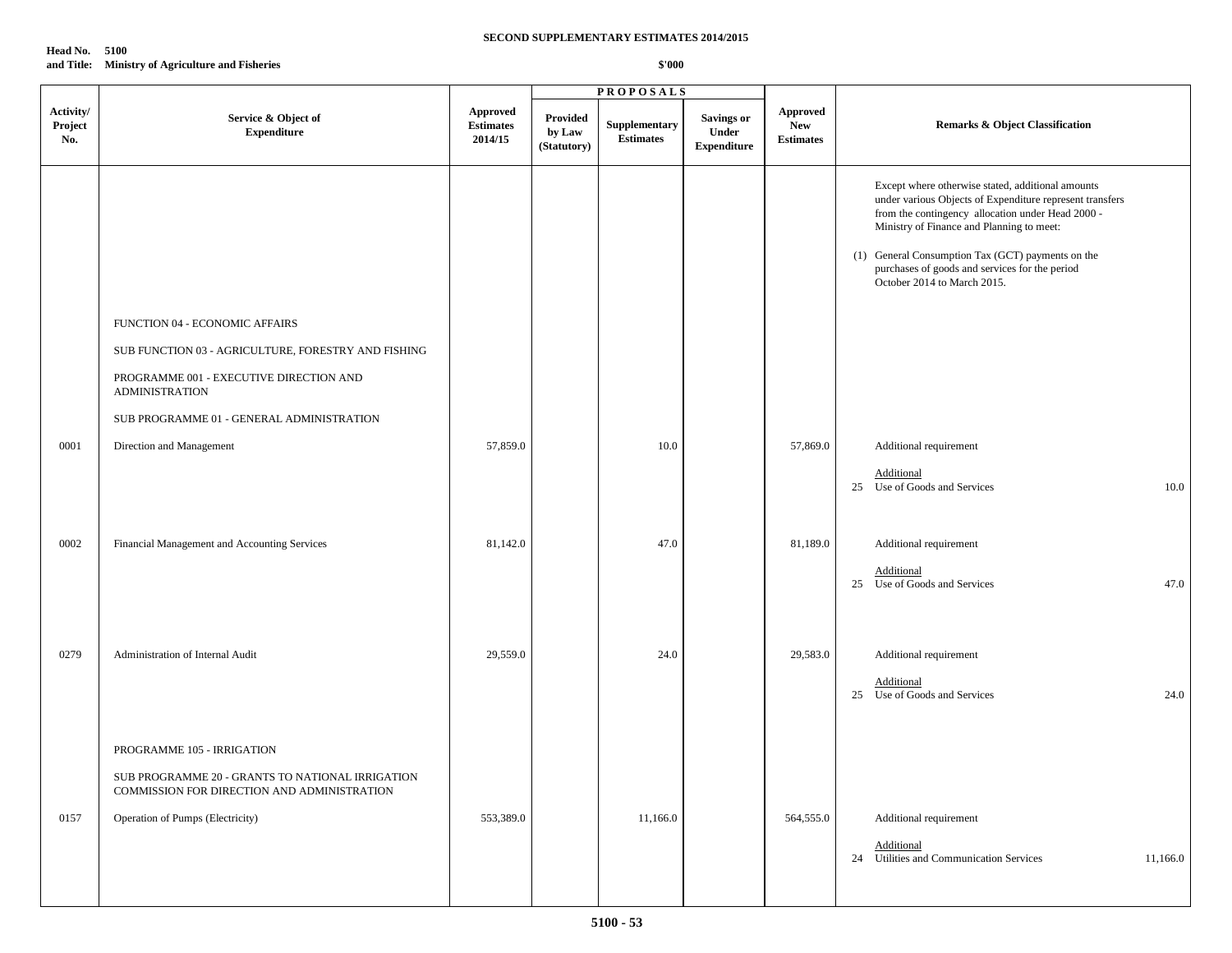| Head No.   | 5100                                         |
|------------|----------------------------------------------|
| and Title: | <b>Ministry of Agriculture and Fisheries</b> |

|                             |                                                                       |                                                |                                   | <b>PROPOSALS</b>                  |                                                  |                                                    |                                                                  |
|-----------------------------|-----------------------------------------------------------------------|------------------------------------------------|-----------------------------------|-----------------------------------|--------------------------------------------------|----------------------------------------------------|------------------------------------------------------------------|
| Activity/<br>Project<br>No. | Service & Object of<br><b>Expenditure</b>                             | <b>Approved</b><br><b>Estimates</b><br>2014/15 | Provided<br>by Law<br>(Statutory) | Supplementary<br><b>Estimates</b> | <b>Savings or</b><br>Under<br><b>Expenditure</b> | <b>Approved</b><br>${\bf New}$<br><b>Estimates</b> | Remarks & Object Classification                                  |
|                             | PROGRAMME 108 - AGRICULTURAL EXTENSION SERVICES                       |                                                |                                   |                                   |                                                  |                                                    |                                                                  |
|                             | SUB PROGRAMME 26 - GRANTS TO RADA                                     |                                                |                                   |                                   |                                                  |                                                    |                                                                  |
| 0163                        | Grant for Direction and Administration                                | 206,309.0                                      |                                   | 1,264.0                           |                                                  | 207,573.0                                          | Additional requirement                                           |
|                             |                                                                       |                                                |                                   |                                   |                                                  |                                                    | Additional<br>24 Utilities and Communication Services<br>1,264.0 |
|                             |                                                                       |                                                |                                   |                                   |                                                  |                                                    |                                                                  |
| 0164                        | <b>Grant for Extension Services</b>                                   | 748,099.0                                      |                                   | 3,105.0                           |                                                  | 751,204.0                                          | Additional requirement                                           |
|                             |                                                                       |                                                |                                   |                                   |                                                  |                                                    | Additional<br>25 Use of Goods and Services<br>3,105.0            |
|                             |                                                                       |                                                |                                   |                                   |                                                  |                                                    |                                                                  |
|                             | PROGRAMME 109 - POLICY COORDINATION AND<br>ADMINISTRATION DIRECTORATE |                                                |                                   |                                   |                                                  |                                                    |                                                                  |
|                             | SUB PROGRAMME 01 - GENERAL ADMINISTRATION                             |                                                |                                   |                                   |                                                  |                                                    |                                                                  |
| 0003                        | Human Resource Management and Other Support Services                  | 78,394.0                                       |                                   | 149.0                             |                                                  | 78,543.0                                           | Additional requirement                                           |
|                             |                                                                       |                                                |                                   |                                   |                                                  |                                                    | Additional<br>25 Use of Goods and Services<br>149.0              |
|                             |                                                                       |                                                |                                   |                                   |                                                  |                                                    |                                                                  |
| 0159                        | Maintenance of Buildings and Equipment                                | 232,446.0                                      |                                   | 12,743.0                          |                                                  | 245,189.0                                          | Additional requirement                                           |
|                             |                                                                       |                                                |                                   |                                   |                                                  |                                                    | Additional<br>24 Utilities and Communication Services<br>5,776.0 |
|                             |                                                                       |                                                |                                   |                                   |                                                  |                                                    | Use of Goods and Services<br>6,967.0<br>25<br>12,743.0           |
|                             | SUB PROGRAMME 05 - TRAINING                                           |                                                |                                   |                                   |                                                  |                                                    |                                                                  |
| 0005                        | Direction and Administration                                          | 31,109.0                                       |                                   | 198.0                             |                                                  | 31,307.0                                           | Additional requirement                                           |
|                             |                                                                       |                                                |                                   |                                   |                                                  |                                                    | Additional<br>198.0<br>24 Utilities and Communication Services   |
|                             |                                                                       |                                                |                                   |                                   |                                                  |                                                    |                                                                  |
|                             |                                                                       |                                                |                                   |                                   |                                                  |                                                    |                                                                  |
|                             |                                                                       |                                                |                                   |                                   |                                                  |                                                    |                                                                  |
|                             |                                                                       |                                                |                                   |                                   |                                                  |                                                    |                                                                  |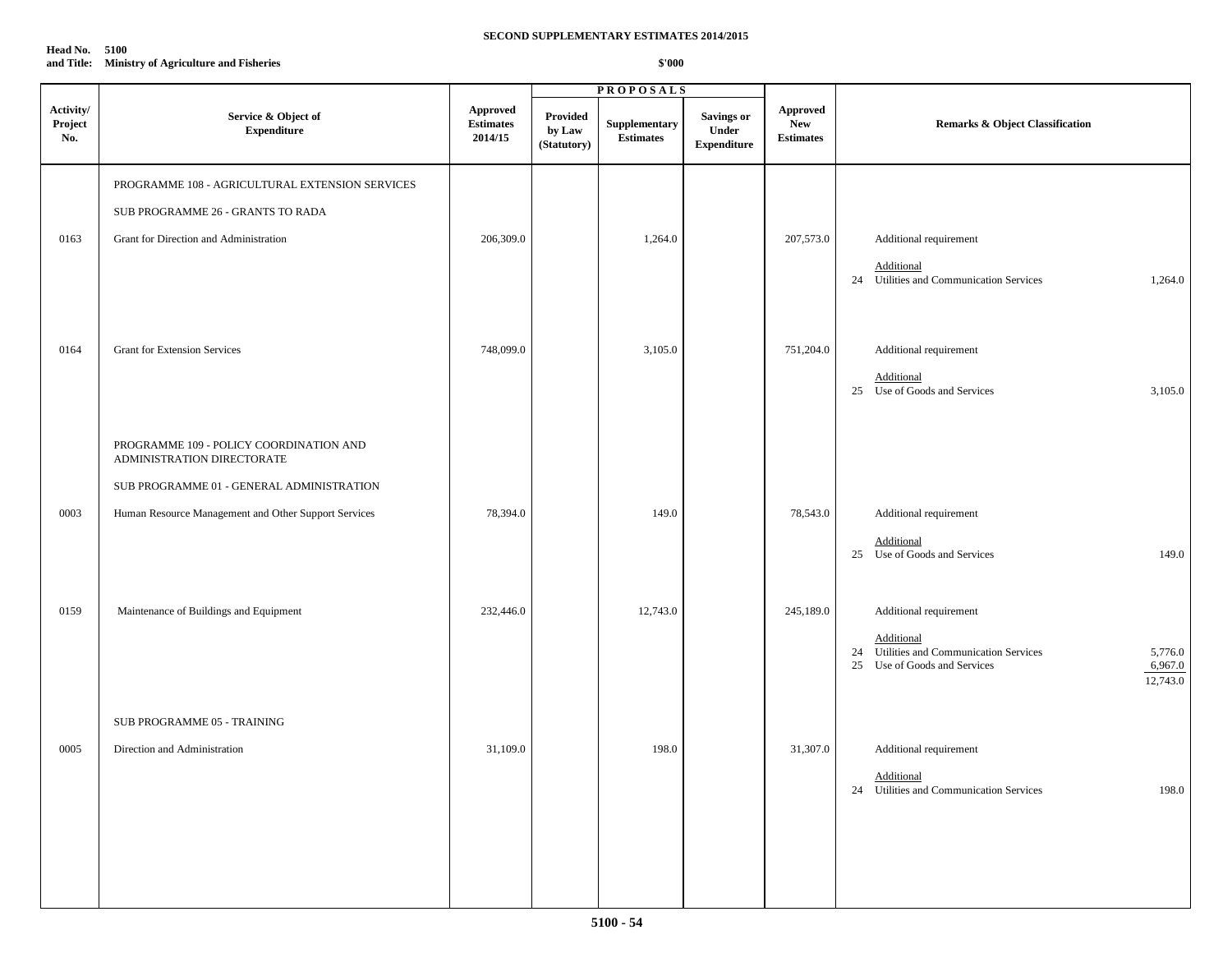| <b>Head No. 5100</b> |                                                  |
|----------------------|--------------------------------------------------|
|                      | and Title: Ministry of Agriculture and Fisheries |

|                             |                                                                                                                                                                        |                                         |                                          | <b>PROPOSALS</b>                  |                                                  |                                                   |                                                                                                                                            |
|-----------------------------|------------------------------------------------------------------------------------------------------------------------------------------------------------------------|-----------------------------------------|------------------------------------------|-----------------------------------|--------------------------------------------------|---------------------------------------------------|--------------------------------------------------------------------------------------------------------------------------------------------|
| Activity/<br>Project<br>No. | Service & Object of<br><b>Expenditure</b>                                                                                                                              | Approved<br><b>Estimates</b><br>2014/15 | <b>Provided</b><br>by Law<br>(Statutory) | Supplementary<br><b>Estimates</b> | <b>Savings or</b><br>Under<br><b>Expenditure</b> | <b>Approved</b><br><b>New</b><br><b>Estimates</b> | Remarks & Object Classification                                                                                                            |
| 2036                        | PROGRAMME 112 - AGRICULTURAL PLANNING AND POLICY<br>SUB PROGRAMME 20 - AGRICULTURAL MARKETING<br>AND PRODUCE INSPECTION<br>Agricultural Marketing Information Division | 71,192.0                                |                                          | 24.0                              |                                                  | 71,216.0                                          | Additional requirement<br>Additional<br>24 Utilities and Communication Services<br>6.0<br>18.0<br>25 Use of Goods and Services<br>24.0     |
| 0145                        | SUB PROGRAMME 21 - AGRICULTURAL CREDIT<br>Administrative Support to Agricultural Credit Board                                                                          | 42,951.0                                |                                          | 86.0                              |                                                  | 43,037.0                                          | Additional requirement<br>Additional<br>24 Utilities and Communication Services<br>86.0                                                    |
| 2079                        | PROGRAMME 113 - TECHNICAL DIRECTORATE<br>SUB PROGRAMME 01 - GENERAL ADMINISTRATION<br>Praedial Larceny Prevention Programme                                            | 5,707.0                                 |                                          | 10.0                              |                                                  | 5,717.0                                           | Additional requirement                                                                                                                     |
|                             | SUB PROGRAMME 20 - PLANT QUARANTINE AND<br>PRODUCE INSPECTION                                                                                                          |                                         |                                          |                                   |                                                  |                                                   | Additional<br>25 Use of Goods and Services<br>10.0                                                                                         |
| 0142                        | Plant Quarantine and Produce Inspection                                                                                                                                | 222,961.0                               |                                          | 822.0                             |                                                  | 223,783.0                                         | Additional requirement<br>Additional<br>24 Utilities and Communication Services<br>638.0<br>184.0<br>25 Use of Goods and Services<br>822.0 |
| 0005                        | SUB PROGRAMME 23 - ZOOS AND GARDENS<br>Direction and Administration                                                                                                    | 27,123.0                                |                                          | 4.0                               |                                                  | 27,127.0                                          | Additional requirement<br>Additional<br>24 Utilities and Communication Services<br>4.0                                                     |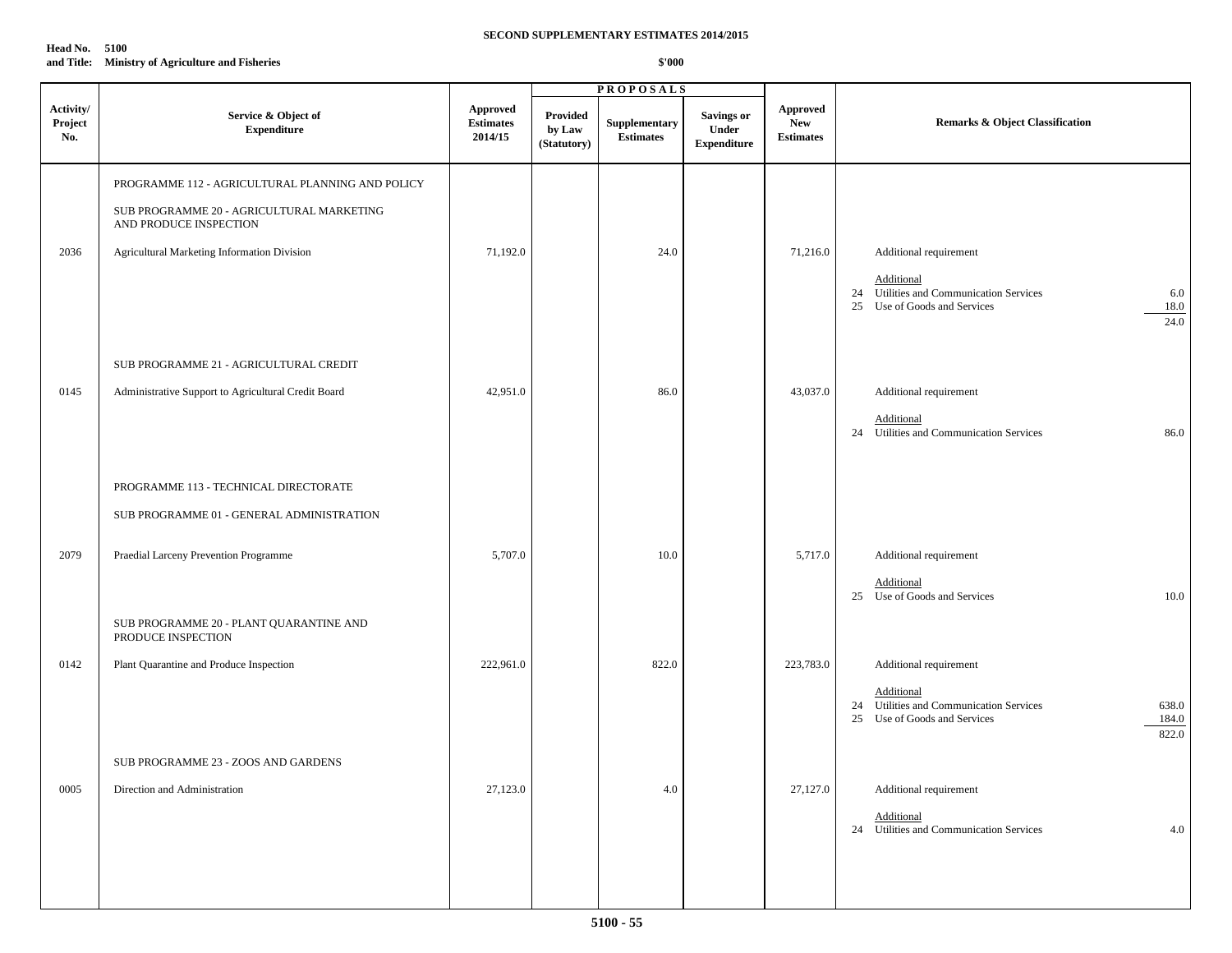# **Head No. 5100 and Title: Ministry of Agriculture and Fisheries**

|                             |                                             |                                                |                                   | <b>PROPOSALS</b>                  |                                                         |                                                   |                                                                  |
|-----------------------------|---------------------------------------------|------------------------------------------------|-----------------------------------|-----------------------------------|---------------------------------------------------------|---------------------------------------------------|------------------------------------------------------------------|
| Activity/<br>Project<br>No. | Service & Object of<br><b>Expenditure</b>   | <b>Approved</b><br><b>Estimates</b><br>2014/15 | Provided<br>by Law<br>(Statutory) | Supplementary<br><b>Estimates</b> | <b>Savings or</b><br><b>Under</b><br><b>Expenditure</b> | <b>Approved</b><br><b>New</b><br><b>Estimates</b> | <b>Remarks &amp; Object Classification</b>                       |
| 0136                        | Maintenance of Gardens                      | 1,890.0                                        |                                   | 134.0                             |                                                         | 2,024.0                                           | Additional requirement                                           |
|                             |                                             |                                                |                                   |                                   |                                                         |                                                   | Additional<br>24 Utilities and Communication Services<br>134.0   |
|                             | <b>SUB PROGRAMME 25 - FISHERIES</b>         |                                                |                                   |                                   |                                                         |                                                   |                                                                  |
| 0181                        | Development of Offshore Fishing             | 99,581.0                                       |                                   | 424.0                             |                                                         | 100,005.0                                         | Additional requirement                                           |
|                             |                                             |                                                |                                   |                                   |                                                         |                                                   | Additional<br>24 Utilities and Communication Services<br>424.0   |
| 0182                        | Development of Inland Fishing               | 56,867.0                                       |                                   | 485.0                             |                                                         | 57,352.0                                          | Additional requirement                                           |
|                             |                                             |                                                |                                   |                                   |                                                         |                                                   | Additional<br>24 Utilities and Communication Services<br>485.0   |
|                             | SUB PROGRAMME 27 - RESEARCH AND DEVELOPMENT |                                                |                                   |                                   |                                                         |                                                   |                                                                  |
| 2007                        | Grant for the Banana Breeding Project       | 83,306.0                                       |                                   | 241.0                             |                                                         | 83,547.0                                          | Additional requirement                                           |
|                             |                                             |                                                |                                   |                                   |                                                         |                                                   | Additional<br>25 Use of Goods and Services<br>241.0              |
| 2013                        | <b>Research Station Management</b>          | 104,541.0                                      |                                   | 2,347.0                           |                                                         | 106,888.0                                         | Additional requirement                                           |
|                             |                                             |                                                |                                   |                                   |                                                         |                                                   | Additional<br>24 Utilities and Communication Services<br>2,347.0 |
|                             | SUB PROGRAMME 30 - VETERINARY SERVICES      |                                                |                                   |                                   |                                                         |                                                   |                                                                  |
| 0005                        | Direction and Administration                | 208,133.0                                      |                                   | 226.0                             |                                                         | 208,359.0                                         | Additional requirement                                           |
|                             |                                             |                                                |                                   |                                   |                                                         |                                                   | Additional<br>25 Use of Goods and Services<br>226.0              |
|                             |                                             |                                                |                                   |                                   |                                                         |                                                   |                                                                  |
|                             |                                             |                                                |                                   |                                   |                                                         |                                                   |                                                                  |
|                             |                                             |                                                |                                   |                                   |                                                         |                                                   |                                                                  |
|                             |                                             |                                                |                                   |                                   |                                                         |                                                   |                                                                  |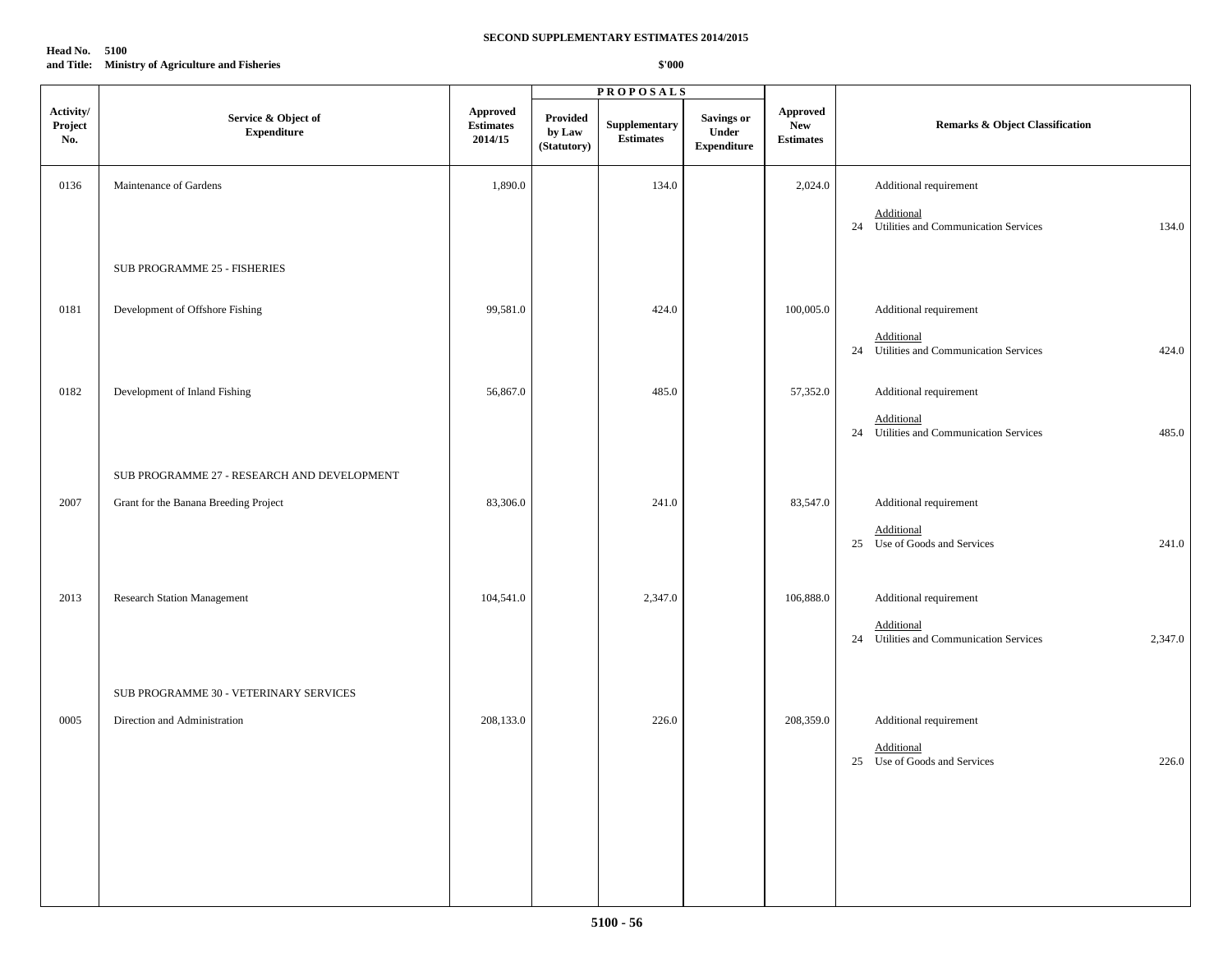# **Head No. 5100 and Title: Ministry of Agriculture and Fisheries**

|                             |                                                               |                                                                        |                                   | <b>PROPOSALS</b>                  |                                                  |                                                   |                                                                                                                  |
|-----------------------------|---------------------------------------------------------------|------------------------------------------------------------------------|-----------------------------------|-----------------------------------|--------------------------------------------------|---------------------------------------------------|------------------------------------------------------------------------------------------------------------------|
| Activity/<br>Project<br>No. | Service & Object of<br><b>Expenditure</b>                     | <b>Approved</b><br>$\label{p:estimates} \textbf{Estimates}$<br>2014/15 | Provided<br>by Law<br>(Statutory) | Supplementary<br><b>Estimates</b> | <b>Savings or</b><br>Under<br><b>Expenditure</b> | <b>Approved</b><br><b>New</b><br><b>Estimates</b> | <b>Remarks &amp; Object Classification</b>                                                                       |
|                             | SUB FUNCTION 14 - PHYSICAL PLANNING AND<br><b>DEVELOPMENT</b> |                                                                        |                                   |                                   |                                                  |                                                   |                                                                                                                  |
|                             | PROGRAMME 376 - LAND USE PLANNING AND<br><b>DEVELOPMENT</b>   |                                                                        |                                   |                                   |                                                  |                                                   |                                                                                                                  |
|                             | SUB PROGRAMME 22 - PLANNING AND POLICY<br>DEVELOPMENT         |                                                                        |                                   |                                   |                                                  |                                                   |                                                                                                                  |
| 2012                        | <b>Agricultural Land Management</b>                           | 67,695.0                                                               |                                   | 60.0                              |                                                  | 67,755.0                                          | Additional requirement                                                                                           |
|                             |                                                               |                                                                        |                                   |                                   |                                                  |                                                   | Additional<br>24 Utilities and Communication Services<br>36.0<br>25 Use of Goods and Services<br>24.0<br>60.0    |
|                             | FUNCTION 08 - RECREATION, CULTURE AND RELIGION                |                                                                        |                                   |                                   |                                                  |                                                   |                                                                                                                  |
|                             | SUB FUNCTION 05 - YOUTH DEVELOPMENT SERVICES                  |                                                                        |                                   |                                   |                                                  |                                                   |                                                                                                                  |
|                             | PROGRAMME 500 - YOUTH DEVELOPMENT PROGRAMME                   |                                                                        |                                   |                                   |                                                  |                                                   |                                                                                                                  |
|                             | SUB PROGRAMME 20 - JAMAICA 4H CLUBS                           |                                                                        |                                   |                                   |                                                  |                                                   |                                                                                                                  |
| 2011                        | Grant to Jamaica 4-H Clubs                                    | 202,749.0                                                              |                                   | 303.0                             |                                                  | 203,052.0                                         | Additional requirement                                                                                           |
|                             |                                                               |                                                                        |                                   |                                   |                                                  |                                                   | Additional<br>24 Utilities and Communication Services<br>184.0<br>25 Use of Goods and Services<br>119.0<br>303.0 |
|                             |                                                               |                                                                        |                                   |                                   |                                                  |                                                   |                                                                                                                  |
|                             |                                                               |                                                                        |                                   |                                   |                                                  |                                                   |                                                                                                                  |
|                             |                                                               |                                                                        |                                   |                                   |                                                  |                                                   |                                                                                                                  |
|                             |                                                               |                                                                        |                                   |                                   |                                                  |                                                   |                                                                                                                  |
|                             |                                                               |                                                                        |                                   |                                   |                                                  |                                                   |                                                                                                                  |
|                             |                                                               |                                                                        |                                   |                                   |                                                  |                                                   |                                                                                                                  |
|                             | <b>GROSS TOTAL HEAD</b><br><b>LESS APPROPRIATIONS IN-AID</b>  | 5,070,483.0<br>1,089,432.0                                             | $\sim$                            | 33,872.0                          | $\sim$                                           | 5,104,355.0<br>1,089,432.0                        |                                                                                                                  |
|                             | NET TOTAL HEAD 5100                                           | 3,981,051.0                                                            | $\sim$                            | 33,872.0                          | $\blacksquare$                                   | 4,014,923.0                                       |                                                                                                                  |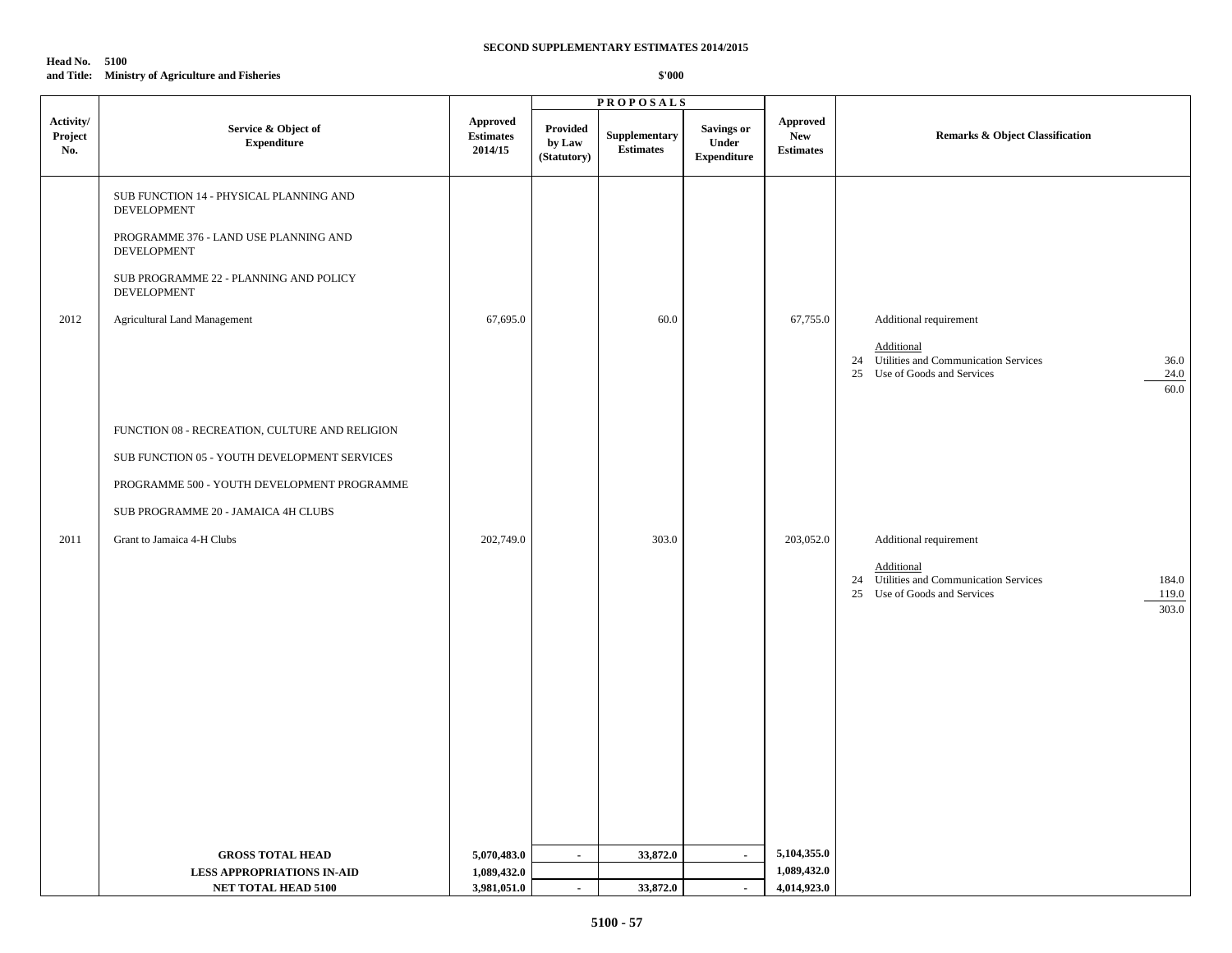### **Head No. 5100A and Title: Ministry of Agriculture and Fisheries (Capital)**

|                             |                                                                                                                                                                                          |                                                |                                   | <b>PROPOSALS</b>                  |                                           |                                            |                                                                                                                                                                                                                                                                                                                                                                                                                                        |
|-----------------------------|------------------------------------------------------------------------------------------------------------------------------------------------------------------------------------------|------------------------------------------------|-----------------------------------|-----------------------------------|-------------------------------------------|--------------------------------------------|----------------------------------------------------------------------------------------------------------------------------------------------------------------------------------------------------------------------------------------------------------------------------------------------------------------------------------------------------------------------------------------------------------------------------------------|
| Activity/<br>Project<br>No. | Service & Object of<br>${\bf Expenditure}$                                                                                                                                               | <b>Approved</b><br><b>Estimates</b><br>2014/15 | Provided<br>by Law<br>(Statutory) | Supplementary<br><b>Estimates</b> | Savings or<br>Under<br><b>Expenditure</b> | Approved<br><b>New</b><br><b>Estimates</b> | Remarks & Object Classification                                                                                                                                                                                                                                                                                                                                                                                                        |
| 2039                        | FUNCTION 04 - ECONOMIC AFFAIRS<br>SUB FUNCTION 03 - AGRICULTURE, FORESTRY AND FISHING<br>PROGRAMME 110 - AGRO INDUSTRIES<br>SUB PROGRAMME 20 - SUGAR<br><b>Sugar Transformation Unit</b> | 2,076,818.0                                    |                                   | 162.0                             |                                           | 2,076,980.0                                | Except where otherwise stated, additional amounts<br>under various Objects of Expenditure represent transfers<br>from the contingency allocation under Head 2000 -<br>Ministry of Finance and Planning to meet:<br>(1) General Consumption Tax (GCT) payments on the<br>purchases of goods and services for the period<br>October 2014 to March 2015.<br>Additional requirement<br>Additional<br>25 Use of Goods and Services<br>162.0 |
|                             | <b>TOTAL HEAD 5100A</b>                                                                                                                                                                  | 2,076,818.0                                    | $\sim$                            | 162.0                             | $\blacksquare$                            | 2,076,980.0                                |                                                                                                                                                                                                                                                                                                                                                                                                                                        |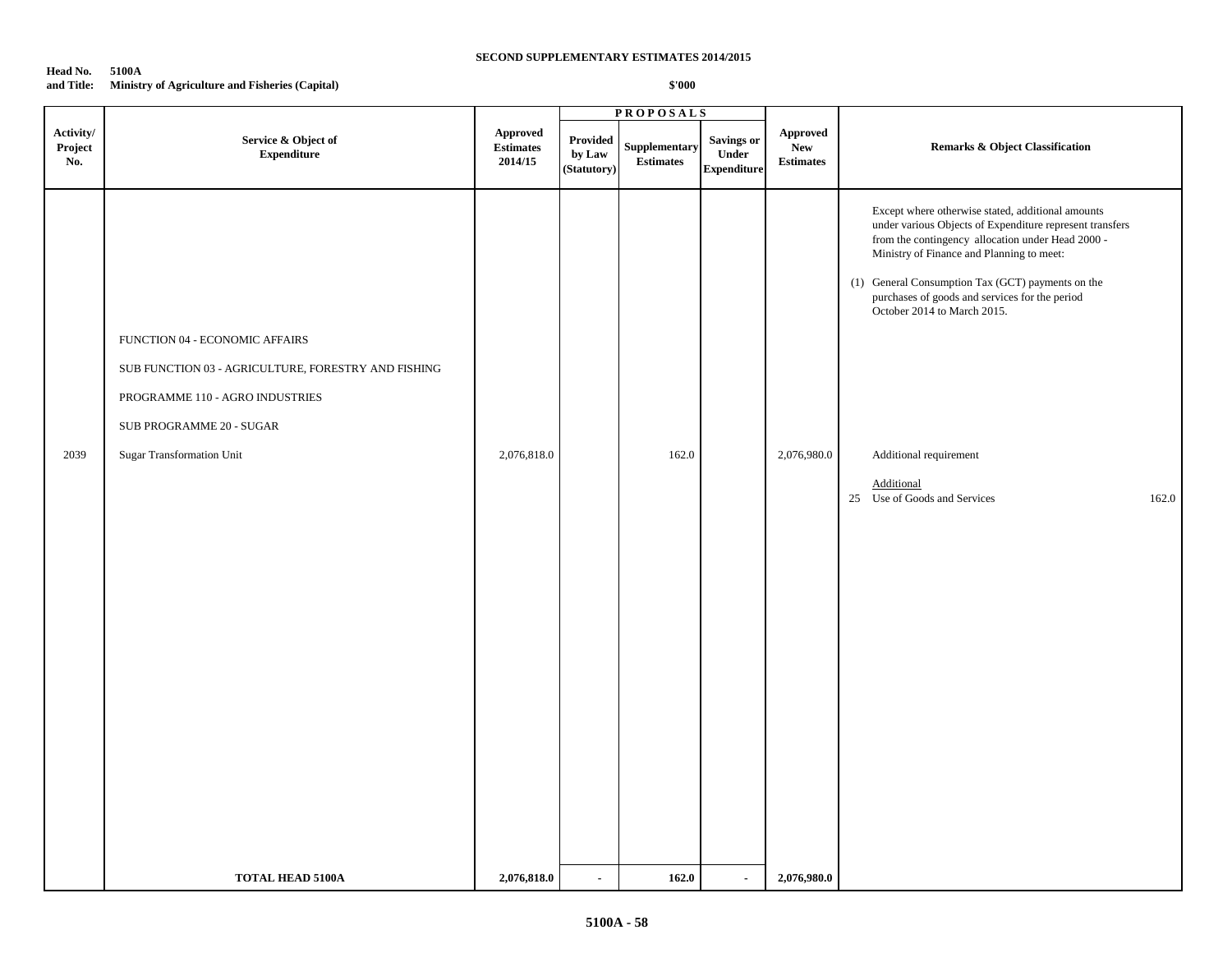### **Head No. 5300 and Title: Ministry of Industry, Investment and Commerce**

|                             |                                                                                                                                                                                            |                                               |                                   | <b>PROPOSALS</b>                  |                                                  |                                            |                                                                                                                                                                                                                                                                                                                                                       |
|-----------------------------|--------------------------------------------------------------------------------------------------------------------------------------------------------------------------------------------|-----------------------------------------------|-----------------------------------|-----------------------------------|--------------------------------------------------|--------------------------------------------|-------------------------------------------------------------------------------------------------------------------------------------------------------------------------------------------------------------------------------------------------------------------------------------------------------------------------------------------------------|
| Activity/<br>Project<br>No. | Service & Object of<br><b>Expenditure</b>                                                                                                                                                  | <b>Approved</b><br>$\bf Estimates$<br>2014/15 | Provided<br>by Law<br>(Statutory) | Supplementary<br><b>Estimates</b> | <b>Savings or</b><br>Under<br><b>Expenditure</b> | Approved<br><b>New</b><br><b>Estimates</b> | Remarks & Object Classification                                                                                                                                                                                                                                                                                                                       |
|                             | FUNCTION 04 - ECONOMIC AFFAIRS<br>SUB-FUNCTION 01 - INDUSTRY AND COMMERCE<br>PROGRAMME 001 - EXECUTIVE DIRECTION AND<br><b>ADMINISTRATION</b><br>SUB PROGRAMME 01 - GENERAL ADMINISTRATION |                                               |                                   |                                   |                                                  |                                            | Except where otherwise stated, additional amounts under<br>various Objects of Expenditure represent transfers from the<br>contingency allocation under Head 2000 - Ministry of<br>Finance and Planning to meet:<br>(1) General Consumption Tax (GCT) payments on the<br>purchases of goods and services for the period<br>October 2014 to March 2015. |
| 0003                        | Human Resource Management and Other Support Services<br>PROGRAMME 301 - INDUSTRIAL DEVELOPMENT,<br>FOREIGN INVESTMENT AND EXPORT PROMOTION                                                 | 164,826.0                                     |                                   | 5,351.0                           |                                                  | 170,177.0                                  | Additional requirement.<br>Additional<br>Utilities and Communication Services<br>24<br>1,156.0<br>25<br>Use of Goods and Services<br>4,195.0<br>5,351.0                                                                                                                                                                                               |
|                             | SUB PROGRAMME 22 - GRANT TO THE JAMAICA<br>PROMOTIONS (JAMPRO) CORPORATION                                                                                                                 |                                               |                                   |                                   |                                                  |                                            |                                                                                                                                                                                                                                                                                                                                                       |
| 0005                        | Direction and Administration                                                                                                                                                               | 215,835.0                                     |                                   | 8,214.0                           |                                                  | 224,049.0                                  | Additional requirement.<br>Additional<br>Utilities and Communication Services<br>3,082.0<br>24<br>Use of Goods and Services<br>5,132.0<br>25<br>8,214.0                                                                                                                                                                                               |
|                             | SUB PROGRAMME 25 - PROMOTION OF ECONOMIC<br><b>DEVELOPMENT</b>                                                                                                                             |                                               |                                   |                                   |                                                  |                                            |                                                                                                                                                                                                                                                                                                                                                       |
| 1050                        | Jamaica International Financial Service Authority                                                                                                                                          | 29,564.0                                      |                                   | 26.0                              |                                                  | 29,590.0                                   | Additional requirement.<br>Additional<br>25 Use of Goods and Services<br>26.0                                                                                                                                                                                                                                                                         |
|                             |                                                                                                                                                                                            |                                               |                                   |                                   |                                                  |                                            |                                                                                                                                                                                                                                                                                                                                                       |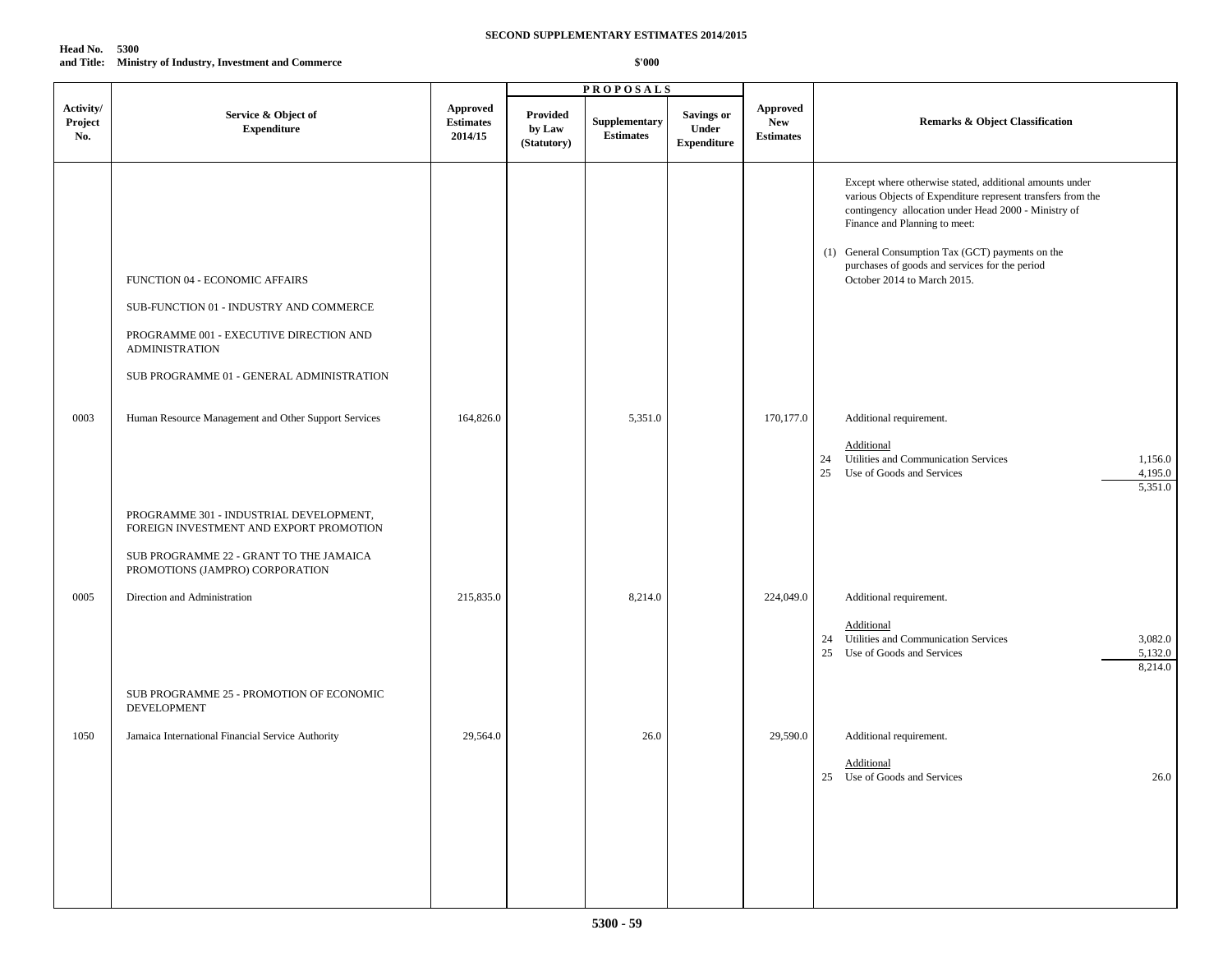# **Head No. 5300**

# **and Title: Ministry of Industry, Investment and Commerce**

|                             |                                                                             |                                                |                                          | <b>PROPOSALS</b>                  |                                           |                                                   |                                                                                                                              |
|-----------------------------|-----------------------------------------------------------------------------|------------------------------------------------|------------------------------------------|-----------------------------------|-------------------------------------------|---------------------------------------------------|------------------------------------------------------------------------------------------------------------------------------|
| Activity/<br>Project<br>No. | Service & Object of<br><b>Expenditure</b>                                   | <b>Approved</b><br><b>Estimates</b><br>2014/15 | <b>Provided</b><br>by Law<br>(Statutory) | Supplementary<br><b>Estimates</b> | Savings or<br>Under<br><b>Expenditure</b> | <b>Approved</b><br><b>New</b><br><b>Estimates</b> | <b>Remarks &amp; Object Classification</b>                                                                                   |
|                             | SUB PROGRAMME 27 - GRANT TO THE JAMAICA<br>BUSINESS DEVELOPMENT CORPORATION |                                                |                                          |                                   |                                           |                                                   |                                                                                                                              |
| 0005                        | Direction and Administration                                                | 292,390.0                                      |                                          | 6,119.0                           |                                           | 298,509.0                                         | Additional requirement.                                                                                                      |
|                             |                                                                             |                                                |                                          |                                   |                                           |                                                   | Additional<br>Utilities and Communication Services<br>3,515.0<br>24<br>Use of Goods and Services<br>2,604.0<br>25<br>6,119.0 |
|                             | PROGRAMME 302 - REGULATION OF COMMERCE                                      |                                                |                                          |                                   |                                           |                                                   |                                                                                                                              |
|                             | SUB PROGRAMME 21 - ANTI-DUMPING AND SUBSIDIES<br>COMMISSION                 |                                                |                                          |                                   |                                           |                                                   |                                                                                                                              |
| 0163                        | Grant for Direction and Administration                                      | 54,882.0                                       |                                          | 241.0                             |                                           | 55,123.0                                          | Additional requirement.                                                                                                      |
|                             |                                                                             |                                                |                                          |                                   |                                           |                                                   | Additional<br>Utilities and Communication Services<br>94.0<br>24<br>147.0<br>25<br>Use of Goods and Services<br>241.0        |
|                             | SUB PROGRAMME 22 - FAIR TRADING COMMISSION                                  |                                                |                                          |                                   |                                           |                                                   |                                                                                                                              |
| 0163                        | Grant for Direction and Administration                                      | 83,079.0                                       |                                          | 550.0                             |                                           | 83,629.0                                          | Additional requirement.                                                                                                      |
|                             |                                                                             |                                                |                                          |                                   |                                           |                                                   | Additional<br>Utilities and Communication Services<br>139.0<br>24<br>Use of Goods and Services<br>411.0<br>25<br>550.0       |
|                             | PROGRAMME 303 - CONSUMER PROTECTION                                         |                                                |                                          |                                   |                                           |                                                   |                                                                                                                              |
|                             | SUB PROGRAMME 20 - CONSUMER AFFAIRS                                         |                                                |                                          |                                   |                                           |                                                   |                                                                                                                              |
| 0163                        | Grant for Direction and Administration                                      | 91,132.0                                       |                                          | 1,592.0                           |                                           | 92,724.0                                          | Additional requirement                                                                                                       |
|                             |                                                                             |                                                |                                          |                                   |                                           |                                                   | Additional<br>24 Utilities and Communication Services<br>333.0<br>Use of Goods and Services<br>1,259.0<br>25<br>1,592.0      |
|                             | SUB PROGRAMME 21 - FOOD STORAGE AND<br>PREVENTION OF INFESTATION            |                                                |                                          |                                   |                                           |                                                   |                                                                                                                              |
| 0005                        | Direction and Administration                                                | 40,359.0                                       |                                          | 582.0                             |                                           | 40,941.0                                          | Additional requirement                                                                                                       |
|                             |                                                                             |                                                |                                          |                                   |                                           |                                                   | Additional<br>Utilities and Communication Services<br>373.00<br>24<br>25 Use of Goods and Services<br>209.00<br>582.00       |
|                             |                                                                             |                                                |                                          |                                   |                                           |                                                   |                                                                                                                              |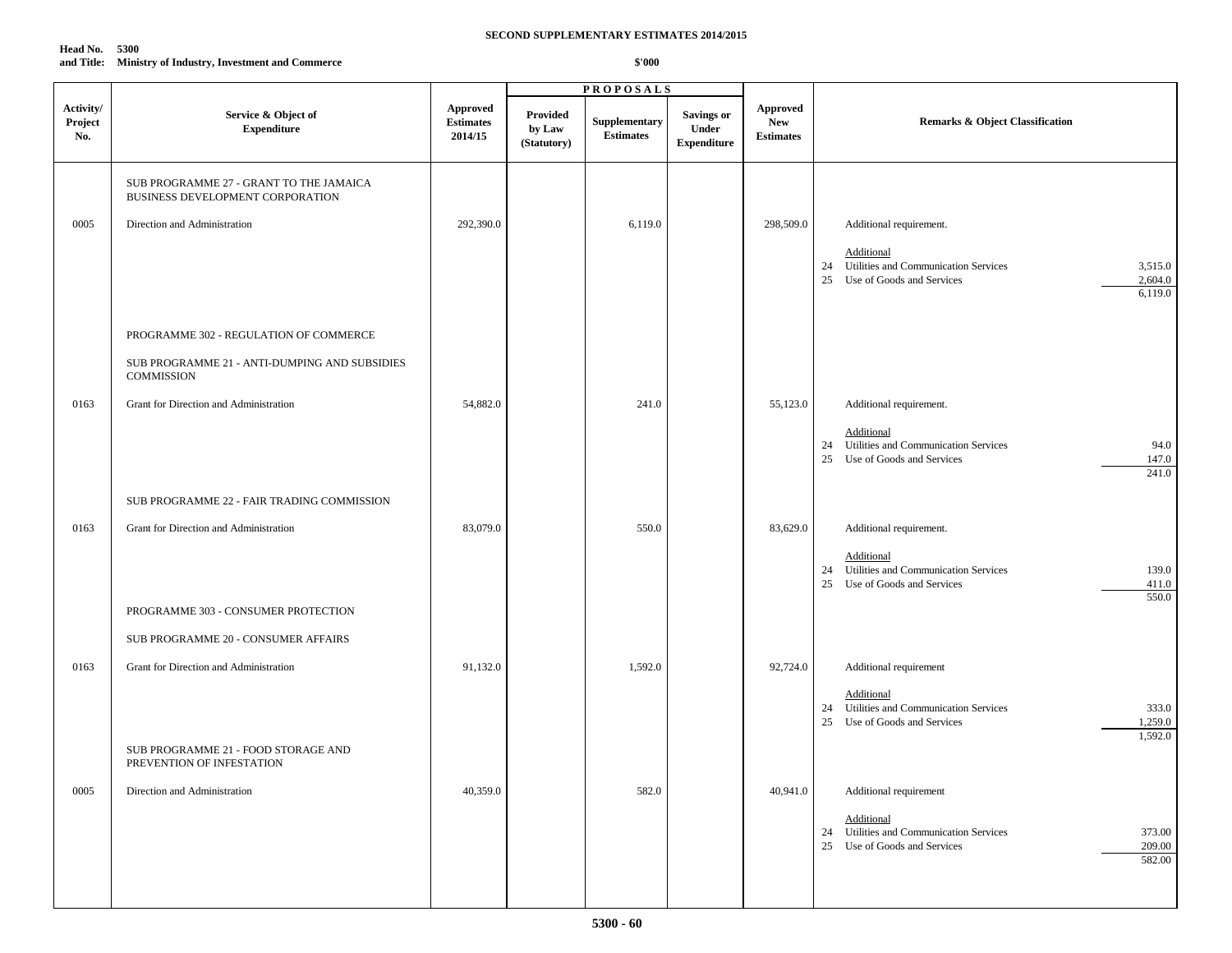| <b>Head No. 5300</b> |                                               |
|----------------------|-----------------------------------------------|
| and Title:           | Ministry of Industry, Investment and Commerce |

|                             |                                                                                                                                                                                                                                   |                                                |                                   | <b>PROPOSALS</b>                  |                                                  |                                                   |                                                                                                                                                 |
|-----------------------------|-----------------------------------------------------------------------------------------------------------------------------------------------------------------------------------------------------------------------------------|------------------------------------------------|-----------------------------------|-----------------------------------|--------------------------------------------------|---------------------------------------------------|-------------------------------------------------------------------------------------------------------------------------------------------------|
| Activity/<br>Project<br>No. | Service & Object of<br><b>Expenditure</b>                                                                                                                                                                                         | <b>Approved</b><br><b>Estimates</b><br>2014/15 | Provided<br>by Law<br>(Statutory) | Supplementary<br><b>Estimates</b> | <b>Savings or</b><br>Under<br><b>Expenditure</b> | <b>Approved</b><br><b>New</b><br><b>Estimates</b> | Remarks & Object Classification                                                                                                                 |
| 0005                        | PROGRAMME 304 - PROTECTION OF INTELLECTUAL<br>PROPERTY RIGHTS<br>SUB PROGRAMME 20 - ADMINISTRATION OF<br><b>INTELLECTUAL PROPERTY LAWS</b><br>Direction and Administration                                                        | 74,558.0                                       |                                   | 180.0                             |                                                  | 74,738.0                                          | Additional requirement<br>Additional<br>24 Utilities and Communication Services<br>108.0<br>25<br>Use of Goods and Services<br>72.0<br>180.0    |
| 1719                        | FUNCTION 06 - HOUSING AND COMMUNITY<br><b>AMENITIES</b><br>SUB FUNCTION 02 - COMMUNITY DEVELOPMENT<br>PROGRAMME 478 - COOPERATIVE SERVICES<br>SUB PROGRAMME 05 - DIRECTION AND<br><b>ADMINISTRATION</b><br>Cooperative Department | 83,408.0                                       |                                   | 470.0                             |                                                  | 83,878.0                                          | Additional requirement<br>Additional<br>Utilities and Communication Services<br>410.0<br>24<br>60.0<br>25<br>Use of Goods and Services<br>470.0 |
|                             | <b>GROSS TOTAL HEAD</b>                                                                                                                                                                                                           | 2,002,596.0                                    | $\blacksquare$                    | 23,325.0                          | $\blacksquare$                                   | 2,025,921.0                                       |                                                                                                                                                 |
|                             | <b>LESS APPROPRIATIONS-IN-AID</b>                                                                                                                                                                                                 | 84,607.0                                       |                                   |                                   |                                                  | 84,607.0                                          |                                                                                                                                                 |
|                             | NET TOTAL HEAD 5300                                                                                                                                                                                                               | 1,917,989.0                                    | $\blacksquare$                    | 23,325.0                          | $\blacksquare$                                   | 1,941,314.0                                       |                                                                                                                                                 |
|                             |                                                                                                                                                                                                                                   |                                                |                                   |                                   |                                                  |                                                   |                                                                                                                                                 |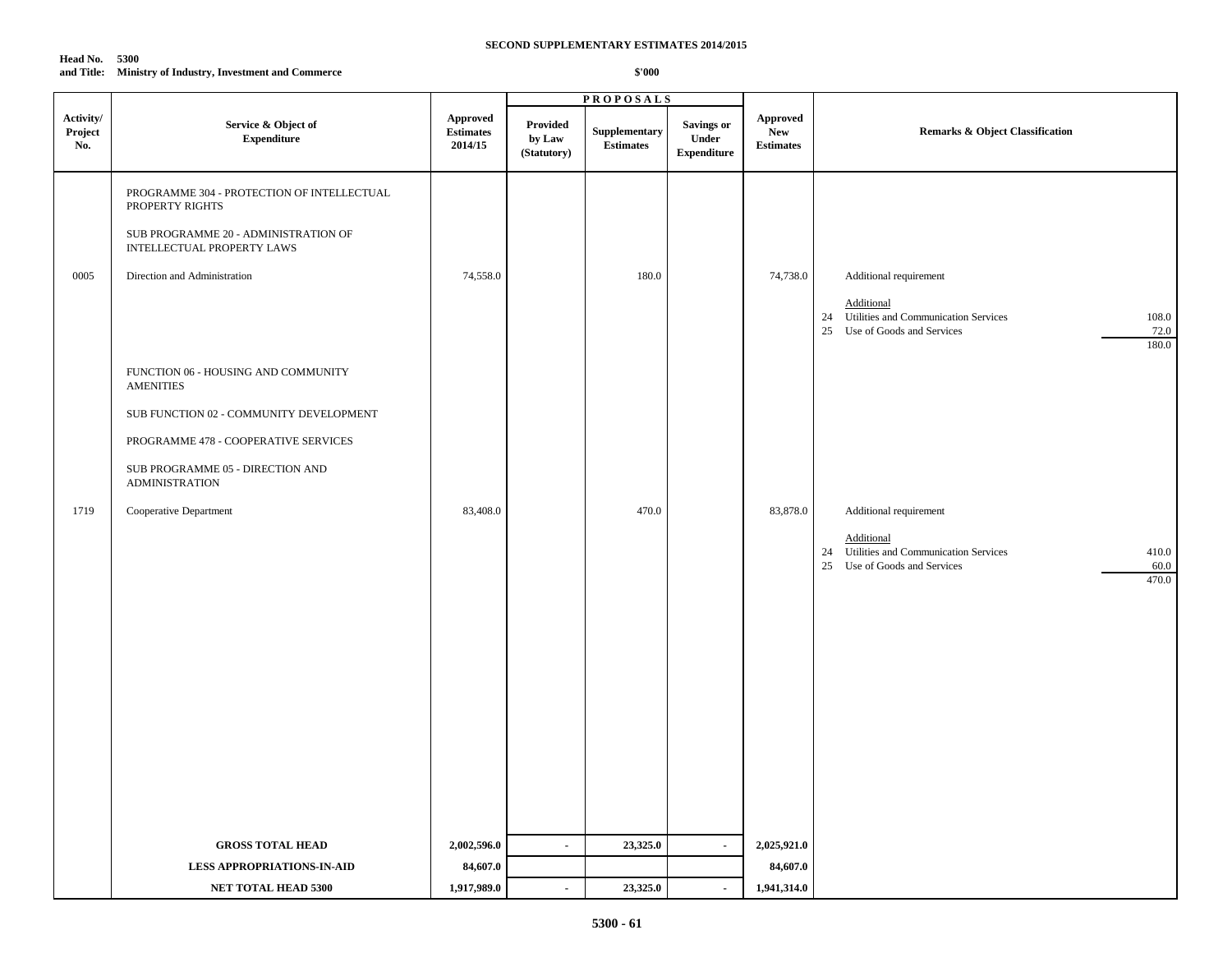| SECOND SUPPLEMENTARY ESTIMATES 2014/2015 |  |  |  |
|------------------------------------------|--|--|--|
|------------------------------------------|--|--|--|

| Head No. 5600 |                                                               |
|---------------|---------------------------------------------------------------|
|               | and Title: Ministry of Science, Technology, Energy and Mining |

|                             |                                                                                                           |                                         |                                          | <b>PROPOSALS</b>                  |                                                  |                                                   |                                                                                                                                                                                                                                                                                                                                                       |
|-----------------------------|-----------------------------------------------------------------------------------------------------------|-----------------------------------------|------------------------------------------|-----------------------------------|--------------------------------------------------|---------------------------------------------------|-------------------------------------------------------------------------------------------------------------------------------------------------------------------------------------------------------------------------------------------------------------------------------------------------------------------------------------------------------|
| Activity/<br>Project<br>No. | Service & Object of<br><b>Expenditure</b>                                                                 | Approved<br><b>Estimates</b><br>2014/15 | <b>Provided</b><br>by Law<br>(Statutory) | Supplementary<br><b>Estimates</b> | <b>Savings or</b><br>Under<br><b>Expenditure</b> | <b>Approved</b><br><b>New</b><br><b>Estimates</b> | <b>Remarks &amp; Object Classification</b>                                                                                                                                                                                                                                                                                                            |
|                             | FUNCTION 01 - GENERAL PUBLIC SERVICES<br>PROGRAMME 001 - EXECUTIVE DIRECTION AND<br><b>ADMINISTRATION</b> |                                         |                                          |                                   |                                                  |                                                   | Except where otherwise stated, additional amounts under<br>various Objects of Expenditure represent transfers from the<br>contingency allocation under Head 2000 - Ministry of<br>Finance and Planning to meet:<br>(1) General Consumption Tax (GCT) payments on the<br>purchases of goods and services for the period<br>October 2014 to March 2015. |
| 0001                        | SUB PROGRAMME 01 - GENERAL ADMINISTRATION<br>Direction and Management                                     | 70,868.0                                |                                          | 1,702.0                           |                                                  | 72,570.0                                          | Additional requirement<br><b>Additional</b>                                                                                                                                                                                                                                                                                                           |
|                             | PROGRAMME 125 - ELECTIONS                                                                                 |                                         |                                          |                                   |                                                  |                                                   | 24 Utilities and Communication Services<br>384.0<br>25 Use of Goods and Services<br>1,318.0<br>1,702.0                                                                                                                                                                                                                                                |
|                             | SUB PROGRAMME 20 - GRANTS TO ELECTORAL<br>COMMISSION OF JAMAICA                                           |                                         |                                          |                                   |                                                  |                                                   |                                                                                                                                                                                                                                                                                                                                                       |
| 0200                        | Grant for Administrative Expenses                                                                         | 495,754.0                               |                                          | 11,571.0                          |                                                  | 507,325.0                                         | Additional requirement<br>Additional<br>23 Rental of Property and Machinery<br>7,450.0<br>Utilities and Communication Services<br>12.0<br>24<br>4,109.0<br>25 Use of Goods and Services<br>11,571.0                                                                                                                                                   |
| 0201                        | Grant for Registration of Voters                                                                          | 343,556.0                               |                                          | 7,483.0                           |                                                  | 351,039.0                                         | Additional requirement<br>Additional<br>23 Rental of Property and Machinery<br>174.0<br>32 Capital Goods<br>7,309.0<br>7,483.0                                                                                                                                                                                                                        |
| 0202                        | Grant for Holding of Elections                                                                            | 30,629.0                                |                                          | 480.0                             |                                                  | 31,109.0                                          | Additional requirement<br>Additional<br>25 Use of Goods and Services<br>480.0                                                                                                                                                                                                                                                                         |
|                             | PROGRAMME 131 - FISCAL POLICY AND MANAGEMENT                                                              |                                         |                                          |                                   |                                                  |                                                   |                                                                                                                                                                                                                                                                                                                                                       |
|                             | SUB PROGRAMME 24 - E-GOV JAMAICA LTD.                                                                     |                                         |                                          |                                   |                                                  |                                                   |                                                                                                                                                                                                                                                                                                                                                       |
| 0163                        | Grant for Direction and Administration                                                                    | 1,203,052.0                             |                                          | 6,118.0                           |                                                  | 1,209,170.0                                       | Additional requirement                                                                                                                                                                                                                                                                                                                                |
|                             |                                                                                                           |                                         |                                          |                                   |                                                  |                                                   | Additional<br>24 Utilities and Communication Services<br>6,118.0                                                                                                                                                                                                                                                                                      |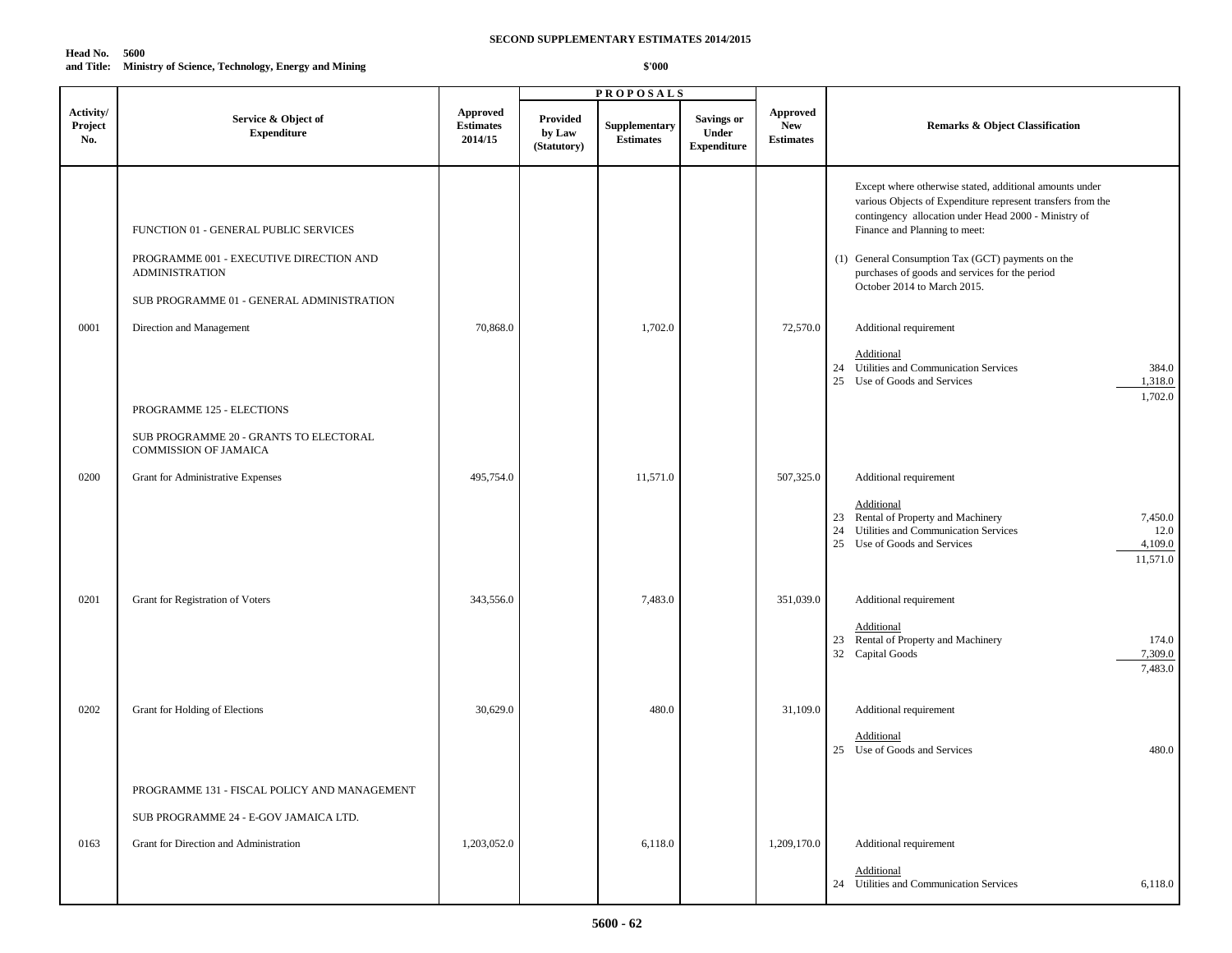| Head No.   | 5600                                               |
|------------|----------------------------------------------------|
| and Title: | Ministry of Science, Technology, Energy and Mining |

|                             |                                                                                                                                                                                                                                                              |                                                |                                   | <b>PROPOSALS</b>                  |                                                  |                                                   |                                                                                                                                                                                                                                            |
|-----------------------------|--------------------------------------------------------------------------------------------------------------------------------------------------------------------------------------------------------------------------------------------------------------|------------------------------------------------|-----------------------------------|-----------------------------------|--------------------------------------------------|---------------------------------------------------|--------------------------------------------------------------------------------------------------------------------------------------------------------------------------------------------------------------------------------------------|
| Activity/<br>Project<br>No. | Service & Object of<br><b>Expenditure</b>                                                                                                                                                                                                                    | <b>Approved</b><br><b>Estimates</b><br>2014/15 | Provided<br>by Law<br>(Statutory) | Supplementary<br><b>Estimates</b> | <b>Savings or</b><br>Under<br><b>Expenditure</b> | <b>Approved</b><br><b>New</b><br><b>Estimates</b> | Remarks & Object Classification                                                                                                                                                                                                            |
| 0005                        | FUNCTION 04 - ECONOMIC AFFAIRS<br>SUB FUNCTION 04 - FUEL AND ENERGY<br>PROGRAMME 700 - ELECTRIFICATION SERVICES<br>SUB PROGRAMME 20- LICENSING AND INSPECTION<br>Direction and Administration<br>SUB FUNCTION 05 - MINING, MANUFACTURING AND<br>CONSTRUCTION | 117,235.0                                      |                                   | 40.0                              |                                                  | 117,275.0                                         | Additional requirement<br>Additional<br>24 Utilities and Communication Services<br>40.0                                                                                                                                                    |
| 0005                        | PROGRAMME 578 - GEOLOGICAL, GEOTECHNICAL<br>REGULATORY SERVICES<br>SUB PROGRAMME 01-GENERAL ADMINISTRATION<br>Direction and Administration<br>SUB FUNCTION 12 -TELECOMMUNICATION<br><b>SERVICES</b>                                                          | 61,125.0                                       |                                   | 536.0                             |                                                  | 61,661.0                                          | Additional requirement<br>Additional<br>25 Use of Goods and Services<br>536.0                                                                                                                                                              |
| 2263                        | PROGRAMME 254 - TECHNICAL AND VOCATIONAL<br><b>EDUCATION</b><br>SUB PROGRAMME 25 - SECONDARY SCHOOLS<br>E-Learning Project                                                                                                                                   | 84,805.0                                       |                                   | 2,422.0                           |                                                  | 87,227.0                                          | Additional requirement<br>Additional<br>22 Travel Expenses and Subsistence<br>4.0<br>23 Rental of Property and Machinery<br>85.0<br>24 Utilities and Communication Services<br>248.0<br>25 Use of Goods and Services<br>2,085.0<br>2,422.0 |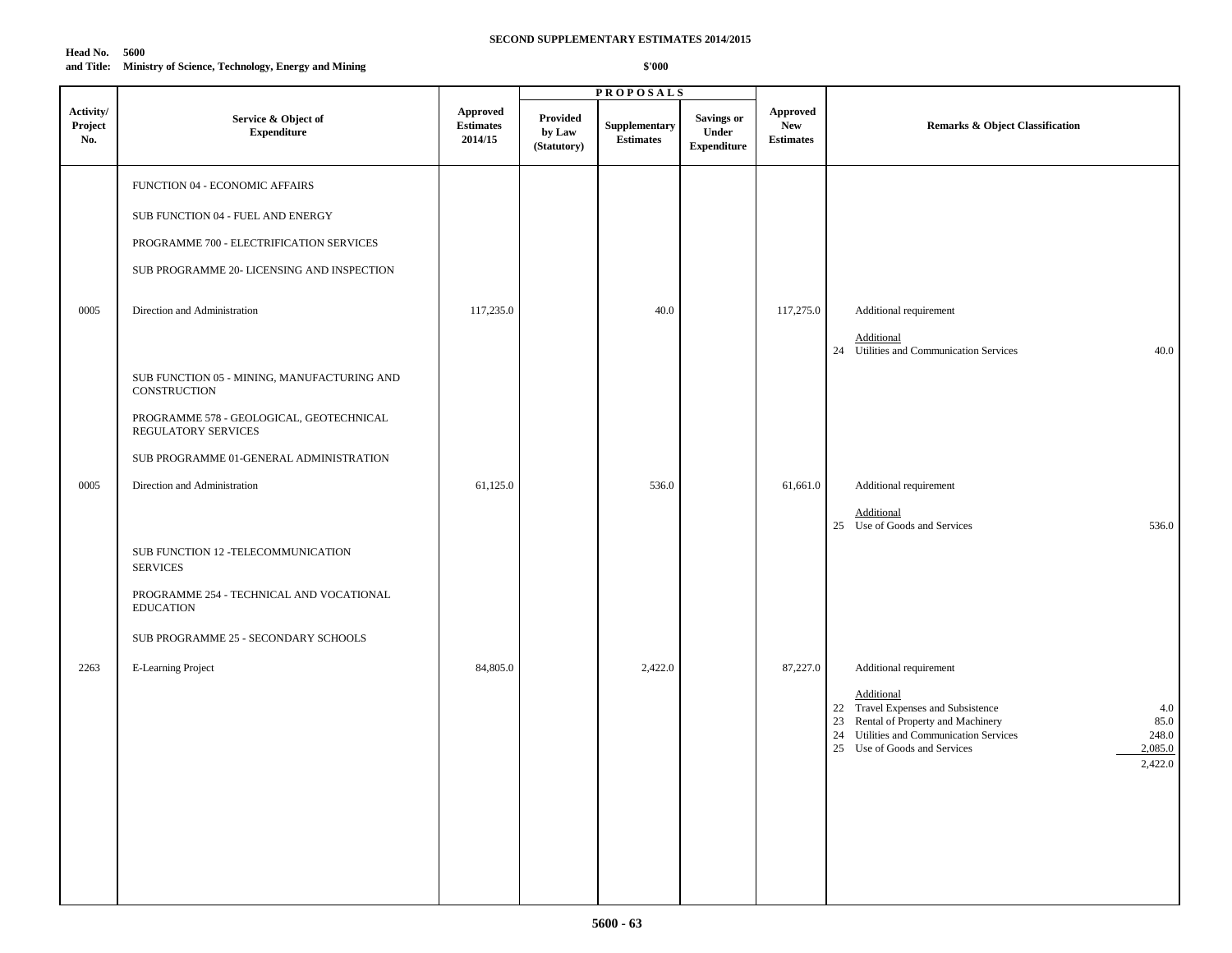### **Head No. 5600 and Title: Ministry of Science, Technology, Energy and Mining**

|                             |                                                                                       |                                                |                                   | <b>PROPOSALS</b>                  |                                                  |                                                   |                                                        |
|-----------------------------|---------------------------------------------------------------------------------------|------------------------------------------------|-----------------------------------|-----------------------------------|--------------------------------------------------|---------------------------------------------------|--------------------------------------------------------|
| Activity/<br>Project<br>No. | Service & Object of<br><b>Expenditure</b>                                             | <b>Approved</b><br><b>Estimates</b><br>2014/15 | Provided<br>by Law<br>(Statutory) | Supplementary<br><b>Estimates</b> | <b>Savings or</b><br>Under<br><b>Expenditure</b> | <b>Approved</b><br><b>New</b><br><b>Estimates</b> | <b>Remarks &amp; Object Classification</b>             |
|                             | SUB FUNCTION 15 -SCIENTIFIC AND TECHNOLOGICAL<br><b>SERVICES</b>                      |                                                |                                   |                                   |                                                  |                                                   |                                                        |
|                             | PROGRAMME 003 - RESEARCH AND DEVELOPMENT                                              |                                                |                                   |                                   |                                                  |                                                   |                                                        |
|                             | SUB PROGRAMME 25 - GRANTS TO SCIENTIFIC<br>RESEARCH COUNCIL                           |                                                |                                   |                                   |                                                  |                                                   | $\overline{\phantom{a}}$                               |
| 0005                        | Direction and Administration                                                          | 94,396.0                                       |                                   | 872.0                             |                                                  | 95,268.0                                          | Additional requirement                                 |
|                             |                                                                                       |                                                |                                   |                                   |                                                  |                                                   | Additional<br>25 Use of Goods and Services<br>872.0    |
| 2116                        | Promotion and Distribution of Products                                                | 23,939.0                                       |                                   | 684.0                             |                                                  | 24,623.0                                          | Additional requirement                                 |
|                             |                                                                                       |                                                |                                   |                                   |                                                  |                                                   | Additional<br>25 Use of Goods and Services<br>684.0    |
| 2119                        | <b>Information Services</b>                                                           | 57,050.0                                       |                                   | 284.0                             |                                                  | 57,334.0                                          | Additional requirement                                 |
|                             |                                                                                       |                                                |                                   |                                   |                                                  |                                                   | Additional<br>25 Use of Goods and Services<br>284.0    |
| 2120                        | Process Development                                                                   | 90,360.0                                       |                                   | 630.0                             |                                                  | 90,990.0                                          | Additional requirement                                 |
|                             |                                                                                       |                                                |                                   |                                   |                                                  |                                                   | Additional<br>25 Use of Goods and Services<br>630.0    |
| 2121                        | Product Research and Development                                                      | 94,756.0                                       |                                   | 56.0                              |                                                  | 94,812.0                                          | Additional requirement                                 |
|                             |                                                                                       |                                                |                                   |                                   |                                                  |                                                   | Additional<br>56.0<br>25 Use of Goods and Services     |
|                             | SUB PROGRAMME 26 - THE INTERNATIONAL CENTRE<br>FOR ENVIRONMENTAL AND NUCLEAR SCIENCES |                                                |                                   |                                   |                                                  |                                                   |                                                        |
| 2115                        | Grant for Research Administration                                                     | 80,161.0                                       |                                   | 82.0                              |                                                  | 80,243.0                                          | Additional requirement                                 |
|                             |                                                                                       |                                                |                                   |                                   |                                                  |                                                   | Additional<br>$82.0\,$<br>25 Use of Goods and Services |
|                             |                                                                                       |                                                |                                   |                                   |                                                  |                                                   |                                                        |
|                             |                                                                                       |                                                |                                   |                                   |                                                  |                                                   |                                                        |
|                             |                                                                                       |                                                |                                   |                                   |                                                  |                                                   |                                                        |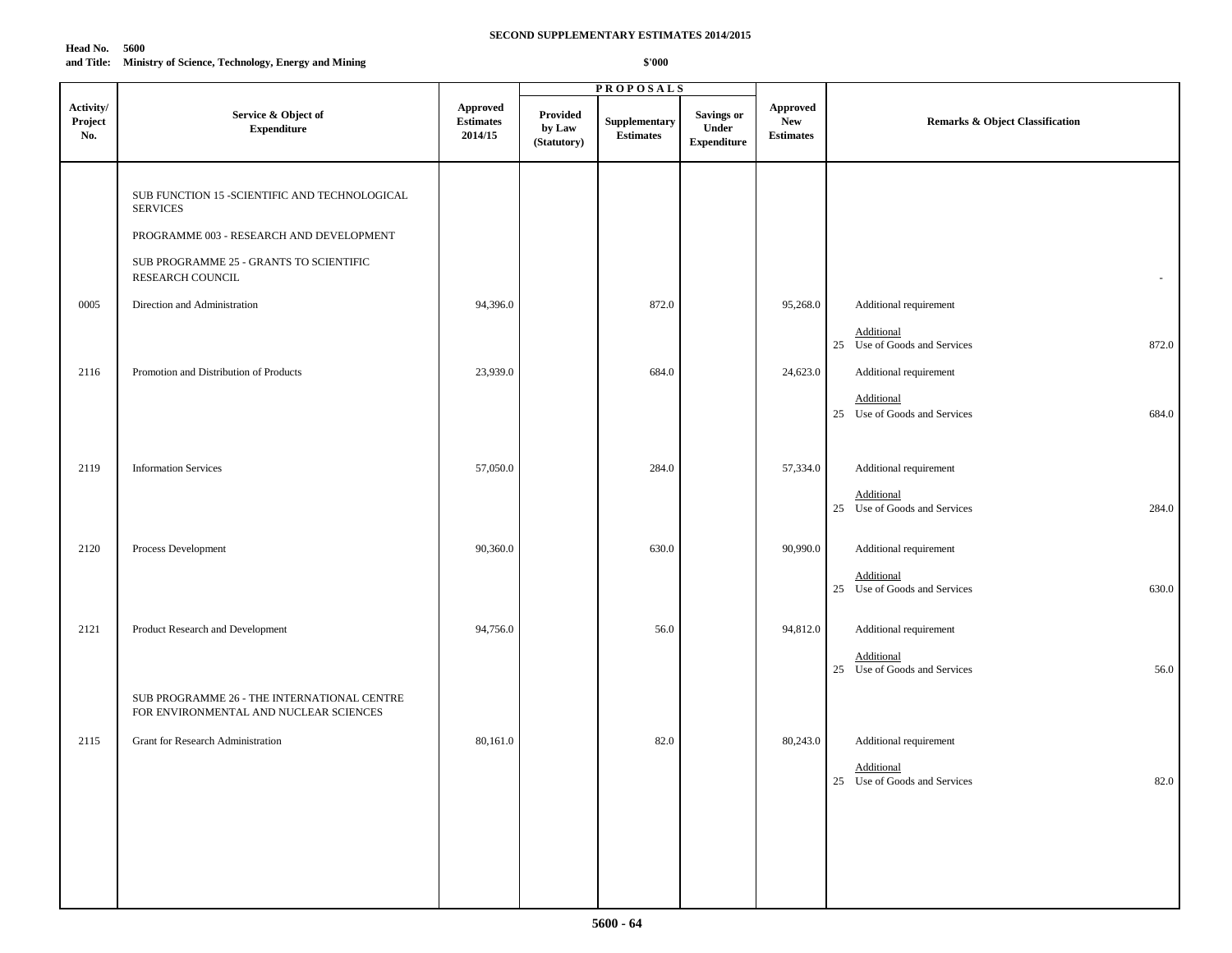| <b>Head No. 5600</b> |                                                    |
|----------------------|----------------------------------------------------|
| and Title:           | Ministry of Science, Technology, Energy and Mining |

|                             |                                                                  |                                  |                                   | <b>PROPOSALS</b>                          |                                            |                                            |                                                           |
|-----------------------------|------------------------------------------------------------------|----------------------------------|-----------------------------------|-------------------------------------------|--------------------------------------------|--------------------------------------------|-----------------------------------------------------------|
| Activity/<br>Project<br>No. | Service & Object of<br><b>Expenditure</b>                        | Approved<br>Estimates<br>2014/15 | Provided<br>by Law<br>(Statutory) | ${\large \bf Supplementary}$<br>Estimates | Savings or<br>Under<br>${\bf Expenditure}$ | <b>Approved</b><br>New<br><b>Estimates</b> | <b>Remarks &amp; Object Classification</b>                |
|                             | PROGRAMME 576 - GEOLOGICAL AND GEO- TECHNICAL<br><b>SERVICES</b> |                                  |                                   |                                           |                                            |                                            |                                                           |
|                             | SUB PROGRAMME 01 - GENERAL ADMINISTRATION                        |                                  |                                   |                                           |                                            |                                            |                                                           |
| 2305                        | Grant to the University of the West Indies for Seismic Research  | 26,763.0                         |                                   | 16.0                                      |                                            | 26,779.0                                   | Additional requirement                                    |
|                             |                                                                  |                                  |                                   |                                           |                                            |                                            |                                                           |
|                             |                                                                  |                                  |                                   |                                           |                                            |                                            | <b>Additional</b><br>25 Use of Goods and Services<br>16.0 |
|                             |                                                                  |                                  |                                   |                                           |                                            |                                            |                                                           |
|                             |                                                                  |                                  |                                   |                                           |                                            |                                            |                                                           |
|                             |                                                                  |                                  |                                   |                                           |                                            |                                            |                                                           |
|                             |                                                                  |                                  |                                   |                                           |                                            |                                            |                                                           |
|                             |                                                                  |                                  |                                   |                                           |                                            |                                            |                                                           |
|                             |                                                                  |                                  |                                   |                                           |                                            |                                            |                                                           |
|                             |                                                                  |                                  |                                   |                                           |                                            |                                            |                                                           |
|                             |                                                                  |                                  |                                   |                                           |                                            |                                            |                                                           |
|                             |                                                                  |                                  |                                   |                                           |                                            |                                            |                                                           |
|                             |                                                                  |                                  |                                   |                                           |                                            |                                            |                                                           |
|                             |                                                                  |                                  |                                   |                                           |                                            |                                            |                                                           |
|                             |                                                                  |                                  |                                   |                                           |                                            |                                            |                                                           |
|                             |                                                                  |                                  |                                   |                                           |                                            |                                            |                                                           |
|                             |                                                                  |                                  |                                   |                                           |                                            |                                            |                                                           |
|                             |                                                                  |                                  |                                   |                                           |                                            |                                            |                                                           |
|                             |                                                                  |                                  |                                   |                                           |                                            |                                            |                                                           |
|                             |                                                                  |                                  |                                   |                                           |                                            |                                            |                                                           |
|                             |                                                                  |                                  |                                   |                                           |                                            |                                            |                                                           |
|                             |                                                                  |                                  |                                   |                                           |                                            |                                            |                                                           |
|                             |                                                                  |                                  |                                   |                                           |                                            |                                            |                                                           |
|                             |                                                                  |                                  |                                   |                                           |                                            |                                            |                                                           |
|                             |                                                                  |                                  |                                   |                                           |                                            |                                            |                                                           |
|                             |                                                                  |                                  |                                   |                                           |                                            |                                            |                                                           |
|                             |                                                                  |                                  |                                   |                                           |                                            |                                            |                                                           |
|                             | <b>GROSS TOTAL HEAD</b>                                          | 3,366,525.0                      |                                   | 32,976.0                                  | $\blacksquare$                             | 3,399,501.0<br>97,255.0                    |                                                           |
|                             | <b>LESS APPROPRIATIONS IN-AID</b><br>NET TOTAL HEAD 5600         | 97,255.0<br>3,269,270.0          |                                   | 32,976.0                                  | $\blacksquare$                             | 3,302,246.0                                |                                                           |
|                             |                                                                  |                                  |                                   |                                           |                                            |                                            |                                                           |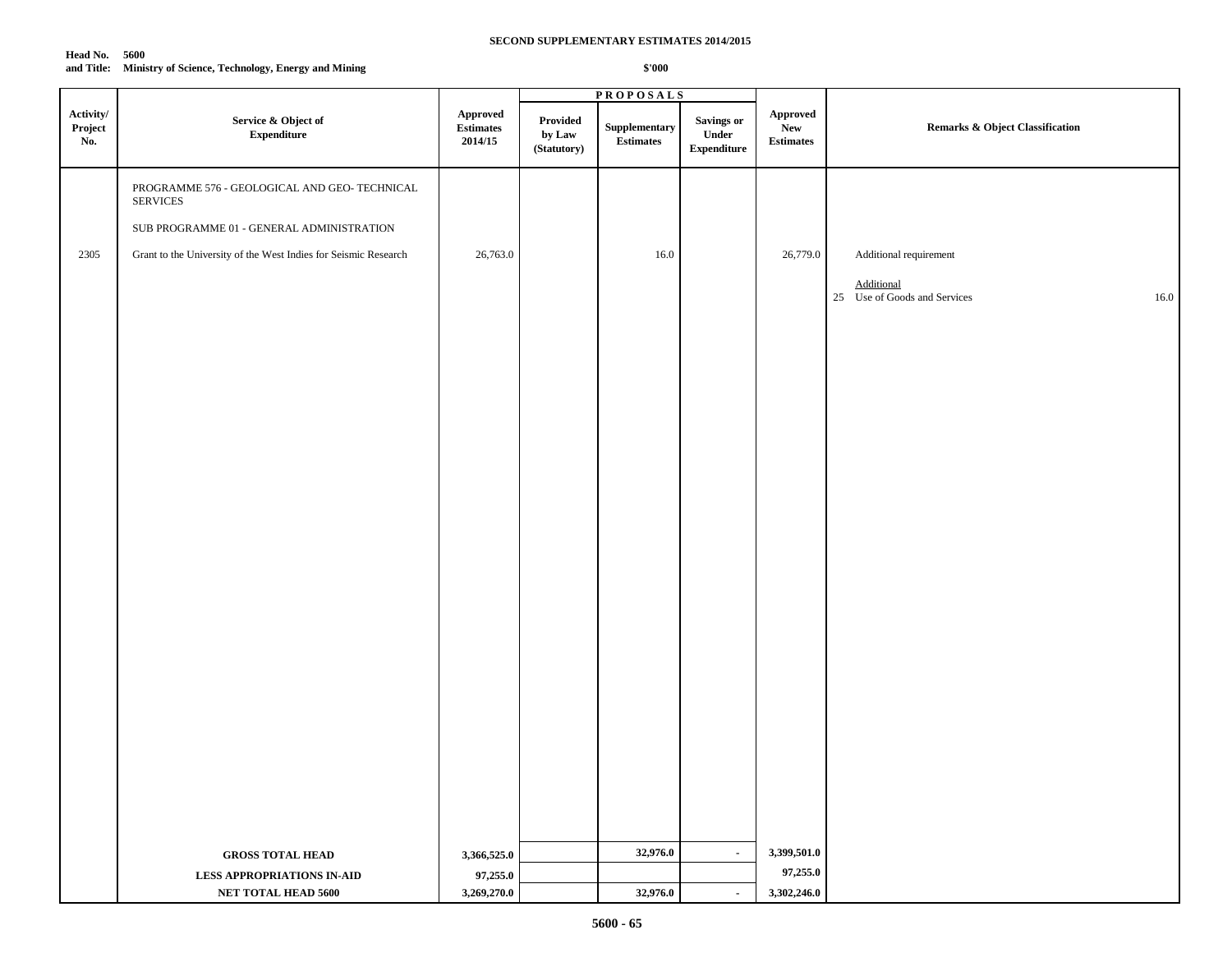### **Head No. 5600A**

### **and Title: Ministry of Science, Technology, Energy and Mining (Capital)**

|                             |                                                                                                                                                                                                                                                                                                                                                        |                                                |                                   | <b>PROPOSALS</b>                  |                                                  |                                                  |                                                                                                                                                                                                                                                                                                                                                                                                                                          |
|-----------------------------|--------------------------------------------------------------------------------------------------------------------------------------------------------------------------------------------------------------------------------------------------------------------------------------------------------------------------------------------------------|------------------------------------------------|-----------------------------------|-----------------------------------|--------------------------------------------------|--------------------------------------------------|------------------------------------------------------------------------------------------------------------------------------------------------------------------------------------------------------------------------------------------------------------------------------------------------------------------------------------------------------------------------------------------------------------------------------------------|
| Activity/<br>Project<br>No. | Service & Object of<br><b>Expenditure</b>                                                                                                                                                                                                                                                                                                              | <b>Approved</b><br><b>Estimates</b><br>2014/15 | Provided<br>by Law<br>(Statutory) | Supplementary<br><b>Estimates</b> | <b>Savings or</b><br>Under<br><b>Expenditure</b> | <b>Approved</b><br><b>New</b><br>$\bf Estimates$ | <b>Remarks &amp; Object Classification</b>                                                                                                                                                                                                                                                                                                                                                                                               |
| 9148                        | FUNCTION 04 - ECONOMIC AFFAIRS<br>SUB FUNCTION 04 - FUEL AND ENERGY<br>PROGRAMME 700 - ELECTRIFICATION SERVICES<br>SUB PROGRAMME 21 - RURAL ELECTRIFICATION<br>Rural Electrification Programme<br>SUB FUNCTION 12 - TELECOMMUNICATION SERVICES<br>PROGRAMME 254 - TECHNICAL AND VOCATIONAL<br><b>EDUCATION</b><br>SUB PROGRAMME 25 - SECONDARY SCHOOLS | 231,120.0                                      |                                   | 4,454.0                           |                                                  | 235,574.0                                        | Except where otherwise stated, additional amounts under<br>various Objects of Expenditure represent transfers from the<br>contingency allocation under Head 2000 - Ministry of<br>Finance and Planning to meet:<br>(1) General Consumption Tax (GCT) payments on the<br>purchases of goods and services for the period<br>October 2014 to March 2015.<br>Additional requirement<br>Additional<br>25 Use of Goods and Services<br>4,454.0 |
| 2263                        | E-Learning Project                                                                                                                                                                                                                                                                                                                                     | 1,571,470.0                                    |                                   | 1,982.0                           |                                                  | 1,573,452.0                                      | Additional requirement<br>Additional                                                                                                                                                                                                                                                                                                                                                                                                     |
|                             |                                                                                                                                                                                                                                                                                                                                                        |                                                |                                   |                                   |                                                  |                                                  | 25 Use of Goods and Services<br>1,982.0                                                                                                                                                                                                                                                                                                                                                                                                  |
|                             | <b>GROSS TOTAL HEAD</b><br><b>LESS APPROPRIATIONS IN-AID</b>                                                                                                                                                                                                                                                                                           | 1,802,590.0<br>1,205,590.0                     | $\sim$                            | 6,436.0                           | $\sim$                                           | 1,809,026.0<br>1,205,590.0                       |                                                                                                                                                                                                                                                                                                                                                                                                                                          |
|                             | NET TOTAL HEAD 5600A                                                                                                                                                                                                                                                                                                                                   | 597,000.0                                      | $\sim$                            | 6,436.0                           | $\sim$                                           | 603,436.0                                        |                                                                                                                                                                                                                                                                                                                                                                                                                                          |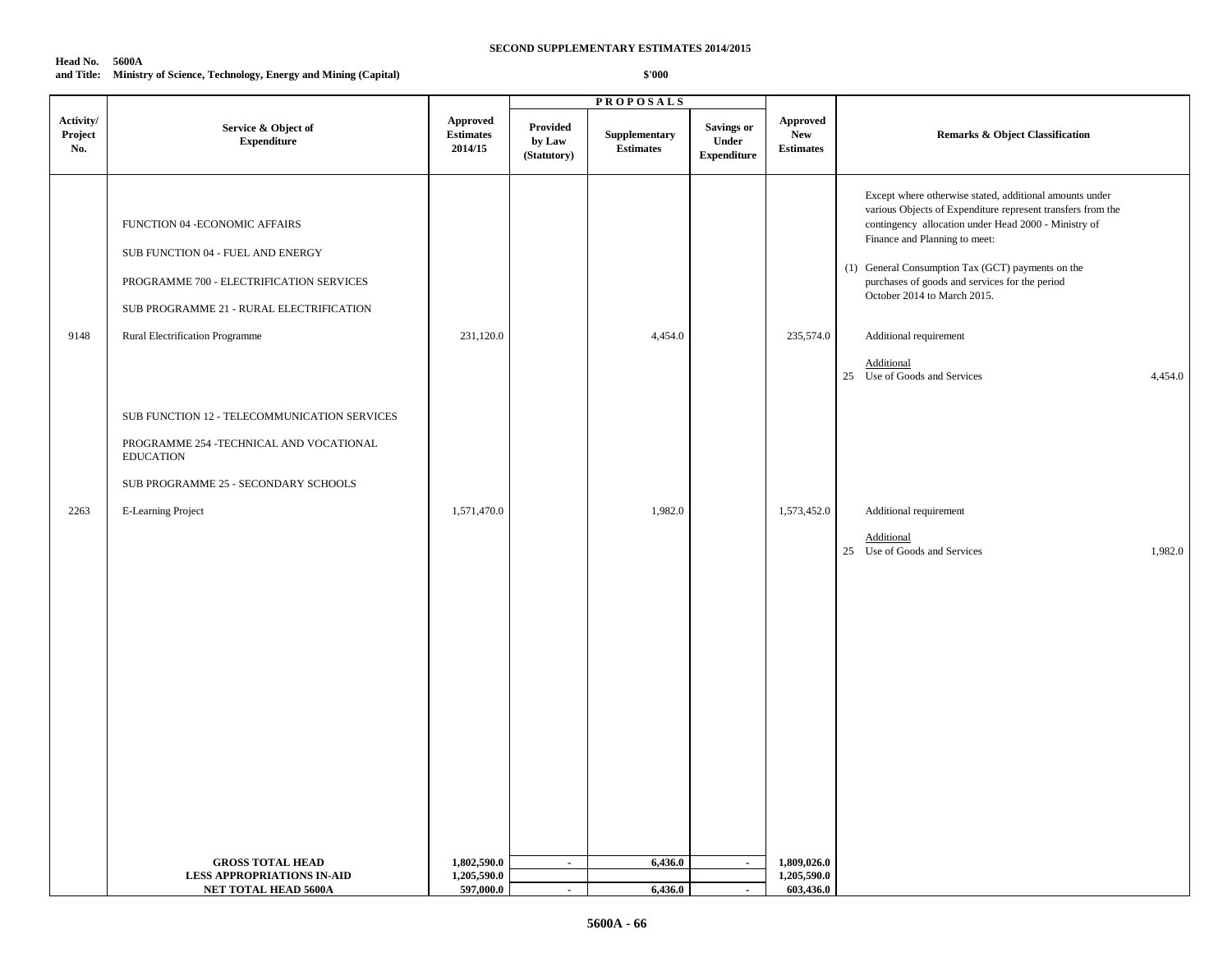**\$'000**

**Head No. 5600B**

**and Title: Ministry of Science, Technology, Energy and Mining**

|                             | (Capital - Multilateral/Bilateral Programmes)                                                                                                                                                                              |                                                |                                   | <b>PROPOSALS</b>                                 |                                                  |                                                   |                                                                                                                                                                                                                                                                                                                                                                                                                                       |
|-----------------------------|----------------------------------------------------------------------------------------------------------------------------------------------------------------------------------------------------------------------------|------------------------------------------------|-----------------------------------|--------------------------------------------------|--------------------------------------------------|---------------------------------------------------|---------------------------------------------------------------------------------------------------------------------------------------------------------------------------------------------------------------------------------------------------------------------------------------------------------------------------------------------------------------------------------------------------------------------------------------|
| Activity/<br>Project<br>No. | Service & Object of<br>${\bf Expenditure}$                                                                                                                                                                                 | <b>Approved</b><br><b>Estimates</b><br>2014/15 | Provided<br>by Law<br>(Statutory) | ${\large \bf Supplementary}$<br><b>Estimates</b> | <b>Savings or</b><br>Under<br><b>Expenditure</b> | <b>Approved</b><br><b>New</b><br><b>Estimates</b> | <b>Remarks &amp; Object Classification</b>                                                                                                                                                                                                                                                                                                                                                                                            |
| 9353                        | FUNCTION 04 - ECONOMIC AFFAIRS<br>SUB FUNCTION 04 - FUEL AND ENERGY<br>PROGRAMME 701 - ENERGY CONSERVATION AND<br>MANAGEMENT<br>SUB PROGRAMME 21 - ENERGY MANAGEMENT<br>Energy Security and Efficiency Enhancement Project | 260,701.0                                      |                                   | 54.0                                             |                                                  | 260,755.0                                         | Except where otherwise stated, additional amounts under<br>various Objects of Expenditure represent transfers from the<br>contingency allocation under Head 2000 - Ministry of<br>Finance and Planning to meet:<br>(1) General Consumption Tax (GCT) payments on the<br>purchases of goods and services for the period<br>October 2014 to March 2015.<br>Additional requirement<br>Additional<br>25 Use of Goods and Services<br>54.0 |
|                             | <b>TOTAL HEAD 5600B</b>                                                                                                                                                                                                    | 667,754.0                                      |                                   | 54.0                                             | $\overline{\phantom{a}}$                         | 667,808.0                                         |                                                                                                                                                                                                                                                                                                                                                                                                                                       |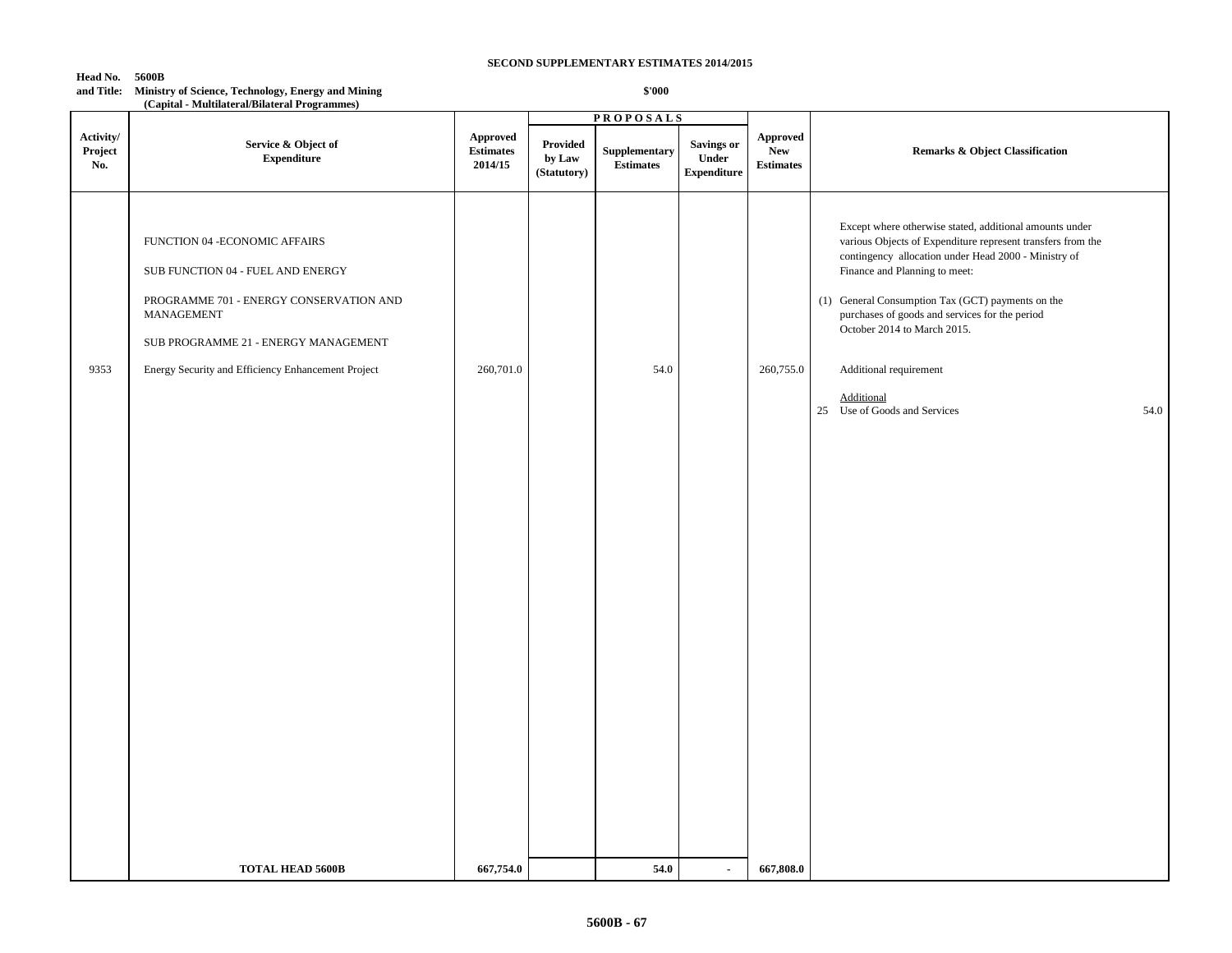| Head No. | - 5639                                            |
|----------|---------------------------------------------------|
|          | and Title: Post and Telecommunications Department |

|                             |                                                                                                                                                                         |                                                |                                   | <b>PROPOSALS</b>                  |                                               |                                            |                                                                                                                                                                                                                                                                                                                                                       |
|-----------------------------|-------------------------------------------------------------------------------------------------------------------------------------------------------------------------|------------------------------------------------|-----------------------------------|-----------------------------------|-----------------------------------------------|--------------------------------------------|-------------------------------------------------------------------------------------------------------------------------------------------------------------------------------------------------------------------------------------------------------------------------------------------------------------------------------------------------------|
| Activity/<br>Project<br>No. | Service & Object of<br><b>Expenditure</b>                                                                                                                               | <b>Approved</b><br><b>Estimates</b><br>2014/15 | Provided<br>by Law<br>(Statutory) | Supplementary<br><b>Estimates</b> | <b>Savings or Under</b><br><b>Expenditure</b> | Approved<br><b>New</b><br><b>Estimates</b> | <b>Remarks &amp; Object Classification</b>                                                                                                                                                                                                                                                                                                            |
|                             | FUNCTION 04 - ECONOMIC AFFAIRS<br>SUB FUNCTION 11 - POSTAL SERVICES<br>PROGRAMME 555 - POSTAL SERVICES<br>SUB PROGRAMME 20 - POST OFFICES AND POSTAL<br><b>AGENCIES</b> |                                                |                                   |                                   |                                               |                                            | Except where otherwise stated, additional amounts under<br>various Objects of Expenditure represent transfers from the<br>contingency allocation under Head 2000 - Ministry of<br>Finance and Planning to meet:<br>(1) General Consumption Tax (GCT) payments on the<br>purchases of goods and services for the period<br>October 2014 to March 2015. |
| 2228                        | Postal Operations                                                                                                                                                       | 817,826.0                                      |                                   | 178.0                             |                                               | 818,004.0                                  | Additional requirement.                                                                                                                                                                                                                                                                                                                               |
|                             |                                                                                                                                                                         |                                                |                                   |                                   |                                               |                                            | Additional<br>24 Utilities and Communication Services<br>178.0                                                                                                                                                                                                                                                                                        |
|                             | SUB PROGRAMME 21 - POSTAL ADMINISTRATION                                                                                                                                |                                                |                                   |                                   |                                               |                                            |                                                                                                                                                                                                                                                                                                                                                       |
| 0005                        | Direction and Administration                                                                                                                                            | 266,788.0                                      |                                   | 490.0                             |                                               | 267,278.0                                  | Additional requirement.                                                                                                                                                                                                                                                                                                                               |
|                             |                                                                                                                                                                         |                                                |                                   |                                   |                                               |                                            | Additional<br>24 Utilities and Communication Services<br>490.0                                                                                                                                                                                                                                                                                        |
| 2224                        | Postal Stationery and Printing                                                                                                                                          | 56,514.0                                       |                                   | 3,272.0                           |                                               | 59,786.0                                   | Additional requirement.                                                                                                                                                                                                                                                                                                                               |
|                             |                                                                                                                                                                         |                                                |                                   |                                   |                                               |                                            | Additional<br>25 Use of Goods and Services<br>3,272.0                                                                                                                                                                                                                                                                                                 |
|                             |                                                                                                                                                                         |                                                |                                   |                                   |                                               |                                            |                                                                                                                                                                                                                                                                                                                                                       |
|                             |                                                                                                                                                                         |                                                |                                   |                                   |                                               |                                            |                                                                                                                                                                                                                                                                                                                                                       |
|                             |                                                                                                                                                                         |                                                |                                   | 3,940.0                           | $\sim$                                        | 2,030,759.0                                |                                                                                                                                                                                                                                                                                                                                                       |
|                             | <b>GROSS TOTAL HEAD</b><br><b>LESS APPROPRIATIONS-IN-AID</b>                                                                                                            | 2,026,819.0<br>424,000.0                       |                                   |                                   |                                               | 424,000.0                                  |                                                                                                                                                                                                                                                                                                                                                       |
|                             | <b>NET TOTAL HEAD 5639</b>                                                                                                                                              | 1,602,819.0                                    | $\sim$                            | 3,940.0                           | $\sim$                                        | 1,606,759.0                                |                                                                                                                                                                                                                                                                                                                                                       |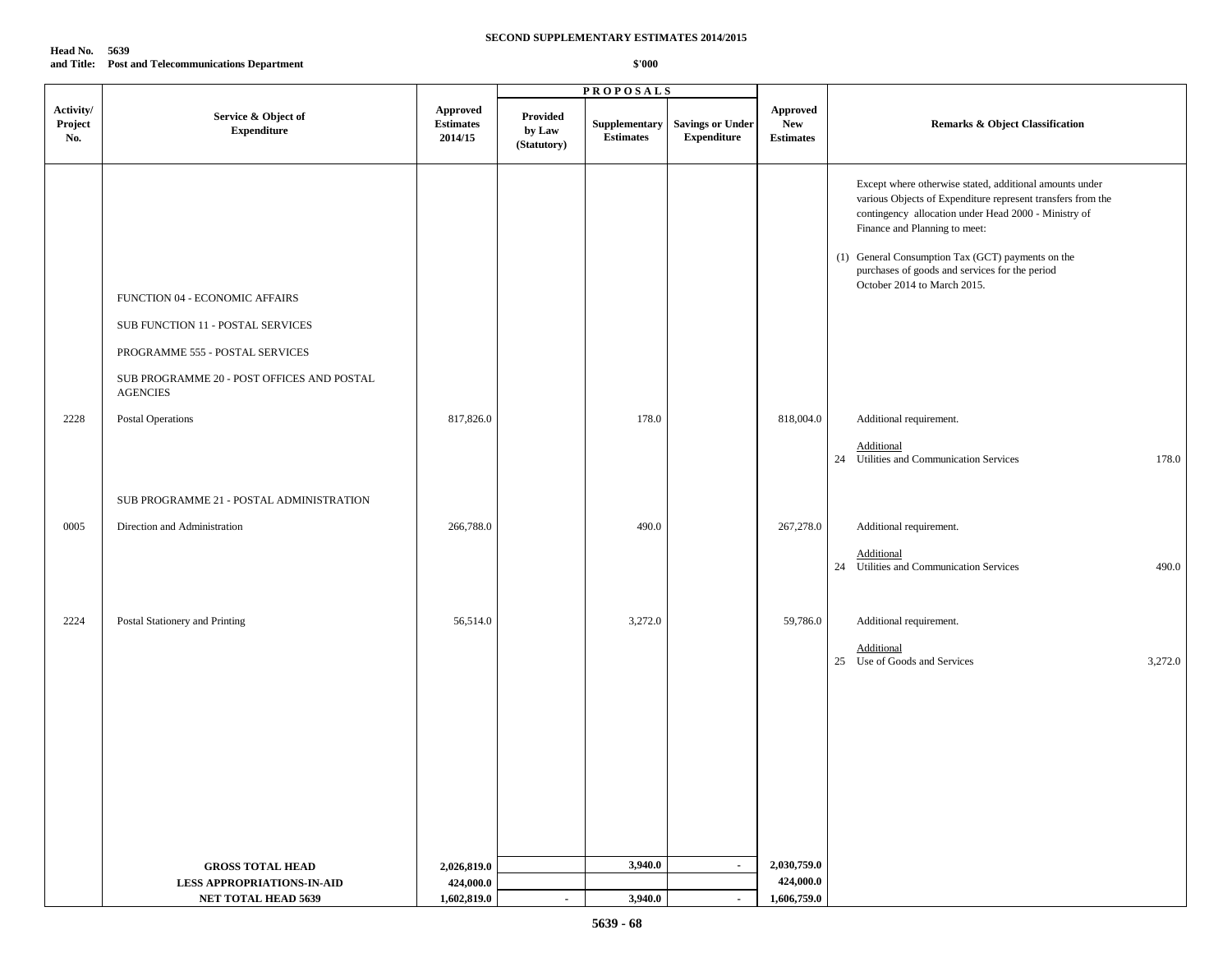### **Head No. 6500 and Title: Ministry of Transport, Works and Housing**

|                             |                                                                                                                                                                                                                                                                 |                                                                                                                   |                                   | <b>PROPOSALS</b>                  |                                                  |                                            |                                                                                                                                                                                                                                                                                                                                                                                            |  |
|-----------------------------|-----------------------------------------------------------------------------------------------------------------------------------------------------------------------------------------------------------------------------------------------------------------|-------------------------------------------------------------------------------------------------------------------|-----------------------------------|-----------------------------------|--------------------------------------------------|--------------------------------------------|--------------------------------------------------------------------------------------------------------------------------------------------------------------------------------------------------------------------------------------------------------------------------------------------------------------------------------------------------------------------------------------------|--|
| Activity/<br>Project<br>No. | Service & Object of<br><b>Expenditure</b>                                                                                                                                                                                                                       | <b>Approved</b><br>$\begin{minipage}{.4\linewidth} Estimates \end{minipage} \vspace{-0.000\textwidth}$<br>2014/15 | Provided<br>by Law<br>(Statutory) | Supplementary<br><b>Estimates</b> | <b>Savings or</b><br>Under<br><b>Expenditure</b> | Approved<br><b>New</b><br><b>Estimates</b> | <b>Remarks &amp; Object Classification</b>                                                                                                                                                                                                                                                                                                                                                 |  |
| 0003                        | FUNCTION 01 - GENERAL PUBLIC SERVICES<br>SUB FUNCTION 99 - OTHER GENERAL PUBLIC SERVICES<br>PROGRAMME 001- EXECUTIVE DIRECTION AND<br><b>ADMINISTRATION</b><br>SUB PROGRAMME 01- GENERAL ADMINISTRATION<br>Human Resource Management and Other Support Services | 310,387.0                                                                                                         |                                   | 4,559.0                           |                                                  | 314,946.0                                  | Except where otherwise stated, additional amounts under<br>various Objects of Expenditure represent transfers from the<br>contingency allocation under Head 2000 - Ministry of<br>Finance and Planning to meet:<br>(1) General Consumption Tax (GCT) payments on the<br>4,559.0<br>purchases of goods and services for the period<br>October 2014 to March 2015.<br>Additional requirement |  |
|                             |                                                                                                                                                                                                                                                                 |                                                                                                                   |                                   |                                   |                                                  |                                            | Additional<br>24 Utilities and Communication Services<br>1,440.0<br>25 Use of Goods and Services<br>3,119.0<br>4,559.0                                                                                                                                                                                                                                                                     |  |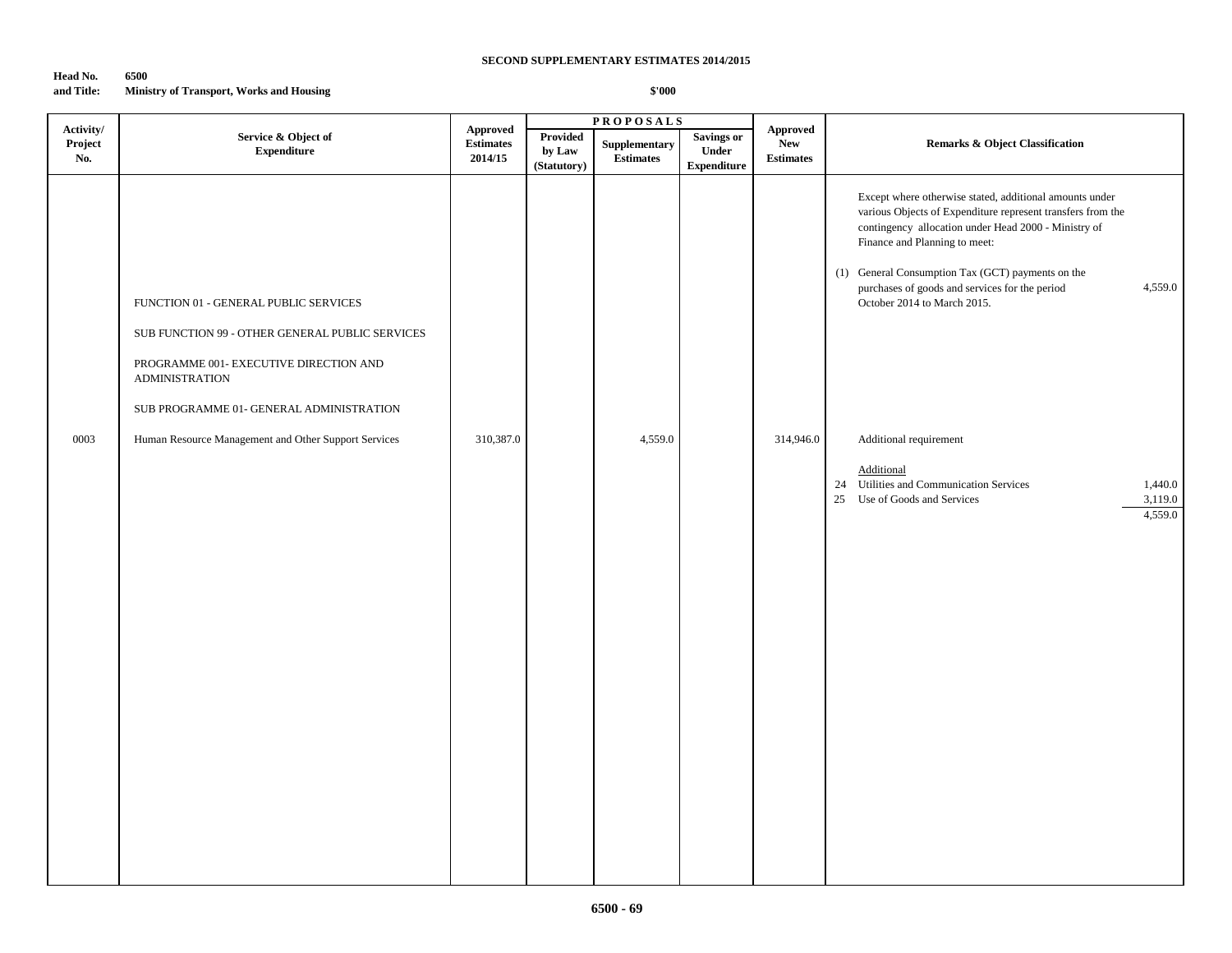### **Head No. 6500 and Title: Ministry of Transport, Works and Housing**

|                             |                                                                                                                                                                                                  |                                                |                                   | <b>PROPOSALS</b>                  |                                                  |                                                   |                                                                                                                                                                                                                                                                                                                                                                                                                                      |
|-----------------------------|--------------------------------------------------------------------------------------------------------------------------------------------------------------------------------------------------|------------------------------------------------|-----------------------------------|-----------------------------------|--------------------------------------------------|---------------------------------------------------|--------------------------------------------------------------------------------------------------------------------------------------------------------------------------------------------------------------------------------------------------------------------------------------------------------------------------------------------------------------------------------------------------------------------------------------|
| Activity/<br>Project<br>No. | Service & Object of<br><b>Expenditure</b>                                                                                                                                                        | <b>Approved</b><br><b>Estimates</b><br>2014/15 | Provided<br>by Law<br>(Statutory) | Supplementary<br><b>Estimates</b> | <b>Savings or</b><br>Under<br><b>Expenditure</b> | <b>Approved</b><br><b>New</b><br><b>Estimates</b> | <b>Remarks &amp; Object Classification</b>                                                                                                                                                                                                                                                                                                                                                                                           |
| 0600                        | FUNCTION 04 - ECONOMIC AFFAIRS<br>SUB FUNCTION 06 - ROAD CONSTRUCTION AND REPAIRS<br>PROGRAMME 005 - DISASTER MANAGEMENT<br>SUB PROGRAMME 09 - FLOOD DAMAGE<br><b>Emergency Repairs to Roads</b> | 53,000.0                                       |                                   | 263,311.0                         |                                                  | 316,311.0                                         | Additional requirement to facilitate recovery of Contingency<br>Advance in the amount of \$300m issued to meet urgent flood<br>damage repairs to road structures due to flood rains over the<br>period November 28-30, 2014.<br>(i) Reallocation from Activity 0647 - Maintenance<br>of Roads and Structures<br>102,311.0<br>(ii) Transfer from 5% Contingency Account for<br>the SCT on Fuel (Fuel Cess)<br>161,000.0<br>Additional |
|                             | PROGRAMME 226 - SECONDARY ROADS<br>SUB PROGRAMME 20 - MAINTENANCE OF ROADS AND<br><b>STRUCTURES</b>                                                                                              |                                                |                                   |                                   |                                                  |                                                   | 25 Use of Goods and Services<br>263,311.0                                                                                                                                                                                                                                                                                                                                                                                            |
| 0647                        | Maintenance of Roads and Structures                                                                                                                                                              | 426,600.0                                      |                                   |                                   | 102,311.0                                        | 324,289.0                                         | Revised requirement due to a reallocation to facilitate urgent flood<br>damage repairs to road structures due to Flood Rains over the<br>period November 28 - 30, 2014.<br>Reduction<br>25 Use of Goods and Services<br>102,311.0                                                                                                                                                                                                    |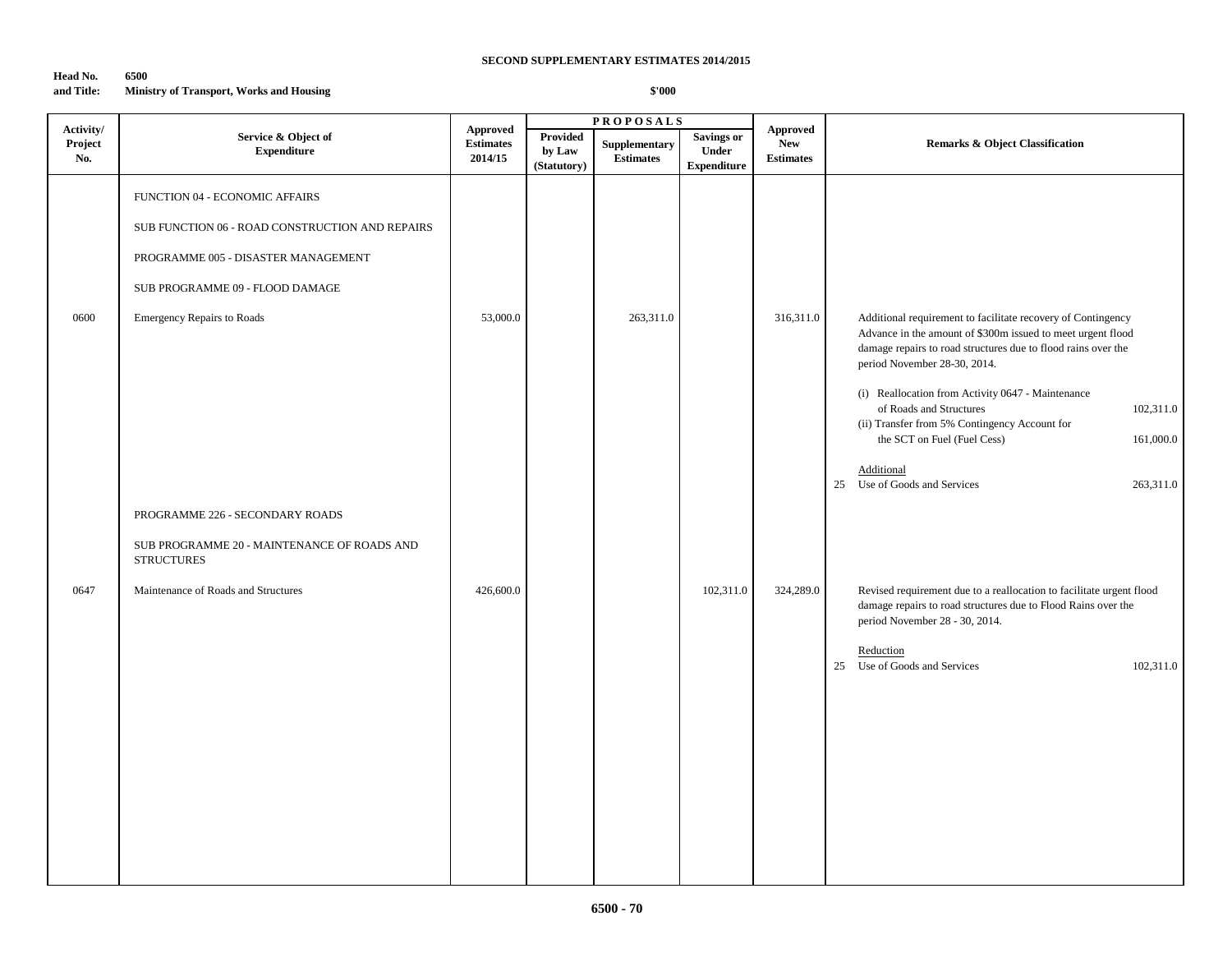### **Head No. 6500 and Title: Ministry of Transport, Works and Housing**

|                             | Service & Object of<br><b>Expenditure</b>                                                                                                                     | <b>Approved</b><br><b>Estimates</b><br>2014/15 | <b>PROPOSALS</b>                  |                                          |                                           |                                                   |                                                                                                                                                                                                                                                                                                                                                                                                               |  |
|-----------------------------|---------------------------------------------------------------------------------------------------------------------------------------------------------------|------------------------------------------------|-----------------------------------|------------------------------------------|-------------------------------------------|---------------------------------------------------|---------------------------------------------------------------------------------------------------------------------------------------------------------------------------------------------------------------------------------------------------------------------------------------------------------------------------------------------------------------------------------------------------------------|--|
| Activity/<br>Project<br>No. |                                                                                                                                                               |                                                | Provided<br>by Law<br>(Statutory) | <b>Supplementary</b><br><b>Estimates</b> | Savings or<br>Under<br><b>Expenditure</b> | <b>Approved</b><br><b>New</b><br><b>Estimates</b> | <b>Remarks &amp; Object Classification</b>                                                                                                                                                                                                                                                                                                                                                                    |  |
| 2255                        | SUB FUNCTION 07 - ROAD TRANSPORT<br>PROGRAMME 558 - IMPROVEMENT OF PUBLIC TRANSPORT<br>SUB PROGRAMME 24 - GRANTS FOR OPERATIONS<br>Grant to Montego Bay Metro | 39,161.0                                       |                                   |                                          |                                           | 39,161.0                                          | Additional requirement<br>Additional<br>27 Subsidies<br>1,435.0<br>Revised requirement<br>Reduction<br>21 Compensation of Employees<br>1,435.0                                                                                                                                                                                                                                                                |  |
| 1736                        | SUB PROGRAMME 26 - GRANT TO JAMAICA URBAN<br>TRANSIT COMPANY (JUTC)<br>Grant to Finance Operating Expenses                                                    | 3,320,140.0                                    |                                   | 742,542.0                                |                                           | 4,062,682.0                                       | Net additional<br>$\omega$<br>Additional requirement to facilitate the payment of PAYE and<br>Education Tax for the following periods:<br>(i) Prior Periods - Brought forward<br>159,063.0<br>253,713.0<br>(ii) 2012/2013<br>$(iii)$ 2013/2014<br>264,025.0<br>(iv) $2014/2015 - $177.100m$ included in the<br>65,741.0<br>2014/2015 First Supplementary Estimates<br>Additional<br>27 Subsidies<br>742,542.0 |  |
|                             | <b>GROSS TOTAL HEAD</b><br><b>LESS APPROPRIATIONS IN-AID</b>                                                                                                  | 7,930,170.0<br>1,290,258.0                     | $\blacksquare$                    | 1,010,412.0<br>161,000.0                 | 102,311.0                                 | 8,838,271.0<br>1,451,258.0                        |                                                                                                                                                                                                                                                                                                                                                                                                               |  |
|                             | NET TOTAL HEAD 6500                                                                                                                                           | 6,639,912.0                                    |                                   | 849,412.0                                | 102,311.0                                 | 7,387,013.0                                       |                                                                                                                                                                                                                                                                                                                                                                                                               |  |
|                             |                                                                                                                                                               |                                                |                                   |                                          |                                           |                                                   |                                                                                                                                                                                                                                                                                                                                                                                                               |  |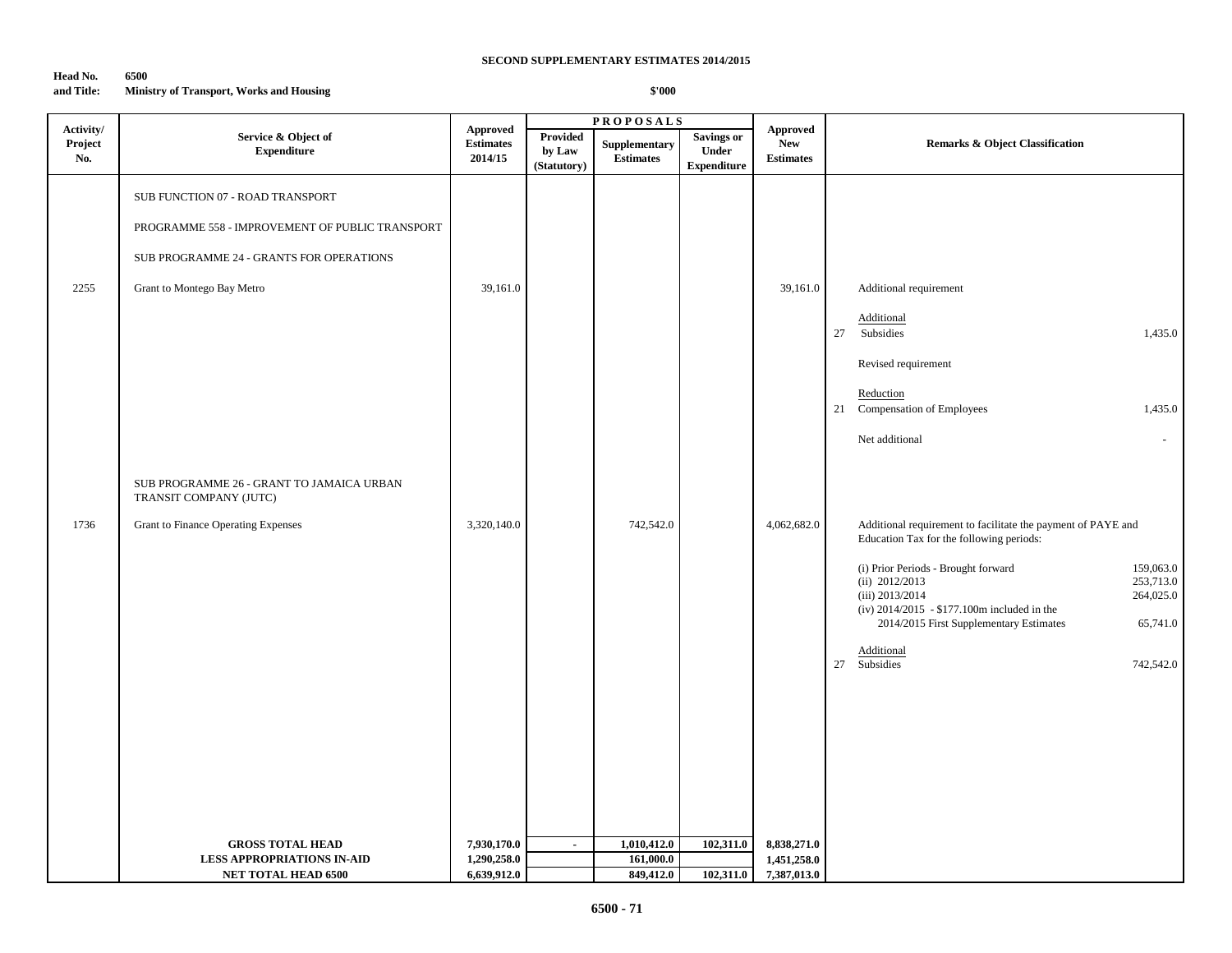# **Head No. 6500B**

# **and Title: Ministry of Transport, Works and Housing**

### **(Capital - Multilateral/Bilateral Programmes)**

|                   | Service & Object of<br><b>Expenditure</b>                                                                                                                                                                                         | Approved<br>$\begin{minipage}{.4\linewidth} Estimates \end{minipage} \vspace{-0.000\textwidth}$<br>2014/15 | <b>PROPOSALS</b>                  |                                                  |                                           |                                                   |                                                                                                                             |
|-------------------|-----------------------------------------------------------------------------------------------------------------------------------------------------------------------------------------------------------------------------------|------------------------------------------------------------------------------------------------------------|-----------------------------------|--------------------------------------------------|-------------------------------------------|---------------------------------------------------|-----------------------------------------------------------------------------------------------------------------------------|
| Project<br>No.    |                                                                                                                                                                                                                                   |                                                                                                            | Provided<br>by Law<br>(Statutory) | ${\large \bf Supplementary}$<br><b>Estimates</b> | Savings or<br>Under<br><b>Expenditure</b> | ${\bf New}$<br><b>Estimates</b>                   | <b>Remarks &amp; Object Classification</b>                                                                                  |
| Activity/<br>9031 | FUNCTION 04 - ECONOMIC AFFAIRS<br>SUB FUNCTION 06 - ROAD CONSTRUCTION AND REPAIRS<br>PROGRAMME 225 - ARTERIAL ROADS<br>SUB PROGRAMME 21- CONSTRUCTION AND IMPROVEMENTS<br>Northern Jamaica Development Project (OECF/IADB/EU/GOJ) | 2,348,900.0                                                                                                |                                   |                                                  |                                           | ${\Large\bf\large A} {\bf proved}$<br>2,348,900.0 | Amend expenditure category to read "Object 31 - Land and<br>Structures" instead of "Object 25 - Use of Goods and Services". |
|                   |                                                                                                                                                                                                                                   |                                                                                                            |                                   |                                                  |                                           |                                                   |                                                                                                                             |
|                   | <b>TOTAL HEAD 6500B</b>                                                                                                                                                                                                           | 7,996,349.0                                                                                                |                                   | $\blacksquare$                                   | $\sim$                                    | 7,996,349.0                                       |                                                                                                                             |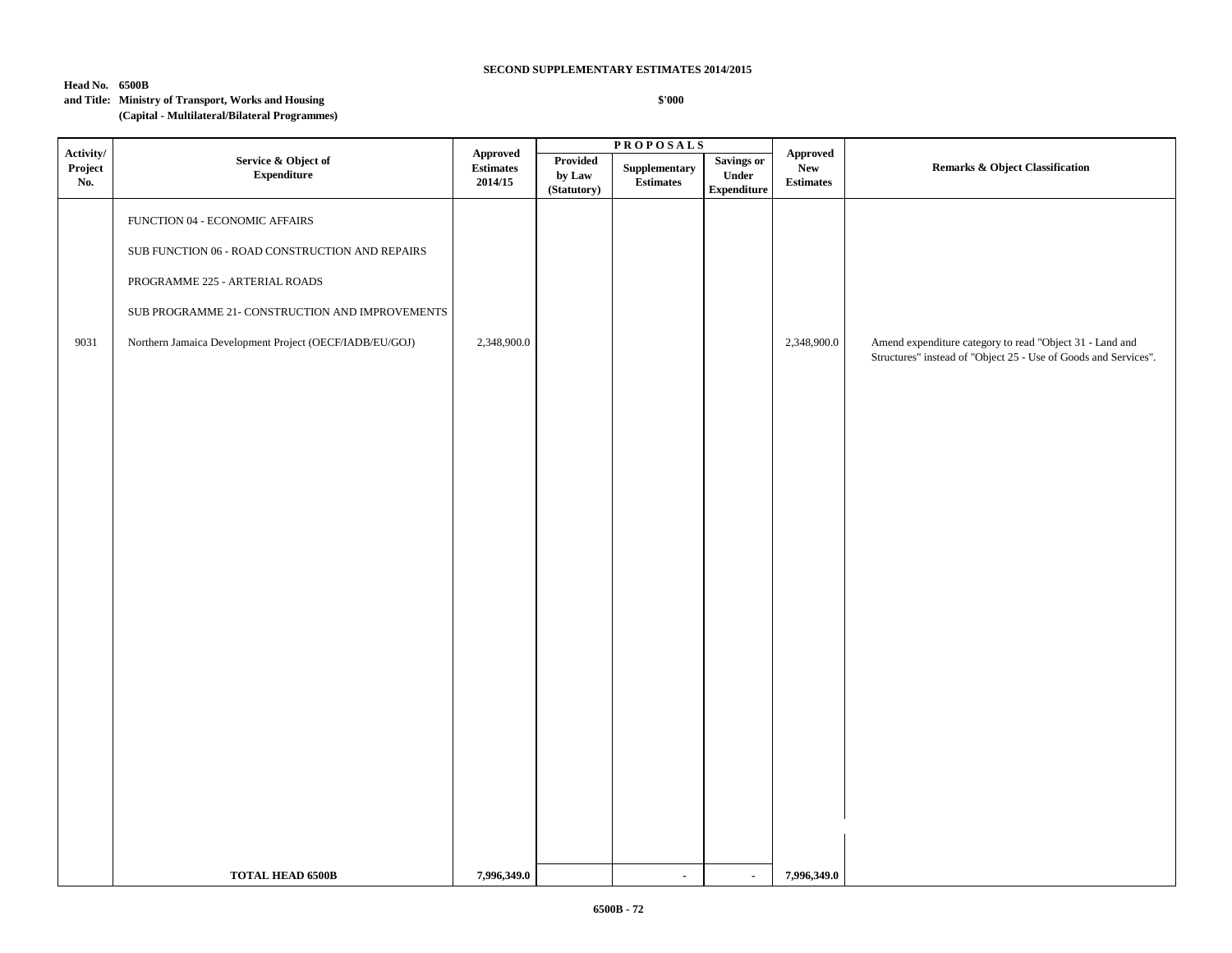#### **Head No. 6700**

### **and Title: Ministry of Water, Land, Environment and Climate Change**

|                             |                                                                                                                                                                                                                           |                                                |                                          | <b>PROPOSALS</b>                  |                                                  |                                                   |                                                                                                                                                                                                                                                                                                                                                                  |  |
|-----------------------------|---------------------------------------------------------------------------------------------------------------------------------------------------------------------------------------------------------------------------|------------------------------------------------|------------------------------------------|-----------------------------------|--------------------------------------------------|---------------------------------------------------|------------------------------------------------------------------------------------------------------------------------------------------------------------------------------------------------------------------------------------------------------------------------------------------------------------------------------------------------------------------|--|
| Activity/<br>Project<br>No. | Service & Object of<br><b>Expenditure</b>                                                                                                                                                                                 | <b>Approved</b><br><b>Estimates</b><br>2014/15 | <b>Provided</b><br>by Law<br>(Statutory) | Supplementary<br><b>Estimates</b> | <b>Savings or</b><br>Under<br><b>Expenditure</b> | <b>Approved</b><br><b>New</b><br><b>Estimates</b> | Remarks & Object Classification                                                                                                                                                                                                                                                                                                                                  |  |
|                             | FUNCTION 04 - ECONOMIC AFFAIRS<br>SUB FUNCTION 14 - PHYSICAL PLANNING AND DEVELOPMENT<br>PROGRAMME 376 - LAND USE PLANNING AND<br>DEVELOPMENT<br>SUB PROGRAMME 20 - NEGRIL/GREEN ISLAND AREA, LOCAL<br>PLANNING AUTHORITY |                                                |                                          |                                   |                                                  |                                                   | Except where otherwise stated, additional amounts under<br>various Objects of Expenditure represent transfers from the<br>contingency allocation under Head 2000 - Ministry of<br>Finance and Planning to meet:<br>(1) General Consumption Tax (GCT) payments on the<br>purchases of goods and services for the period<br>9,548.0<br>October 2014 to March 2015. |  |
| 0163                        | Grant for Direction and Administration                                                                                                                                                                                    | 15,254.0                                       |                                          | 124.0                             |                                                  | 15,378.0                                          | Additional requirement<br>Additional<br>24 Utilities and Communication Services<br>50.0<br>25 Use of Goods and Services<br>74.0<br>124.0                                                                                                                                                                                                                         |  |
|                             | SUB PROGRAMME 22 - PLANNING AND POLICY<br>DEVELOPMENT                                                                                                                                                                     |                                                |                                          |                                   |                                                  |                                                   |                                                                                                                                                                                                                                                                                                                                                                  |  |
| 1323                        | Development of Physical Plans, Policies and Standards                                                                                                                                                                     | 15,453.0                                       |                                          | 10.0                              |                                                  | 15,463.0                                          | Additional requirement<br>Additional<br>24 Utilities and Communication Services<br>4.0<br>25 Use of Goods and Services<br>6.0<br>10.0                                                                                                                                                                                                                            |  |
| 1325                        | Spatial Data Management                                                                                                                                                                                                   | 26,709.0                                       |                                          | 14.0                              |                                                  | 26,723.0                                          | Additional requirement<br>Additional<br>24 Utilities and Communication Services<br>5.0<br>25 Use of Goods and Services<br>9.0<br>14.0                                                                                                                                                                                                                            |  |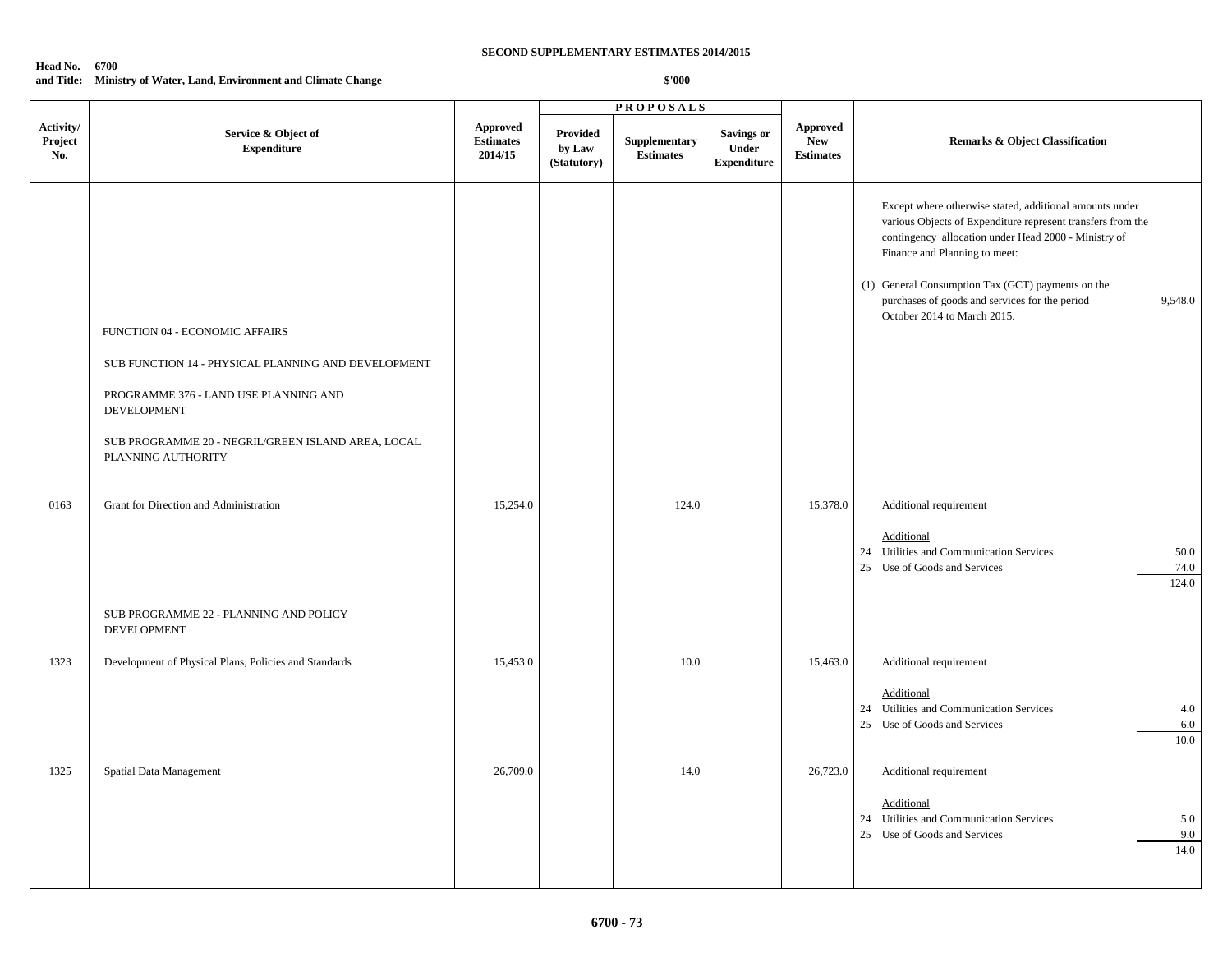#### **Head No. 6700**

### **and Title: Ministry of Water, Land, Environment and Climate Change**

|                             |                                                                                        |                                                                                       |                                          | <b>PROPOSALS</b>                  |                                                   |                                            |                                                                                                                 |  |
|-----------------------------|----------------------------------------------------------------------------------------|---------------------------------------------------------------------------------------|------------------------------------------|-----------------------------------|---------------------------------------------------|--------------------------------------------|-----------------------------------------------------------------------------------------------------------------|--|
| Activity/<br>Project<br>No. | Service & Object of<br><b>Expenditure</b>                                              | Approved<br>$\label{1.1} \begin{array}{ll} \textbf{Estimates} \end{array}$<br>2014/15 | <b>Provided</b><br>by Law<br>(Statutory) | Supplementary<br><b>Estimates</b> | <b>Savings or</b><br>Under<br>${\bf Expenditure}$ | Approved<br><b>New</b><br><b>Estimates</b> | <b>Remarks &amp; Object Classification</b>                                                                      |  |
|                             | SUB FUNCTION 15 - SCIENTIFIC AND TECHNOLOGICAL<br><b>SERVICES</b>                      |                                                                                       |                                          |                                   |                                                   |                                            |                                                                                                                 |  |
|                             | PROGRAMME 600 - METEOROLOGICAL SERVICES                                                |                                                                                       |                                          |                                   |                                                   |                                            |                                                                                                                 |  |
|                             | SUB PROGRAMME 20 - PROVISION OF METEOROLOGICAL<br>INFORMATION AND SEVERE WEATHER WATCH |                                                                                       |                                          |                                   |                                                   |                                            |                                                                                                                 |  |
| 2103                        | Directorate of Meteorology                                                             | 29,395.0                                                                              |                                          | 239.0                             |                                                   | 29,634.0                                   | Additional requirement                                                                                          |  |
|                             |                                                                                        |                                                                                       |                                          |                                   |                                                   |                                            | Additional<br>24 Utilities and Communication Services<br>97.0<br>25 Use of Goods and Services<br>142.0<br>239.0 |  |
| 2106                        | <b>Weather Services</b>                                                                | 76,720.0                                                                              |                                          | 45.0                              |                                                   | 76,765.0                                   | Additional requirement                                                                                          |  |
|                             |                                                                                        |                                                                                       |                                          |                                   |                                                   |                                            | Additional<br>24 Utilities and Communication Services<br>18.0<br>25 Use of Goods and Services<br>27.0<br>45.0   |  |
| 2107                        | <b>Climate Services</b>                                                                | 43,733.0                                                                              |                                          | 172.0                             |                                                   | 43,905.0                                   | Additional requirement                                                                                          |  |
|                             |                                                                                        |                                                                                       |                                          |                                   |                                                   |                                            | Additional<br>24 Utilities and Communication Services<br>69.0<br>25 Use of Goods and Services<br>103.0<br>172.0 |  |
|                             |                                                                                        |                                                                                       |                                          |                                   |                                                   |                                            |                                                                                                                 |  |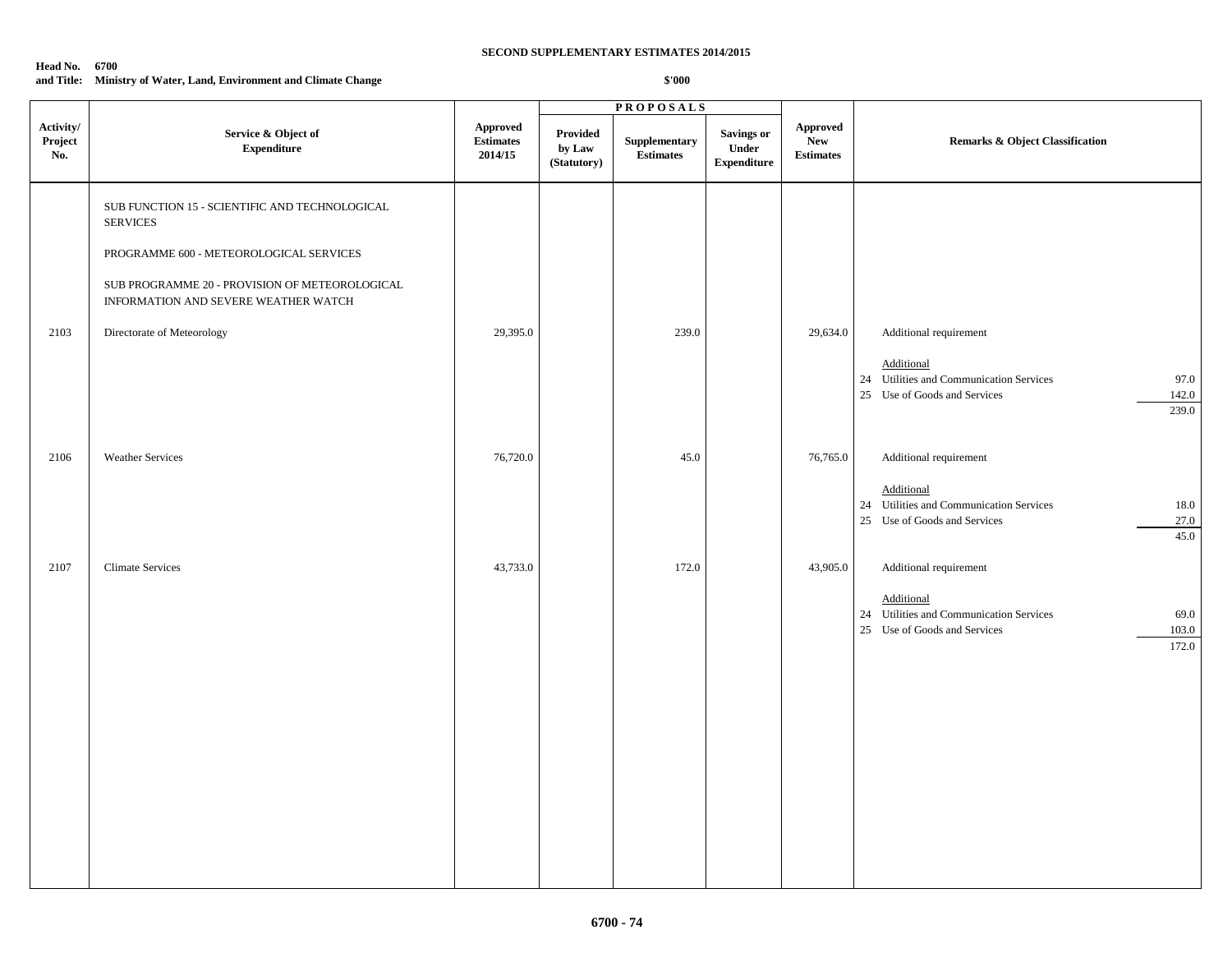#### **Head No. 6700**

### **and Title: Ministry of Water, Land, Environment and Climate Change**

|                             |                                                                   |                                                |                                          | <b>PROPOSALS</b>                  |                                                  |                                                   |                                                                                                                        |
|-----------------------------|-------------------------------------------------------------------|------------------------------------------------|------------------------------------------|-----------------------------------|--------------------------------------------------|---------------------------------------------------|------------------------------------------------------------------------------------------------------------------------|
| Activity/<br>Project<br>No. | Service & Object of<br><b>Expenditure</b>                         | <b>Approved</b><br><b>Estimates</b><br>2014/15 | <b>Provided</b><br>by Law<br>(Statutory) | Supplementary<br><b>Estimates</b> | Savings or<br><b>Under</b><br><b>Expenditure</b> | <b>Approved</b><br><b>New</b><br><b>Estimates</b> | <b>Remarks &amp; Object Classification</b>                                                                             |
|                             | FUNCTION 05 - ENVIRONMENTAL PROTECTION AND<br><b>CONSERVATION</b> |                                                |                                          |                                   |                                                  |                                                   |                                                                                                                        |
|                             | SUB FUNCTION 04 -PROTECTION OF BIODIVERSITY<br>AND LANDSCAPE      |                                                |                                          |                                   |                                                  |                                                   |                                                                                                                        |
|                             | PROGRAMME 001- EXECUTIVE DIRECTION AND<br><b>ADMINISTRATION</b>   |                                                |                                          |                                   |                                                  |                                                   |                                                                                                                        |
|                             | SUB PROGRAMME 02 - PLANNING AND DEVELOPMENT                       |                                                |                                          |                                   |                                                  |                                                   |                                                                                                                        |
| 2400                        | Environmental Protection and Conservation Division                | 23,845.0                                       |                                          | 6.0                               |                                                  | 23,851.0                                          | Additional requirement                                                                                                 |
|                             |                                                                   |                                                |                                          |                                   |                                                  |                                                   | Additional<br>24 Utilities and Communication Services<br>2.0<br>25 Use of Goods and Services<br>4.0<br>6.0             |
| 2422                        | <b>Environment Administration</b>                                 | 24,148.0                                       |                                          | 594.0                             |                                                  | 24,742.0                                          | Additional requirement                                                                                                 |
|                             |                                                                   |                                                |                                          |                                   |                                                  |                                                   | Additional<br>24 Utilities and Communication Services<br>242.0<br>25 Use of Goods and Services<br>352.0<br>594.0       |
|                             | FUNCTION 06 - HOUSING AND COMMUNITY AMENITIES                     |                                                |                                          |                                   |                                                  |                                                   |                                                                                                                        |
|                             | SUB FUNCTION 03 - WATER SUPPLY SERVICES                           |                                                |                                          |                                   |                                                  |                                                   |                                                                                                                        |
|                             | PROGRAMME 001- EXECUTIVE DIRECTION AND<br><b>ADMINISTRATION</b>   |                                                |                                          |                                   |                                                  |                                                   |                                                                                                                        |
|                             | SUB PROGRAMME 01- GENERAL ADMINISTRATION                          |                                                |                                          |                                   |                                                  |                                                   |                                                                                                                        |
| 0005                        | Direction and Administration                                      | 288,542.0                                      |                                          | 8,020.0                           |                                                  | 296,562.0                                         | Additional requirement                                                                                                 |
|                             |                                                                   |                                                |                                          |                                   |                                                  |                                                   | Additional<br>24 Utilities and Communication Services<br>3,247.0<br>4,773.0<br>25 Use of Goods and Services<br>8,020.0 |
|                             |                                                                   |                                                |                                          |                                   |                                                  |                                                   |                                                                                                                        |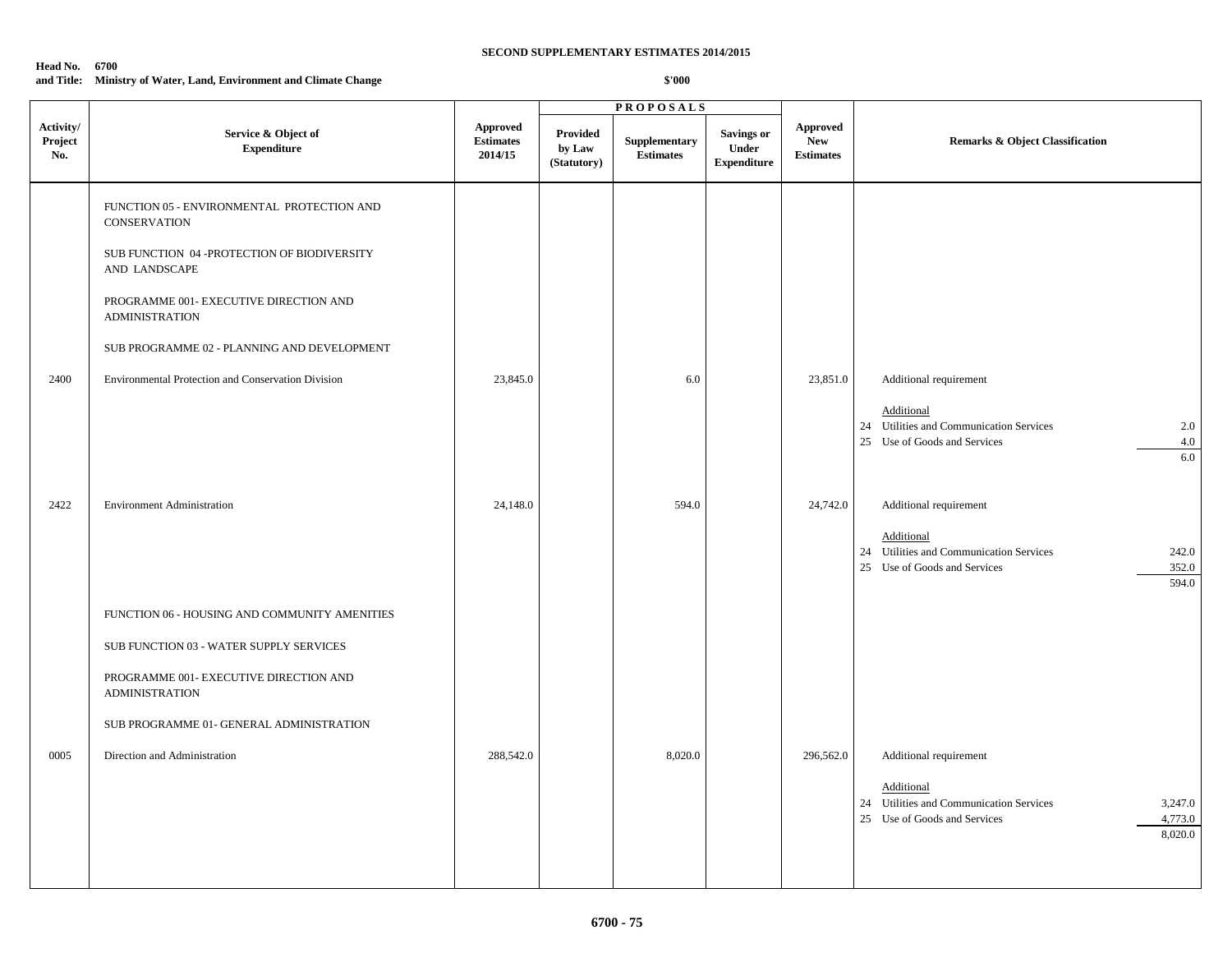#### **Head No. 6700**

# **and Title: Ministry of Water, Land, Environment and Climate Change**

|                             |                                                                                           |                                                |                                   | <b>PROPOSALS</b>                                 |                                                   |                                                   |                                                                                                                                            |  |
|-----------------------------|-------------------------------------------------------------------------------------------|------------------------------------------------|-----------------------------------|--------------------------------------------------|---------------------------------------------------|---------------------------------------------------|--------------------------------------------------------------------------------------------------------------------------------------------|--|
| Activity/<br>Project<br>No. | Service & Object of<br>${\bf Expenditure}$                                                | <b>Approved</b><br><b>Estimates</b><br>2014/15 | Provided<br>by Law<br>(Statutory) | ${\Large \bf Supplementary}$<br><b>Estimates</b> | <b>Savings or</b><br>Under<br>${\bf Expenditure}$ | <b>Approved</b><br><b>New</b><br><b>Estimates</b> | <b>Remarks &amp; Object Classification</b>                                                                                                 |  |
|                             | PROGRAMME 479- SURVEYS AND INVESTIGATIONS<br>SUB PROGRAMME 20 - WATER RESOURCES AUTHORITY |                                                |                                   |                                                  |                                                   |                                                   |                                                                                                                                            |  |
| 1736                        | <b>Grant to Finance Operating Expenses</b>                                                | 147,449.0                                      |                                   | 324.0                                            |                                                   | 147,773.0                                         | Additional requirement<br>Additional<br>24 Utilities and Communication Services<br>131.0<br>25 Use of Goods and Services<br>193.0<br>324.0 |  |
|                             |                                                                                           |                                                |                                   |                                                  |                                                   |                                                   |                                                                                                                                            |  |
|                             |                                                                                           |                                                |                                   |                                                  |                                                   |                                                   |                                                                                                                                            |  |
|                             |                                                                                           |                                                |                                   |                                                  |                                                   |                                                   |                                                                                                                                            |  |
|                             |                                                                                           |                                                |                                   |                                                  |                                                   |                                                   |                                                                                                                                            |  |
|                             | <b>GROSS TOTAL</b><br><b>LESS APPROPRIATIONS-IN-AID</b><br>NET TOTAL HEAD 6700            | 1,281,761.0<br>117,342.0<br>1,164,419.0        |                                   | 9,548.0<br>9,548.0                               |                                                   | 1,291,309.0<br>117,342.0<br>1,173,967.0           |                                                                                                                                            |  |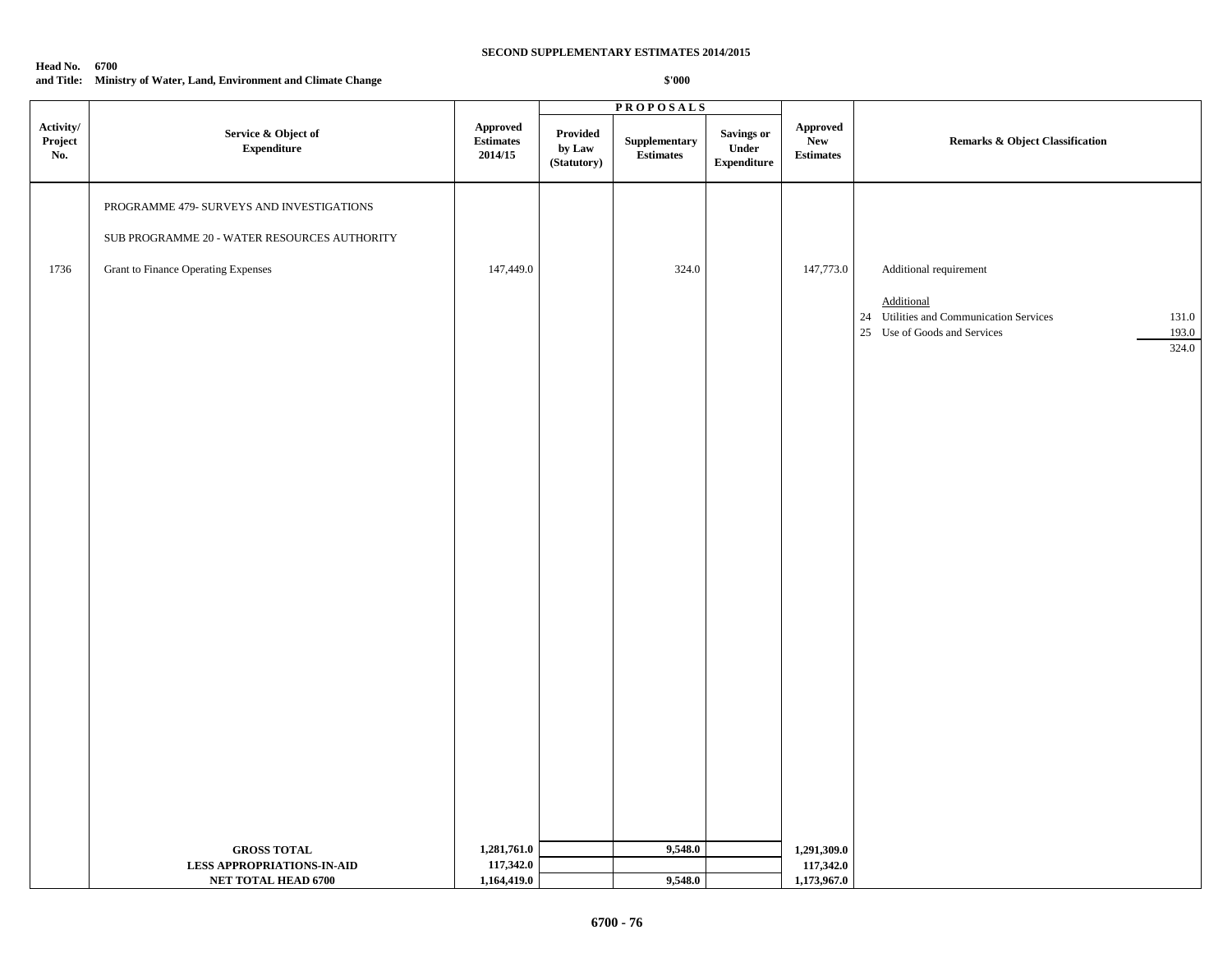**Head No.** 6746<br>and Title: Fores **Forestry Department** 

|           |                                                        | <b>PROPOSALS</b> |             |                  |                    |                  |                                                                                                                                                                                                                                                                      |                             |
|-----------|--------------------------------------------------------|------------------|-------------|------------------|--------------------|------------------|----------------------------------------------------------------------------------------------------------------------------------------------------------------------------------------------------------------------------------------------------------------------|-----------------------------|
| Activity/ | Service & Object of                                    | <b>Approved</b>  | Provided    |                  | <b>Savings or</b>  | <b>Approved</b>  |                                                                                                                                                                                                                                                                      |                             |
| Project   | <b>Expenditure</b>                                     | <b>Estimates</b> | by Law      | Supplementary    | Under              | <b>New</b>       | <b>Remarks &amp; Object Classification</b>                                                                                                                                                                                                                           |                             |
| No.       |                                                        | 2014/2015        | (Statutory) | <b>Estimates</b> | <b>Expenditure</b> | <b>Estimates</b> |                                                                                                                                                                                                                                                                      |                             |
|           |                                                        |                  |             |                  |                    |                  | Except where otherwise stated, additional amounts under<br>various Objects of Expenditure represent transfers from the<br>contingency allocation under Head 2000 - Ministry of<br>Finance and Planning to meet:<br>(1) General Consumption Tax (GCT) payments on the |                             |
|           |                                                        |                  |             |                  |                    |                  | purchases of goods and services for the period                                                                                                                                                                                                                       | 4,051.0                     |
|           | FUNCTION 04 - ECONOMIC AFFAIRS                         |                  |             |                  |                    |                  | October 2014 to March 2015.                                                                                                                                                                                                                                          |                             |
|           | SUB FUNCTION 03 - AGRICULTURE, FORESTRY<br>AND FISHING |                  |             |                  |                    |                  |                                                                                                                                                                                                                                                                      |                             |
|           | PROGRAMME 102 - FORESTRY AND WILDLIFE                  |                  |             |                  |                    |                  |                                                                                                                                                                                                                                                                      |                             |
|           | SUB PROGRAMME 20 - FORESTRY AND WILDLIFE               |                  |             |                  |                    |                  |                                                                                                                                                                                                                                                                      |                             |
| 0005      | Direction and Administration                           | 258,811.0        |             | 9,051.0          |                    | 267,862.0        | Additional requirement includes the following:<br>a) Appropriations In Aid<br>b) GCT payments                                                                                                                                                                        | 5,000.0<br>4,051.0          |
|           |                                                        |                  |             |                  |                    |                  | Additional<br>24 Utilities and Communication Services<br>25 Use of Goods and Services                                                                                                                                                                                | 758.0<br>8,293.0<br>9,051.0 |
| 0173      | <b>Plantation Development</b>                          | 8,304.0          |             | 2,000.0          |                    | 10,304.0         | Additional requirement met from Appropriations In Aid:                                                                                                                                                                                                               |                             |
|           |                                                        |                  |             |                  |                    |                  | Additional<br>25 Use of Goods and Services                                                                                                                                                                                                                           | 2,000.0                     |
| 2017      | Forest Development and Management                      | 228,866.0        |             | 3,000.0          |                    | 231,866.0        | Additional requirement met from Appropriations In Aid:                                                                                                                                                                                                               |                             |
|           |                                                        |                  |             |                  |                    |                  | Additional<br>25 Use of Goods and Services                                                                                                                                                                                                                           | 3,000.0                     |
|           |                                                        |                  |             |                  |                    |                  |                                                                                                                                                                                                                                                                      |                             |
|           |                                                        |                  |             |                  |                    |                  |                                                                                                                                                                                                                                                                      |                             |
|           |                                                        |                  |             |                  |                    |                  |                                                                                                                                                                                                                                                                      |                             |
|           | <b>GROSS TOTAL</b>                                     | 495,981.0        |             | 14,051.0         |                    | 510,032.0        |                                                                                                                                                                                                                                                                      |                             |
|           | <b>LESS APPROPRIATIONS-IN-AID</b>                      | 3,700.0          |             | 10,000.0         |                    | 13,700.0         |                                                                                                                                                                                                                                                                      |                             |
|           | <b>NET TOTAL HEAD 6746</b>                             | 492,281.0        |             | 4,051.0          |                    | 496,332.0        |                                                                                                                                                                                                                                                                      |                             |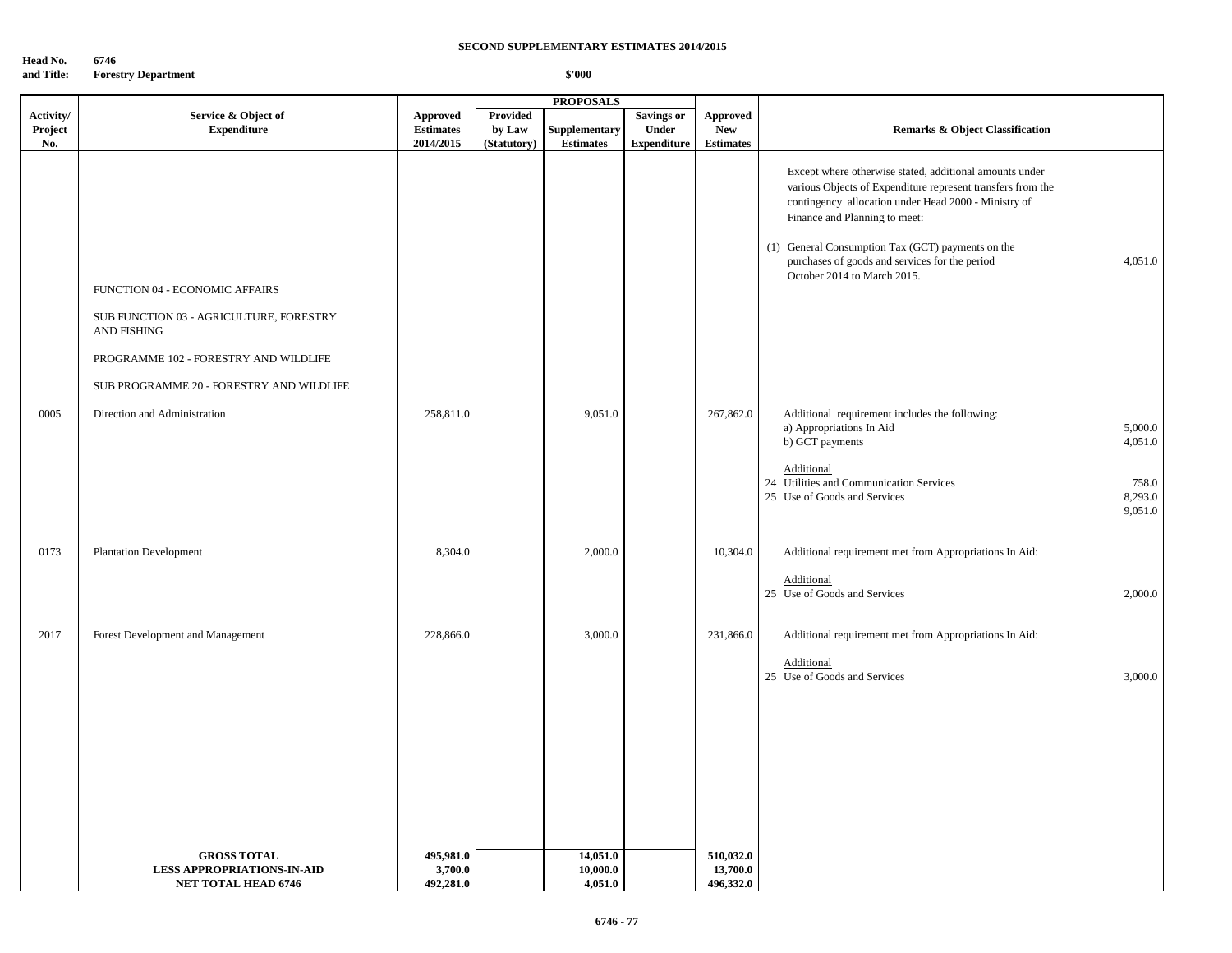**Head No. 6747 and Title: National Land Agency**

|                             |                                                                                                                                                                                                                                 |                                                |                                   | <b>PROPOSALS</b>                  |                                                         |                                                   |                                                                                                                                                                                                                                                                                                                                                                                                                                                                                                                   |  |
|-----------------------------|---------------------------------------------------------------------------------------------------------------------------------------------------------------------------------------------------------------------------------|------------------------------------------------|-----------------------------------|-----------------------------------|---------------------------------------------------------|---------------------------------------------------|-------------------------------------------------------------------------------------------------------------------------------------------------------------------------------------------------------------------------------------------------------------------------------------------------------------------------------------------------------------------------------------------------------------------------------------------------------------------------------------------------------------------|--|
| Activity/<br>Project<br>No. | Service & Object of<br><b>Expenditure</b>                                                                                                                                                                                       | <b>Approved</b><br><b>Estimates</b><br>2014/15 | Provided<br>by Law<br>(Statutory) | Supplementary<br><b>Estimates</b> | <b>Savings or</b><br><b>Under</b><br><b>Expenditure</b> | <b>Approved</b><br><b>New</b><br><b>Estimates</b> | <b>Remarks &amp; Object Classification</b>                                                                                                                                                                                                                                                                                                                                                                                                                                                                        |  |
| 0631                        | FUNCTION 06 - HOUSING AND COMMUNITY AMENITIES<br>SUB FUNCTION 01 - HOUSING DEVELOPMENT<br>PROGRAMME 126 - GOVERNMENT OFFICE BUILDINGS<br>SUB PROGRAMME 20 - REHABILITATION AND<br><b>MAINTENANCE</b><br>Repairs and Maintenance | 51,429.0                                       |                                   | 118.0                             |                                                         | 51,547.0                                          | Except where otherwise stated, additional amounts under<br>various Objects of Expenditure represent transfers from the<br>contingency allocation under Head 2000 - Ministry of<br>Finance and Planning to meet:<br>(1) General Consumption Tax (GCT) payments on the<br>118.0<br>purchases of goods and services for the period<br>October 2014 to March 2015.<br>Additional requirement<br>Additional<br>24 Utilities and Communication Services<br>115.0<br>25<br>Use of Goods and Services<br>$3.0\,$<br>118.0 |  |
|                             | <b>GROSS TOTAL</b><br><b>LESS APPROPRIATIONS-IN-AID</b>                                                                                                                                                                         | 1,533,885.0<br>1,120,000.0                     |                                   | 118.0                             |                                                         | 1,534,003.0<br>1,120,000.0                        |                                                                                                                                                                                                                                                                                                                                                                                                                                                                                                                   |  |
|                             | <b>NET TOTAL HEAD 6747</b>                                                                                                                                                                                                      | 413,885.0                                      |                                   | 118.0                             |                                                         | 414,003.0                                         |                                                                                                                                                                                                                                                                                                                                                                                                                                                                                                                   |  |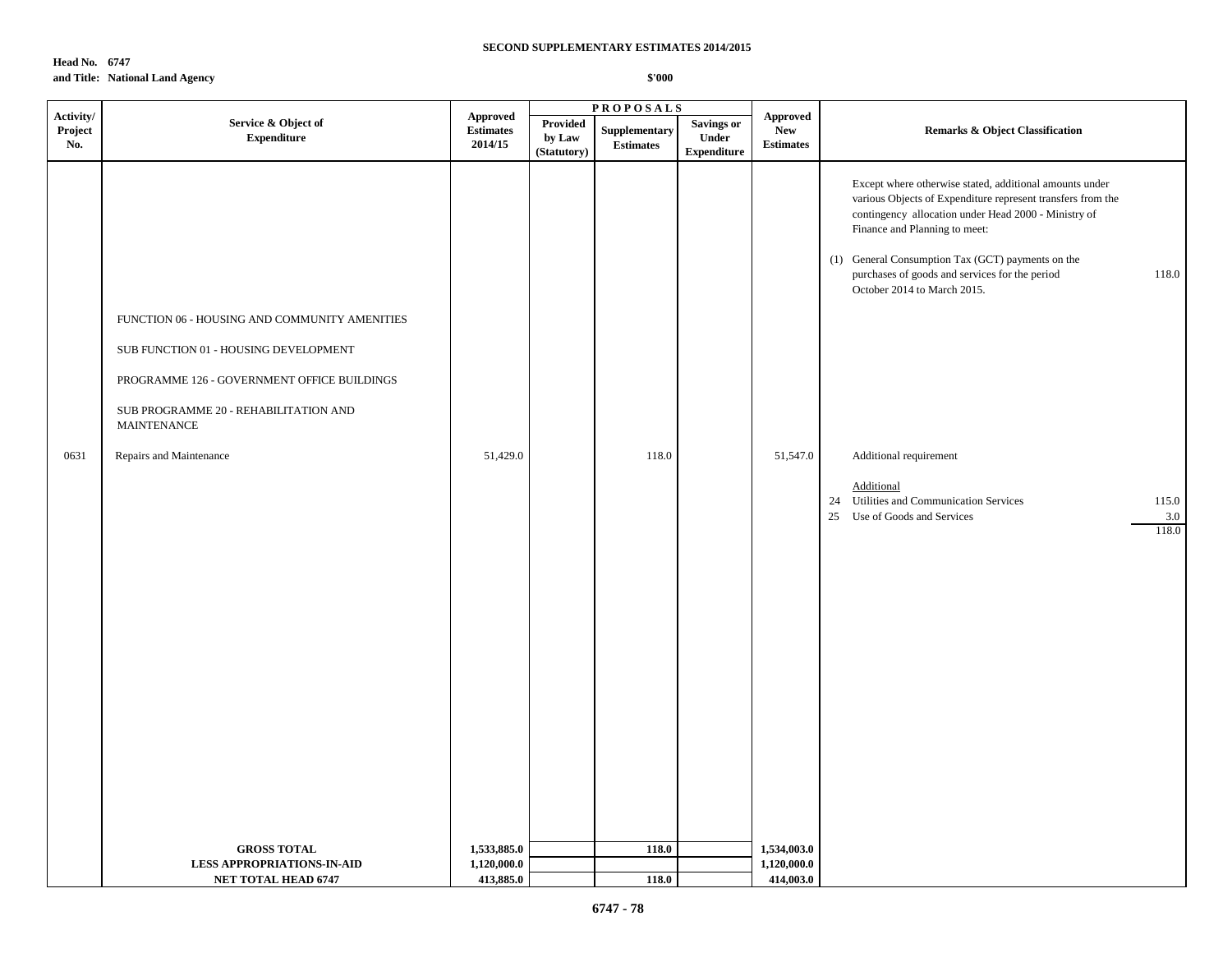# **Head No. 6748 and Title: National Environment and Planning Agency**

|                             |                                                                                                                                                                                                                                                         |                                         |                                          | <b>PROPOSALS</b>                  |                                                  |                                            |                                                                                                                                                                                                                                                                                                                                                                                                                                                                                                              |  |
|-----------------------------|---------------------------------------------------------------------------------------------------------------------------------------------------------------------------------------------------------------------------------------------------------|-----------------------------------------|------------------------------------------|-----------------------------------|--------------------------------------------------|--------------------------------------------|--------------------------------------------------------------------------------------------------------------------------------------------------------------------------------------------------------------------------------------------------------------------------------------------------------------------------------------------------------------------------------------------------------------------------------------------------------------------------------------------------------------|--|
| Activity/<br>Project<br>No. | Service & Object of<br><b>Expenditure</b>                                                                                                                                                                                                               | Approved<br><b>Estimates</b><br>2014/15 | <b>Provided</b><br>by Law<br>(Statutory) | Supplementary<br><b>Estimates</b> | <b>Savings or</b><br>Under<br><b>Expenditure</b> | Approved<br><b>New</b><br><b>Estimates</b> | <b>Remarks &amp; Object Classification</b>                                                                                                                                                                                                                                                                                                                                                                                                                                                                   |  |
| 0005                        | FUNCTION 05 - ENVIRONMENTAL PROTECTION AND<br>CONSERVATION<br>SUB FUNCTION 04 - PROTECTION OF BIODIVERSITY AND<br>LANDSCAPE<br>PROGRAMME 625 - PROTECTION AND CONSERVATION<br>SUB PROGRAMME 01 - GENERAL ADMINISTRATION<br>Direction and Administration | 370,874.0                               |                                          | 614.0                             |                                                  | 371,488.0                                  | Except where otherwise stated, additional amounts under<br>various Objects of Expenditure represent transfers from the<br>contingency allocation under Head 2000 - Ministry of<br>Finance and Planning to meet:<br>(1) General Consumption Tax (GCT) payments on the<br>614.0<br>purchases of goods and services for the period<br>October 2014 to March 2015.<br>Additional requirement<br>Additional<br>24 Utilities and Communication Services<br>398.0<br>25 Use of Goods and Services<br>216.0<br>614.0 |  |
|                             | <b>GROSS TOTAL HEAD 6748</b>                                                                                                                                                                                                                            | 850,417.0                               |                                          | 614.0                             |                                                  | 851,031.0                                  |                                                                                                                                                                                                                                                                                                                                                                                                                                                                                                              |  |
|                             | <b>LESS APPROPRIATIONS-IN-AID</b>                                                                                                                                                                                                                       | 151,257.0                               |                                          |                                   |                                                  | 151,257.0                                  |                                                                                                                                                                                                                                                                                                                                                                                                                                                                                                              |  |
|                             | <b>NET TOTAL HEAD 6748</b>                                                                                                                                                                                                                              | 699,160.0                               |                                          | 614.0                             |                                                  | 699,774.0                                  |                                                                                                                                                                                                                                                                                                                                                                                                                                                                                                              |  |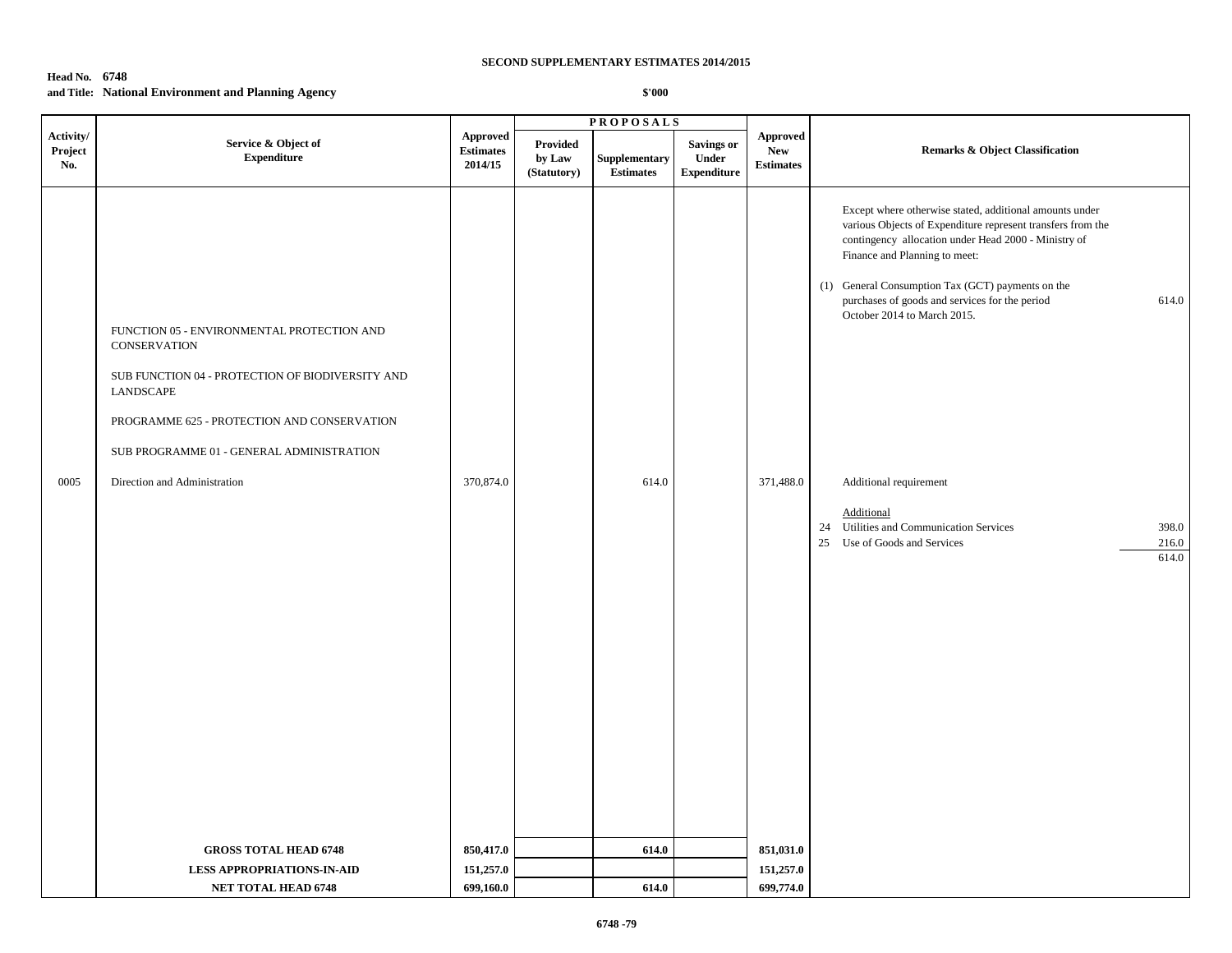### **Head No. 7200 and Title: Ministry of Local Government and Community Development**

|                             |                                                                                                                                                                                                                                                                      |                                                |                                   | <b>PROPOSALS</b>                  |                                                  |                                                   |                                                                                                                                                                                                                                                                                                                                                                   |
|-----------------------------|----------------------------------------------------------------------------------------------------------------------------------------------------------------------------------------------------------------------------------------------------------------------|------------------------------------------------|-----------------------------------|-----------------------------------|--------------------------------------------------|---------------------------------------------------|-------------------------------------------------------------------------------------------------------------------------------------------------------------------------------------------------------------------------------------------------------------------------------------------------------------------------------------------------------------------|
| Activity/<br>Project<br>No. | Service & Object of<br><b>Expenditure</b>                                                                                                                                                                                                                            | <b>Approved</b><br><b>Estimates</b><br>2014/15 | Provided<br>by Law<br>(Statutory) | Supplementary<br><b>Estimates</b> | <b>Savings or</b><br>Under<br><b>Expenditure</b> | <b>Approved</b><br><b>New</b><br><b>Estimates</b> | <b>Remarks &amp; Object Classification</b>                                                                                                                                                                                                                                                                                                                        |
|                             | FUNCTION 01 - GENERAL PUBLIC SERVICES<br>SUB FUNCTION 09 - LOCAL GOVERNMENT ADMINISTRATION<br>PROGRAMME 001 - EXECUTIVE DIRECTION AND<br><b>ADMINISTRATION</b>                                                                                                       |                                                |                                   |                                   |                                                  |                                                   | Except where otherwise stated, additional amounts under<br>various Objects of Expenditure represent transfers from the<br>contingency allocation under Head 2000 - Ministry of<br>Finance and Planning to meet:<br>(1) General Consumption Tax (GCT) payments on the<br>purchases of goods and services for the period<br>33,983.0<br>October 2014 to March 2015. |
| 0001                        | SUB PROGRAMME 01 - GENERAL ADMINISTRATION<br>Direction and Management                                                                                                                                                                                                | 181,245.0                                      |                                   | 2,784.0                           |                                                  | 184,029.0                                         | Additional requirement<br>Additional<br>24 Utilities and Communication Services<br>306.0<br>25 Use of Goods and Services<br>2,478.0<br>2,784.0                                                                                                                                                                                                                    |
| 0163                        | FUNCTION 05 - ENVIRONMENTAL PROTECTION AND<br><b>CONSERVATION</b><br>SUB FUNCTION 01 - SOLID WASTE MANAGEMENT<br>PROGRAMME 484 - NATIONAL SOLID WASTE<br>MANAGEMENT AUTHORITY<br>SUB PROGRAMME 20 - SOLID WASTE MANAGEMENT<br>Grant for Direction and Administration | 432,495.0                                      |                                   | 14,571.0                          |                                                  | 447,066.0                                         | Additional requirement<br>Additional                                                                                                                                                                                                                                                                                                                              |
|                             | FUNCTION 06 - HOUSING AND COMMUNITY AMENITIES<br>SUB FUNCTION 02 - COMMUNITY DEVELOPMENT<br>PROGRAMME 005 - DISASTER MANAGEMENT<br>SUB PROGRAMME 26 - OFFICE OF DISASTER<br>PREPAREDNESS AND EMERGENCY MANAGEMENT                                                    |                                                |                                   |                                   |                                                  |                                                   | 24 Utilities and Communication Services<br>1,772.0<br>12,799.0<br>25 Use of Goods and Services<br>14,571.0<br>Additional requirement                                                                                                                                                                                                                              |
| 0163                        | Grant for Direction and Administration                                                                                                                                                                                                                               | 225,265.0                                      |                                   | 2,959.0                           |                                                  | 228,224.0                                         | Additional<br>24 Utilities and Communication Services<br>188.0<br>25 Use of Goods and Services<br>2,771.0<br>2,959.0                                                                                                                                                                                                                                              |